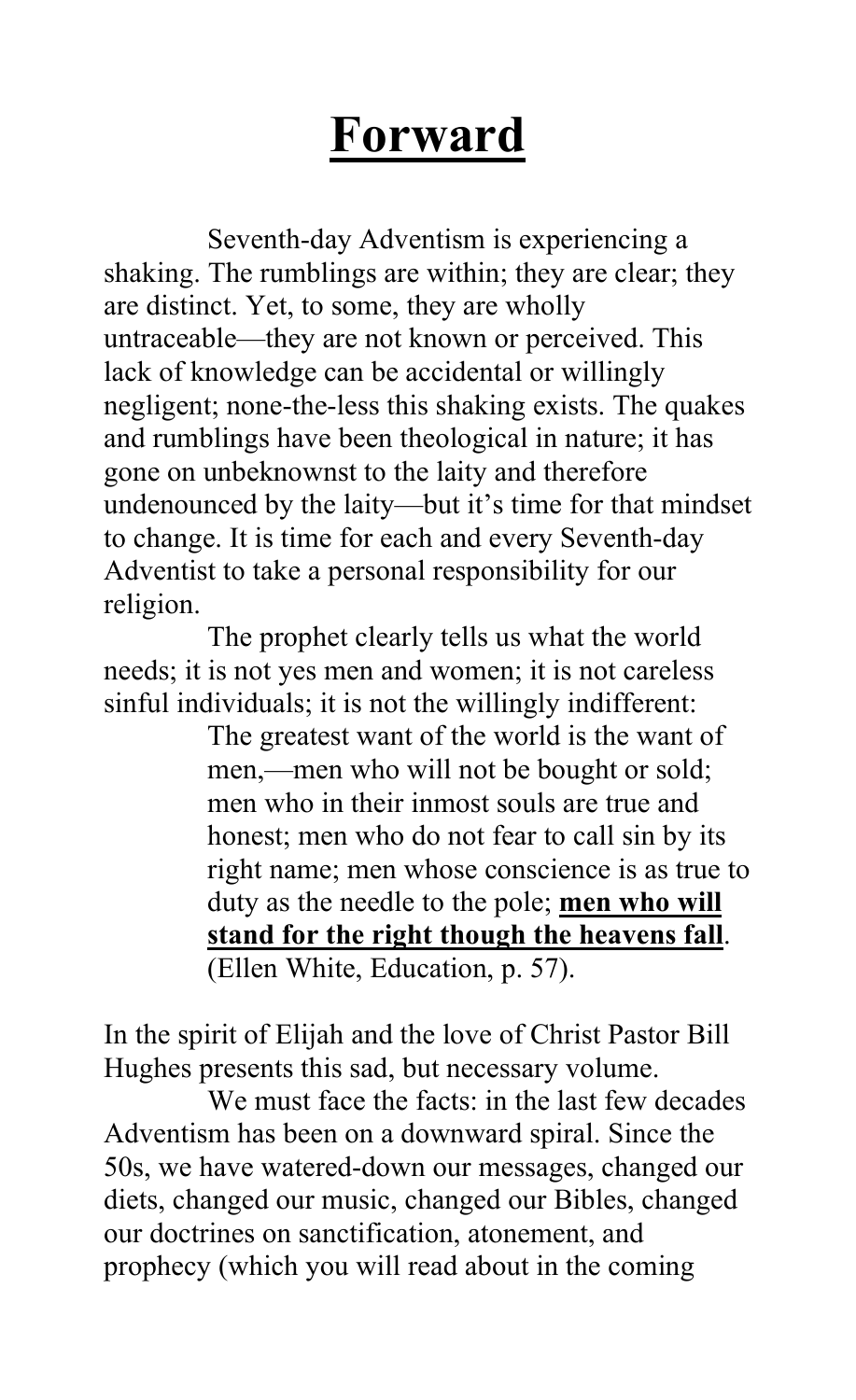## Forward By Kody Morey

chapters), until now we are holding ecumenical meetings with the historic enemies of Christ. Ecumenical charters were signed with Catholics in January 2020; Earth Harvest 2020 in July where Adventist representatives joined hands with leaders of the environmental movement; more ecumenical meetings were held in October 2020—only this time virtually because of COVID-19. How did we get here?

It seems like nothing is really taken seriously anymore; and we rarely get definitive biblical answers from sermons, regardless of the topic. Is this sort of ceremonial religion of forms and rituals acceptable to God? Of course not—we all know that deep down. When we ask our leadership, we get political answers; not heartfelt zeal and love for the Three Angel's Messages. By the way, when was the last time you heard a message from a mainstream Adventist Church that spoke plainly on the Three Angel's Messages, the Mark of the Beast, the Antichrist, apostate Protestantism, the Sanctuary, sanctification, or righteousness by faith? What will change this downward spiral?—only a reformation and revival starting with us as individuals.

As we see the curtain closing on this world, we must recognize the time of our visitation—and since "judgment must begin at the house of God" (1 Pet. 4:17), we ought to be doing all we can to prepare now. We must be pleading for God to help us to overcome sin, and preach his truth boldly—even to our own church. Again the prophet warns:

Some, I saw, **did not participate in this work of agonizing and pleading. They seemed indifferent and careless**. They were not resisting the darkness around them, and it shut them in like a thick cloud. The angels of God left these and went to the aid of the earnest,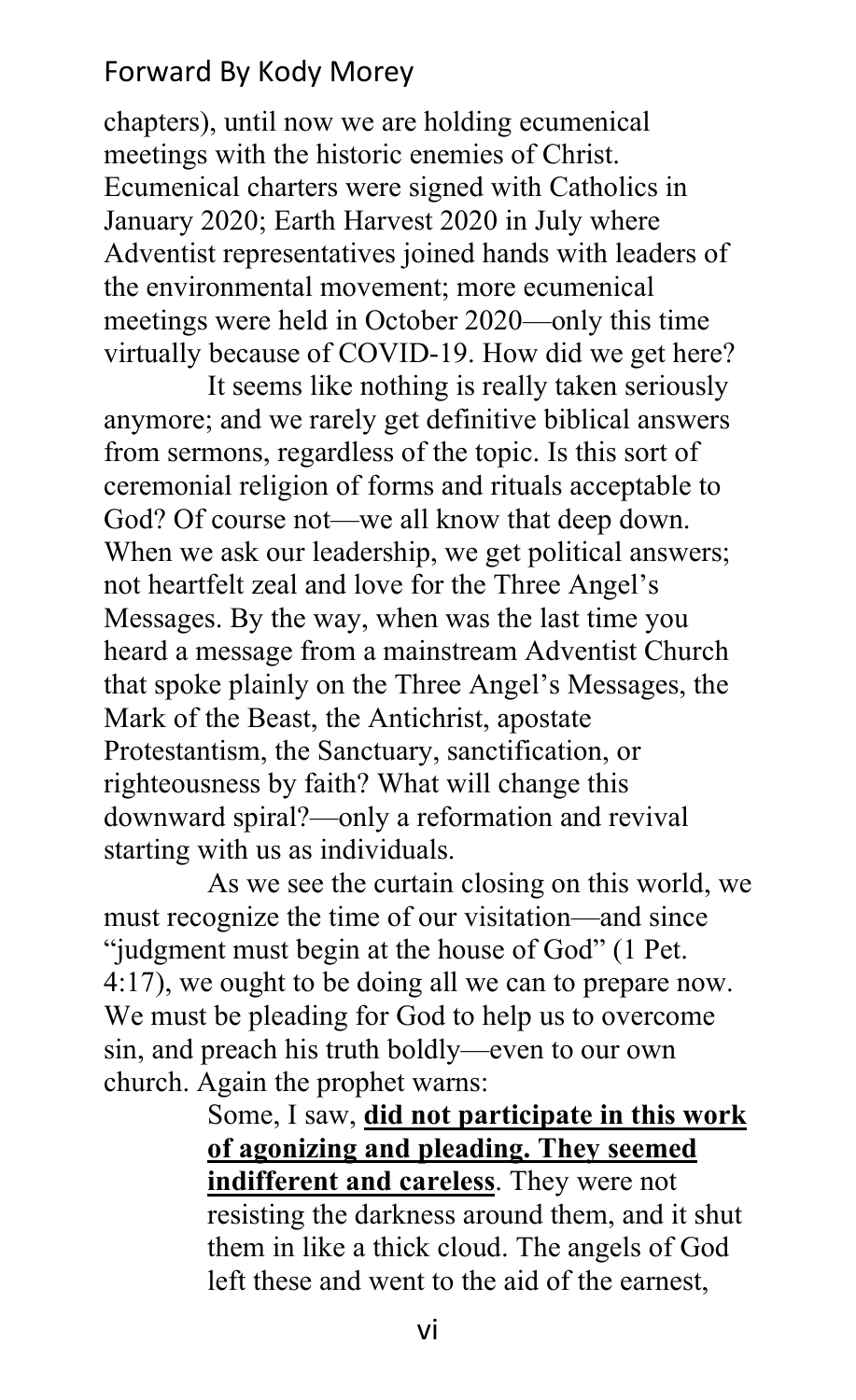praying ones. I saw angels of God hasten to the assistance of all who were struggling with all their power to resist the evil angels and trying to help themselves by calling upon God with perseverance. But **His angels left those who made no effort to help themselves**, and I lost sight of them. **I asked the meaning of the shaking I had seen and was shown that it would be caused by the straight testimony called forth by the counsel of the True Witness to the Laodiceans**. This will have its effect upon the heart of the receiver, and will lead him to exalt the standard and pour forth the straight truth. Some will not bear this straight testimony. They will rise up against it, and this is what will cause a shaking among God's people. (Ellen White, Early Writings, p. 270).

The message is solemn, and the time is far spent. Are we going to be the ones to give the straight testimony? Or rise up against it? Unfortunately, we must choose we cannot have both. Are we going to heed the call to "Cry aloud, spare not, lift up thy voice like a trumpet, and **shew my people their transgression, and the house of Jacob their sins**" (Is. 58:1).

The message of this book is for God's true watching ones. The ones that "sigh and that cry for all the abominations that be done in the midst" (Ez. 9:4) of the denomination; and also for the sleeping ones. We must, as I have said take hold of our message on an individual basis—take responsibility and refuse to accept the false doctrines and deeds coming from our leadership. Again, we must heed the warning of the prophet concerning our allegiances (which must be to God and not man):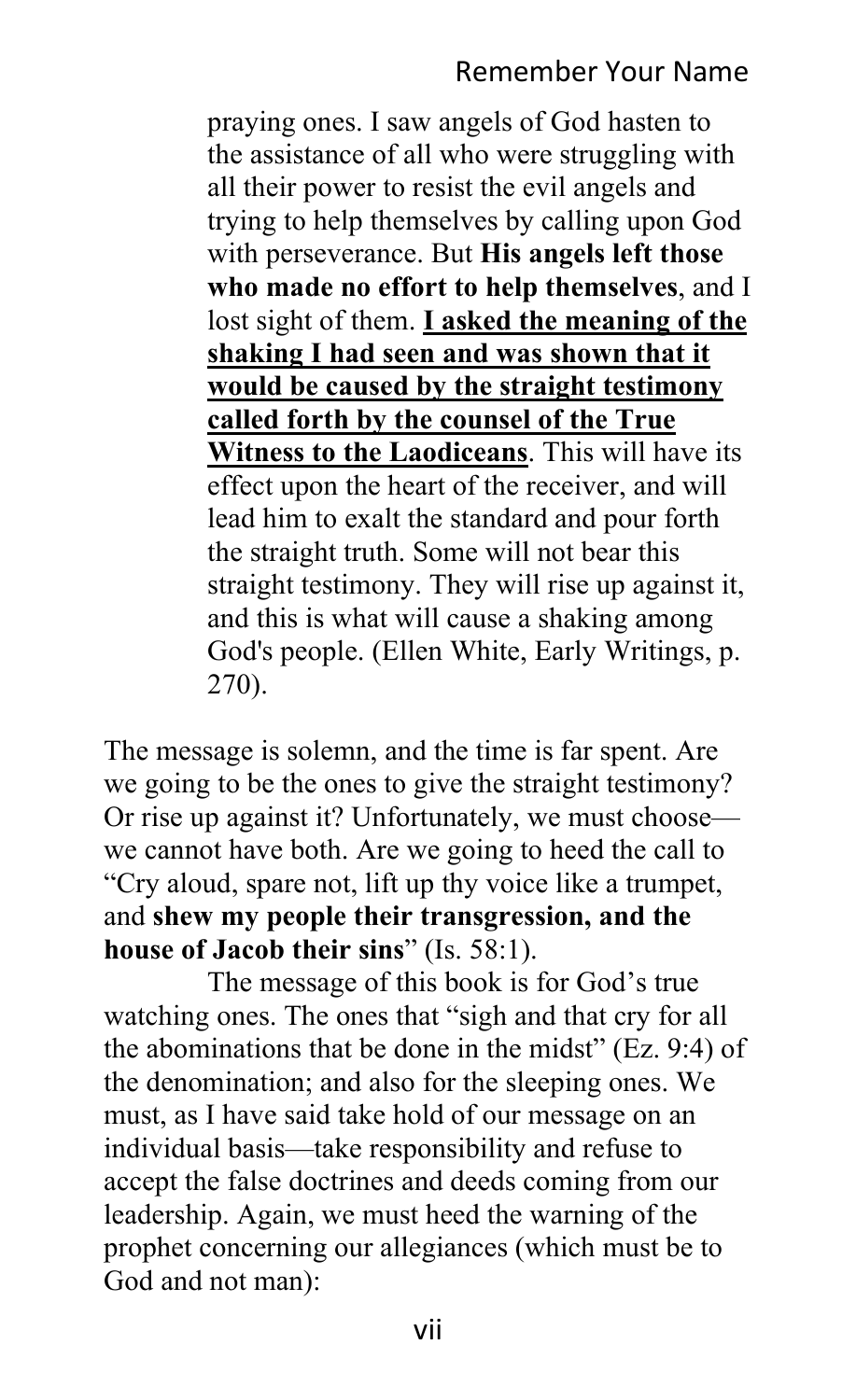## Forward By Kody Morey

I saw that God has honest children among the **nominal Adventists and the fallen churches**, and before the plagues shall be poured out, ministers and people **will be called out from these churches and will gladly receive the truth**. Satan knows this; and before the loud cry of the third angel is given, **he raises an excitement in these religious bodies, that those who have rejected the truth may think that God is with them**. He hopes to **deceive the honest and lead them to think that God is still working for the churches**. But the light will shine, and all who are honest will leave the fallen churches, and take their stand with the remnant. (Ellen White, Early Writings, p. 261).

Please, if you have a prejudice because you think Pastor Hughes' intention with this work is to cause destruction, you are mistaken. The studied aim of this work is to speak the truth in love; and ask Adventists everywhere to analyze the facts here presented and decide for yourself. As the name of the book entails, Adventists everywhere, now is the time to *Remember Your Name.* Remember what you stand for. Remember prophecy. Remember health principles, Remember the warnings of Ellen White. Remember who we are today and who we are supposed to be. We have an important last-day mission from Christ Himself, founded on the prophecies of Daniel and Revelation. Read the facts and prayerfully consider what the Holy Spirit is saying to you.

#### **Truth Triumphant Ministries: Kody Morey**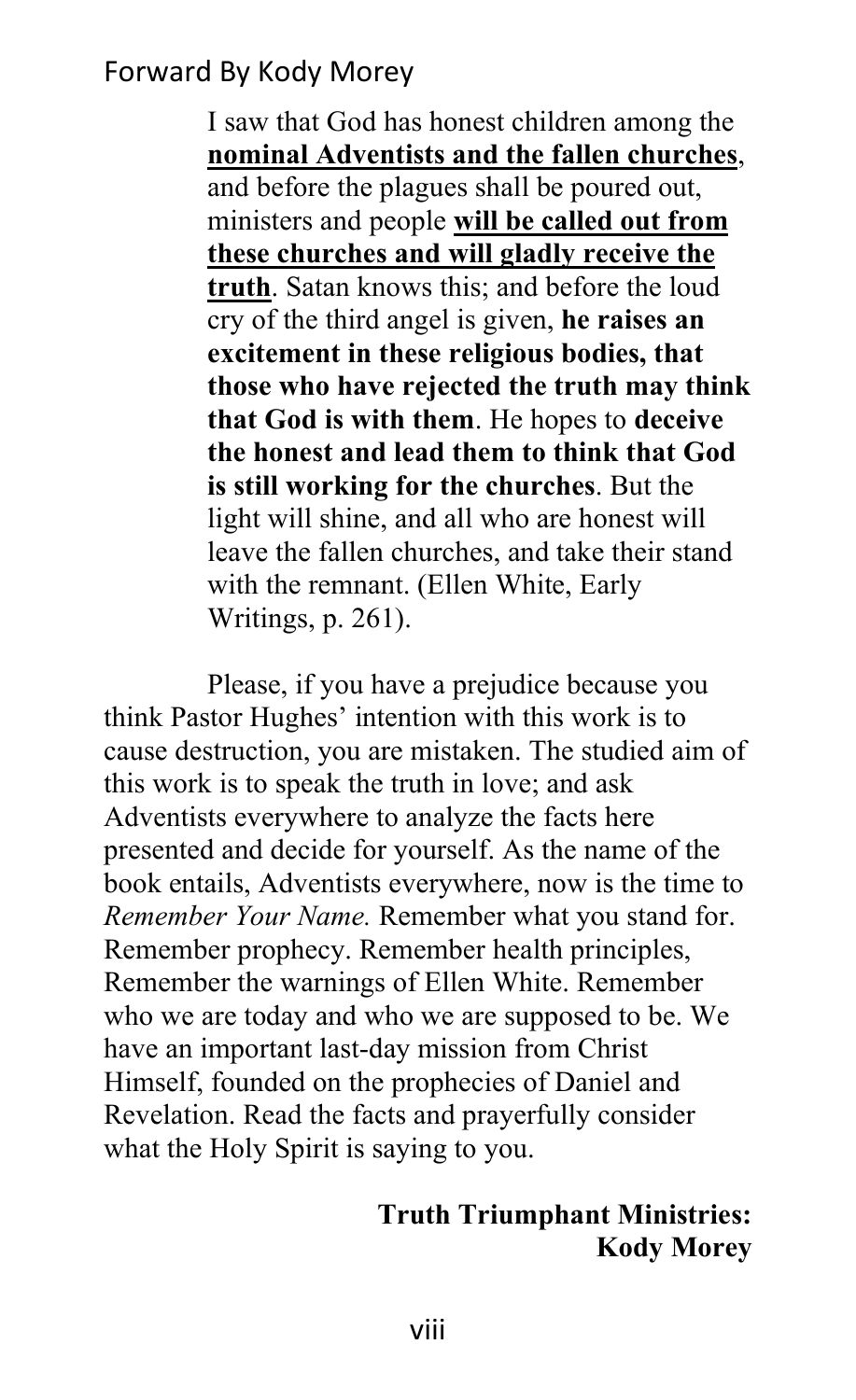# *Chapter 1: Adventist Leaders and*

## *the Evangelical Earthquake*

Some feel apostasy is too strong a word to describe the state of the Seventh-day Adventist Church today. However, "apostasy" is defined as: "1. **An abandonment of what one has professed**; a total desertion, or departure from one's faith or religion." (Noah Webster's Dictionary, 1828, "Apostasy"). An apostasy is a an abandonment of principles of faith, and, as we will see throughout this book, there is not a more fitting word to describe what is going on in Adventism today.

Adventist apostasy began *in earnest* in the mid-1950s. At that time, evangelical conferences were held between Adventist leaders and leaders in the evangelical community. The following material is sourced from a book by Herbert Douglass. The author, Herbert Douglass was, during these evangelical meetings, working in the *General Conference* for the *Review and Herald* and *personally knew* the Adventist leaders involved in these historic meetings. Douglass' book titled "A Fork in the Road" records in detail, the doctrinal fallouts of those evangelical conferences.

> In editing the Annotated Edition of Questions on Doctrine, George Knight spoke for many in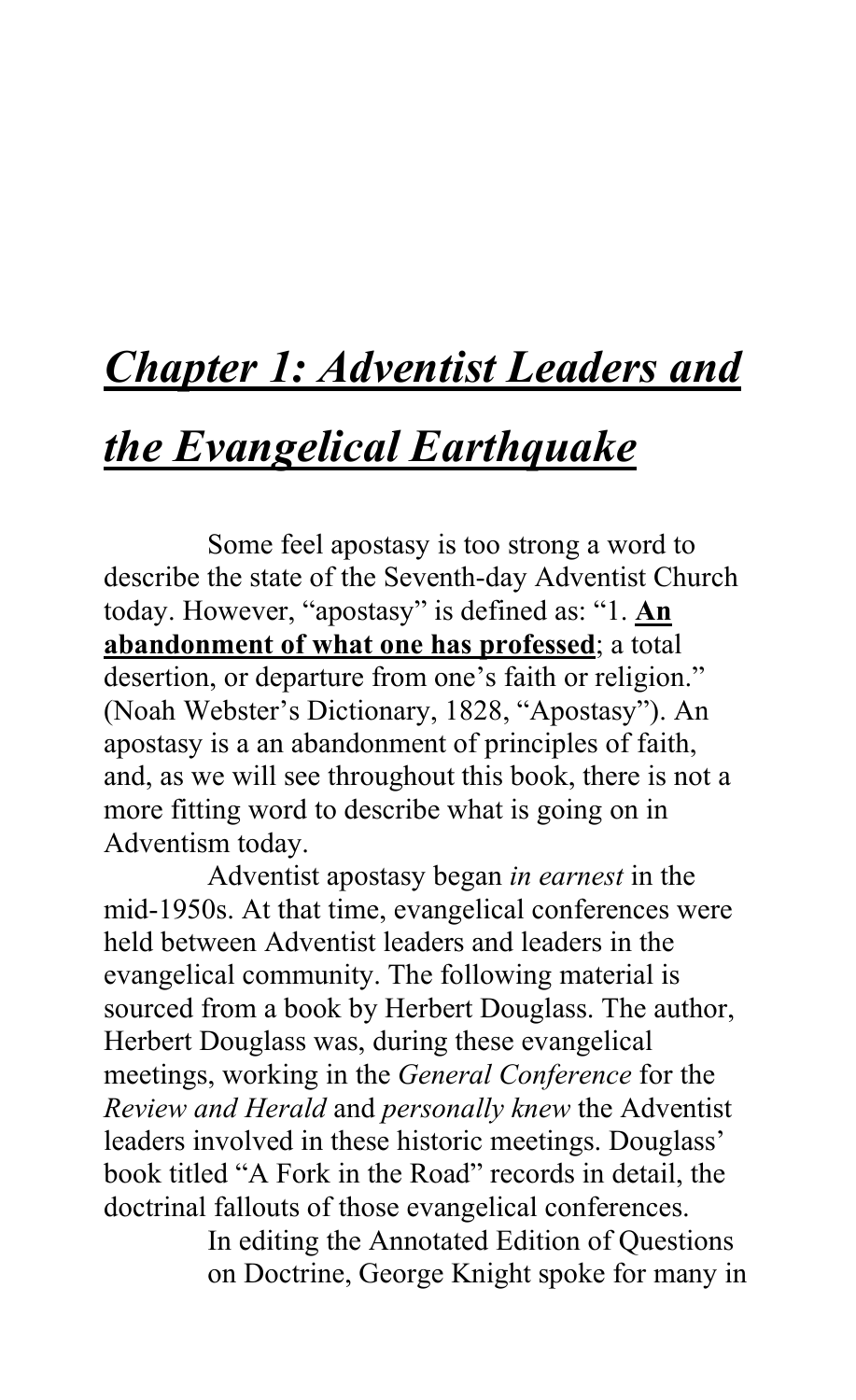#### Evangelical Earthquake

his usual fresh way, when he wrote that Questions on Doctrine became the most divisive book in the Adventist world over the last fifty years. Many believe that denominational confusion in the Seventh-day Adventist Church ever since has been the devastating price paid for this theological detour. Those who think otherwise have been in an historic/theological coma. . . . (Herbert Douglass, A Fork in the Road, p. 18).

The fundamental problem in 1955-1957 was that the participants unwittingly tried to merge two different theological systems without realizing all the ramifications of doing so. When Adventists try to overlay their theology on the Evangelical grid, warning lights and buzzers should be going off— many areas simply won't fit. Neither the Evangelicals nor the Adventists seemed to see some of the basic doctrines that created this Grand Canyon between Calvinism and the Adventist form of Arminianism. . . . (Ibid., p. 19).

Among other issues, when I suggested that most independent ministries that thrive in our churches today exist because of what happened in 1957. I got more blank looks but also a new interest to hear more! Every cause has an effect, and nothing is without cause. And that is why the 50th anniversary conference on the publication of QOD [Questions On Doctrine] took time to look at cause and effect of probably the most "divisive" book in Adventist history. (Ibid., p. 20).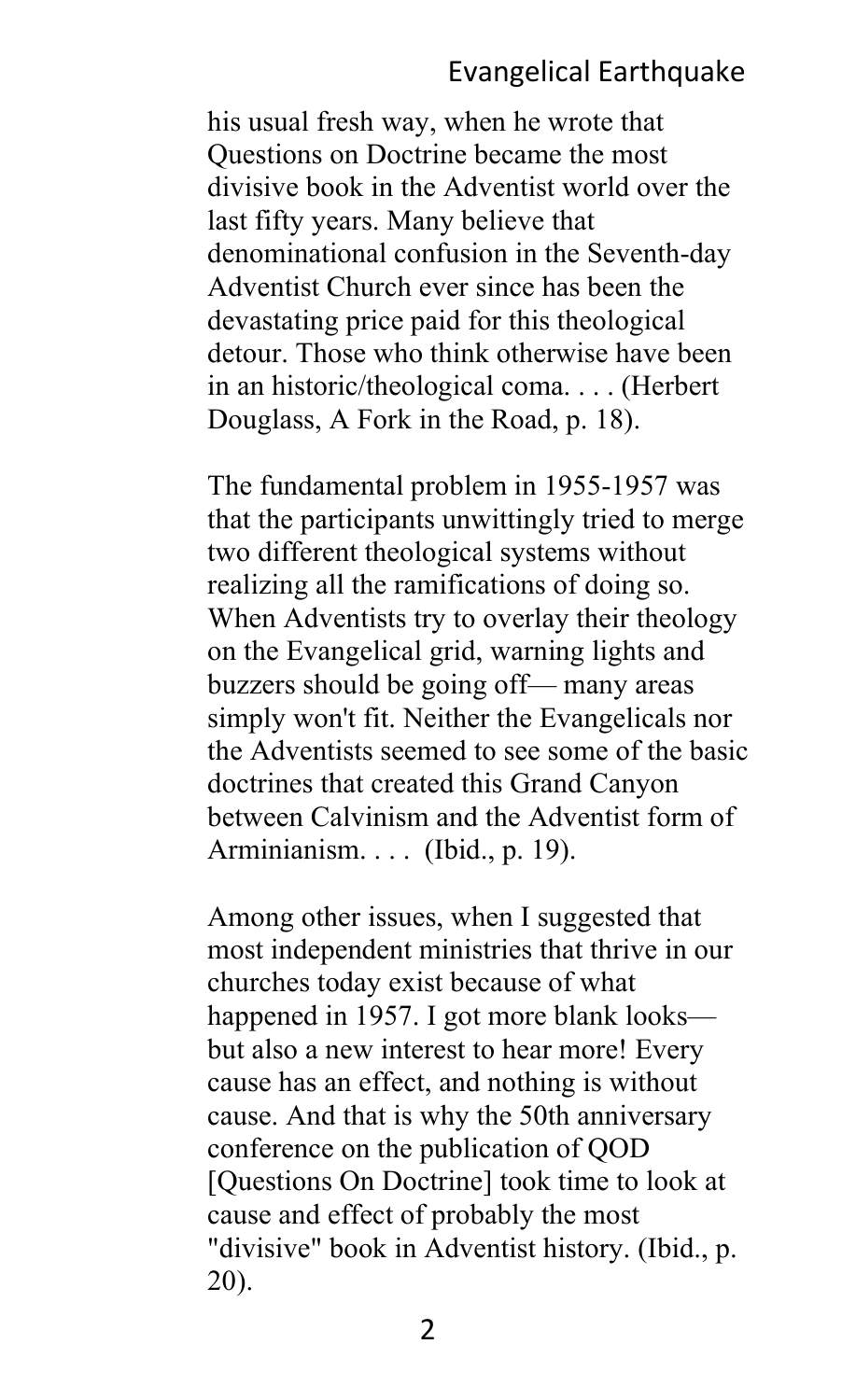The whole QOD dance began with a letter of special appreciation (November 28, 1949) from T.E. Unruh, president of the East Pennsylvania Conference of Seventh-day Adventists, to Dr. Donald Barnhouse, editor of the influential Eternity magazine, after hearing his radio address on "righteousness by faith" in 1949. Barnhouse was astonished that an Adventist leader would commend him, when Barnhouse was convinced that Adventists believed in "righteousness by works." Barnhouse also noted that Adventists had a "satanic and dangerous" Christology. But Unruh hung in with several exchanges of letters. In one of them he enclosed Steps to Christ, "affirming the Evangelical character of Adventist doctrine." And Barnhouse fired back in an Eternity article on "How to Read Religious Books," stating that Steps was "false in all its parts," bearing the "mark of the counterfeit" from the first page. He also charged that Steps to Christ promoted "universalism ... half-truths and Satanic error ... so much emphasis on God's love to unregenerate men smacked of universalism." Unruh decided there was no point in continuing the correspondence. No further communication took place between Unruh and Barnhouse from June 1950 until 1955. (Ibid., p. 20-21).

Now enters Walter Martin, a young researcher with a reputation in the Evangelical world as a specialist in non-Christian cult and one of Barnhouse's consulting editors on Eternity. He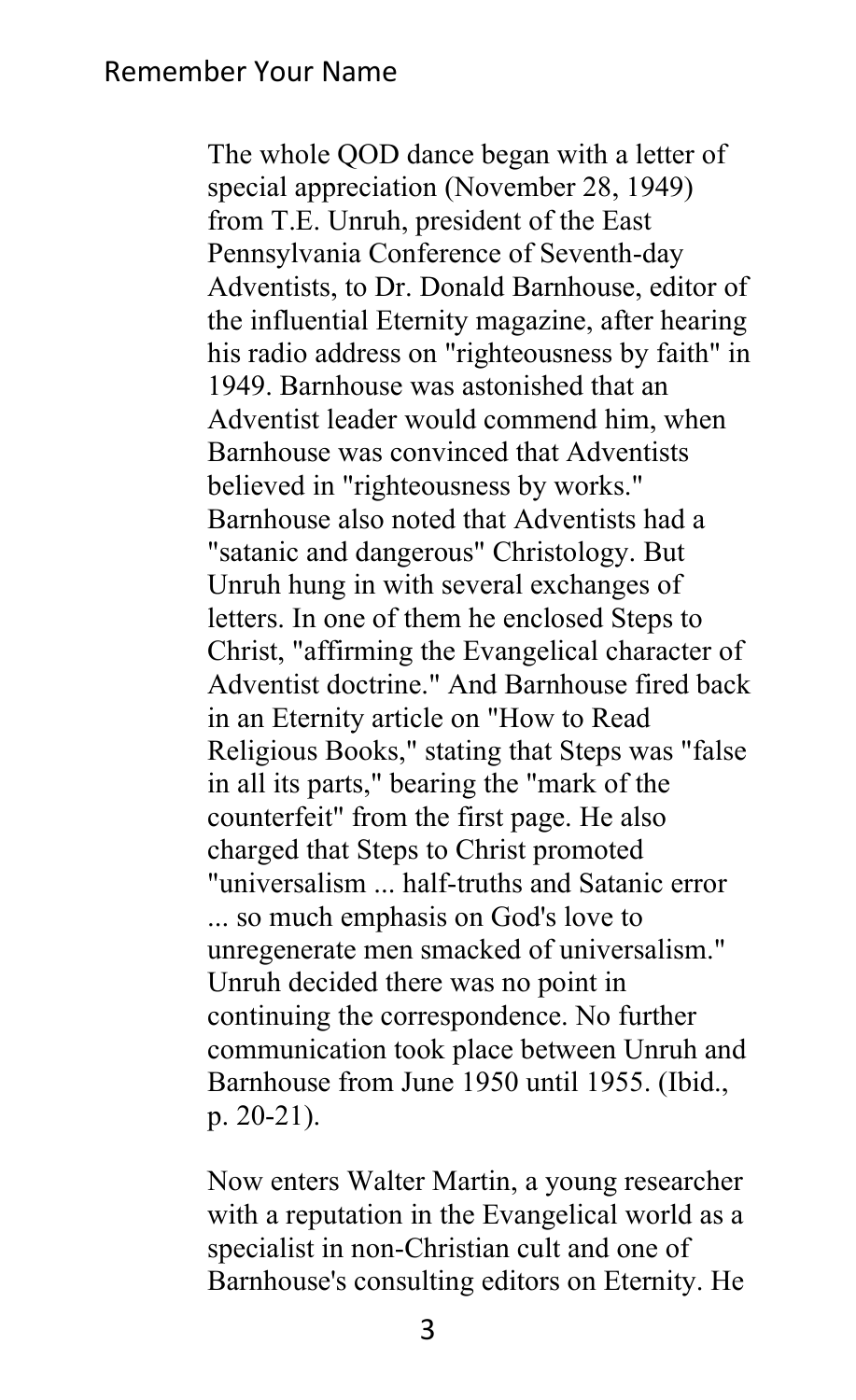#### Evangelical Earthquake

was finishing up his next book on The Rise of the Cults, in which he categorized Seventh-day Adventists as one of "The Big Five"— Jehovah's Witnesses, Christian Science, Mormonism, Unity, and Seventh-day Adventists. But it seems that the Holy Spirit was urging him to check his facts once more regarding Adventists, because he wanted to treat them fairly. Martin turned to Toby Unruh, because he had been reading the correspondence between Unruh and Barnhouse of five years before. Martin knew of LeRoy Froom for his impressive major work on the history of prophetical interpretation. He asked Unruh for a meeting in Washington, D.C., where he could interview Froom and other leaders in preparation for his upcoming book on the cult. The rest is history. The stage was set for a frank, open discussion on the vital issues that troubled Martin and Barnhouse. Unruh and Froom asked Walter Read, a field secretary of the General Conference and biblical linguist, to join them, believing that this was a dramatic moment in Adventist history to improve the Adventist image with Evangelicals. A short time later Roy Allan Anderson, editor of Ministry, was asked to join the study group. These conferences began in March 1955 and ended in May 1956. (Ibid., p. 22-24)

Sadly, the leading Adventists were more interested in their image among Evangelicals than their standing with God and alignment with the truth. As it turned out, two monumentous theological doctrines were sacrificed on the altar of worldly advantage: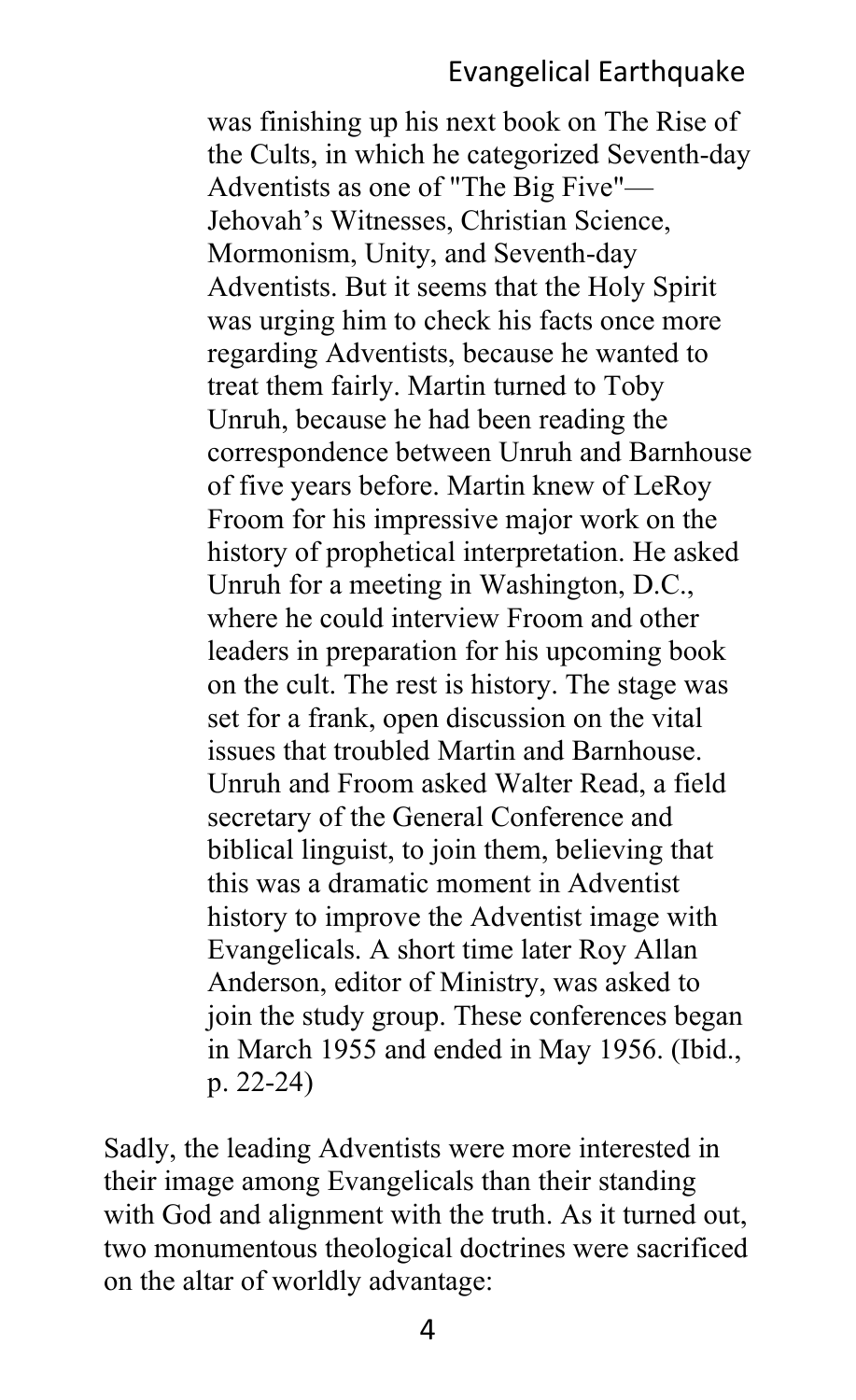At that point began the attempt to merge two theological tectonic plates. Froom, Read, and Anderson convinced Martin and Barnhouse that the troublesome issues such as the human nature of Christ and the larger view of the atonement were, as Barnhouse wrote, the products of "the lunatic fringe as there are similar wild-eyed irresponsibles in every field of fundamental Christianity." The fat was in the fire! At least M.L. Andreasen, long-time Adventism's leading theologian, read Barnhouse's article and found himself among the "lunatic fringe," along with most other Adventist writers who emphasized the human experience of Jesus and His two-phased atonement. (Ibid., p. 26-27).

The language of Douglass "the fat was in the fire!" implies that Froom, Anderson, and Read effectively made a burnt offering of two of the most important doctrines in Seventh-day Adventism.

The two huge issues during the evangelical conferences centered around *the nature of Christ* and the ongoing *atonement of Christ in the heavenly sanctuary*. The professed Adventist trio of Froom, Anderson, and Read emphatically declared that *Christ took the nature of Adam before he fell* and that *the atonement was finished at the cross*. The compromise of these two doctrines is like a domino-effect. Note a statement by Froom from the book "*Questions on Doctrine"* where he makes the argument about Christ's nature*,* "Although born in the flesh, He was nevertheless God, and **was exempt from the inherited passions and pollutions that corrupt the natural descendants of Adam** (Questions on Doctrine, Leroy Froom, p. 383, emphasis added). Froom makes another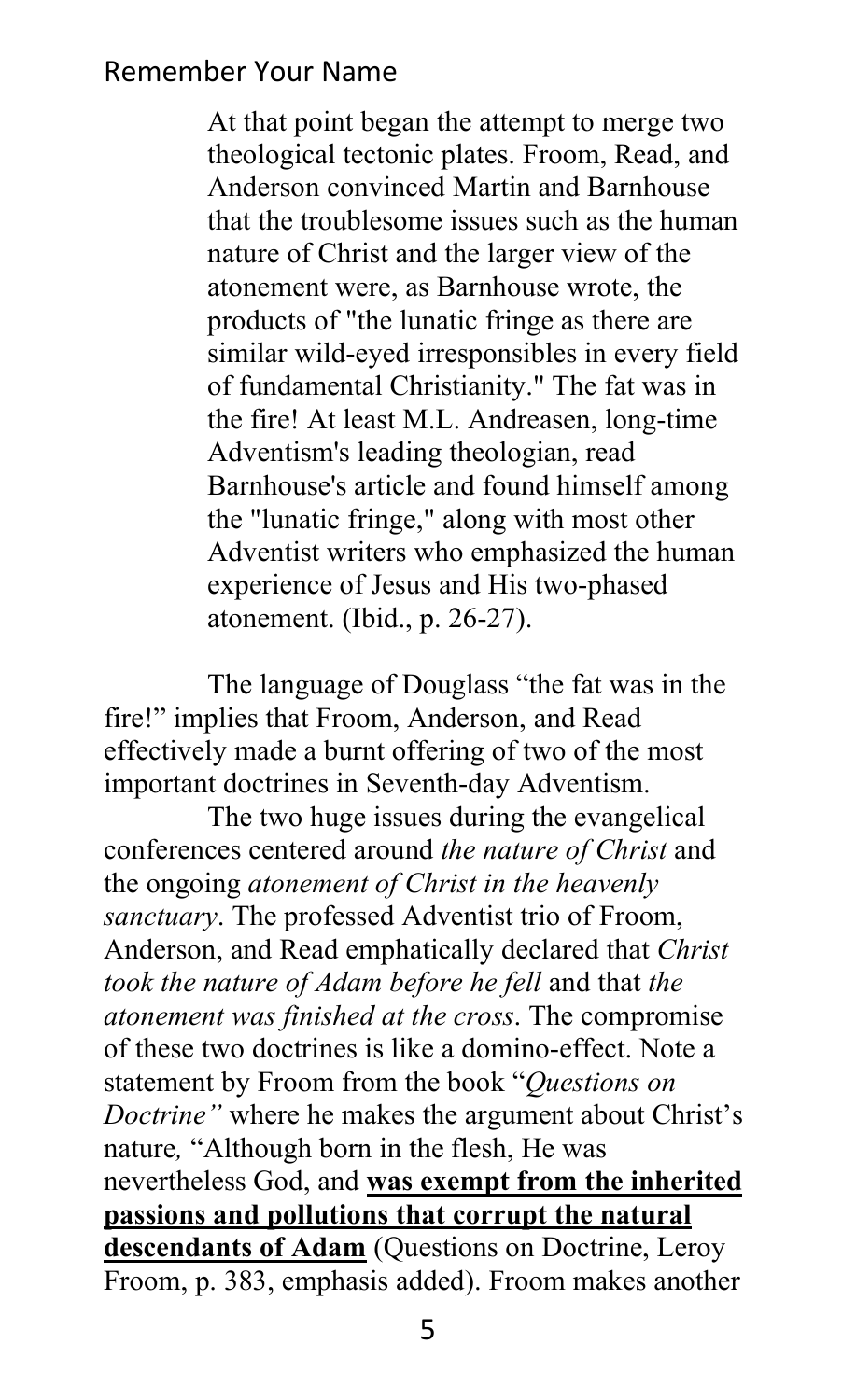## Evangelical Earthquake

statement in his book *"Movement of Destiny"* where he makes the case that the atonement was finished at the cross:

> Then, similarly, as regards our basic Adventist beliefs on the Eternal Verities—the eternal pre-existence and complete Deity of Christ, His miraculous conception and virgin birth and sinless life during the Incarnation, His vicarious atoning death on the Cross—once for all and all-sufficient—His literal resurrection and ascension, His Mediation before the Father, **applying the benefits of the completed Act of Atonement He had made on the Cross.** And climaxing with His personal, premillennial, Second Advent, which we firmly believe to be imminent, but without setting a time (Movement of Destiny, Leroy Froom, p. 478, emphasis added).

One other issue would also surface in the ensuing months, years, and decades. Adventists would seek *to eliminate their distinctive stand on end-time prophecy pertaining to the role of the Papacy and Apostate Protestantism*! In fact, in the SS (Sabbath School) lessons of 1958, there was a study was on the book of Revelation. The prophetic study portion regarding Revelation 13 and the Beast powers were left out entirely!

From this time, many SDA's (Seventh-day Adventists) have become tongue-tied when asked to identify the beasts in Revelation 13! Having removed Adventism's historical position on the Papacy and Apostate Protestantism, the door has opened for Adventism to enter into ecumenical and interfaith meetings with the Antichrist power and Apostate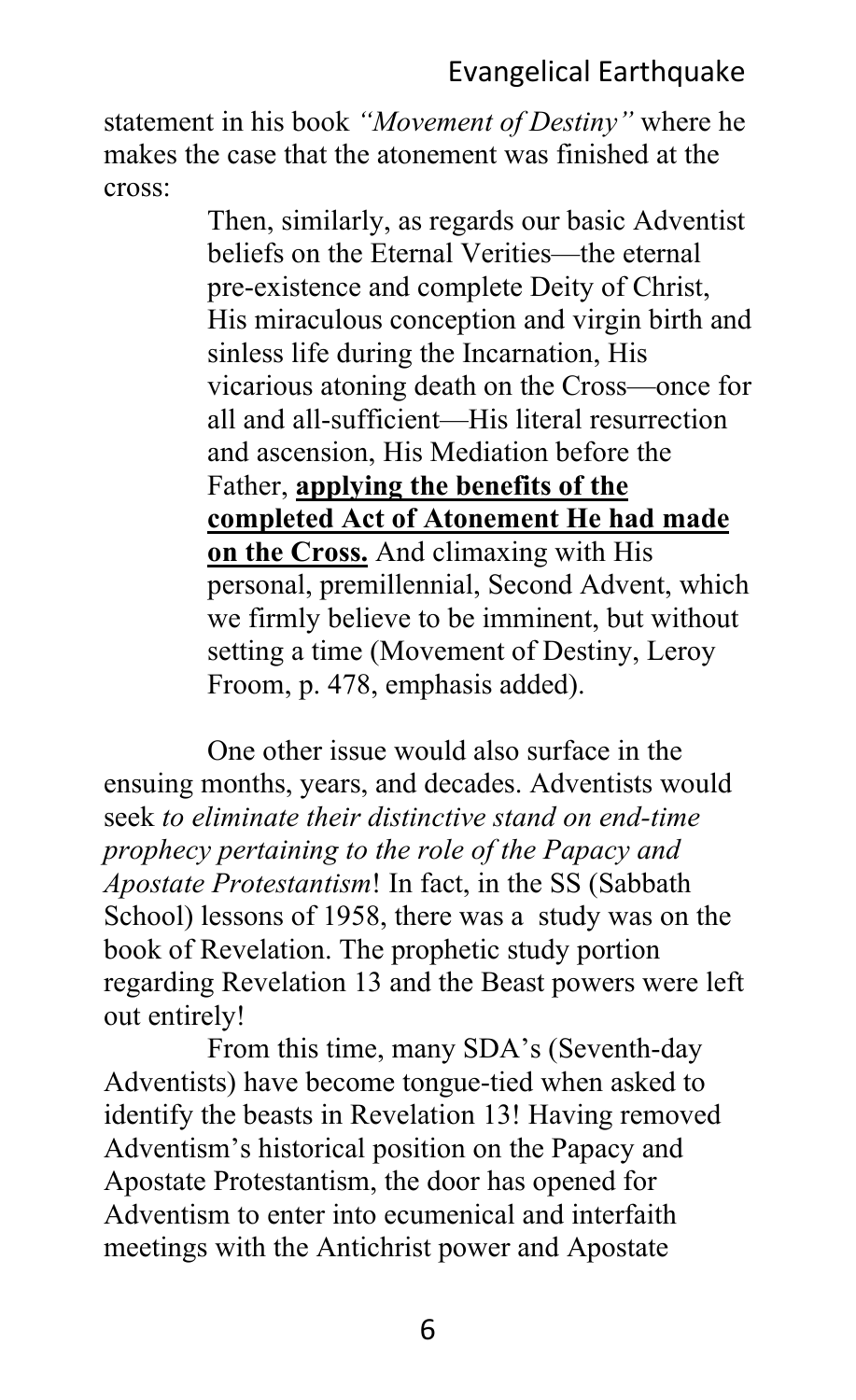Protestantism. They have been gobbled up by the ecumenical movement of today!

There was a spiritual earthquake from 1955- 1957 in Adventism, and this *evangelical earthquake* still rumbles in Adventism today. It still shakes, destroying Adventism's unique messages for the last days. Let us remember why we are here! These are the marching orders for SDAs throughout the world:

> And I saw another angel fly in the midst of heaven, having the **everlasting gospel** to preach unto them that dwell on the earth, and to every nation, and kindred, and tongue, and people, Saying with a loud voice, **Fear God**  [keep the commandments and hate evil, Prov. 8:13; Ecc. 12:13], and **give glory to him** [bear fruit/have good works and work for new believers, plus practicing proper diet and health principles, John 15:8; 1 Cor 10:31]; for the **hour of his judgment is come** [*atonement continues* in the Most Holy Place at 1844, Lev. 16 & 23; Daniel 8:14; Rev. Rev 3:7-12]: and **worship him that made heaven, and earth, and the sea, and the fountains of waters** [worship associated with creation: Sabbath Commandment is the seal of God which hearkens back to creation, Ex. 20:8-11; Gen. 2:1-3]. And there followed another angel, saying, **Babylon is fallen, is fallen**, that great city, because she made all nations drink of the wine of the wrath of her fornication [Protestants who rejected the Second Coming message of 1844, the Sabbath, and the Judgment message are now fallen and make up a part of the spiritual city of Babylon in the last days, as Daniel 8:14 is unlocked and understood to be fulfilled in 1844, anyone who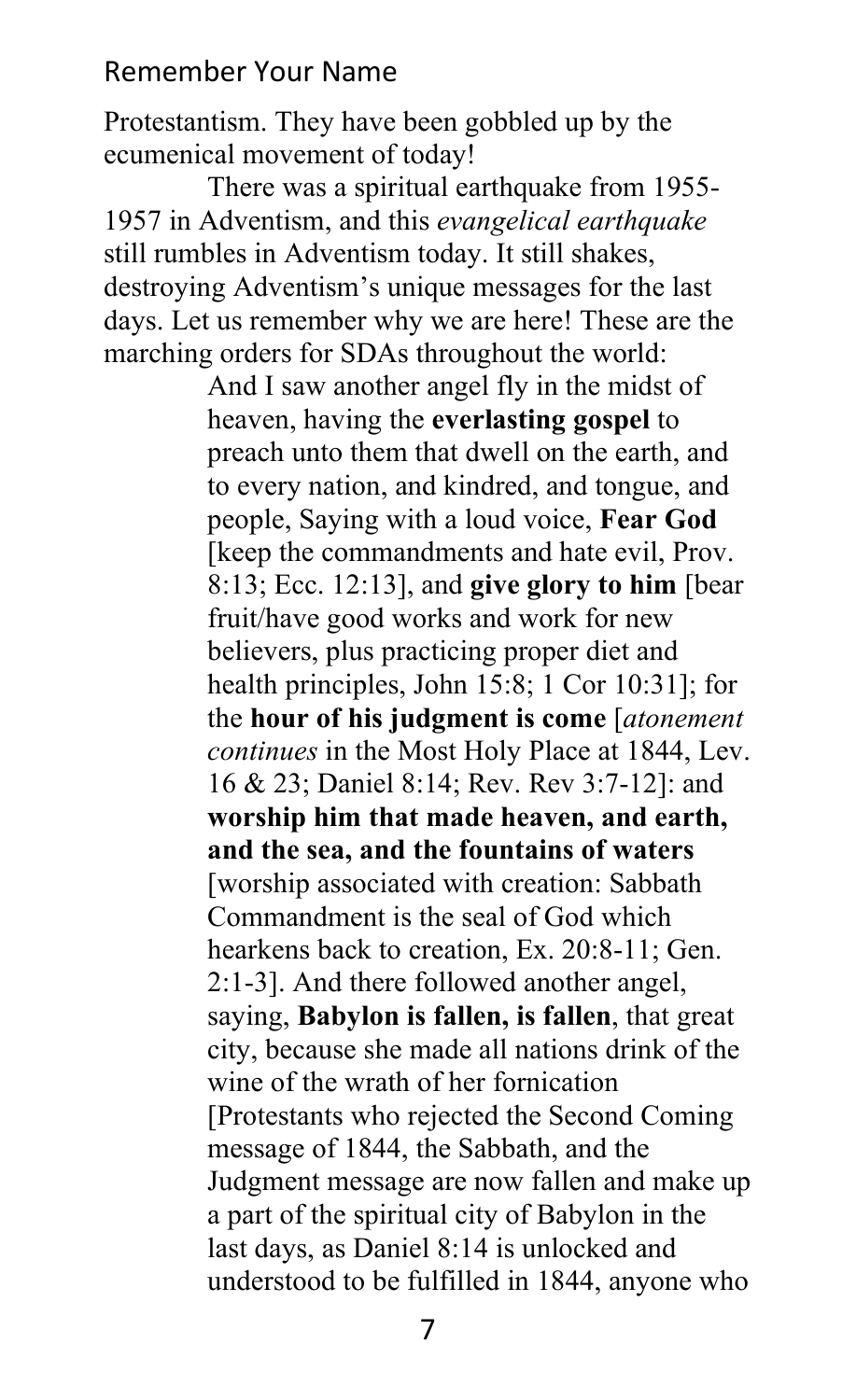#### Evangelical Earthquake

rejected those messages is warned by the Second Angel, study Rev. 3:7-13; Rev. 10:9- 11; Rev. 12:17, Rev. 22:14]. And the third angel followed them, saying with a loud voice, If any man **worship the beast and his image, and receive his mark in his forehead, or in his hand, The same shall drink of the wine of the wrath of God, which is poured out without mixture into the cup of his indignation** [Don't receive the mark of the beast, which is the false Sabbath/Sunday Sacredness or we will receive the wrath of God]; and he shall be tormented with fire and brimstone in the presence of the holy angels, and in the presence of the Lamb: And the smoke of their torment ascendeth up for ever and ever [they will burn without rest until they are finally consumed, Mal. 4:1-3; Is. 66:14]: and they have no rest day nor night, who worship the beast and his image, and whosoever receiveth the mark of his name. Here is the patience of the saints: here are they that keep the commandments of God [keep the Law including the Sabbath], and the faith of Jesus [righteousness by faith, not saved in sin] (Revelation 14:6-12, emphasis added).

In the end there is really just one question we must ask ourselves: Will we spread the truth God has given us, or will we condone the apostasy in God's Remnant?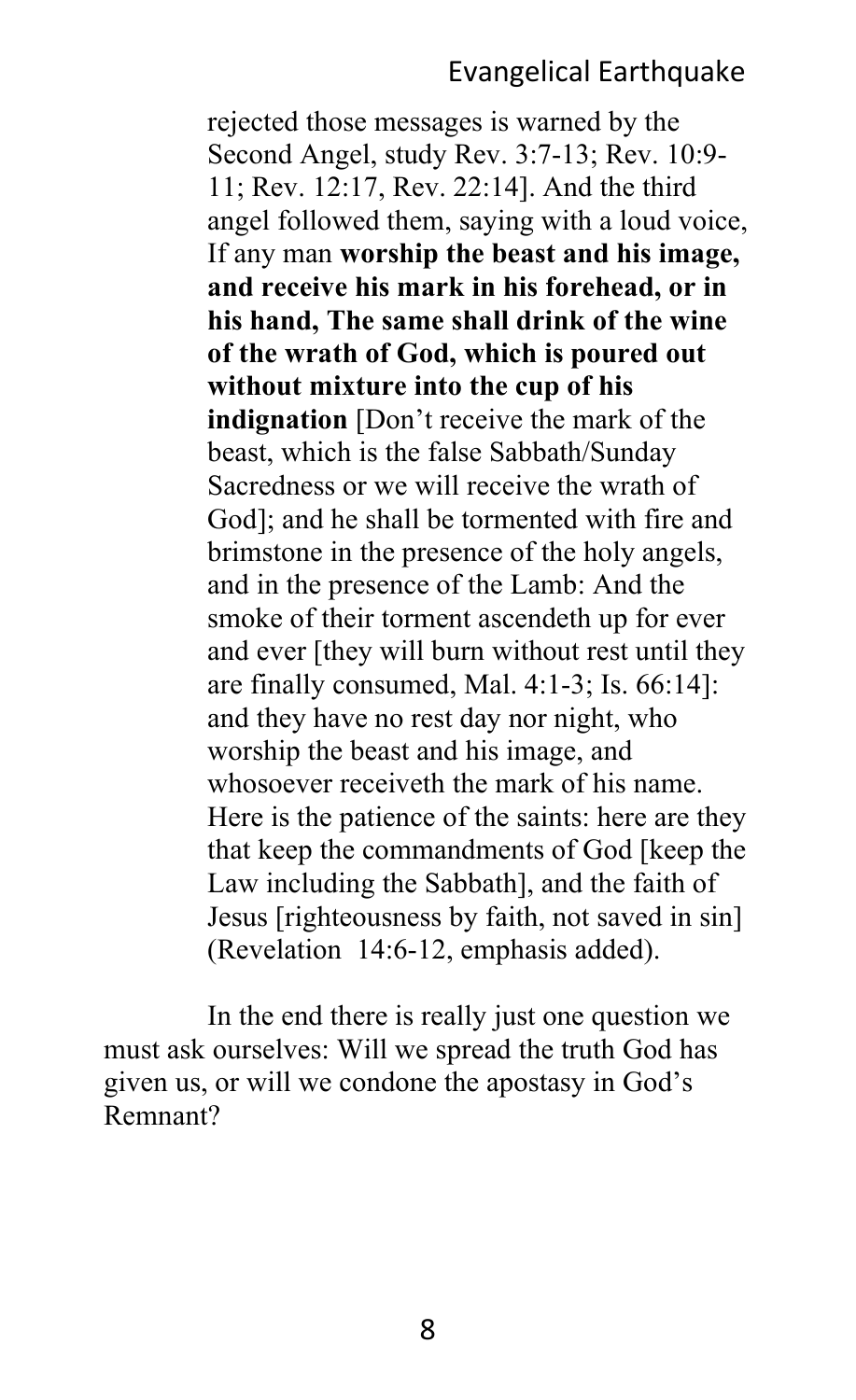# *Chapter 2: Uncle Arthur's*

## *Blunder*

Arthur Maxwell is most famous for his Bedtime and Bible stories. These sets of books are classics. To be frank, one would wish that that was the end of Uncle Arthur's story. Tragically, "Uncle Arthur" has another legacy. He tasted the evangelical, ecumenical pill, and followed in the footsteps of Froom, Anderson, and Read.

"Uncle" Arthur S. Maxwell, was Editor of the *Signs of the Times* during the Roman Catholic Ecumenical Council named Vatican II from 1962-1965. He attended this meeting and gave an eyewitness report on Vatican Council II in a sermon given at the University Church at Loma Linda, California. The title of his sermon, "The Outstretched Hand," reveals the tone of his message. In his discourse, Maxwell disclosed the names of leading Seventh-day Adventists that had attended Vatican Council II and also his feelings while there. The following is an excerpt from that message.

> First, the friendliness of the welcome. You see, I've been there several times, that is, to Rome.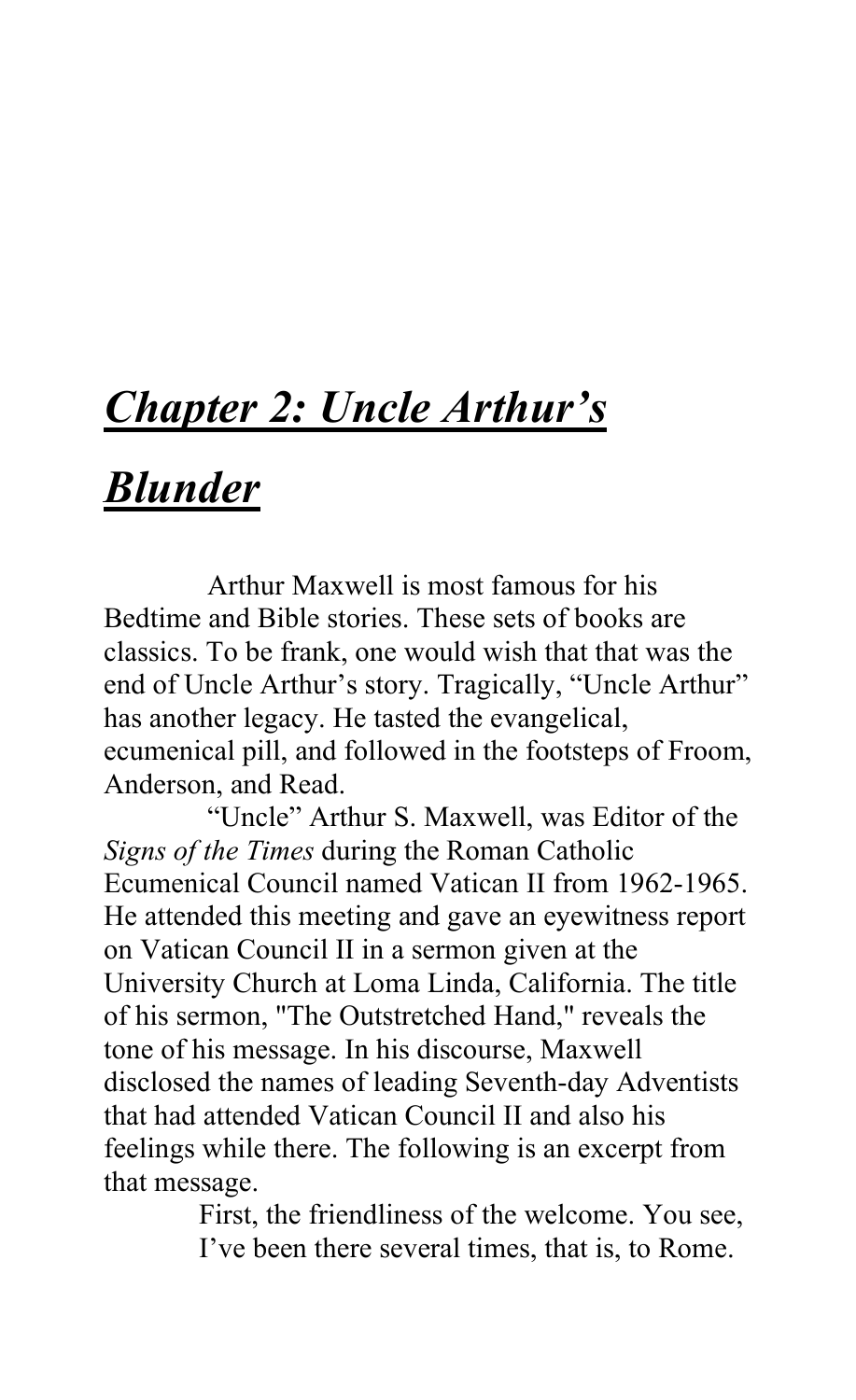#### Uncle Arthur's Blunder

Always a sort of an iciness there, but not anymore, not anymore! And it was evident in so many ways. For instance, in the giving of these press passes, **Brother Loewen** was there from **Religious Liberty**, **Brother Cottrell** from the **Review and Herald**, **Brother Beach** was there from northern Europe, and I was there from the Signs, and provided, you had a good reason for asking for a pass, you got it. If you were an editor or a correspondent for a real newspaper, they gave the pass, and they gave them to people of all faiths. Here, four Adventists got these passes. I thought you would like to see mine. It's the only document I have which has the crossed keys and the triple crown on it. I have to be careful when I show this. I don't want anybody to think I'm going over to the Church of Rome. But it is a very nice little pass, and it was very valuable. This little pass got me anywhere I wanted to go at the time of the council. Then, another aspect of the friendliness-the way they arranged for the press of the world to have the best seats at the opening ceremony. **I sat closer to the Pope than any of the cardinals. I was only forty feet away from him for three or four hours, and I had the clearest view, just as clear as some of you forty feet away. The reason I know he was forty feet away-I stepped it out after the service was over, because I thought, "Nobody will ever believe me, that I sat so long, so near to His Holiness."** But I had a wonderful view, and I saw some most fascinating close-up views which I won't tell you now, but I would tell some of you privately-some very, very interesting little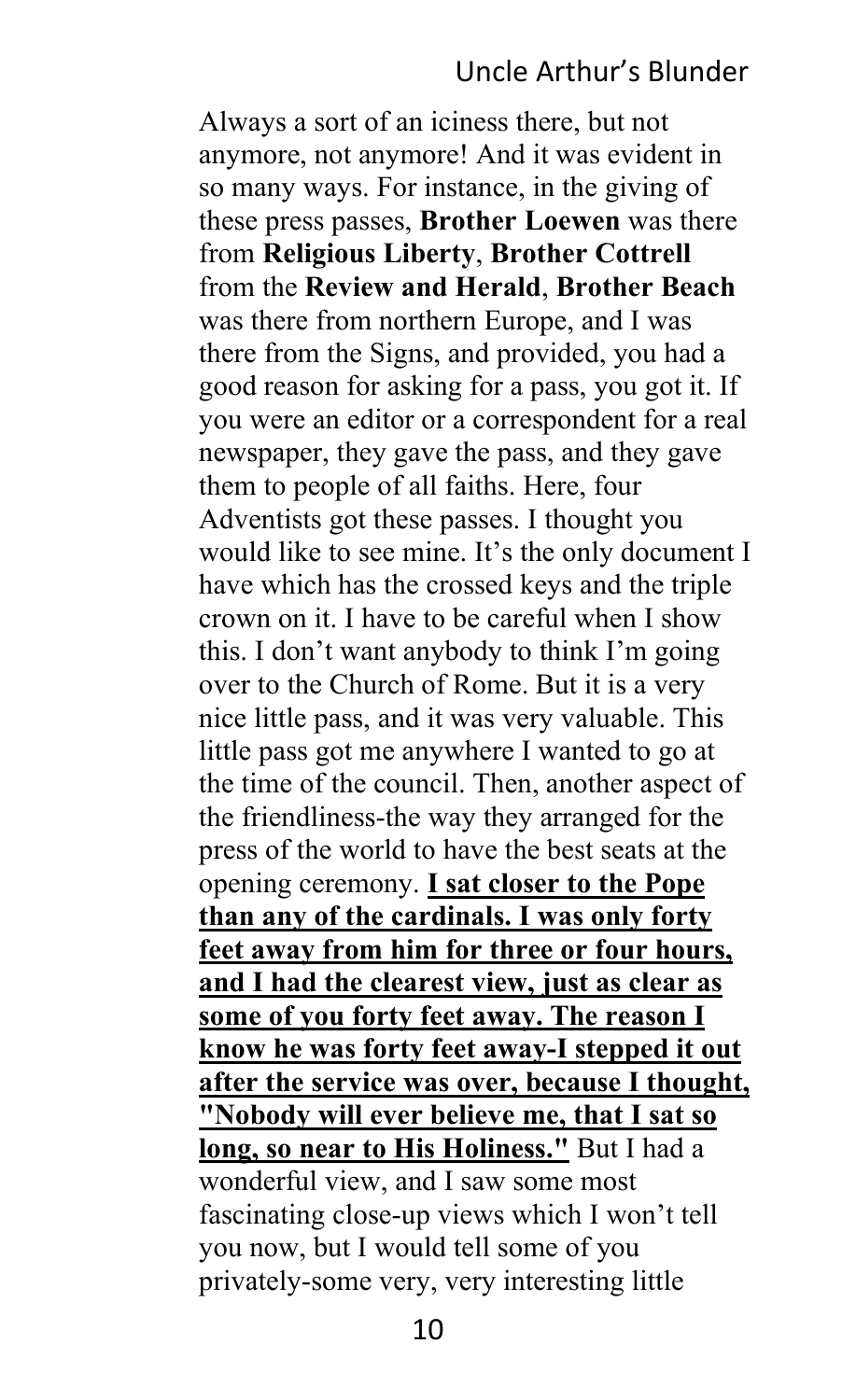human details, which you see only when you're very close in. (Arthur Maxwell, Sermon: The Outstretched Hand, given at Loma Linda University Church in 1968, emphasis added).

Uncle Arthur, who was also a Pastor as well as editor of Signs of the Times, went on to express his excitement of being selected by the priest who was officiating the press briefing:

> And after I had asked a few questions, imagine my thrill when he said, when I put my hand up again, "Maxwell, Signs of the Times." **Oh brother, I knew I had arrived! Oh boy! In the presence of the world press and** *Time*  **and** *Life* **and all the rest of them, and he [the priest] knew the difference. Oh that was good! That did my soul a lot of good when he said, "Maxwell, Signs of the Times."** (Arthur Maxwell, Sermon: The Outstretched Hand, given at Loma Linda University Church in 1968, emphasis added).

Does this sound like a man who believes that the Roman Catholic Church System is the great Harlot of Babylon; the Antichrist power on earth, and greatest enemy of Jesus Christ? For our last quote, please prayerfully notice Maxwell's conclusion and ask yourself honestly if these words could be described in any other way than *apostasy*—an abandonment of oneprofessed truths*:*

> **We must rethink our approach to our Roman Catholic friends. How can we reject an outstretched hand and be Christians? How can we say they belong to antichrist when they reveal so many beautiful Christian attitudes?** (Arthur Maxwell,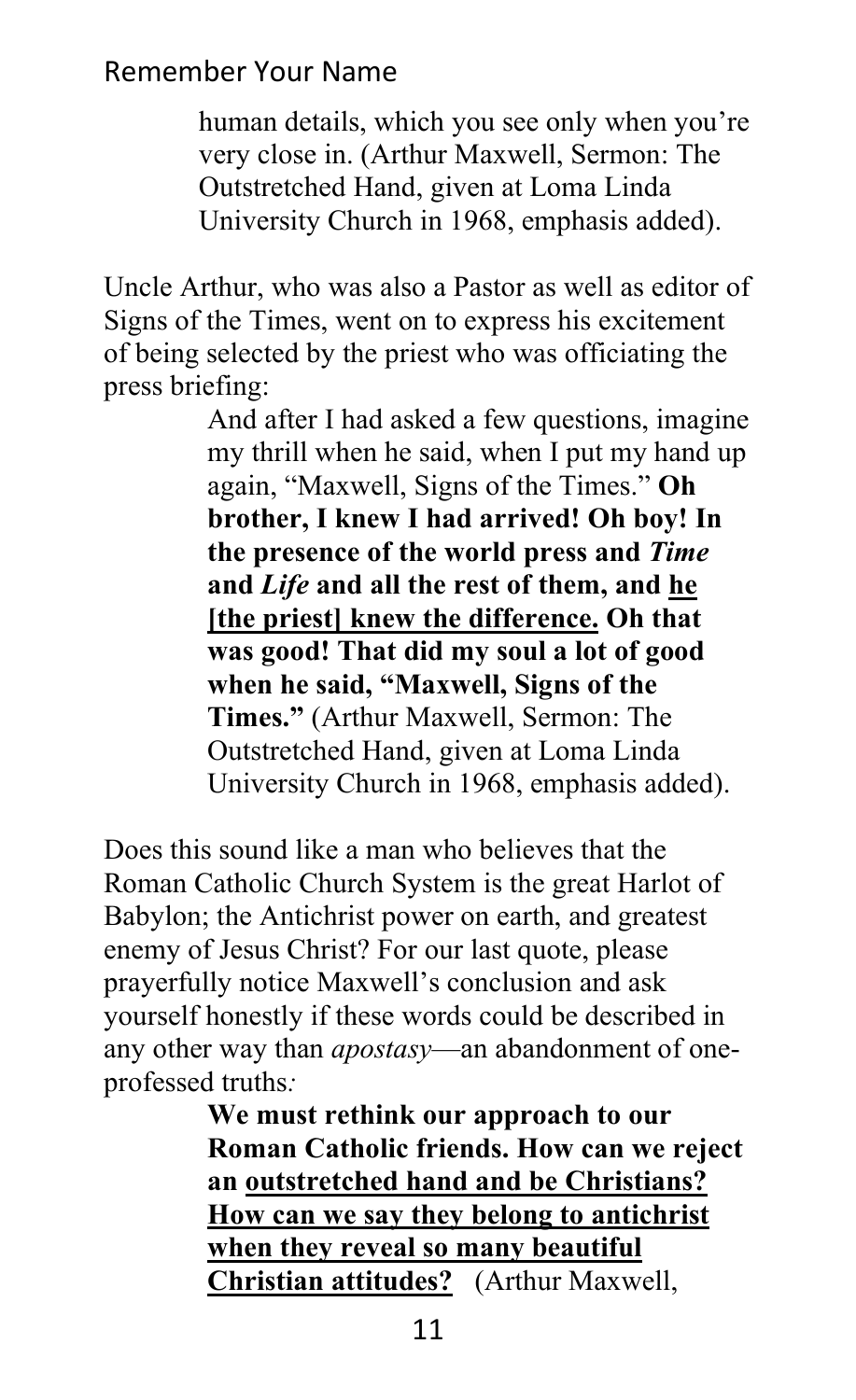## Uncle Arthur's Blunder

Sermon: The Outstretched Hand, given at Loma Linda University Church in 1968, emphasis added).

We must rethink our approach to our Roman Catholic friends? His Holiness? Maxwell had a wonderful view? How could a Seventh-day Adventist who believes that the Roman Catholic Church System is the Antichrist power say such things? Had Arthur never read in Great Controversy where Mrs. White says, "**The Roman Church now presents a fair front to the world, covering with apologies her record of horrible cruelties**. She has **clothed herself in Christlike garments; but she is unchanged**." (Ellen White, The Great Controversy, p. 571, emphasis added). Doesn't Arthur Maxwell know that we are warned that Rome does *not* change?

Arthur Maxwell was sitting within 40 feet of the then pope, Paul VI. The pope's given name is Giovanni Battista Montini. He was the pope from 1963- 1978. During Paul VI's tenure, the Vatican engaged in the spreading of drugs throughout the world. According to former Catholic author Paul Williams, the Vatican laundered dirty drug money for the CIA and the Mafia and made untold trillions of dollars in the process. Paul Williams reveals that the papacy under Pope Paul VI made possible the proliferation of heroin. First, the heroin was produced in the Shan Plateau region of Burma and finally was produced in the Helmand Valley of Afghanistan. William's book describes a secret alliance forged at the close of World War II by the CIA, the Sicilian and US mafias, and the Vatican to thwart the possibility of a Communist invasion of Europe.

Journalist Paul L. Williams presents evidence showing the existence of "stay-behind" units in many European countries consisting of five thousand to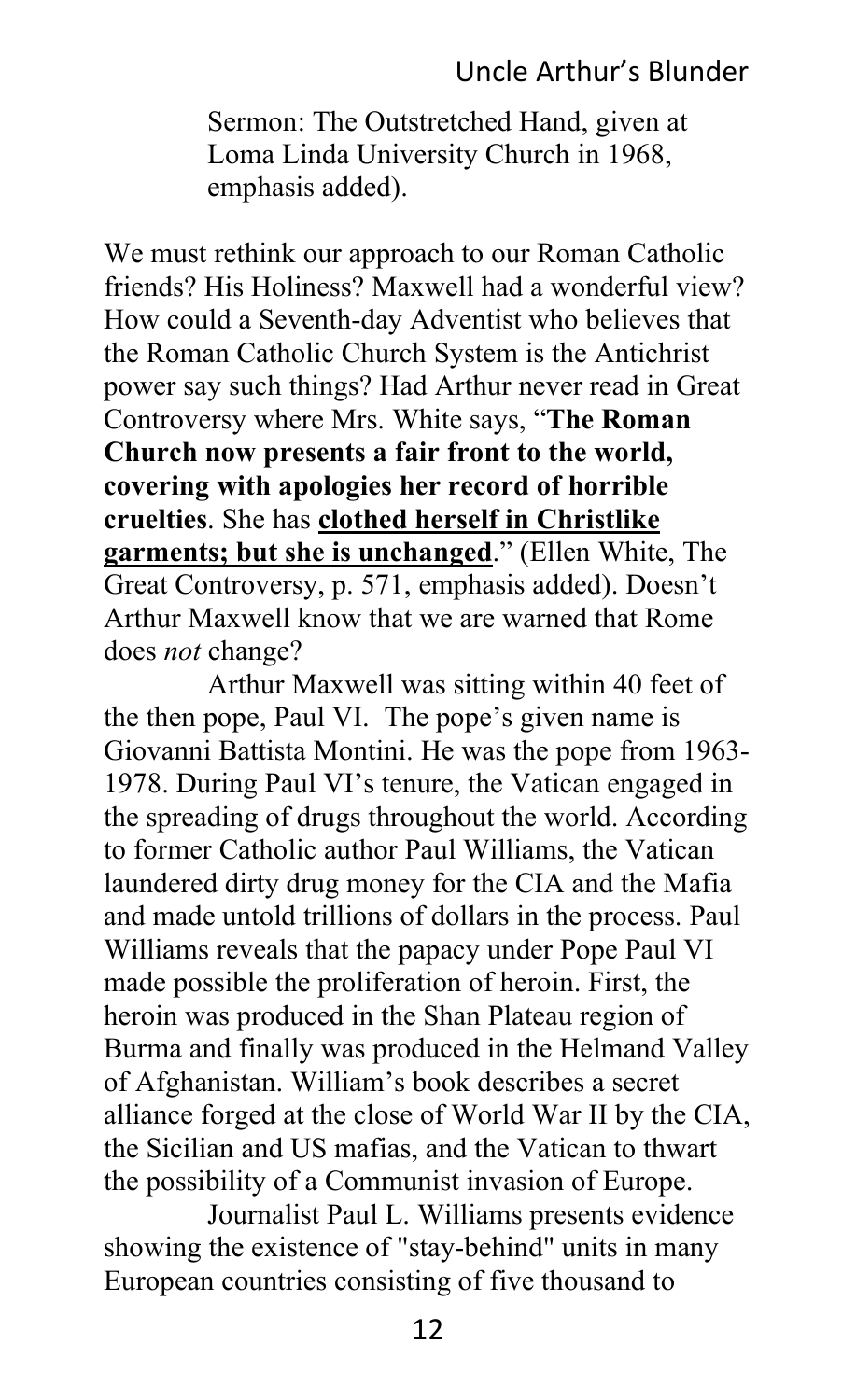fifteen thousand military operatives. According to the author's research, the initial funding for these guerilla armies came from the sale of large stocks of SS (Nazi) morphine that had been smuggled out of Germany and Italy and of bogus British bank notes that had been produced in concentration camps by skilled counterfeiters.

As the Cold War intensified, the units were used not only to ward off possible invaders, but also to thwart the rise of left-wing movements in South America and NATO-based countries by terror attacks. Williams shows that *Operation Gladio* soon gave rise to the toppling of governments, wholesale genocide, the formation of death squads, financial scandals on a grand scale, the creation of the mujahideen (an international narcotics network) and, most recently, the ascendancy of Jorge Mario Bergoglio, a Jesuit cleric with strong ties to Operation Condor (an outgrowth of Gladio in Argentina) as Pope Francis I. All this material is in William's book "Operation Gladio: The Unholy Alliance Between the Vatican, The CIA, and The Mafia." It is noteworthy to mention that Williams is a former Catholic.

 And, Arthur Maxwell calls this drug running, murderer, "His Holiness?" What was Maxwell thinking? The Bible, in symbolic language, depicts the papacy—of which Pope Paul VI was the visible head as the little horn power of Daniel 7, the final king of the north of Daniel 11, Jezebel of revelation 2:20, the first beast of Revelation 13, and the great whore Babylon in Revelation 17—and Maxwell calls the head of the Papal System "His Holiness?" And this from an Adventist titan in his day!

Remember, this is not an indictment against the many God-fearing people deceived in Romanism, but is rather a condemnation of Pope Paul VI's antics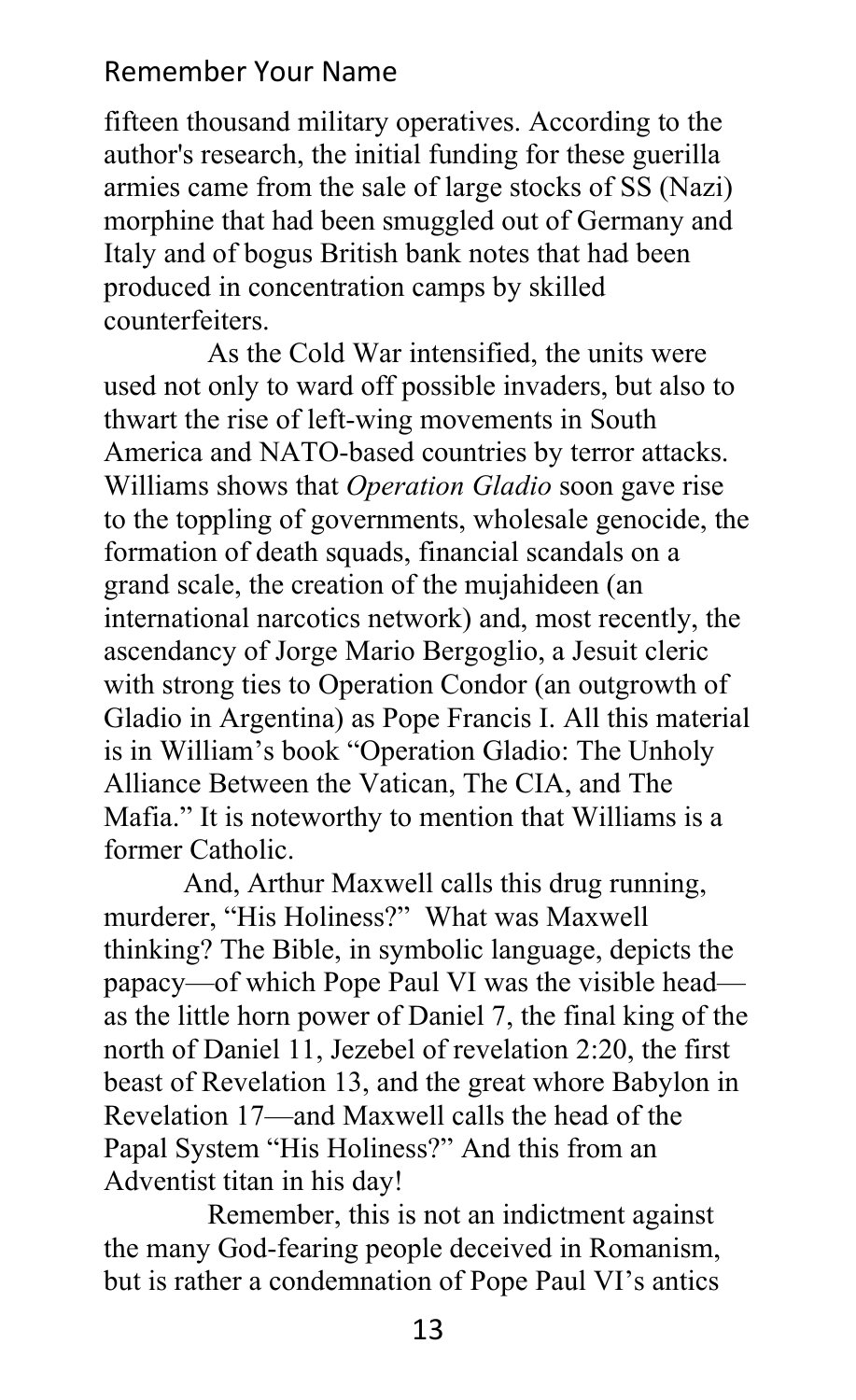## Uncle Arthur's Blunder

during his pontificate and a *confirmation of the Biblical record*! And while this evil was taking place, Maxwell was suggesting that we ought to "rethink our approach" to this system? Why because you had a great time at an ecumenical meeting? Do we walk by faith or by sight? The Bible and Ellen White clearly outline that the papacy as the *great enemy of God, His people, and the world*.

The following is an excerpt from Paul Williams' book,

> Much of the business between the CIA and the Vatican began to be conducted at the annual gatherings of the SMOM in Rome and New York. Cardinal Francis Spellman presided over the proceedings and sanctioned future strategies against the Communist forces in Europe in the name of the pope. — Since the Vatican played such an essential part in Gladio, William Colby, the CIA station chief in Rome, had microphones planted throughout the papal apartments so the Agency could monitor the pope's conversations and those of his staff. This snooping would persist until 1984. The Vatican now became a principal depository not only for black funds but also top-secret documents, including CIA files relating to the development of nuclear weapons. One of these documents, never declassified, surfaced in 2006 during the process of discovery in Alperin v. Vatican Bank, a class action suit by Holocaust survivors who claimed the IOR was the repository of gold that had been stolen from them by the Nazi Croatian government. The Helliwell plan had been implemented. **The Mafia connection had been made. The**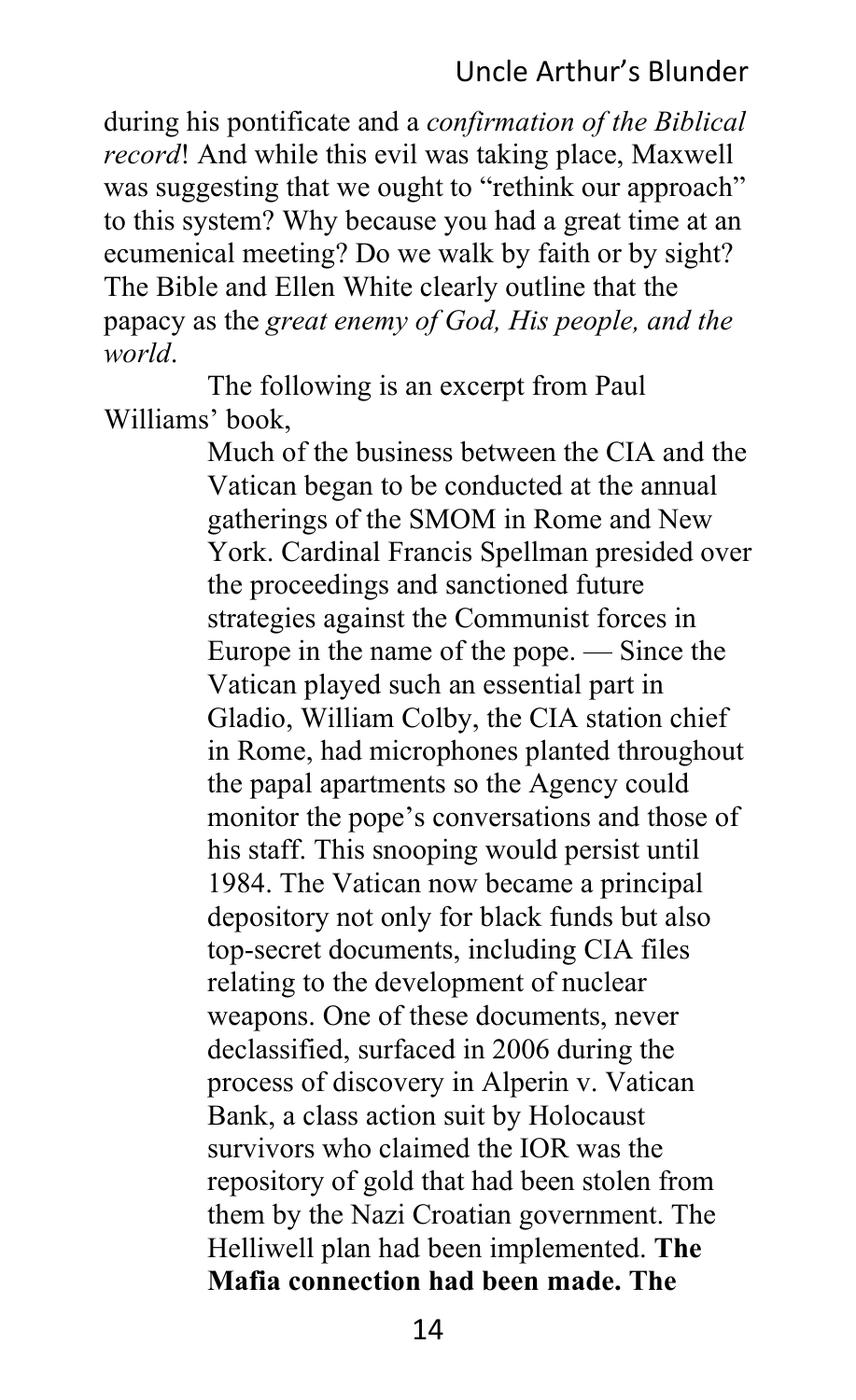**alliance with the Vatican had been forged**. But there was a problem. Schiaparelli could no longer meet the Agency's increased demand for heroin. The pharmaceutical giant was extended to the limit by providing annual shipments of two hundred kilos to the makeshift laboratories of Luciano and Don Calo.—The Sicilian syndicate and the CIA would have to establish their own drug route in order to meet the current needs and also to develop new markets throughout Europe and the United States. The Sicilians would also have to secure proper facilities and trained scientists to refine the raw product. The heroin that came from the Schiaparelli laboratories was 100% pure and only requiring cutting and packaging. Sources for opium had to be found; the raw product had to be refined into purified No. four heroin; and new markets in the United States had to be developed. Otherwise, the cold war could be lost. (Operation Gladio, Paul Williams, p. 48).

While former Catholic Paul Williams is revealing Vatican history and the connection of popes to the CIA, the Mafia, drug running, and murder, "Uncle Arthur" is drooling over "His Holiness!" Note the difference between the Adventist leader and the former Catholic. The former Catholic exposes the sins of spiritual Babylon in accordance with Ephesians 5:11, while the lifelong SDA is blushing over being selected by a priest in a press briefing; and moreover, encouraging SDAs to stop heralding the message that the pope is the Antichrist; need I say more? What word would you use to describe this behavior?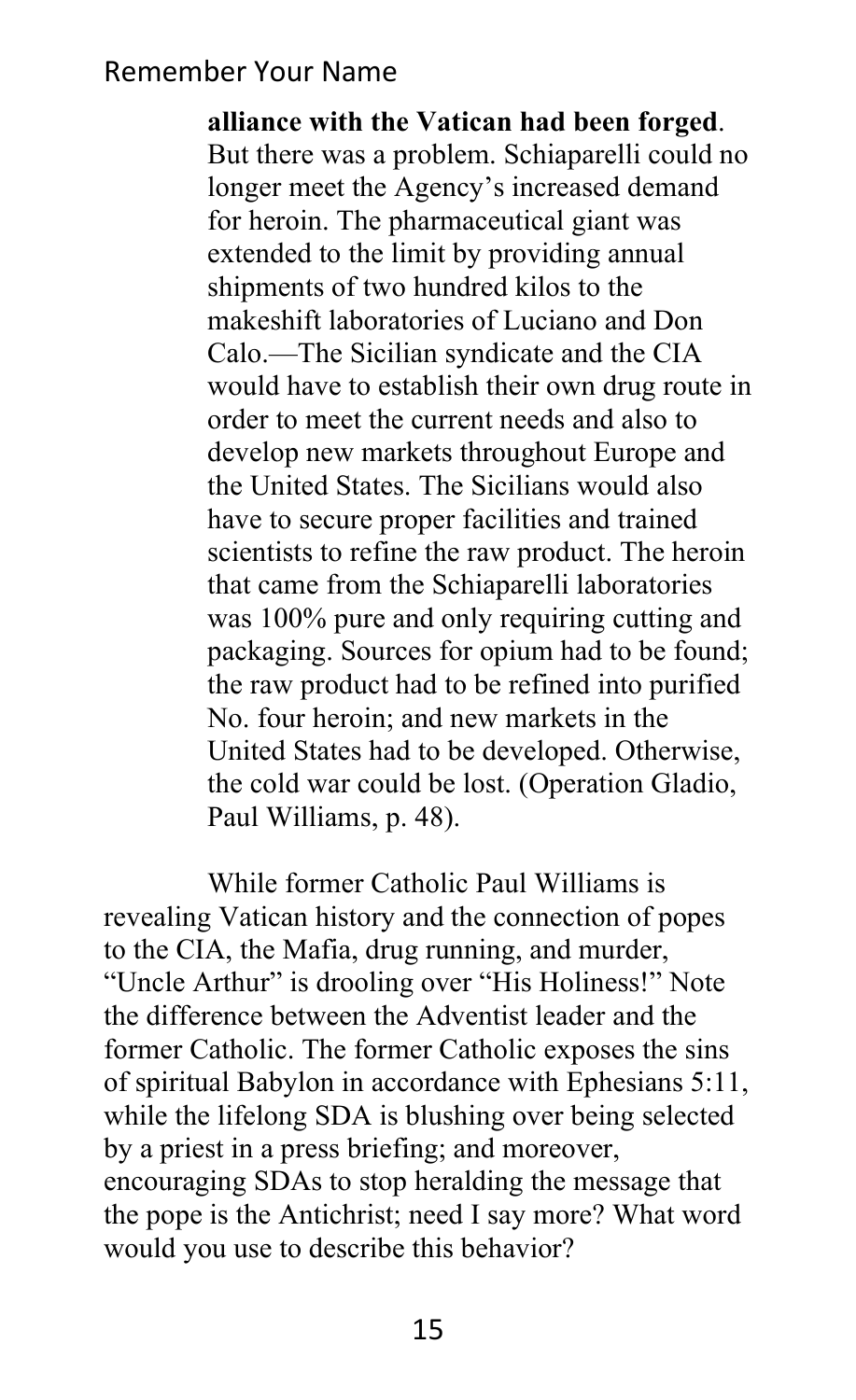## Uncle Arthur's Blunder

Arthur Maxwell's son, Mervyn Maxwell followed suit with this sympathetic tone toward Rome. In his Daniel and Revelation series of books entitled "God Cares," which is in two volumes, Maxwell continually refers to the Antichrist power of Roman Catholicism as "Christian Rome." In an otherwise wholesome historical and prophetic undertaking of Daniel and Revelation, Mervyn—like his father repeatedly casts the favoring light on Rome and her sins. In the section of God Cares Volume One which discusses the history of Daniel 11, there appears the account of Rome's persecution of true Christians throughout the Dark Ages. However, notice the Maxwell spin on these verses:

> The 'wise' who fell 'by sword and flame, by captivity and plunder' (verse 33) were the brave people of God such as the Waldenses, Lollards, Hussites, Lutherans, Anabaptists, and Huguenots, who chose to be hanged or drowned or burned at the stake or tortured or imprisoned rather than give up their living faith (see page 132). **They also likely included devout Roman Catholics who held loyally to God when Protestants in the spirit of medieval tyranny, inflicted counterpersecution**. The king who was to 'exalt himself and magnify himself above every God' (verse 36) was the medieval papacy! **Not that any pope ever intended to do such a thing. No pope intended to place himself above God**. (Mervyn Maxwell, God Cares, Vol. One, p. 296, emphasis added).

Excuse me? "No pope ever intended to place himself above God"? What is Arthur's son talking about? Of course they did! The account given in Daniel 7, 8, and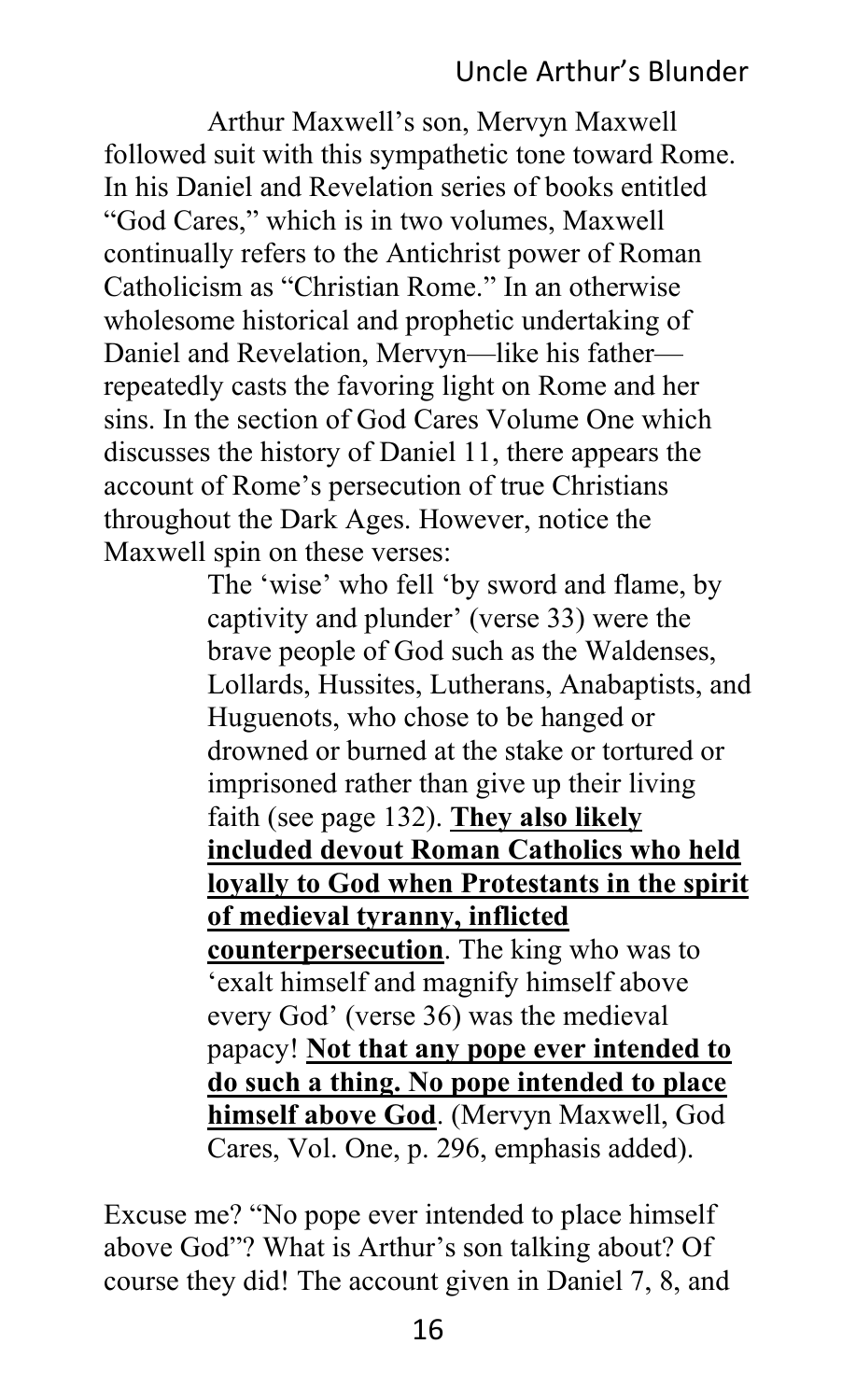11 all agree that the move to usurp God's authority has been malicious and deliberate. The Papacy is not an accidental enemy of God. You don't become the Antichrist, the beast power, and the Whore of Babylon by mistake.

Here are just a few examples of popes who clearly "intended to place" themselves "above God."

> **Pope Pius V (1566-1572): The Pope and God are the same**, so he [the pope] has all power in Heaven and earth. (Pope Pius V, quoted in Barclay, Chapter XXVII, p. 218, Cities Petrus Bertanous).

**Pope Gregory IX (1227-1241): Those whom the Pope of Rome doth separate, it is not a man that separates them but God. For the Pope holdeth place on earth, not simply of a man but of the true God**. . . . dissolves, not by human but rather by divine authority. . . . I am in all and **above all**, so that God Himself and I, the vicar of God, hath both one consistory, and **I am able to do almost all that God can do. . . . wherefore, if those things that I do be said not to be done of man, but of God, what do you make of me but God?** Again, if prelates of the Church be called of Constantine for gods, I then being **above all** prelates, seem by this reason to be **above all gods**" (Decretales Domini Gregori IX Translatione Episcoporum, ("On the Transference of Bishops"), title 7, chapter 3; Corpus Juris Canonice (2nd Leipzig ed., 1881), Column 99; Paris, 1612, emphasis added).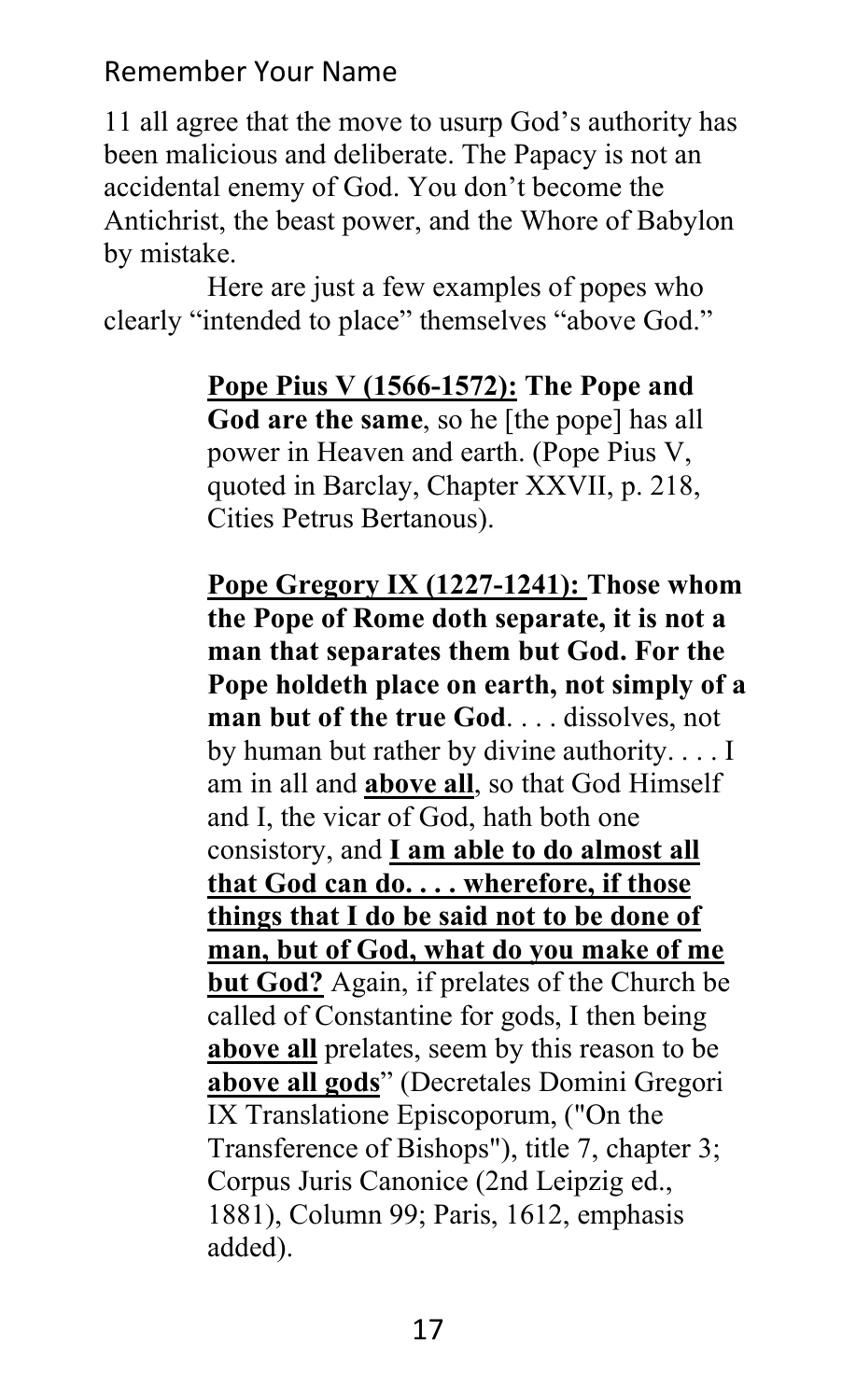## Uncle Arthur's Blunder

**Pope Boniface VIII (1294-1303):** We declare, assert, define and pronounce to be subject to the Roman Pontiff is **to every creature altogether necessary for salvation**. . . I have the authority of the King of Kings. **I am all in all, and above all, so that God Himself and I, the Vicar of Christ, have but one consistory, and I am able to do almost all that God can do. What therefore, can you make of me but God?"** (Pope Boniface VIII, Papal Bull Unam Sanctum, 1302AD).

It is absolutely clear from history that the Papacy has sought, willingly and consciously, to "place himself above God."

King David once mourned the fall of the apostate King Saul, and his son Jonathan. The poetic language is applicable today:

> The beauty of Israel is slain upon thy high places: how are the mighty fallen! Tell it not in Gath, publish it not in the streets of Ashkelon; lest the daughters of the Philistines rejoice, lest the daughters of the uncircumcised triumph. Ye mountains of Gilboa, let there be no dew, neither let there be rain, upon you, nor fields of offerings: for there the shield of the mighty is vilely cast away, the shield of Saul, as though he had not been anointed with oil. From the blood of the slain, from the fat of the mighty, the bow of Jonathan turned not back, and the sword of Saul returned not empty. Saul and Jonathan were lovely and pleasant in their lives, and in their death, they were not divided: they were swifter than eagles, they were stronger than lions. Ye daughters of Israel,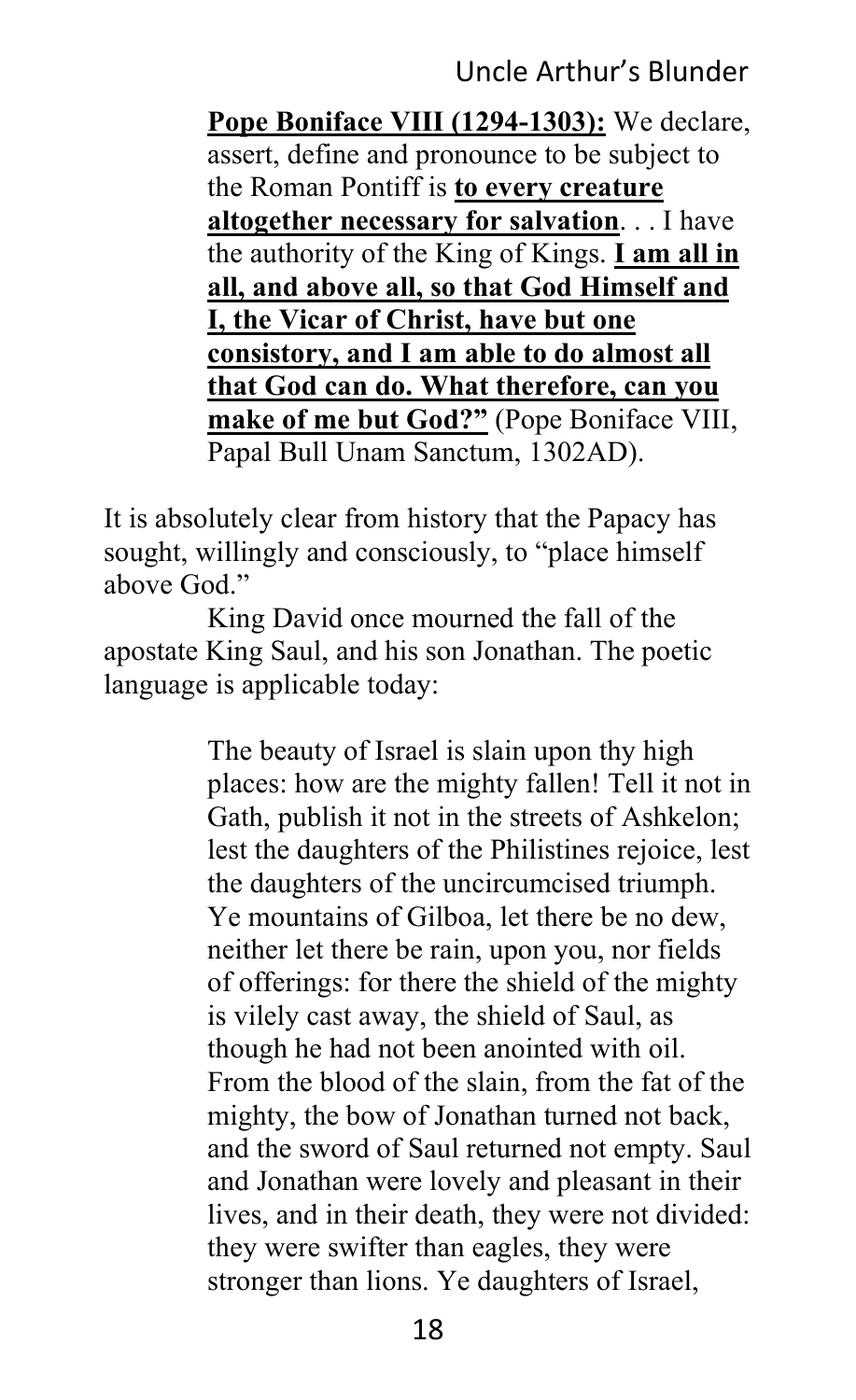weep over Saul, who clothed you in scarlet, with other delights, who put on ornaments of gold upon your apparel. How are the mighty fallen in the midst of the battle! O Jonathan, thou wast slain in thine high places. I am distressed for thee, my brother Jonathan: very pleasant hast thou been unto me: thy love to me was wonderful, passing the love of women. How are the mighty fallen, and the weapons of war perished! (2 Samuel 1: 19-27).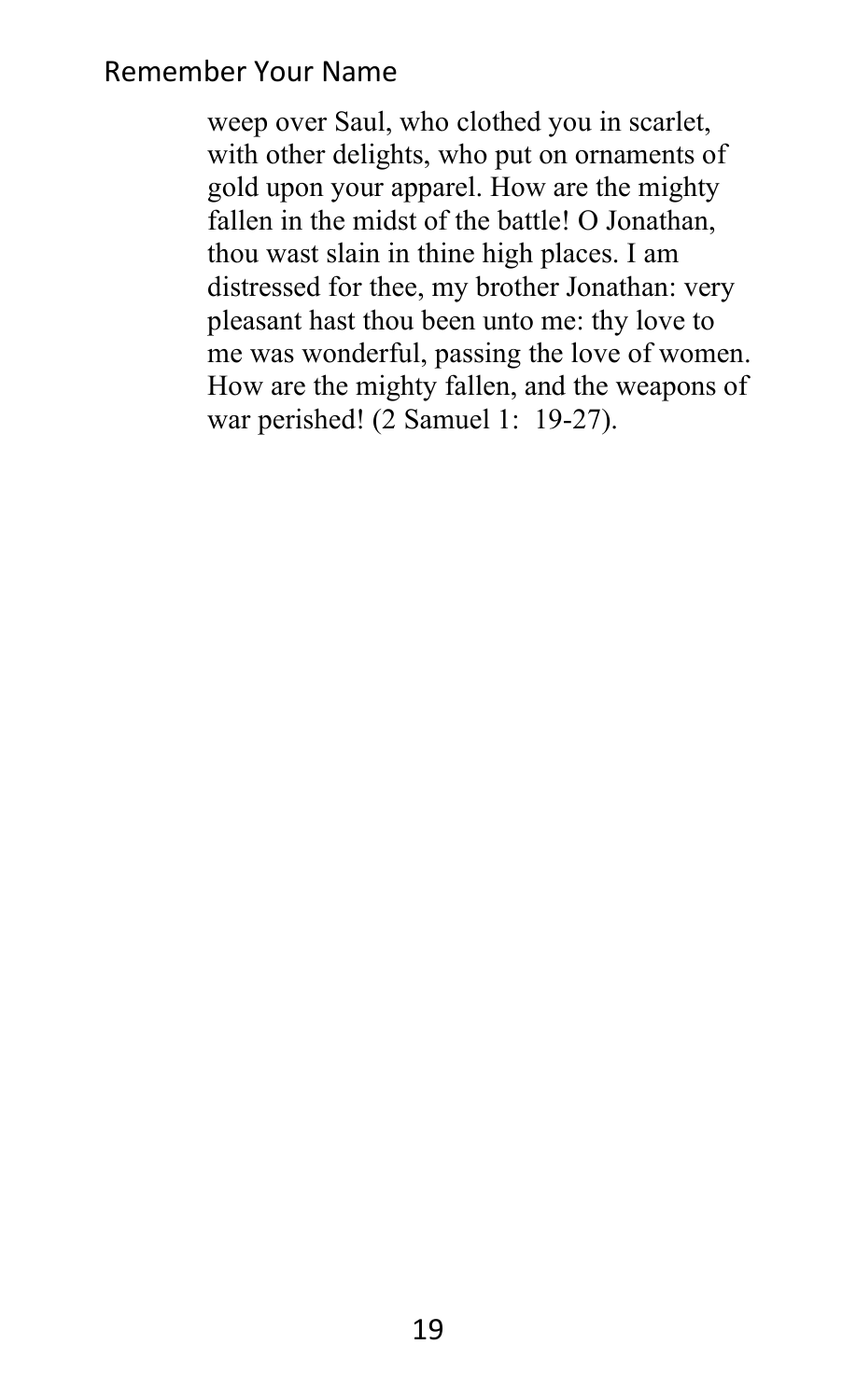# *Chapter 3: Neal Wilson Under*

## *Oath*

In 1971, 24-year-old Merikay McLeod Silver, a writer and devout member of the Seventhday Adventist church was thrilled to be hired by her church's West Coast [Pacific Press] publishing house. With a woman founder of the church, Ellen G. White, and nondiscrimination written into the church's wage guidelines, Merikay expected to be treated equally in every way by her employer. But her expectations were soon shattered. Not only did she earn far less than the other (male) assistant book editor, she earned barely enough to subsist. She filed a class discrimination lawsuit under TITLE VII in 1973 and settled out of court in 1978 as a single litigant, after the judge had reduced the case from a class action sex-discrimination lawsuit to that of a single litigant. Merikay McLeod was supported in her efforts by fellow-employees Lorna & Gus Tobler, her male counterpart, Max Phillips, and her attorney, Joan Bradford. The EEOC [Equal Employment Opportunity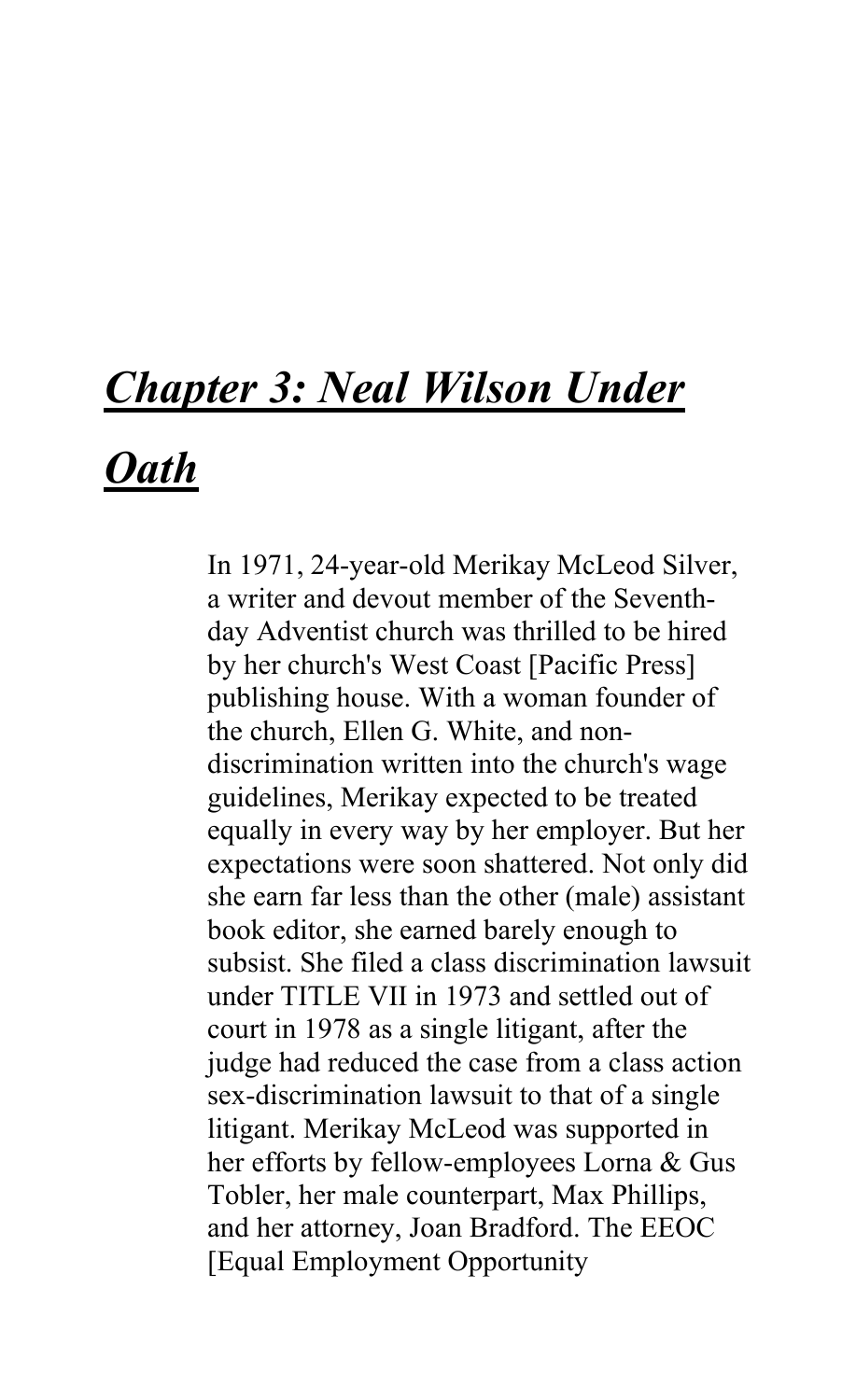Commission], using Merikay's evidence, reinstated the class action in 1978, and eventually won the equal-pay battle. In 1983, \$600,000 was distributed to women workers in the publishing house, and wage scales were more equalized throughout the denomination. (Veteran Feminists of America, "Merikay McLeod and Title VII," taken from: https://www.veteranfeministsofamerica.org/leg acy/MERIKAY%20McLEOD.htm on March 15, 2021).

The article from Veteran Feminists of America sums up very succinctly what happened to Merikay Silver back in the early 1970s. She received a smaller wage from the Pacific Press for doing the same job as her fellow male editor. This case went on for many years and finally concluded some 12 years later!

While the legal battle between Merikay Silver and the Pacific Press Publishing Association ensued, something else emerged in the court proceedings. . . . The Adventist leaders—the defendants involved in the case, Neal Wilson and others, openly apostatized from core Adventist tenets. Doctrines that Seventh-day Adventists had once believed on a few subjects were stringently denied and outright rejected. While the following material is a bit lengthy, it clearly shows the drama in the court room:

A major turning point in the litigation occurred in November 1974. The Press hired Malcolm T. Dungan, a constitutional lawyer with the San Francisco Firm of Brobeck, Phleger, and Harrison, as the head attorney instead of Donald McNeil. It was his assignment to define the position of the Press and the church in the matter. Working closely with church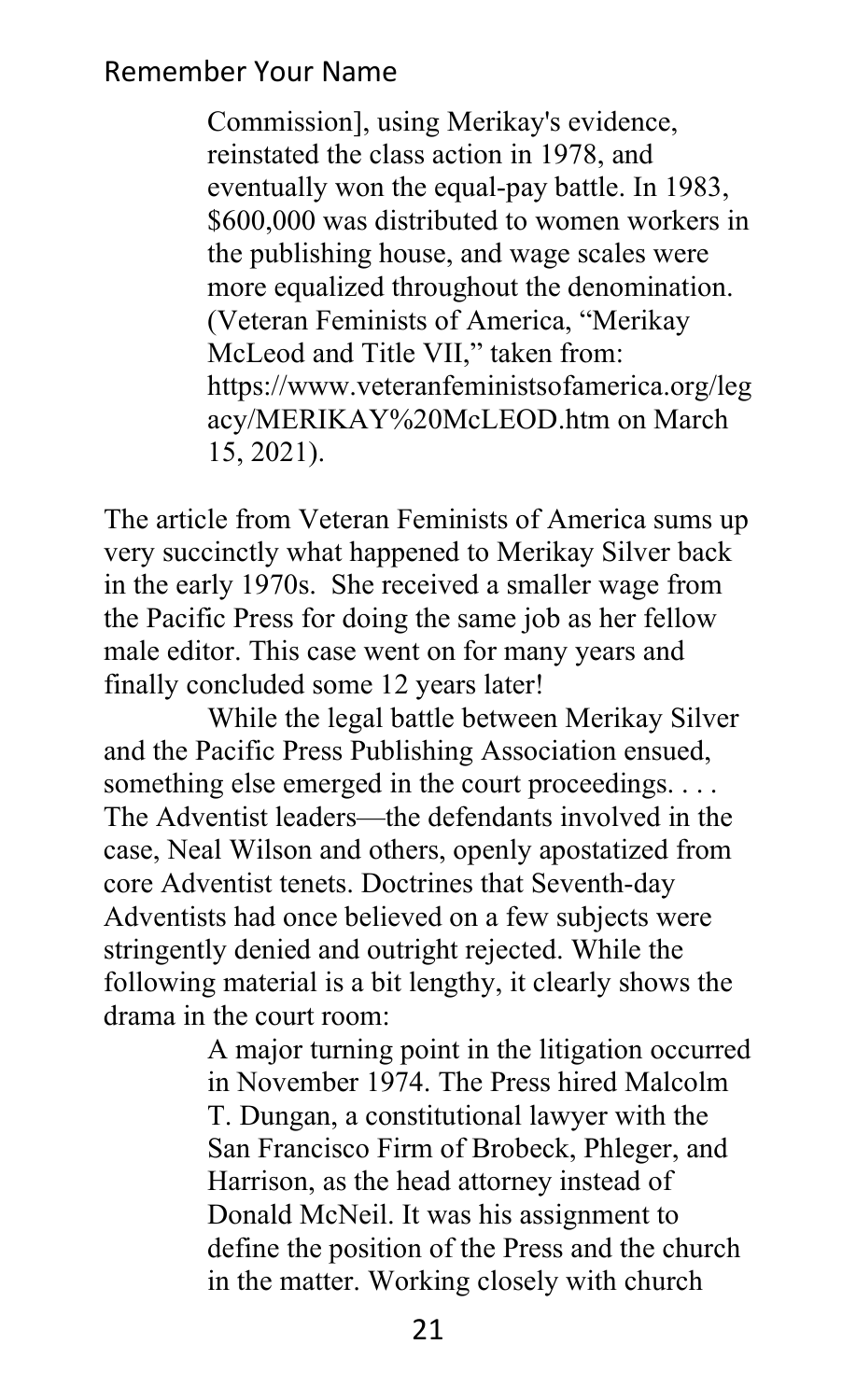## Neal Wilson Under Oath

leaders, he devised a new approach to the matter: The defense would no longer be a matter of whether the church had obeyed employment and salaries regulations; instead, the matter would be one of religious liberty! In other words, the church did not have to obey any such laws, since there was a separation of church and state! Obviously, such a position, relating as it did to non-religious matters—if approved by the courts—would set the church above the laws of the land! We all fully agree with not obeying the laws of man, when they run counter to the laws of God. But regulations regarding wage differentials are in a different category. According to Dungan, the government had no right to become involved in the internal affairs of the church regardless of what those affairs might be. It was stated that the entire matter was "a church controversy which ought to be resolved within the church and according to the doctrine of the church." The reasoning went like this: The Pacific Press is part of the church, and all church workers are "ministers." The case was, therefore, a controversy between the church and one of its ministers, Merikay Silver. As the Press's legal brief said: "Just as the initial freedom of selecting a minister is a matter of church administration and government, so are the functions which accompany such a selection. Matters of church government and administration are beyond the purview of civil authorities." In order to strengthen this position, the church's leaders, together with their lawyers, went a step further: **They stated that the authority of the Seventh-day**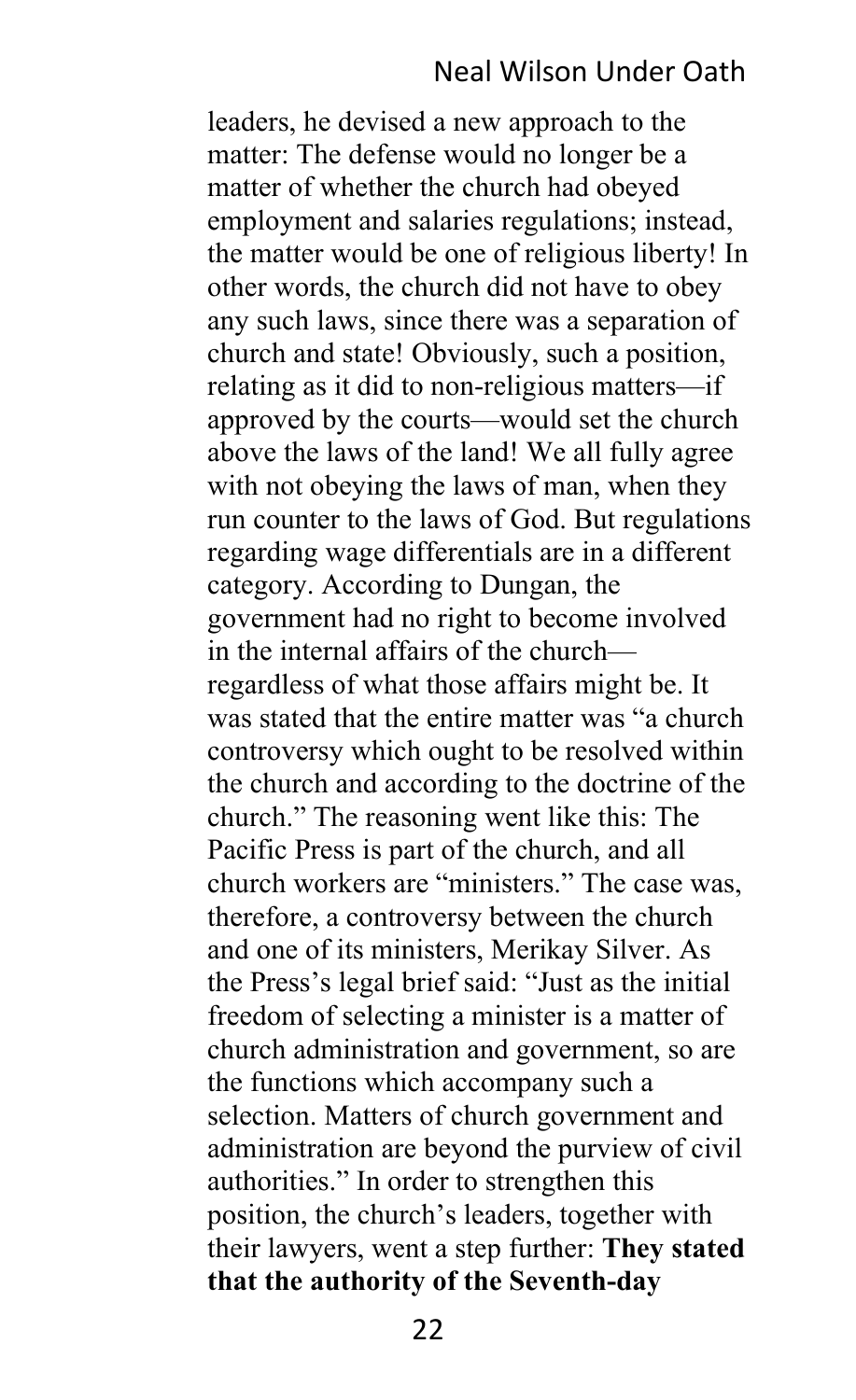**Adventist Church was entirely from the top down!** The term used to describe it was "**hierarchical.**" The church was described as having "orders of ministers," with different levels of authority, and a "first minister" at the top: Elder Pierson. To counter this, Merikay's attorney charged that this represented a major change in the traditional Adventist view. It was said that church leaders were taking on themselves powers which they did not properly possess. **Even the Church Manual, it was stated, ran contrary to this "hierarchical" view**. Because the trial judge (Renfrew) was Episcopalian, a member of a church with a very different church structure, **these presentations, by church leaders, tended to liken the Adventist Church to that of the Catholic**; the implication was that all the men employees were priests, and all the women were nuns—and the church was a vast cloistered house. **In response, Merikay's attorney noted that the Adventist Church was anti-Catholic. Far from having any similarity to the Catholic governmental system, it actually abhorred popery and all that it stood for**! **In order to counter that fact, our leadership went on record, in a U.S. federal court of law, as saying that the Seventh-day Adventist Church no longer was "anti-Roman Catholic" in its beliefs**! Below is the single, most astounding paragraph in all the Pacific Press legal statements. It appears as an added comment over the name of Neal C. Wilson, who, at that time, was vice-president of the North American Division: "Although it is true that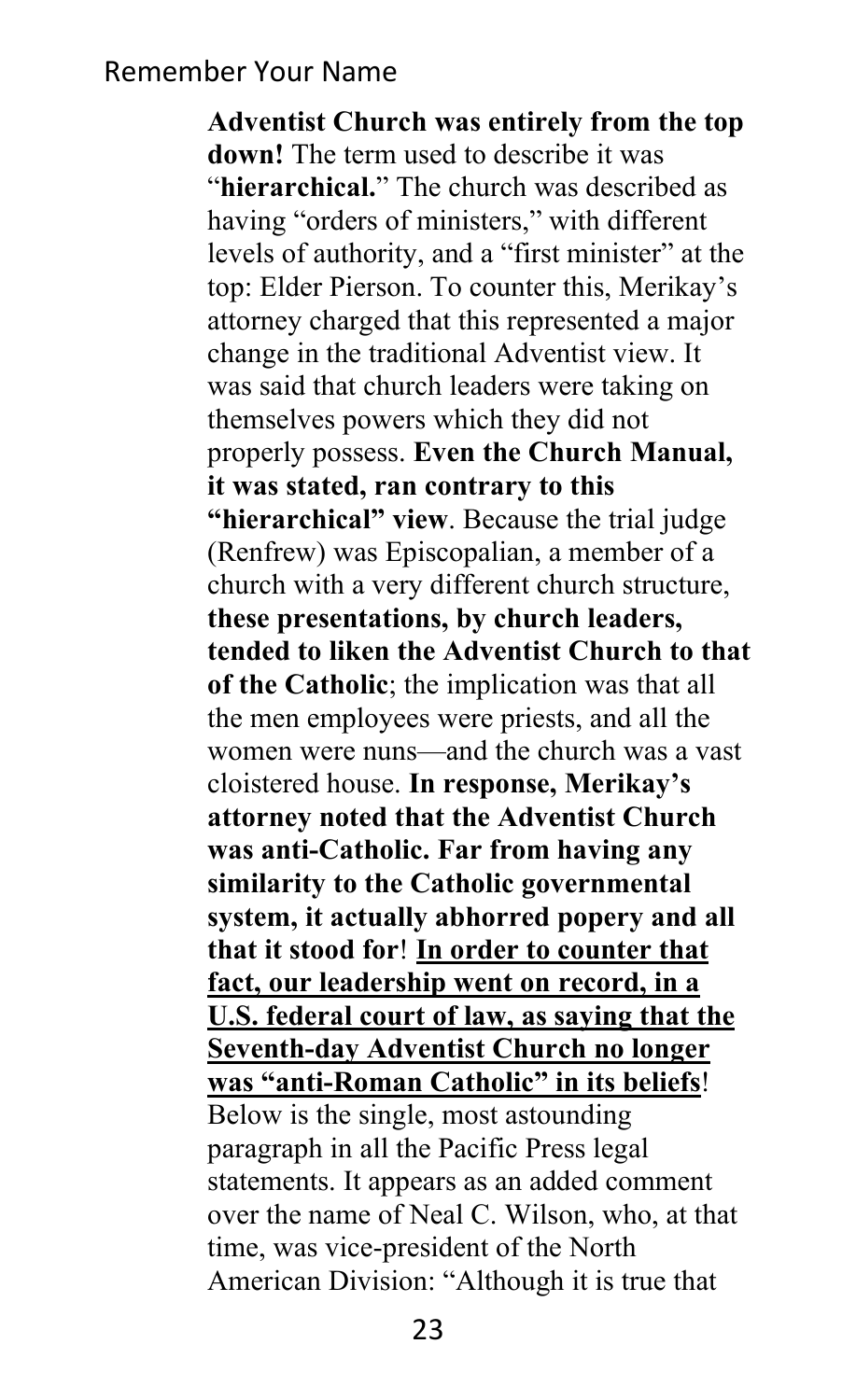#### Neal Wilson Under Oath

there was a period in the life of the Seventhday Adventist Church when the denomination took a distinctly anti-Roman Catholic viewpoint, and the term 'hierarchy' was used in a pejorative [derogatory, disparaging] sense to refer to the papal form of church government, **that attitude on the church's part was nothing more than a manifestation of widespread anti-popery among conservative Protestant denominations in the early part of this century and the latter part of the last, and which has now been consigned to the historical trash heap so far as the Seventh day Adventist Church is concerned."** (Neal C. Wilson, past president of the Seventh-day Adventist General Conference; Court Transcript of United States vs. the Seventh-day Adventist Church, Equal Employment Opportunity Commission vs. the Pacific Press Publishing Association and the General Conference. Reply Brief for Defendants, p. 4, Civil Case #74-2025 CBR, presided over by Judge Charles B. Renfrew, U.S. District Court, San Francisco, California, 1974-1975, quoted from Pilgrim's Rest, Waymarks, "The Merikay Silver Case" part two, p. 6-7, scribd.com retrieved on April 5, 2021 from https://www.scribd.com/document/184616680/

Merikay-Silver-Case emphasis added).

Truly, the above statement is nothing less than sensational in its implications! (1) Our denomination once considered "hierarchy" to be a terrible form of government, since it was the form used by the papacy. But we no longer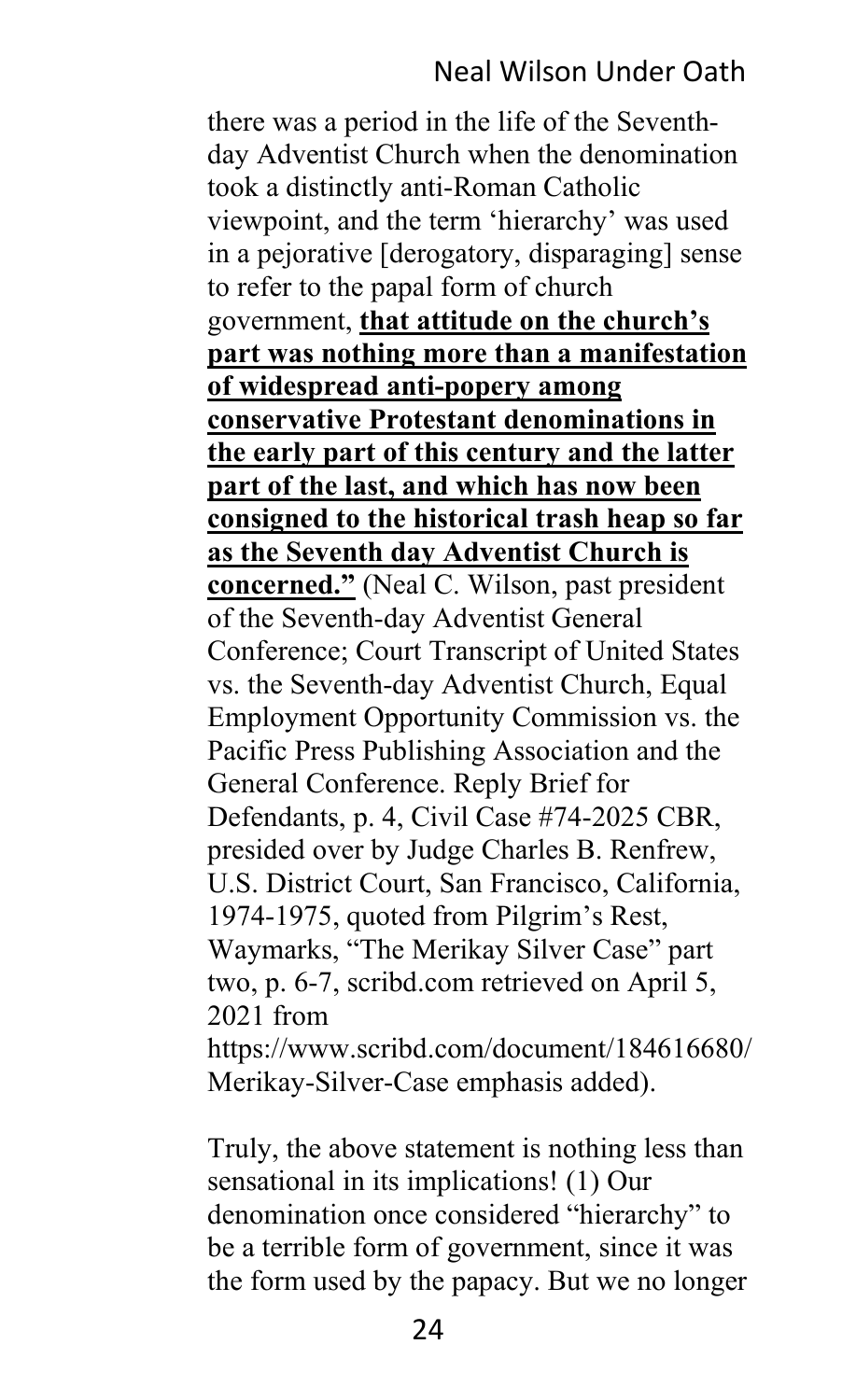consider a "top controlling everything below it" form of church government to be bad. (2) Although earlier in our history our church held to a definitive anti-Catholic position, we are no longer in any sense "anti-Catholic." Therefore, we must now be pro-Catholic! (Ibid., p. 7).

This is literally an example of open *apostasy* from foundational Adventist beliefs and doctrines—no other word can accurately describe it! And these statements were made—not last week—but in the 1970s! And where has been the great Adventist upheaval over it all? Silence, and worse, Neal Wilson—even after these comments—went on to become the General Conference President; the apostasy was effectively rewarded.

Neil Wilson, a then vice president of the General Conference, **under oath**, declared that Seventh-day Adventists anti-popery stance was simply part of the trend in other Protestant denominations in the early part of this century and the latter part of the last. This is utterly shocking! We were anti-Romanism because that was the trend at that time? Is that true? Did God raise up Seventh-day Adventism to follow the lead of the other Apostate Protestant denominations? What about the third angel's message that warns against honoring Romanism, which it calls "the beast" power?

What about the masterpiece called "The Great Controversy" that warns about Rome's working in the past, present, and future? Listen to the words from this amazing book,

> But Romanism as a system is no more in harmony with the gospel of Christ now than at any former period in her history. The Protestant churches are in great darkness, or they would discern the signs of the times**. The Roman Church is far-reaching in her plans**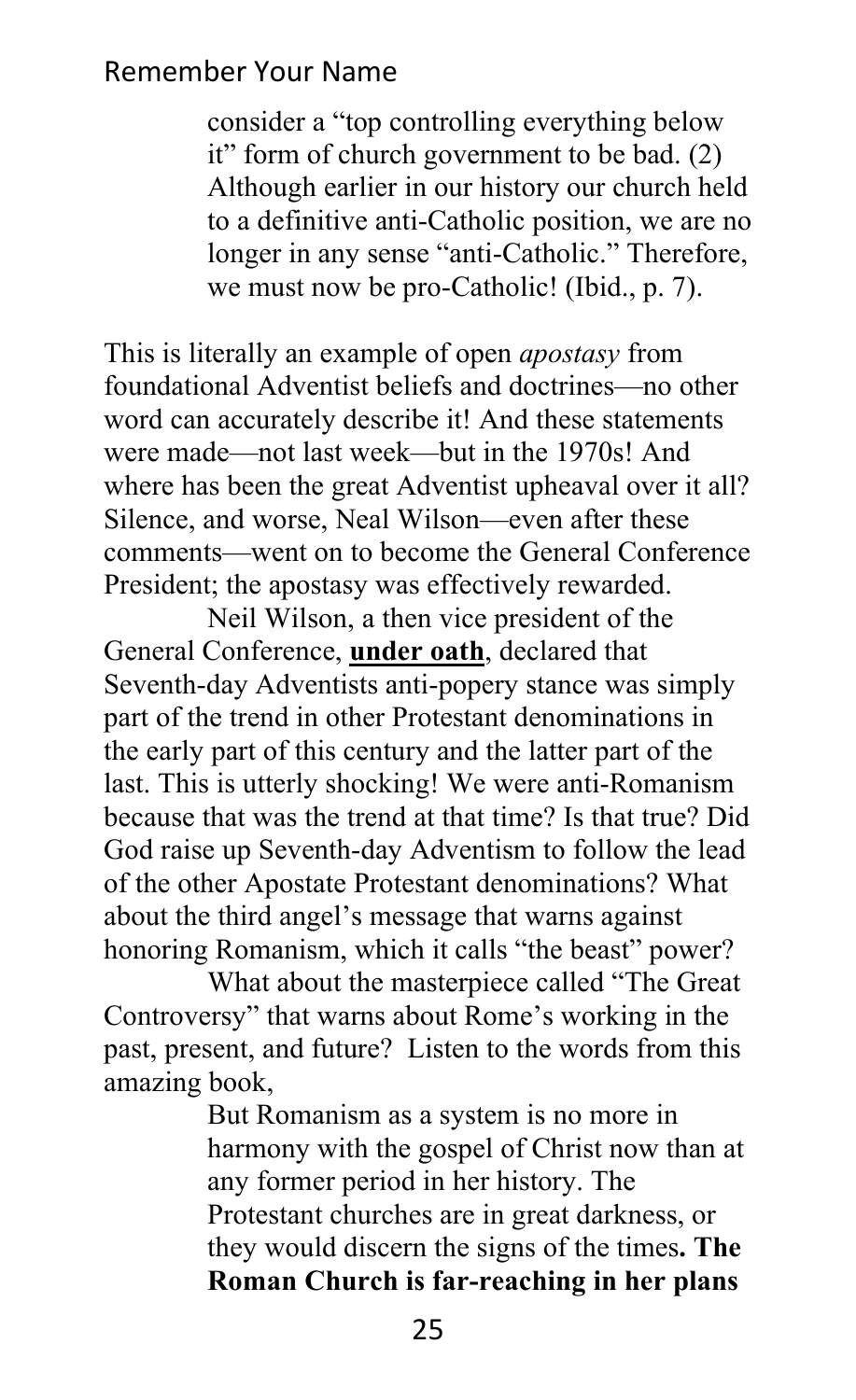## Neal Wilson Under Oath

**and modes of operation**. **She is employing every device to extend her influence and increase her power in preparation for a fierce and determined conflict to regain control of the world, to re-establish persecution, and to undo all that Protestantism has done**. Catholicism is gaining ground upon every side. See the increasing number of her churches and chapels in Protestant countries. Look at the popularity of her colleges and seminaries in America, so widely patronized by Protestants. Look at the growth of ritualism in England and the frequent defections to the ranks of the Catholics. These things should awaken the anxiety of all who prize the pure principles of the gospel. (Ellen White, The Great Controversy, p. 565,-566).

Neil Wilson's comment that says that SDAs only believed ill of the papacy because that was the bigotry in the 19<sup>th</sup> century is outlandish, and follows the trend of modern Adventism, which has been to waterdown the truths of Scripture. Then, Wilson puts the capstone on his statement by saying the idea of Romanism being the anti-Christ "has now been consigned to the historical trash heap so far as the Seventh day Adventist Church is concerned." Wilson just threw the three angel's messages into the trash can! Wilson just threw the Great Controversy into the trash can! Wilson just threw the Seventh-day Adventist Church into the trash can! The Seventh-day Adventist Church was raised up to proclaim the Three Angel's Messages of Revelation 14:6-12. By throwing the Third Angel's Message in the garbage, the purpose for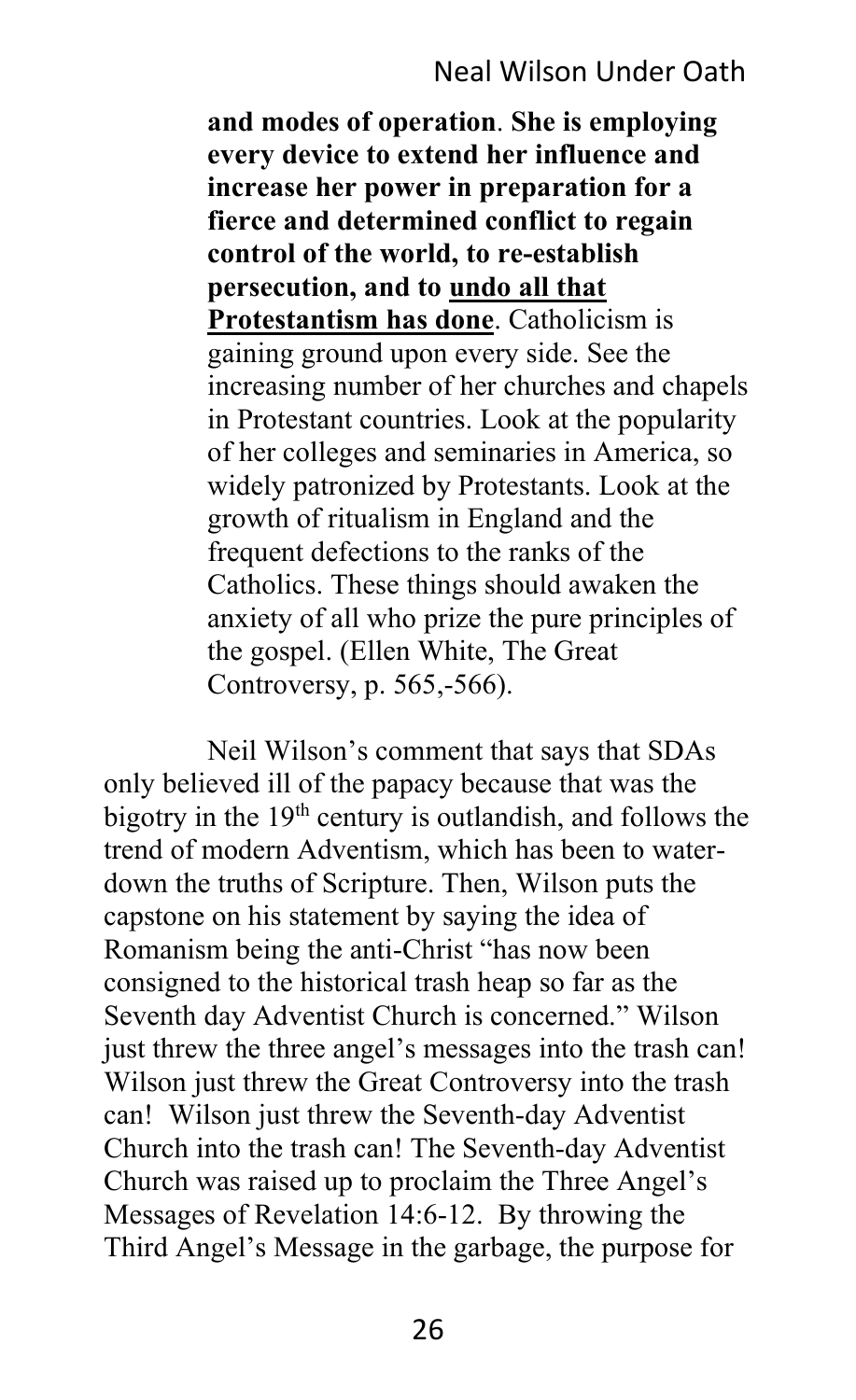Adventism's existence has been relegated to the trash! This is unbelievable!

 For this statement, Neil Wilson should have been given his severance pay. He should have been removed from denominational employment. **Instead, for his faithfulness in carrying out Rome's bidding, he was elevated to be the president of the denomination and did this from 1979-1990**.

The free fall to apostasy began in earnest in the 1950s, picked up steam with Arthur Maxwell's pitiful sermon in Loma Linda following Vatican II in the 1960s, and furthered in the Court Case of Merikay McLeod vs The Pacific Press in the 1970s.

Neil Wilson effectively told the world that the Seventh-day Adventists' understanding of the Papacy as the *Anti-*Christ is now in the garbage bin; doctrinal deadwood. Tragically, this slide down the slippery slope *to perdition* is laid out very clear in the Bible. Anyone who dares to throw in their lot with Romanism will have a clear-cut destination; for we read,

And the third angel followed them, saying with a loud voice, If any man worship the beast and his image, and receive his mark in his forehead, or in his hand, The same shall drink of the wine of the wrath of God, which is poured out without mixture into the cup of his indignation; and he shall be tormented with fire and brimstone in the presence of the holy angels, and in the presence of the Lamb: And the smoke of their torment ascendeth up for ever and ever: and they have no rest day nor night, who worship the beast and his image, and whosoever receiveth the mark of his name." (Revelation 14:9-11).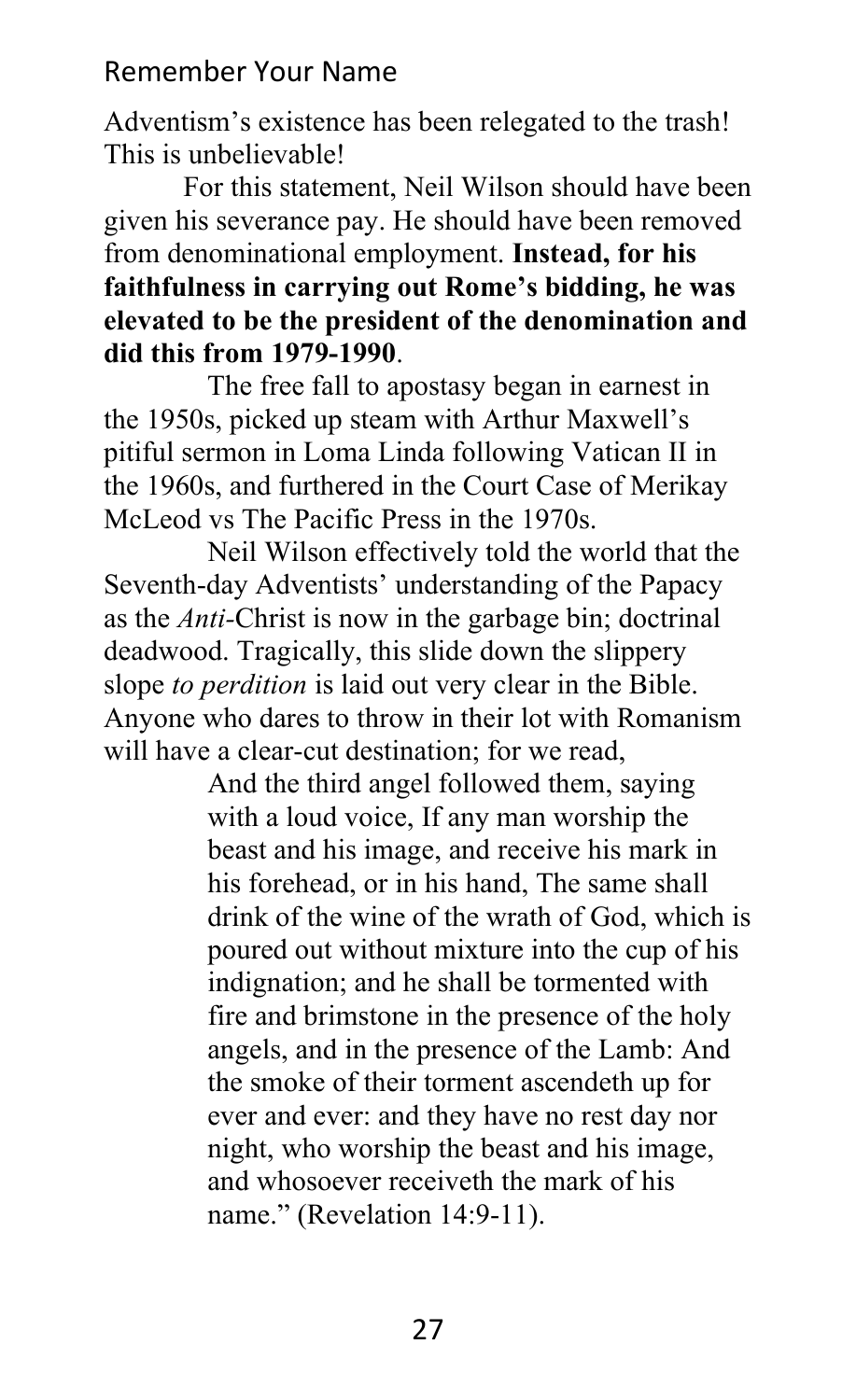## Neal Wilson Under Oath

In spite of this bold apostasy from the truth, the great messages of Revelation continue to march on to victory. Will you continue to *go with the flow,* or will you stand for the great truths and great mission God has given to us as a people in these last days?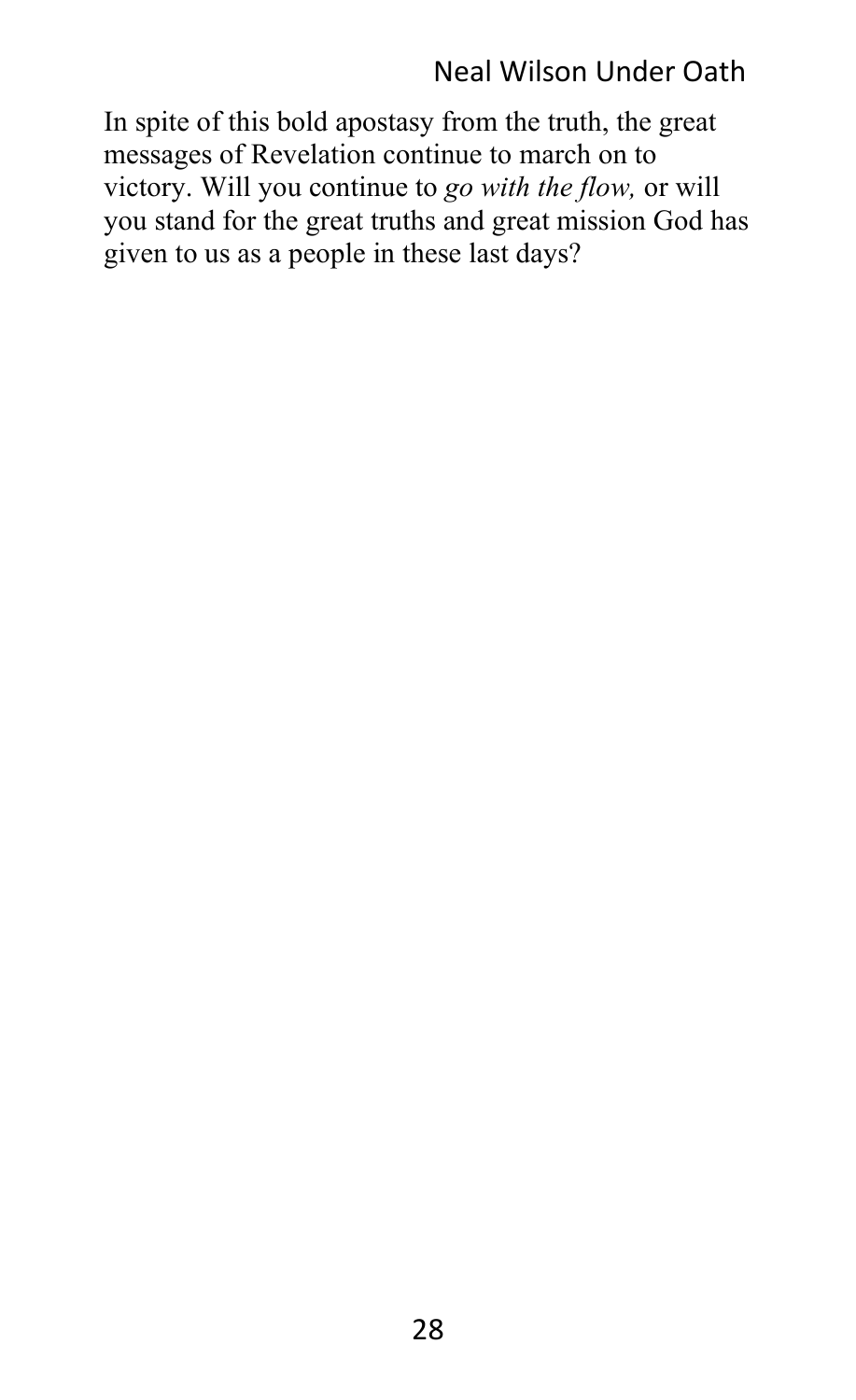## *Chapter 4: The BEM Document*

January, 1982. The place was Lima, Peru. Representatives from all the major denominations throughout the world would be in attendance. The purpose was to sign a *document* that would show the unity that now existed among the churches of today. This would be the greatest ecumenical meeting to date in modern history. The goal was to focus on two issues that divided the churches in the  $16<sup>th</sup>$ ,  $17<sup>th</sup>$ , and  $18<sup>th</sup>$ centuries; namely, *baptism*, and *the eucharist*; and to make sure that no teachings would possibly split them again. The following is taken directly from the Lima Text:

> The statement published here marks a major advance in the ecumenical journey. The result of a fifty-year process of study and consultation, this text on Baptism, Eucharist, and Ministry represents a theological convergence that has been achieved thorough decades of dialogue, under the guidance of the Holy Spirit. Over 100 theologians met in Lima, Peru in January 1982, and recommended unanimously to transmit this agreed statement—the Lima Text—for the common study and official response of the churches. They represented virtually all the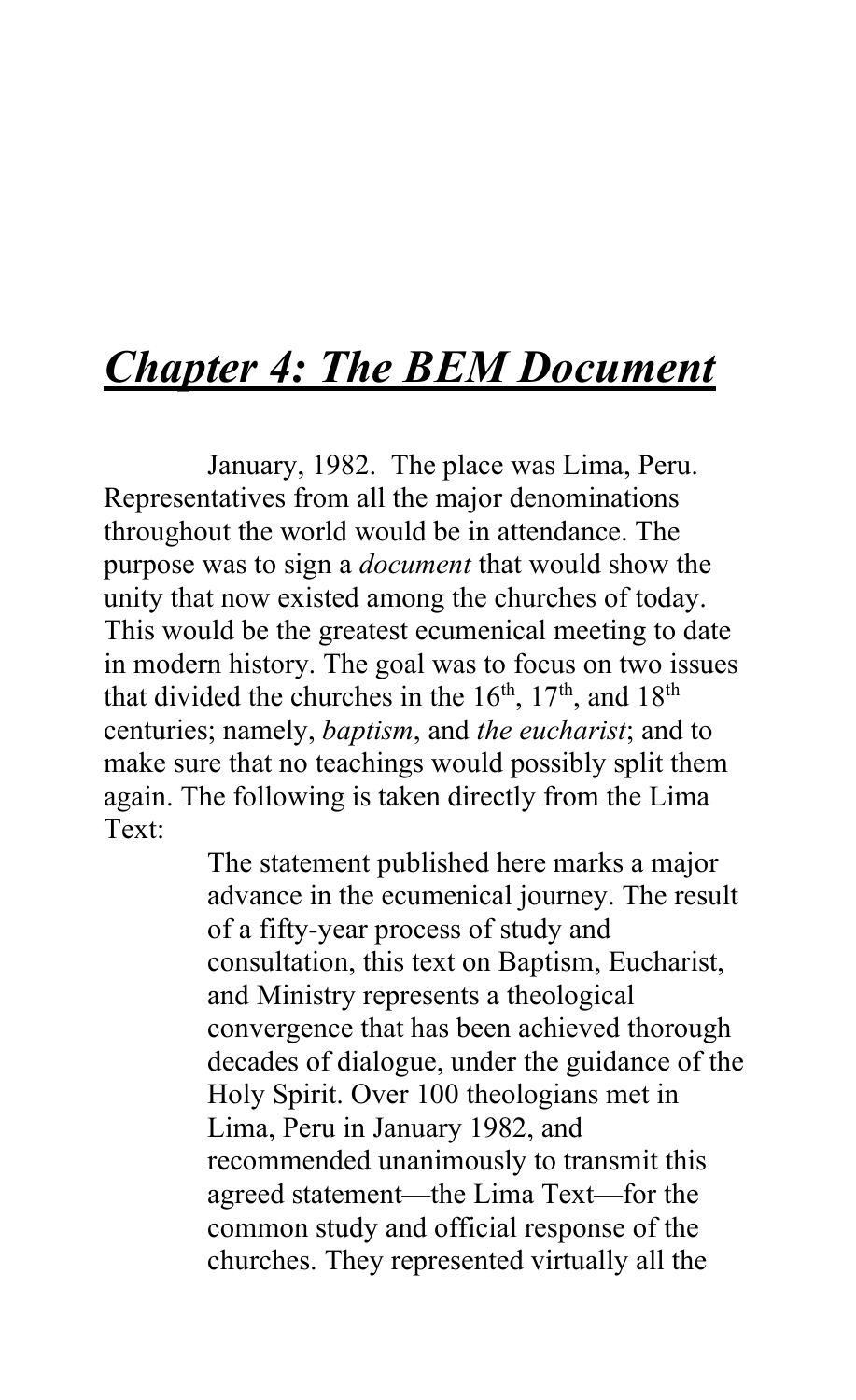## The BEM Document

major church traditions: Eastern Orthodox, Oriental Orthodox, Roman Catholic, Old Catholic, Lutheran, Anglican, Reformed, Methodist, United, Disciples, Baptists, **Adventists**, and Pentecostal. "The churches" response to this agreed statement will be a vital step of the ecumenical process of reception. (Baptism Eucharist and Ministry, Faith and Order paper no. 111, the "Lima Text", emphasis added).

Dr. Raoul Dederen, professor at the Seminary at Andrews University at the time, was the Seventh-day Adventist representative at this meeting. The World Council of Churches called it,

> This famous text, adopted by Faith and Order at its plenary commission meeting in Lima, Peru in 1982, explores the growing agreement - and remaining differences - in fundamental areas of the churches' faith and life. The most widely-distributed and studied ecumenical document, BEM has been a basis for many "mutual recognition" agreements among churches and remains a reference today. (World Council of Churches, website, "Baptism Eucharist and Ministry, Faith and Order paper no. 111, the 'Lima Text'", retrieved on March 15, 2021 from https://www.oikoumene.org/resources/docume nts/baptism-eucharist-and-ministry-faith-andorder-paper-no-111-the-lima-text).

Everything that had caused division in the past and everything causing division in the present had to be eliminated. Let us look at the issues at stake in both time frames. The synopsis of the purposes of the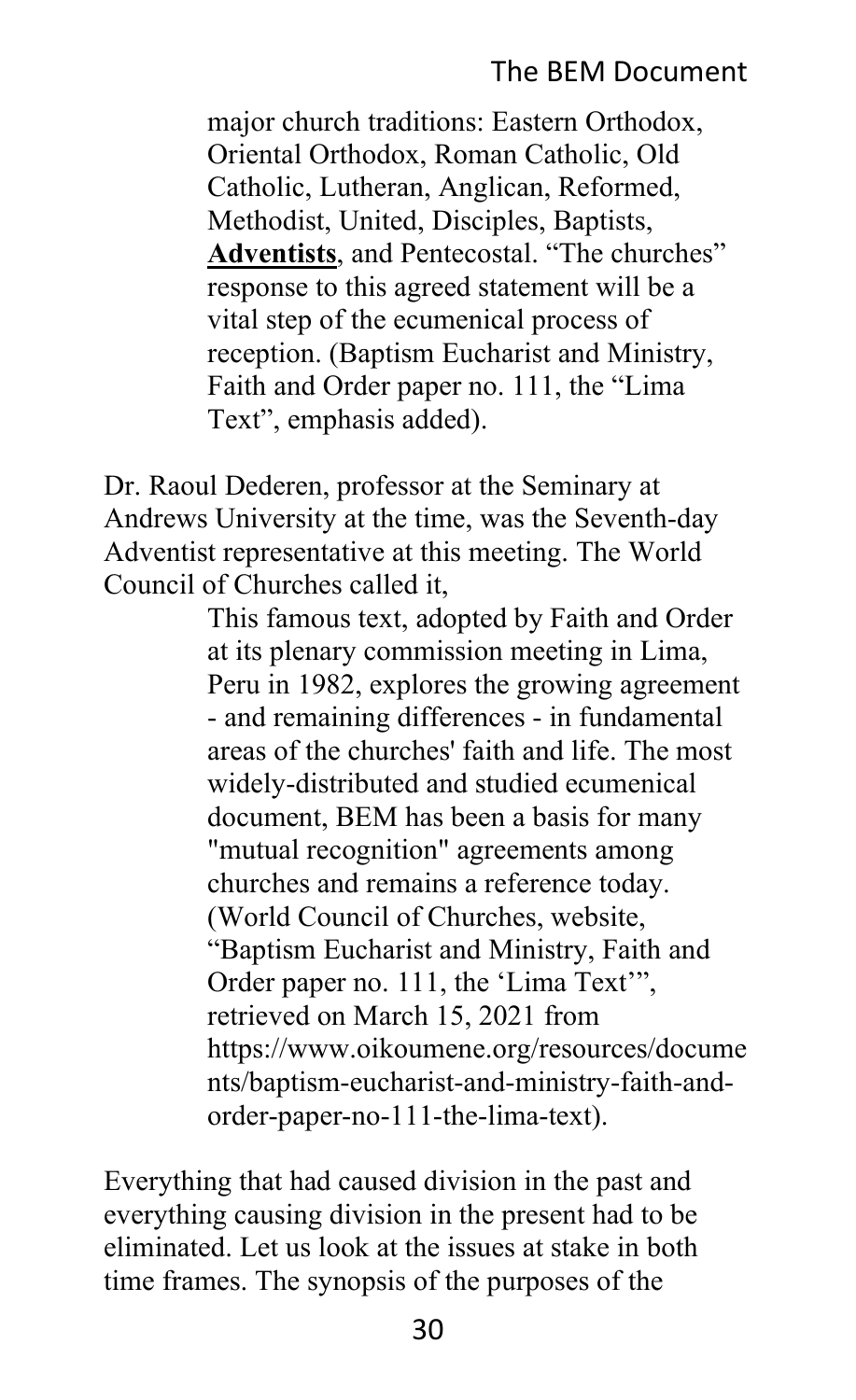document are these: "**1. Baptism**: To encourage all churches to make no issue of the mode of or the age at baptism. If adult consent and decision baptism is practiced by immersion, that is acceptable, as equally is infant sprinkling." (Colin and Russel Standish, "Spiritism in the Seventh-day Adventist Church," 1995, p. 87). This issue was historically an extremely divisive doctrine. Many reformers clung to infant baptism. The great Swiss reformer, Ulrich Zwingli,

> realized that to get rid of infant baptism would break the connection between the church and state and would establish a free church independent of the state. He drew back, "It is better not to preach it (infant baptism) until the world is ready to take it." (Verduin, The Reformers and their Stepchildren, p. 199).

In past ages, myriads of God's faithful people died because they believed in *adult believer's baptism by complete immersion*, and because they held *infant baptism to be wholly unscriptural*.

> Felix Manz, who had sworn to leave Zurich and not to baptize any more, had deliberately returned and continued the practice. After he was arrested and tried, he was executed on 5 January 1527 by being drowned in the Limmat river. He was the first Anabaptist martyr; three more were to follow, after which all others either fled or were expelled from Zurich. (Burkhardt, Ferne July 9, 2004, "Mennonite World Conference Press Release").

The hope of the Lima ecumenical gathering was to put an end to division over the subject of baptism, and thus mock the deaths of the brave men and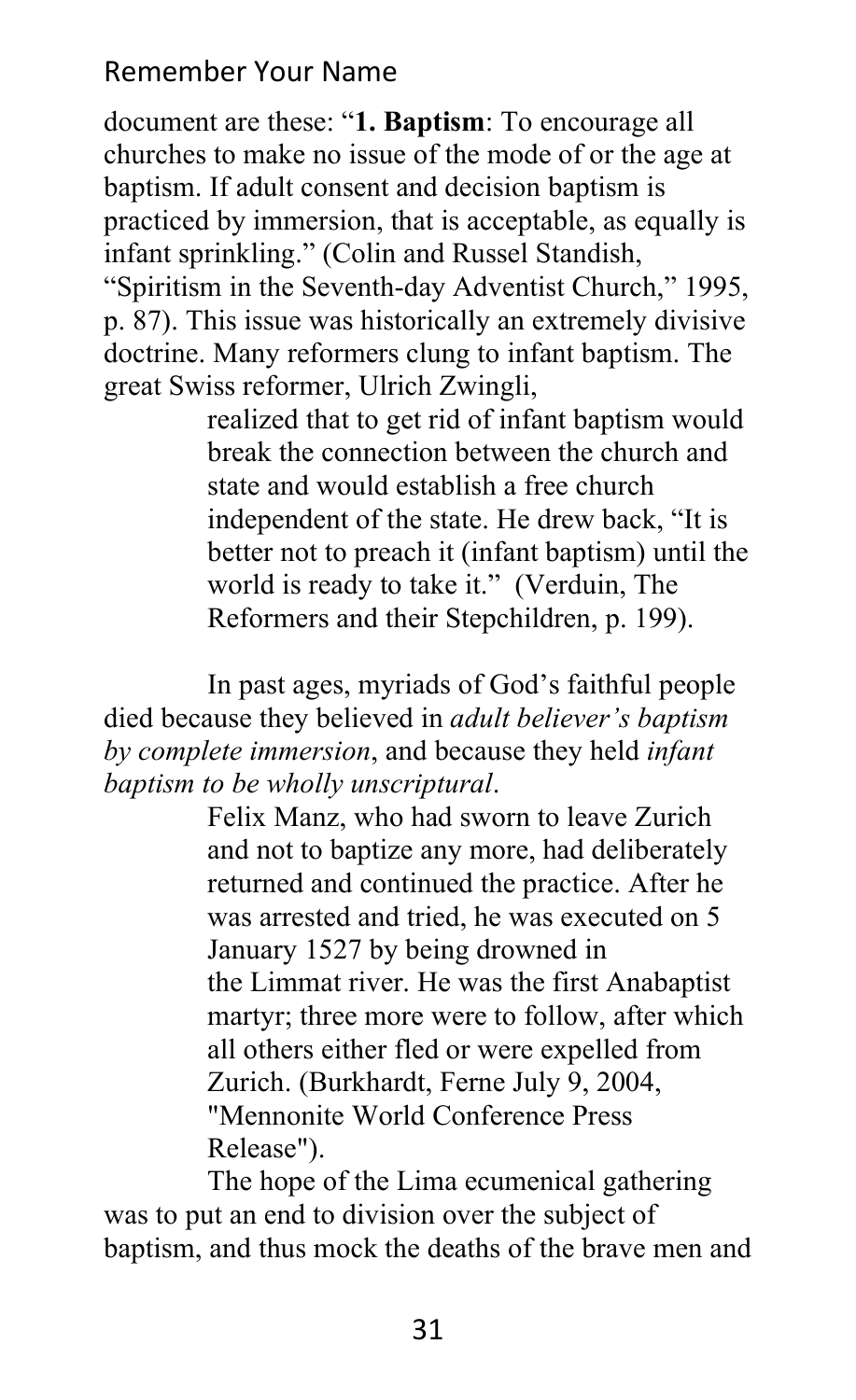women who were willing to die rather than compromise this truth.

> **2. Eucharist**: . . . to encourage all to accept equally the various concepts, whether they be trans-substantiation, con-substantiation, or the fact that the bread and wine are symbols of the broken body and spilled blood of Jesus Christ. When we recognize the absolutely blasphemous claims of the Roman Catholic Church, which claims that the priest is the creator of his Creator, that in the wafer he creates Christ in reality; when one considers the claims that the priest can move Christ here and there, backward and forward, . . . no earnest Seventh-day Adventist could ever accept such an abominable compromise. (Colin and Russel Standish, "Spiritism in the Seventh-day Adventist Church," 1995, p. 87).

Also, myriads of God's people in the past *lost their lives* because they refused to accept such blasphemous claims of the Papacy. In fact, the refusal to accept the spiritual dogma surrounding the Eucharist was the number one recorded offense against "heretics" in death sentences during the Inquisitions and persecutions against true Christians. The Eucharist had caused tremendous division throughout several centuries and the hope of the BEM document and the Lima meeting was to end this division. But can a faithful Biblebelieving Christian compromise truth for worldly peace and unity?

Finally the last BEM agreement was "**3. Ministry:** . . . to encourage all churches to work for the unchurched, but never to proselytize from other churches" (Ibid., p. 87). While, of course, everyone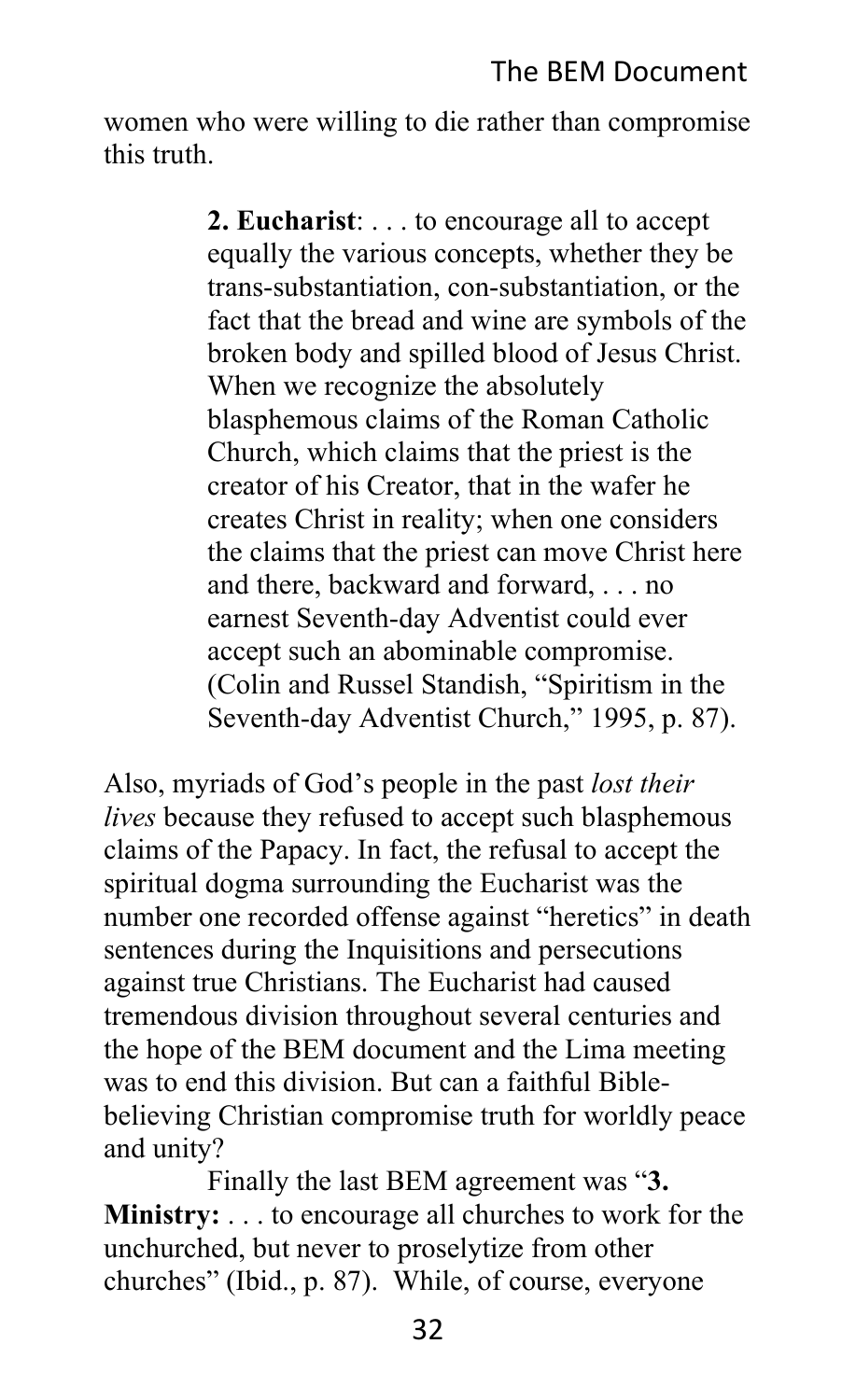must be involved in reaching the "unchurched," this does not mean we omit the proclamation to the *world loving churches*:

And I heard another voice from heaven, saying, **Come out of her, my people**, that ye be not **partakers of her sins**, and that ye receive not **of her plagues**. For her sins have reached unto heaven, and God hath remembered her iniquities. Reward her even as she rewarded you, and double unto her double according to her works: in the cup which she hath filled fill to her double. How much she hath glorified herself, and lived deliciously, so much torment and sorrow give her: for she saith in her heart, I sit a queen, and am no widow, and shall see no sorrow. (Revelation 18:4-7, emphasis added).

To embrace this BEM document would be to renounce the Second and Third Angel's Messages. Both of these messages are calls to those in *Apostate Protestant* AND *Catholic churches* to "come out" of these false organizations. What agreement can we, as a denomination have with either of these groups? The BEM document was a theological sniper shot at the very heart of God's final messages to the world, and to accept this would be a slap in heaven's face!

 Most of God's people are still in Apostate Protestant and Catholic churches. Who will reach them with the truth if not us? These dear people are following the Lord with all their heart and living up to all the light that has crossed their path. The Lord loves them and will send light and truth to them so they can see the vital truths for this time and follow Him completely, fully, and unreservedly!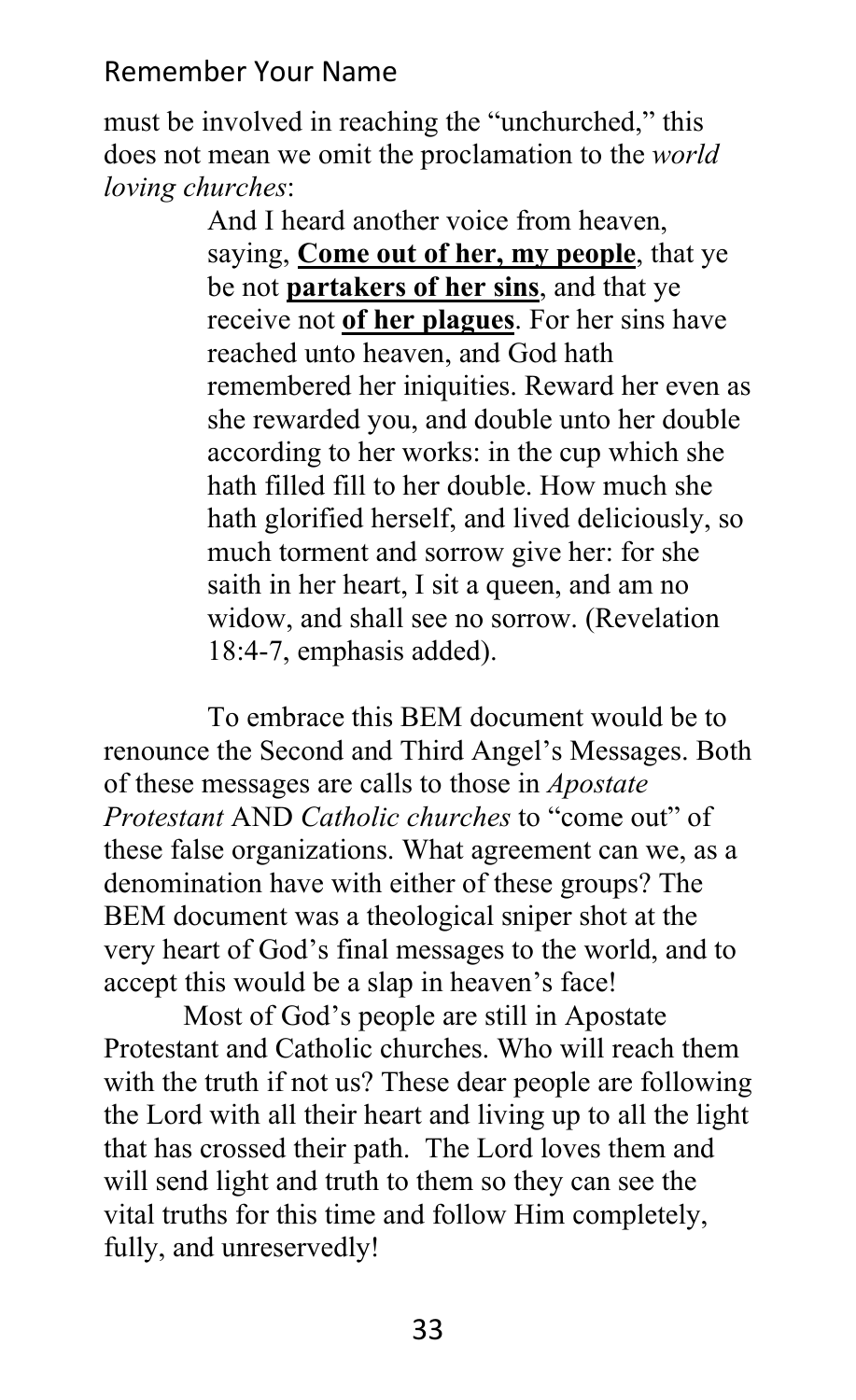## The BEM Document

It is true that there are real Christians in the Roman Catholic communion. Thousands in that church are serving God according to the best light they have. They are not allowed access to His word, and therefore they do not discern the truth . . . They have never seen the contrast between a living heart service and a round of mere forms and ceremonies. God looks with pitying tenderness upon these souls, educated as they are in a faith that is delusive and unsatisfying. He will cause rays of light to penetrate the dense darkness that surrounds them. He will reveal to them the truth as it is in Jesus, and many will yet take their position with His people. (Ellen White, The Great Controversy, p. 565).

No Seventh-day Adventist could ever agree to the heinous claims of the BEM document! No Seventhday Adventist could accept all manner of baptism and all the different understandings of the eucharist! No Seventh-day Adventist would dare to throw out the Second and Third Angel's Messages in exchange for a false unity!

However, in spite of these facts, the Seventhday Adventist Denominational Leaders had a representative at the Lima meetings in 1982. It was Andrews University professor Raoul Dederen. When speaking in Berrien Springs several years ago, this author [Bill Hughes] was unabashedly told by a faculty member at Andrews that **Dr. Dederen was born into the Catholic faith and was trained by the Jesuit Order**. Since no Seventh-day Adventist could have ever signed the BEM document—and Dederen did—is it possible that Dederen was planted in the Seventh-day Adventist Church to carry out the Jesuit goal for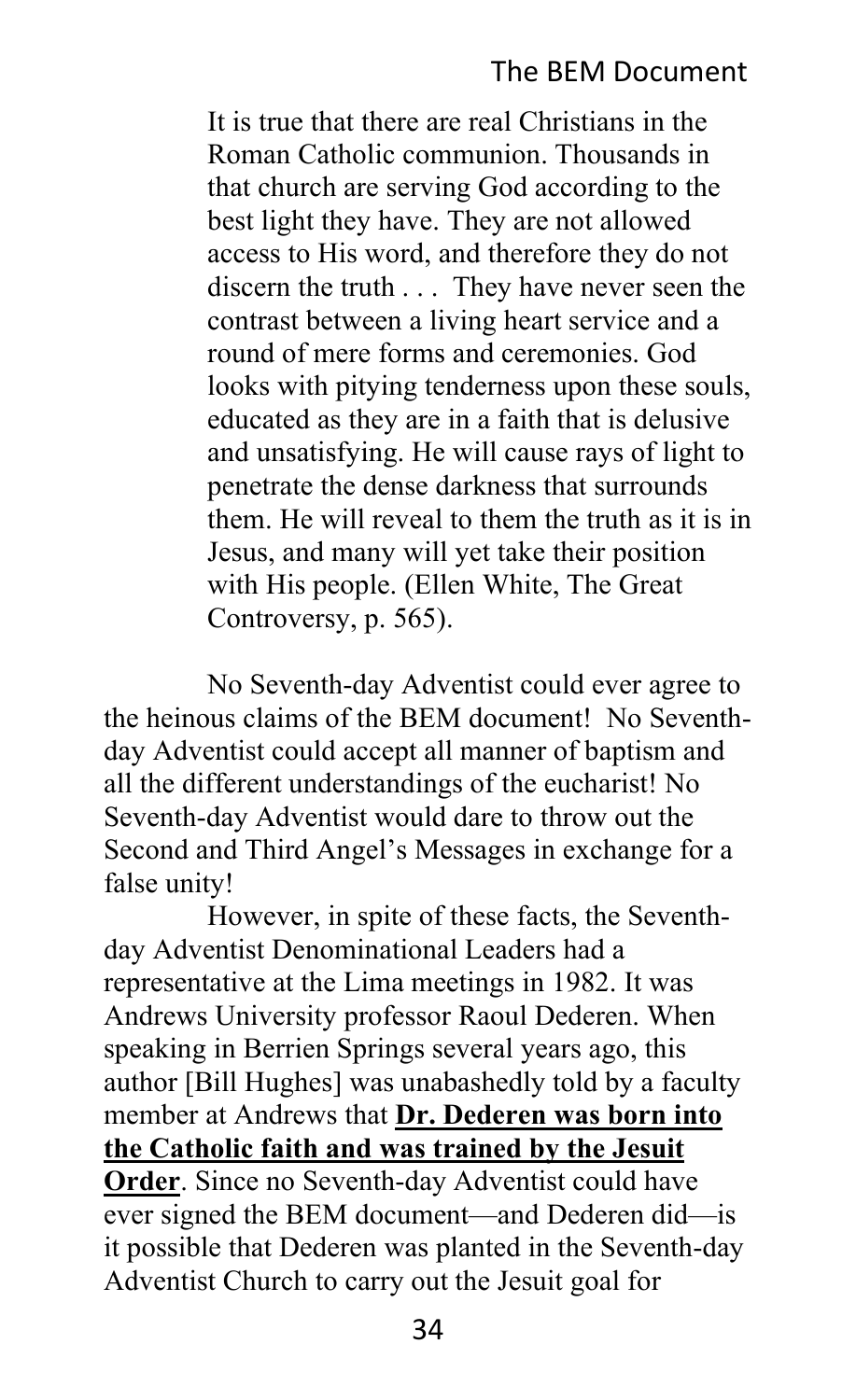Adventism to be immersed in the ecumenical, oneworld church? The evidence overwhelmingly suggests that this is exactly what Dederen did! And Dederen, like Samuel Bacchiochi, was a Jesuit plant in Adventism! Dederen and Bacchiochi did their job well!

 If it were not bad enough that professed Adventists traded away their last day calling at Lima, Peru by sacrificing the Three Angel's Messages via the signing of the BEM document, this historic episode also brought about the changing of the SDA logo. Having come into Adventism in 1977, this author remembers vividly seeing on church letterhead, church marques, church books, and the like, the old logo of the Three Angel's Messages blowing trumpets over the globe. A simple, yet pointed illustration of our unique calling to the world.

However, by the mid-1980s, shortly after the signing of the BEM document, something had drastically changed. The Three Angels had disappeared and now there were two sets of flames or *wavy lines* along with, what appears to be an *upside down cross* and an open Bible. Figure 4.1 shows the SDA logo before the ecumenical-apostate meetings in Peru, and the Figure 4.2 shows the new logo—after the BEM agreement.

Which figure better communicates our mission? (See next page).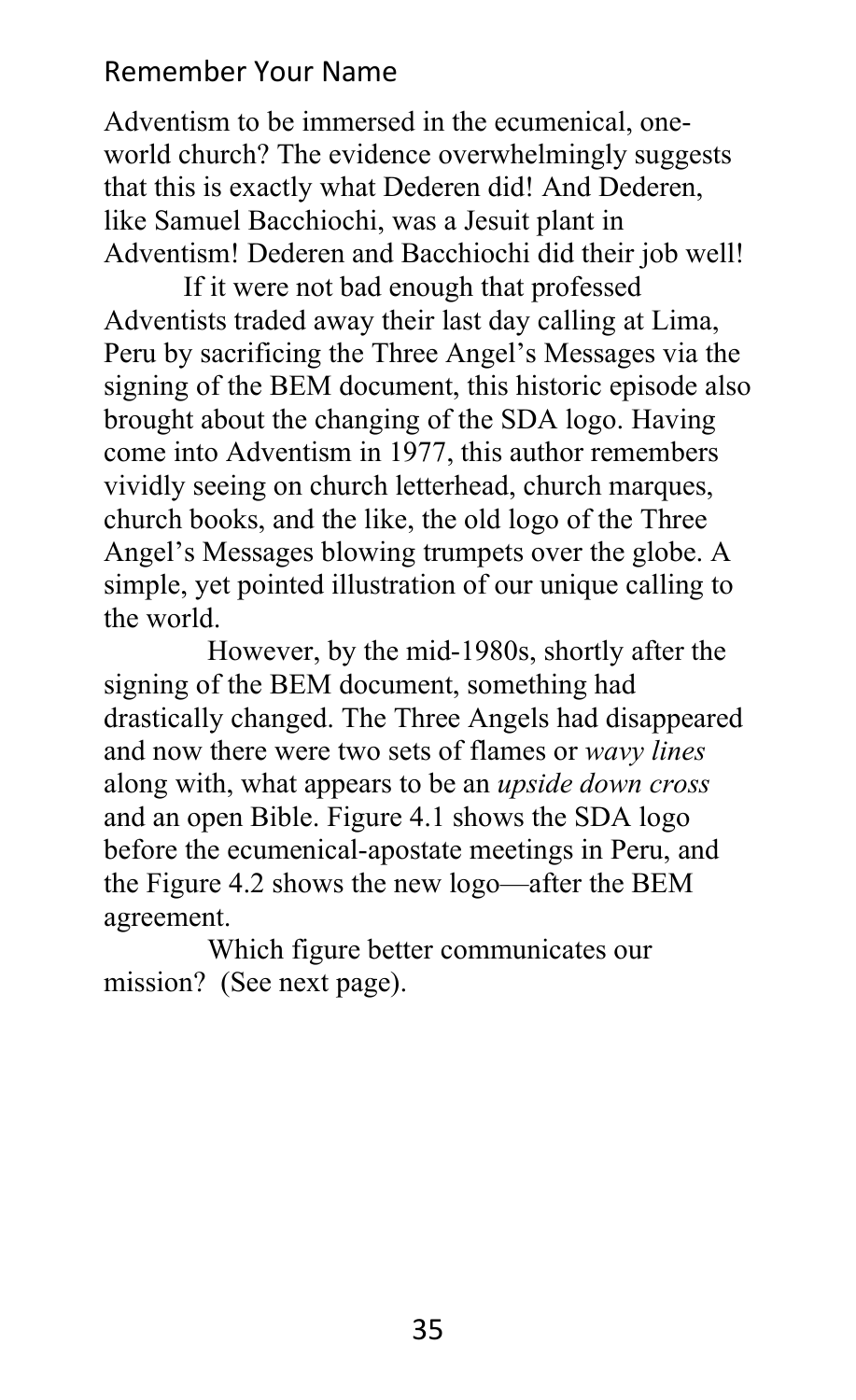## The BEM Document



**Figure 4.1**

Compare with the new logo:



## **Figure 4.2**

Amazingly enough, the symbol for the BEM document had a similar *three wavy lines* in its official logo (Figure 4.3). Is that a coincidence, do you think? Before BEM, our message was clear on our logo; today—it is vague and directionless. The new logo obviously represented Adventism's embrace of the drive for a one-world ecumenical church! The die was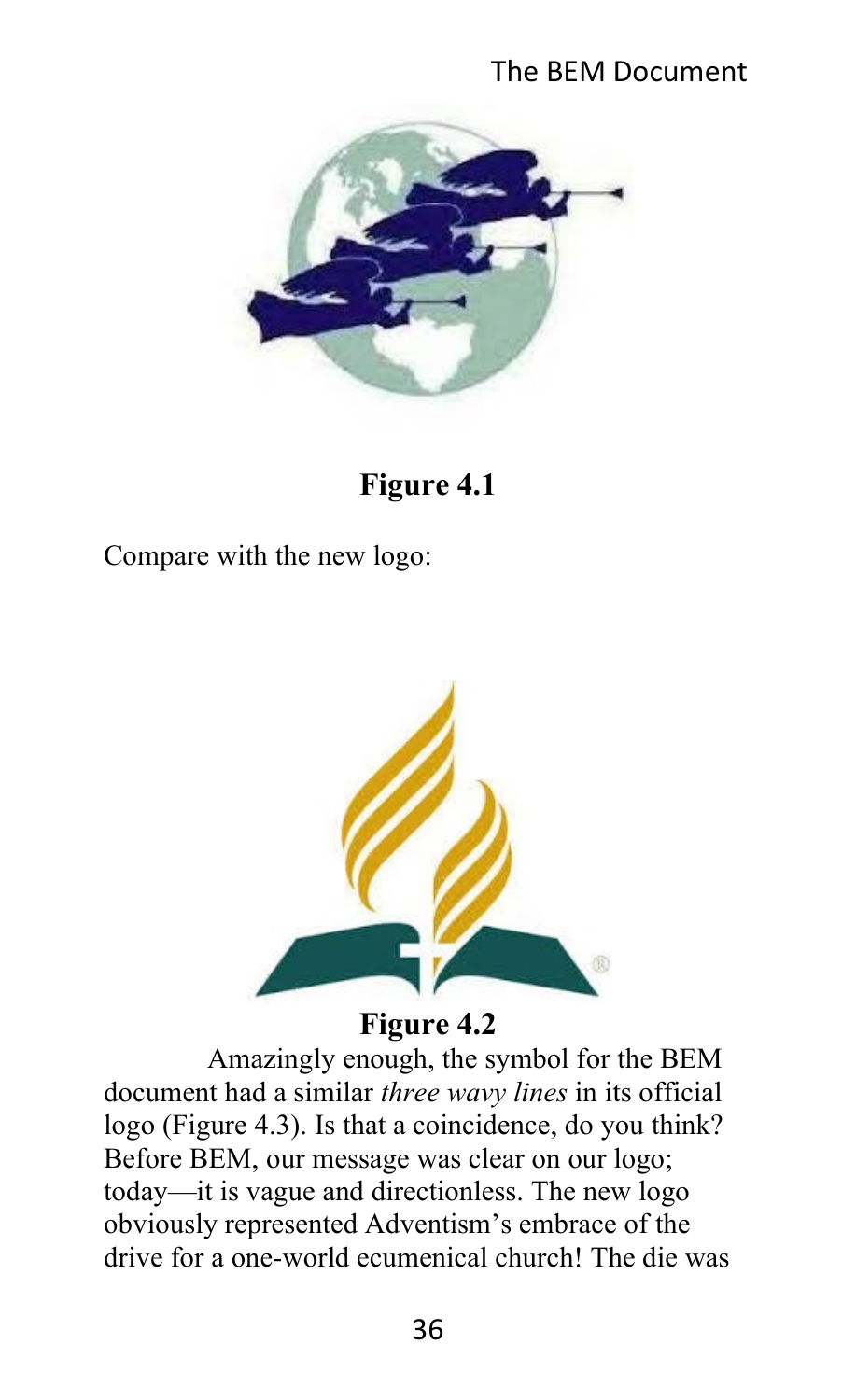cast and it has been downhill ever since for Seventhday Adventism! "How are the mighty fallen, and the weapons of war perished!" (2 Samuel 1:27). How long will we sleep?



**Figure 4.3**

Those who condemn history as a mere rattling of ancient skeletons only betray their unfamiliarity with the subject. . . . It is impossible to understand our times without a knowledge of the conditions which brought them about; and it is equally impossible to make intelligent decisions for the future if we have only an uncomprehending view of the age in which we live. (John 0. Hicks, The American Nation, preface).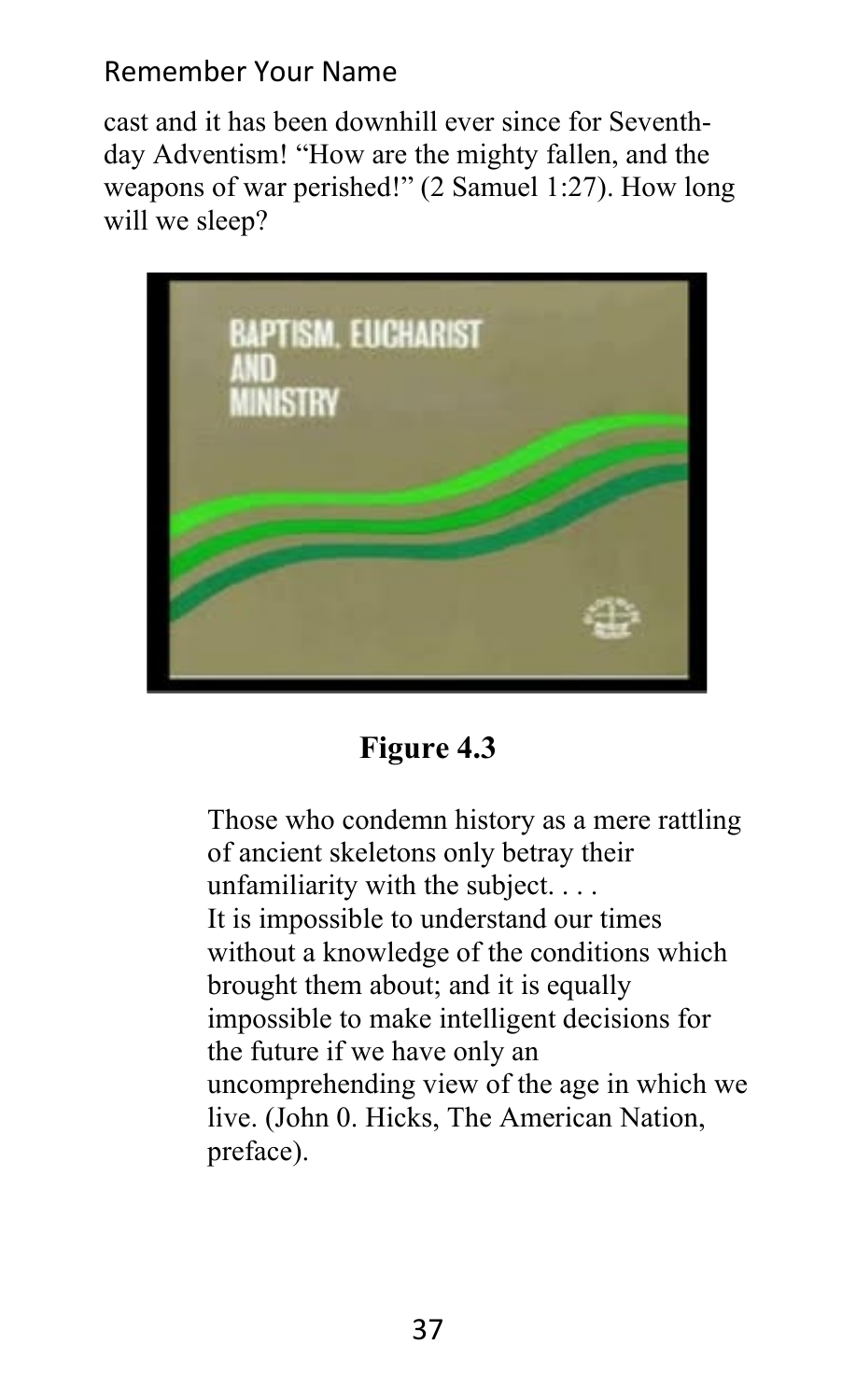# *Chapter 5: George Vandeman*

## *and Roy Adams*

 Sometime back in the early 1990s, this author was frustrated by the lack of solid, Bible teaching in the denomination; and the lack of a ringing cry of the Three Angel's Messages. Somewhere in his library, he came across a book called "The Rise and Fall of Anti-Christ" by George E. Vandeman. Finally, someone in the modern day refusing to pull punches! The title sounded like just the book that could give a clarion call to "prepare to meet thy God." Since the author of this book was *the prince of Adventist preachers* George Vandeman, host of the religious show *It is Written* this book was a no brainer. Vandeman's work would surely hit the mark!

Looking over the table of contents, this author noticed the chapter called "The Antichrist Revealed" starting on page 49. After perusing the chapter, this is what this author found,

> These were dark ages for the church. How could Christians be so intolerant of their brothers and sisters in Christ? Jesus had predicted that those who killed His followers would sincerely think they were serving God. .

. . **It is not for us to question our medieval**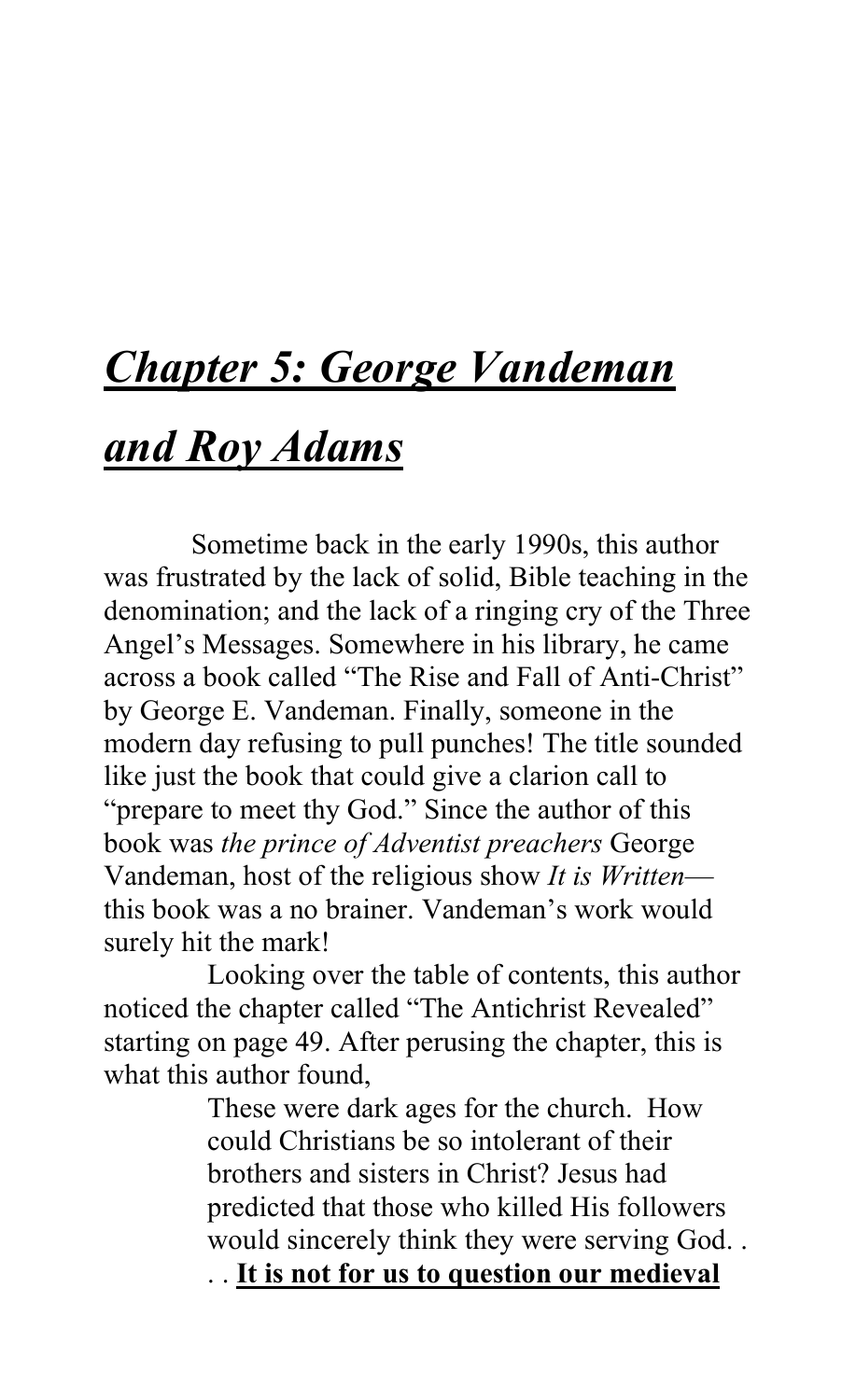**ancestors**. . . . **Nor must we overlook the good done by the church**. Throughout the world, **monasteries provided care for orphans, widows, and the sick. And all of us owe appreciation to the church of the Middle Ages for preserving the Scriptures**. (George Vandeman, The Rise and Fall of the Anti-Christ, p. 54-55).

What? Are you kidding me? We owe the Antichrist a debt for *preserving the* Scriptures? Catholicism took the Bible away from the people in the Dark Ages—they burned Bibles and the people who had them.

Clearly, from the context of the book, Vandeman is talking about the Dark Ages from 538- 1798 (the 1260 day-year prophecy and reign of the papacy) when the Papacy held dominion over the *church and the state*. Then he says that Christians were killing their fellow brothers and sisters. The clear reference is that the Catholic Church system of the Dark Ages *was* Christian and was killing other Christians like the Waldenses, Huguenots, Lollards, and countless others. Vandeman sounds just like Mervyn Maxwell in God Cares.

When did the Papal system become Christian? Answer: NEVER in Scripture does the Bible refer to the Papacy as Christian! In fact, in Revelation 13:2, the Bible tells us that the first beast in that chapter, which is the Papal power, is empowered by none other than Satan himself! You cannot get much more non-Christian than that!

> And the beast which I saw was like unto a leopard, and his feet were as the feet of a bear, and his mouth as the mouth of a lion: **and the dragon gave him his power, and his seat, and great authority."** (Revelation 13:2).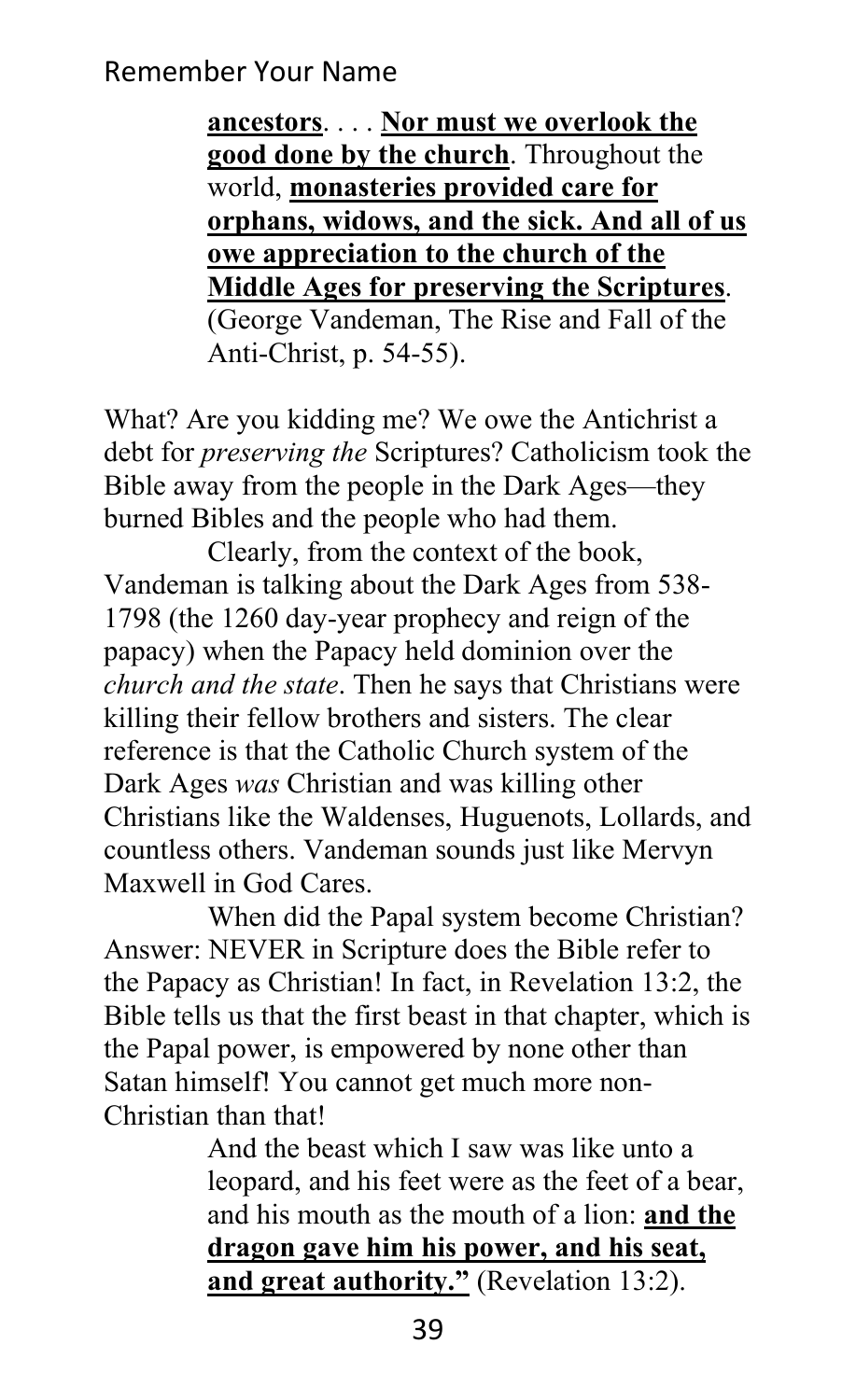Case and point! The Bible says that the Papacy received her power from the dragon, or the devil (see Rev. 12:9); the Papacy received her marching orders from Satan himself, and therefore, was not and could not be Christian at all. It was not Christ's but the devil's bidding being accomplished by Rome!

 How dare George Vandeman declare such lies! Should he not know better? Vandeman was not the only one *infected* with this idea that Romanism is Christian. This theology, or lack thereof, smacks of Mervyn Maxwell's fondness for Rome. Mervyn Maxwell said the following shocking words in God Cares, Volume One,

> Only one entity really fits all eight of these identifying marks—**the Christian church which rose to religiopolitical prominence as the Roman Empire** declined and which enjoyed a special influence over the minds of men between the sixth and the eighteenth centuries. To call this **Christian church the "Roman Catholic" Church can be misleading if Protestants assume that the Roman Catholic Church of, say, the sixth century was one big denomination among others, as it is today. Actually, the Roman Catholic Church was virtually the Christian church in Western Europe for about a thousand years. Because of this early universality, both Protestants and Catholics may regard it as the embodiment of "our" Christian heritage, for better or for worse. And very often it was for the better.** Of course! **Catholic universities fed the torch of learning in law, medicine, and theology. Most Catholic monasteries-maintained**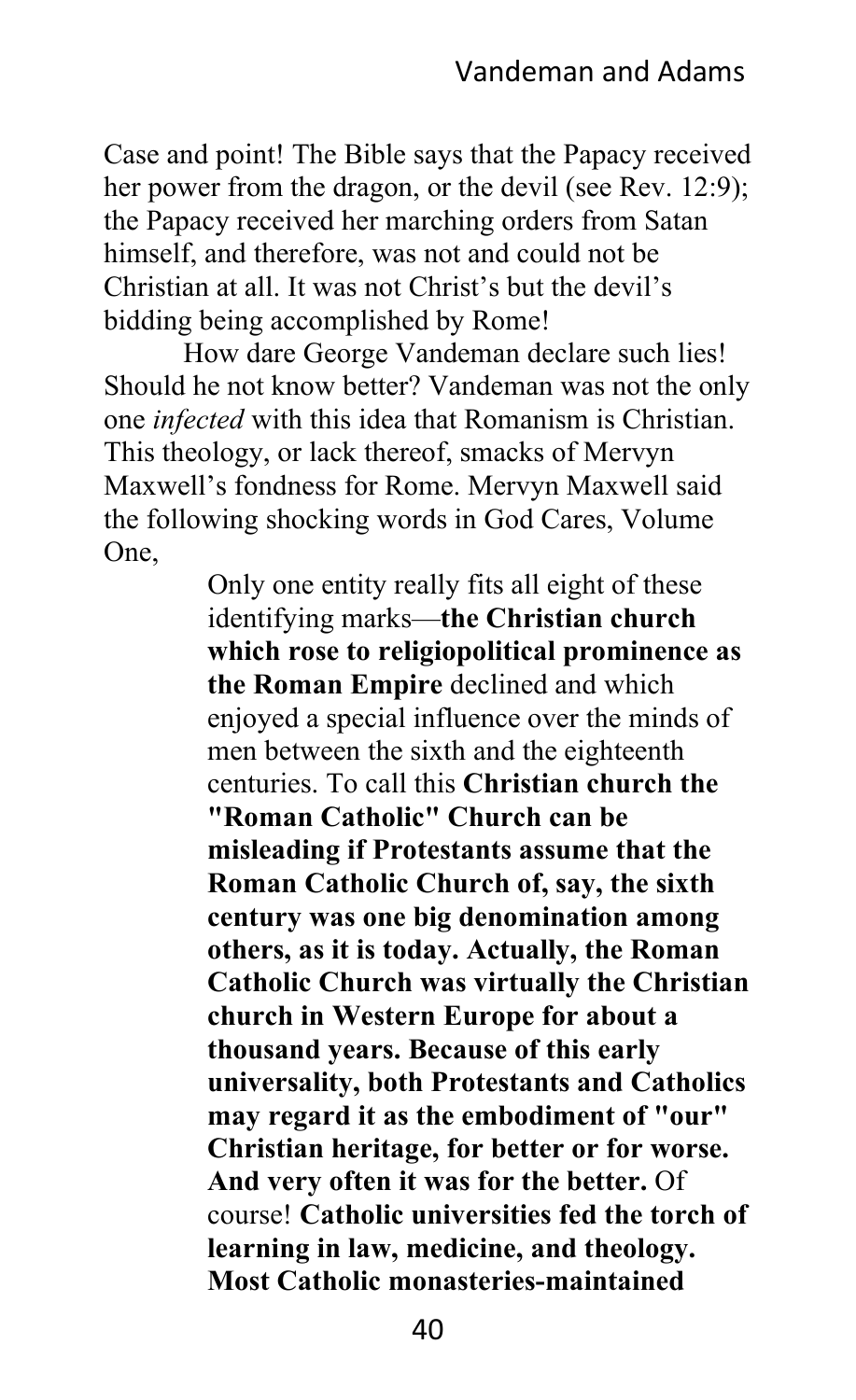**hospitals, virtually the only hospitals that existed, and provided care also for the orphaned and the aged. Catholic Latin provided a lingua franca for diplomacy and commerce, and Catholic schools provided education for diplomats and business clerks**. The Cistercian monks in Britain greatly improved that land's vital wool trade. **Most importantly, Roman Catholic missionaries Christianized large areas of Western Europe and provided pastoral care**." (Mervyn Maxwell, God Cares, Volume One, p. 121, emphasis added).

The material from Vandeman and Maxwell is both sad and shocking. Are they really saying that the Catholic Church was a blessing throughout the Dark Ages? Are you kidding me!? The Papacy *slaughtered God's true people*, turned untold numbers away from *Jesus as our only High Priest*, attempted to change God's holy, immutable, unchangeable law by *substituting the day of worship from Sabbath to Sunday*; the Papacy *burned the Word of God* wherever it was found in the common tongue of the people, *arrested and killed "heretics" for teaching their children the Lord's Prayer*, and they did all this uncontested, *dominating state governments for 1,260 years*. And this was a blessing to the world? In what reality was this a blessing? Vandeman and Maxwell are both filled with a spirit for the Catholic Church which is clearly not the Holy Spirit! Notice what inspiration says on the matter and you decide if Vandeman and Maxwell are in agreement,

> Satan once endeavored to form a compromise with Christ. He came to the Son of God in the wilderness of temptation, and showing Him all the kingdoms of the world and the glory of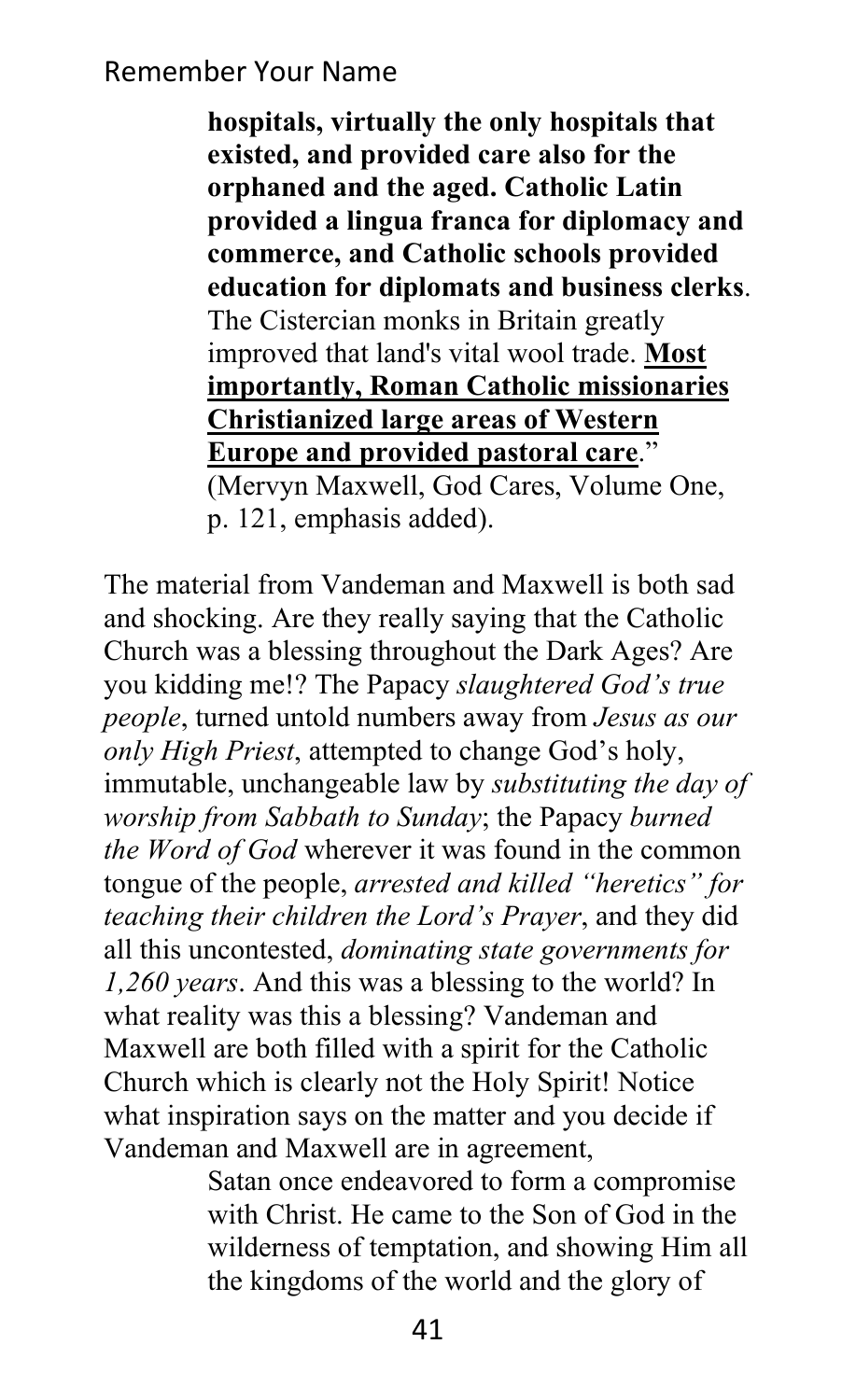#### Vandeman and Adams

them, offered to give all into His hands if He would but acknowledge the supremacy of the prince of darkness. Christ rebuked the presumptuous tempter and forced him to depart. But Satan meets with greater success in presenting the same temptations to man. To secure worldly gains and honors, **the church was led to seek the favor and support of the great men of earth; and having thus rejected Christ, she was induced to yield allegiance to the representative of Satan the bishop of Rome.** It is one of the leading doctrines of Romanism that the pope is the visible head of the universal church of Christ, invested with supreme authority over bishops and pastors in all parts of the world. More than this, the pope has been given the very titles of Deity. He has been styled "Lord God the Pope" and has been declared infallible. **He demands the homage of all men. The same claim urged by Satan in the wilderness of temptation is still urged by him through the Church of Rome**, and vast numbers are ready to yield him homage. (Ellen White, The Great Controversy, p. 50, emphasis added).

No wonder the Great Controversy has been watereddown into the "Great Hope"; so as to leave out such powerful statements as this one!

But Vandeman goes on; he not only wrongly acknowledges the Papal system as a beneficiary to mankind, but he tells another BIG LIE by stating, "**And all of us owe appreciation to the church of the Middle Ages for preserving the Scriptures**." (George Vandeman, The Rise and Fall of Anti-Christ, p. 55). What? The Catholic Church preserved the Bible for us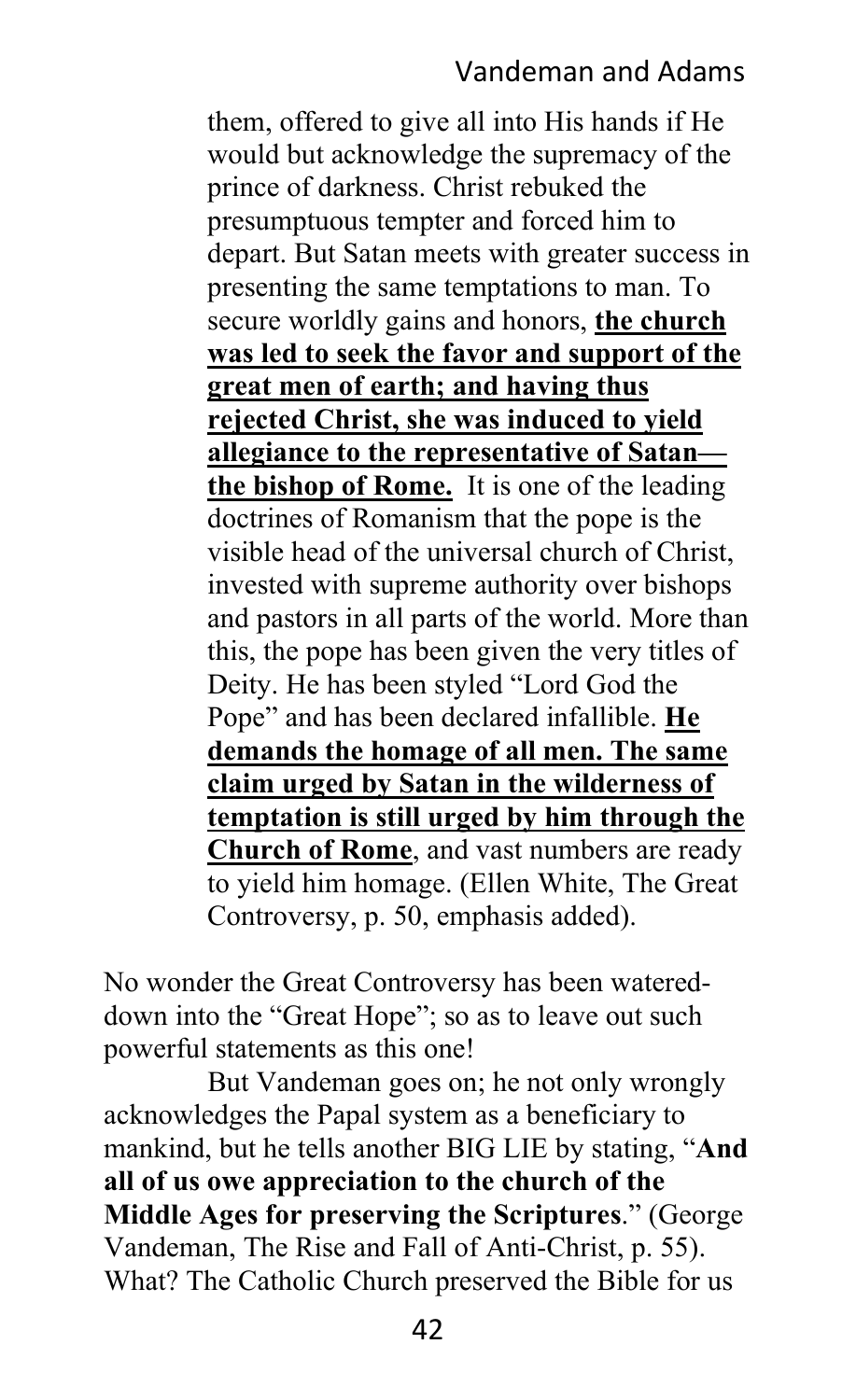throughout the Dark Ages? This is beyond belief; what history books is George Vandeman reading? Anyone who knows anything about history knows that the papacy *burned the Bibles* and tried to keep them away from the common people. They emphatically locked the Word of God in the language of Latin; a language which only the educated knew! For Rome, the Bible was not to be in the hands of the common people—this is why so many have referred to the Medieval Era as *the Dark Ages*; because the darkness of Romanism all but hid the light of God's Truth from the world!

The Great Controversy tells us about the Protestant Reformer William Tyndale's struggle to translate the Bible into English. This was a worthy endeavor by a devoted man of God. Notice who stood in the way of Tyndale's translation, and made his life hell:

> A diligent student and an earnest seeker for truth, he had received the gospel from the Greek Testament of Erasmus. He fearlessly preached his convictions, urging that all doctrines be tested by the Scriptures. To the papist claim that the church had given the Bible, and the church alone could explain it, Tyndale responded: "**Do you know who taught the eagles to find their prey? Well, that same God teaches His hungry children to find their Father in His word. Far from having given us the Scriptures, it is you who have hidden them from us; it is you who burn those who teach them, and if you could, you would burn the Scriptures themselves**."—D'Aubigne, History of the Reformation of the Sixteenth Century, b. 18, ch. 4. Pg. 245. With great earnestness and perseverance, he continued his labors.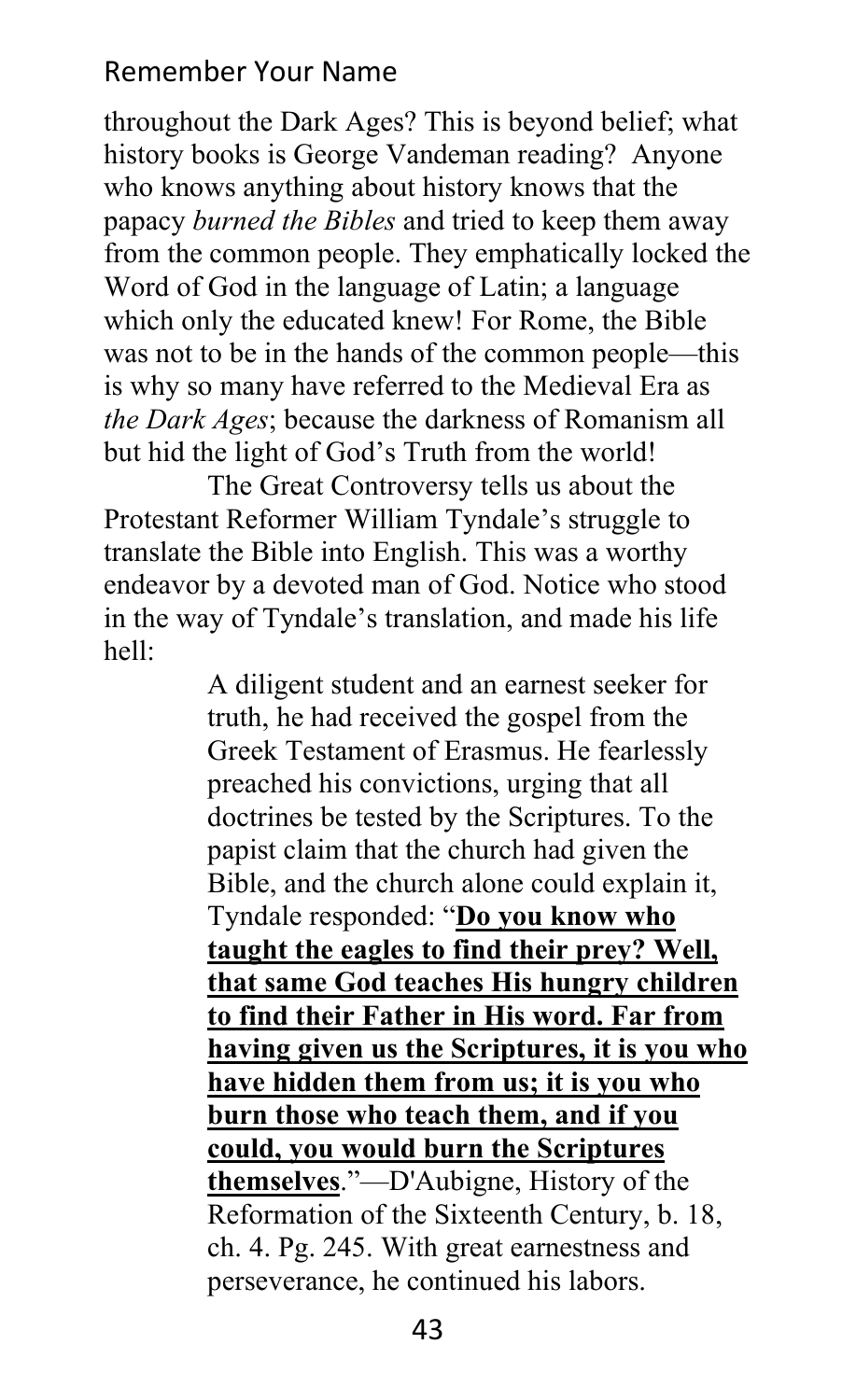#### Vandeman and Adams

Notwithstanding the English authorities had guarded their ports with the strictest vigilance, the word of God was in various ways secretly conveyed to London and thence circulated throughout the country. **The papists attempted to suppress the truth**, but in vain. **The bishop of Durham at one time bought of a bookseller who was a friend of Tyndale his whole stock of Bibles, for the purpose of destroying them**, supposing that this would greatly hinder the work. But, on the contrary, the money thus furnished, purchased material for a new and better edition, which, but for this, could not have been published. **When Tyndale was afterward made a prisoner, his liberty was offered him on condition that he would reveal the names of those who had helped him meet the expense of printing his Bibles**. He replied that the bishop of Durham had done more than any other person; for by paying a large price for the books left on hand, he had enabled him to go on with good courage. (Ibid., p. 247, emphasis added).

 George Vandeman, *the prince of Adventist preachers* and head of *It is Written* for decades, flat out lied in his book. Mervyn Maxwell did the same thing. They both told bold faced lies in order to make the Catholic Church look good. And sadly, they both knew better. They both knew the Bible and the writings of Ellen White. If a *Jesuit* teacher had said such things about Rome during the Dark ages, we would say they were *lying* to make Rome look good. But why Vandeman and Maxwell?

This was an unmistakable attempt to appease Rome; to make friends with Heaven's enemies.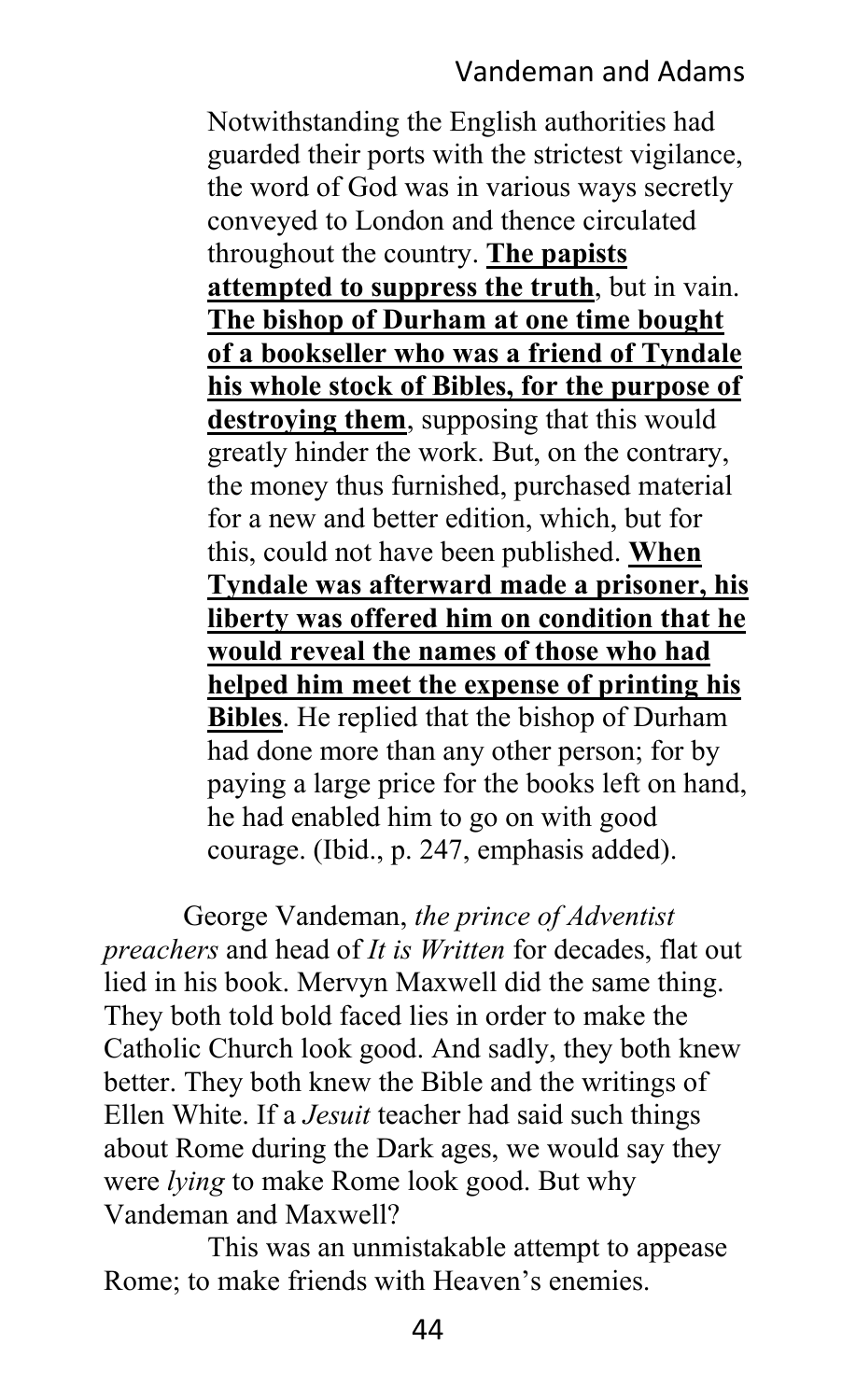The time is not far distant when the test will come to every soul. **The observance of the false sabbath will be urged upon us. The contest will be between the commandments of God and the commandments of men**. **Those who have yielded step by step to worldly demands and conformed to worldly customs will then yield to the powers that be**, rather than subject themselves to derision, insult, threatened imprisonment, and death. At that time the gold will be separated from the dross. True godliness will be clearly distinguished from the appearance and tinsel of it. **Many a star that we have admired for its brilliance will then go out in darkness. Those who have assumed the ornaments of the sanctuary, but are not clothed with Christ's righteousness, will then appear in the shame of their own nakedness."** (Ellen White, Prophets and Kings, p. 189, emphasis added).

And what of Roy Adams? You might say, "Who in the world is Roy Adams?" Well, if you do not already know, Roy Adams was an Adventist star, whom many have admired for its brilliance—much like Vandeman and Maxwell.

> Adams, an **associate editor of Adventist Review since 1988**, announced his retirement, effective November 1 [2010], capping a career in the Adventist Church that spans nearly 50 years as a teacher, pastor, theology professor, administrator, author, and conference/camp meeting speaker. . . . Adams began his career in the South Caribbean Conference in 1961. Since then he has served as a pastor in Ontario,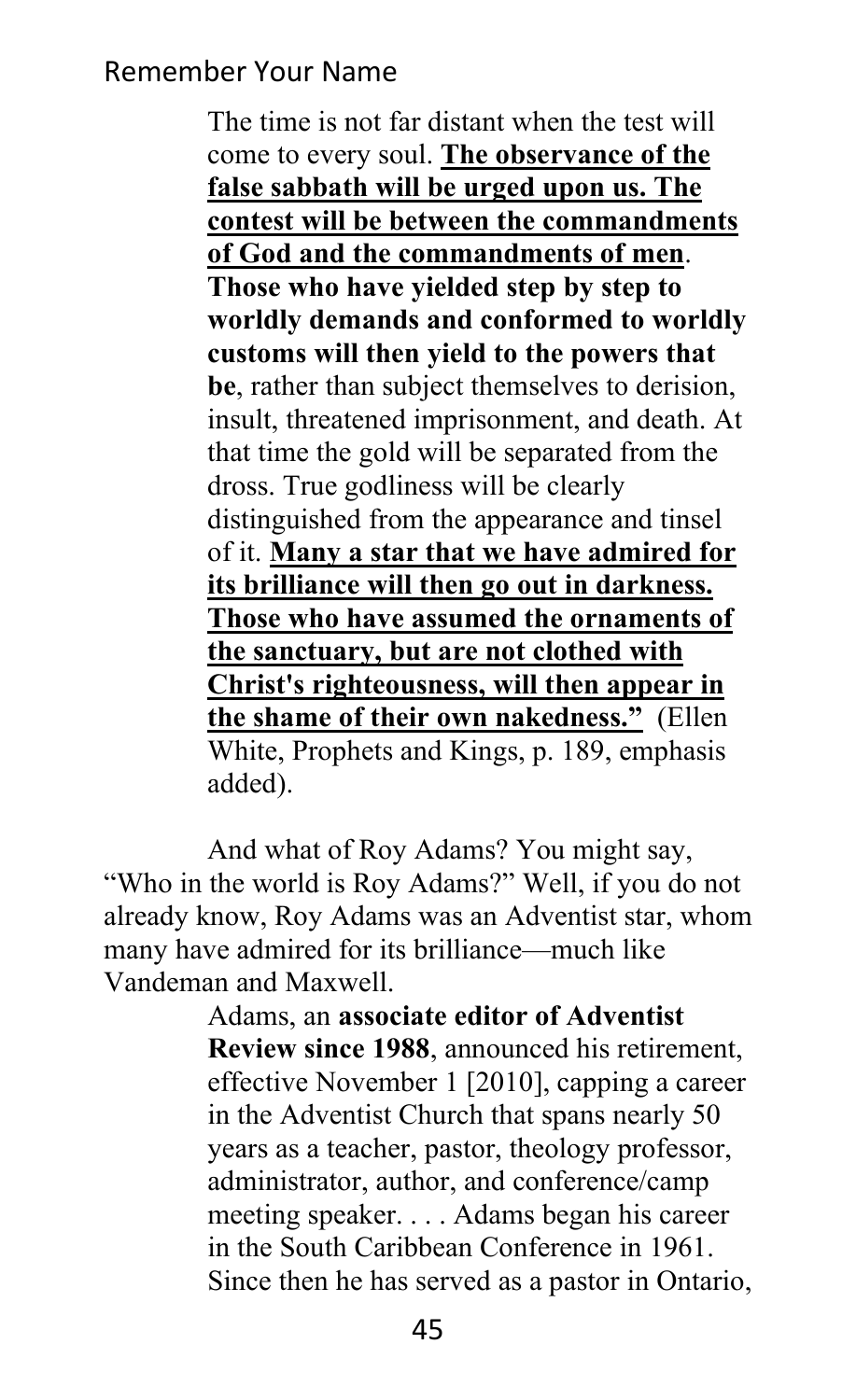#### Vandeman and Adams

Canada, and as a theology professor at Adventist International Institute of Advanced Studies (AIIAS) near Manila, Philippines. He was serving as secretary of the Seventh-day Adventist Church in Canada in 1988 when William Johnsson, then-editor of Adventist Review, invited Adams to join the staff of the church's flagship magazine. (Stephen Chavez, then managing editor, Adventist Review, "35CN: Roy Adams Honored by Soceity [sic] of Adventist Communicators," October 29, 2010, retrieved on March 15, 2021 from https://www.adventistreview.org/archive-3874, emphasis added).

 Adams made a comment in the Review back in 1991 that makes one wonder. . . Here it is: And we could go on if space permitted  $-$  to mention the WCC's [World Council of Churches] affirmation of the "differentlyabled" and of aboriginal peoples and minorities; its **emphasis on justice, peace, and the integrity of creation; its accentuation of the Holy Spirit and the Eucharist. All of these emphases fit into the ambit of the three angels' messages**." (Roy Adams, Associate Editor, Adventist Review, May 2, 1991, "Sizing Up the Seventh Assembly," vol. 168, no. 18, p. 10, emphasis added).

(The Third Angel's Message warns that if anyone worships the beast, he will receive the wrath of God poured out without mixture in the seven last plagues). What is the center piece of Catholic worship?—it is the eucharist. The eucharist doctrine declares that Christ's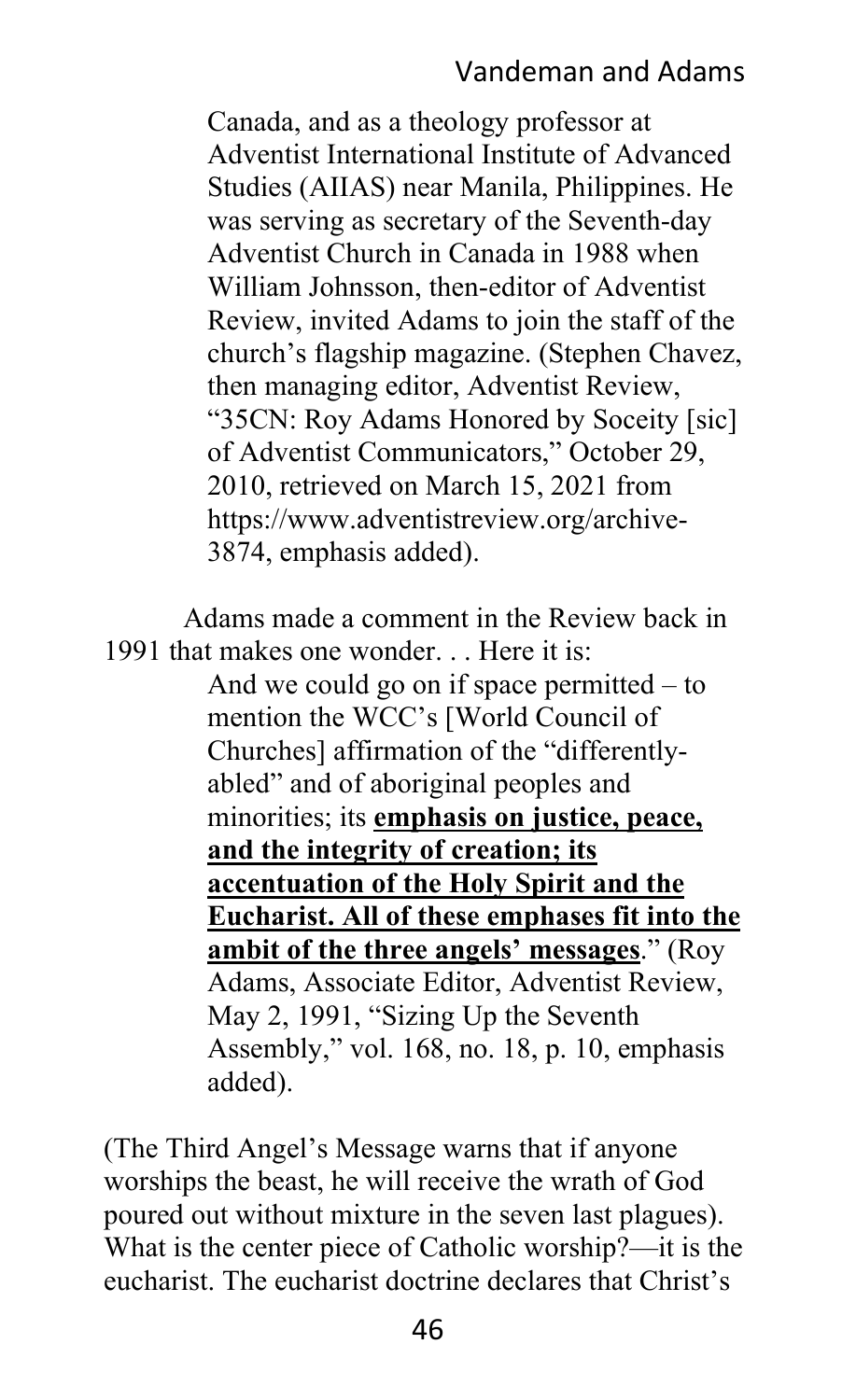actual body and blood are found in the wafer and fermented wine; effectively repeating Christ's sacrifice every single day. Roy Adam's, in the Review, tells Adventism that the "Holy Spirt" is guiding the World Council of Churches and that *the eucharist* is part of the Three Angel's Messages? Again, we say "What?" The eucharist is in the Three Angel's Messages?

Remember, it was the World Council of Churches that met in Lima, Peru in 1982 and decided to clamp down on Adventism, deferring them from proclaiming the Second and Third Angel's Messages at Peru our Adventist leaders failed us. And again Vandeman, Maxwell, and Adams have done the same. Does Adams really believe the Holy Spirit was *leading* in the destruction of the Second and Third Angel's Messages?—not likely! From Adams' statement, it is obvious that some of the fermented wine in the eucharist has intoxicated Roy Adams! What word would you use to describe these comments? Unbelievable! Drunk on the wine of Babylon. The trend continues as Adventism, to this day, seeks to waterdown their distinct messages and coddle ever closer to Romanism! How will these stars fair when the test comes?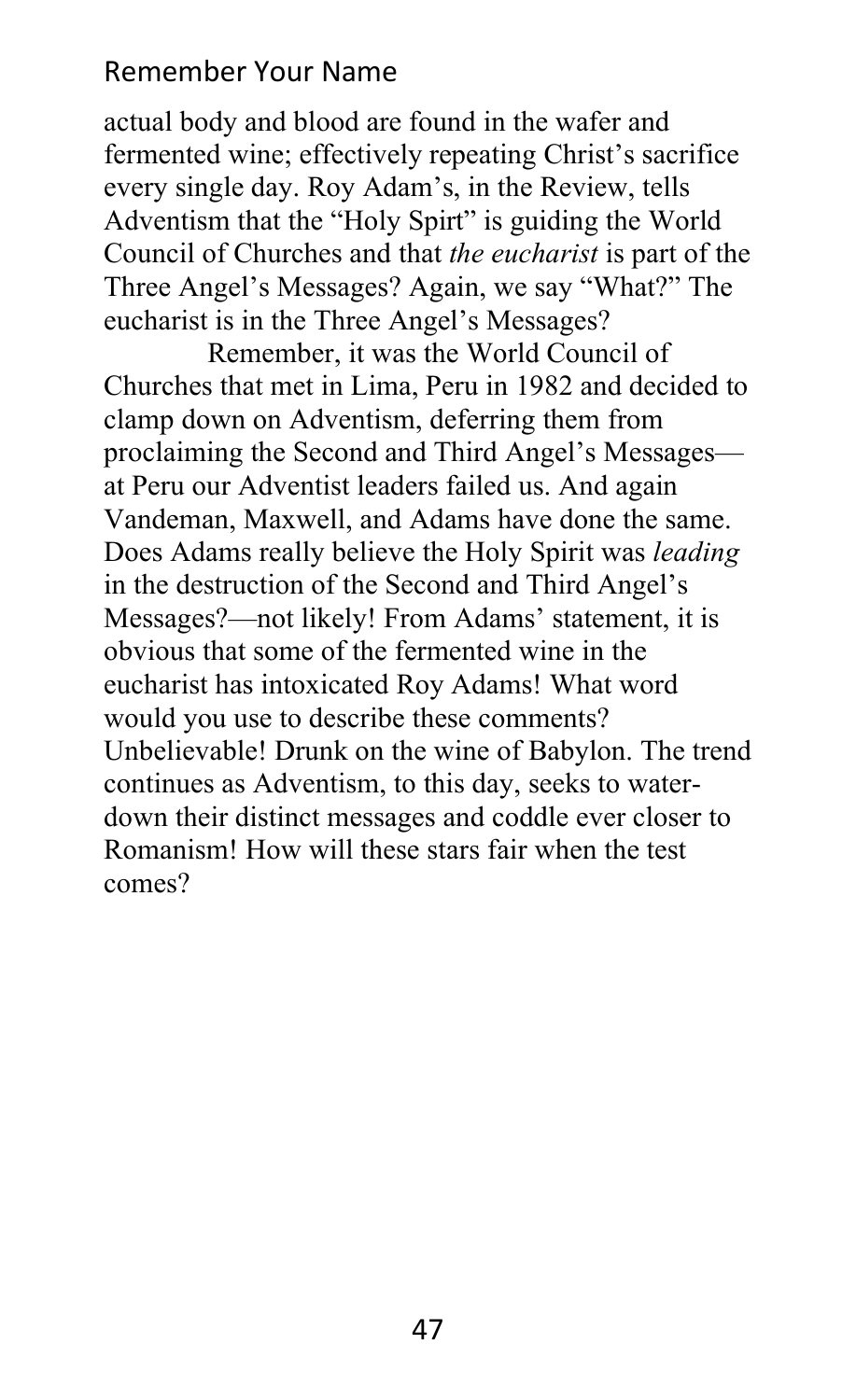# *Chapter 6: "A Moot Theological*

## *Issue"*

Things started to really boil over in the early 1990s. Major, I mean "Big Time," self-supporting ministries were popping up everywhere, proclaiming the teachings of Seventh-day Adventism while the denomination continued to sink deeper into the ecumenical movement; forsaking the Three Angel's Messages more and more. Among the major ministries were *Hope International* with Ron Spear, *Hartland* with Colin Standish, *Prophecy Countdown* with John Osborne, *Modern Manna* with Danny Vierra, and *Steps to Life* with Marshall and John Grosboll.

With the lines being clearly drawn in the sand, the denomination felt it was time to come out with a book explaining the real issues between the various groups—and truly, they made clear the real *"Issues"* of importance to them, In 1992, they came out with a 467 page book called "Issues: The Seventh Day Adventist Church and Certain Private Ministries." While one could write a book critiquing the work, everything can be decidedly summed up by one statement found on page 109 of the book. This statement concludes:

> that Hope International holds, certain views on the human nature of Christ, the nature of sin,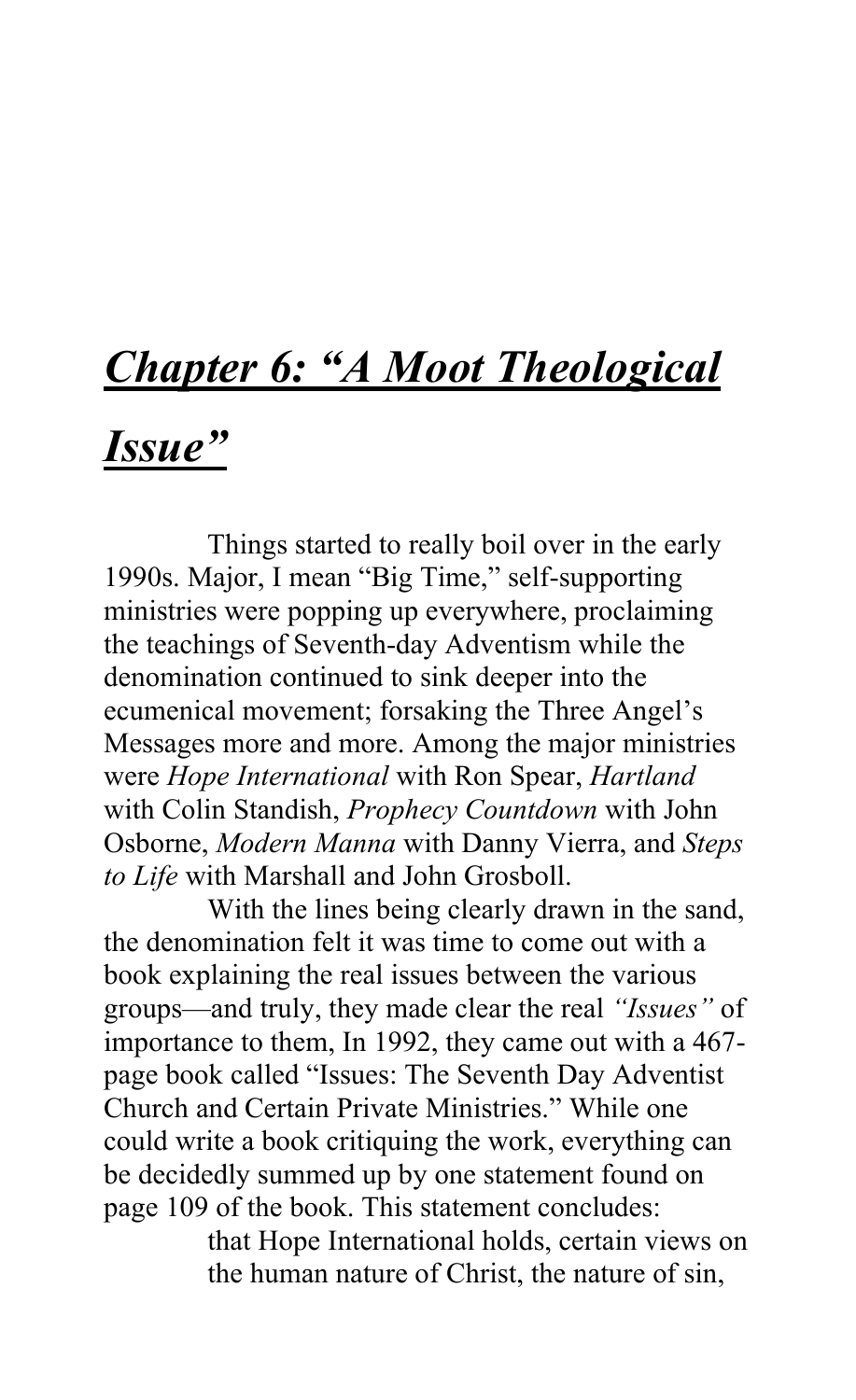and sanctification. These issues have never been settled among Christians, much less among Seventh-day Adventists. **They are not issues so essential to salvation that souls will be lost unless they are resolved.** The problem that Hope International/Our Firm Foundation has created is that this independent ministry feels driven to charge the SDA Church with being in a state of **apostasy because it does not accept their views on these moot theological issues."** (North American Division Officers and Union Presidents, "Issues: The Seventh-day Adventist Church and Certain Private Ministries," p. 109, emphasis added).

This book, put out by the denominational leadership, declares that the human nature of Christ, the nature of sin, and sanctification are *not essential to salvation*. They also stated that these *issues* are not clearly laid out, describing them as "moot" theological issues. This statement is absolutely yet another shocking example of the falling away of the denomination; which, again, can only be described as *apostasy*. These are all easily proven with just an elementary study of the Bible and the Spirit of Prophecy.

We will only look at the issue of sanctification here. Sanctification is not settled among Christians, they say? Sanctification is not essential to salvation? Salvation is moot or unimportant? The apostle Paul stated plainly, "**For this is the will of God, even your sanctification,** that ye should abstain from fornication: That every one of you should know how to possess his vessel in sanctification and honor" (1 Thessalonians 4:3-4). God's will for His children is their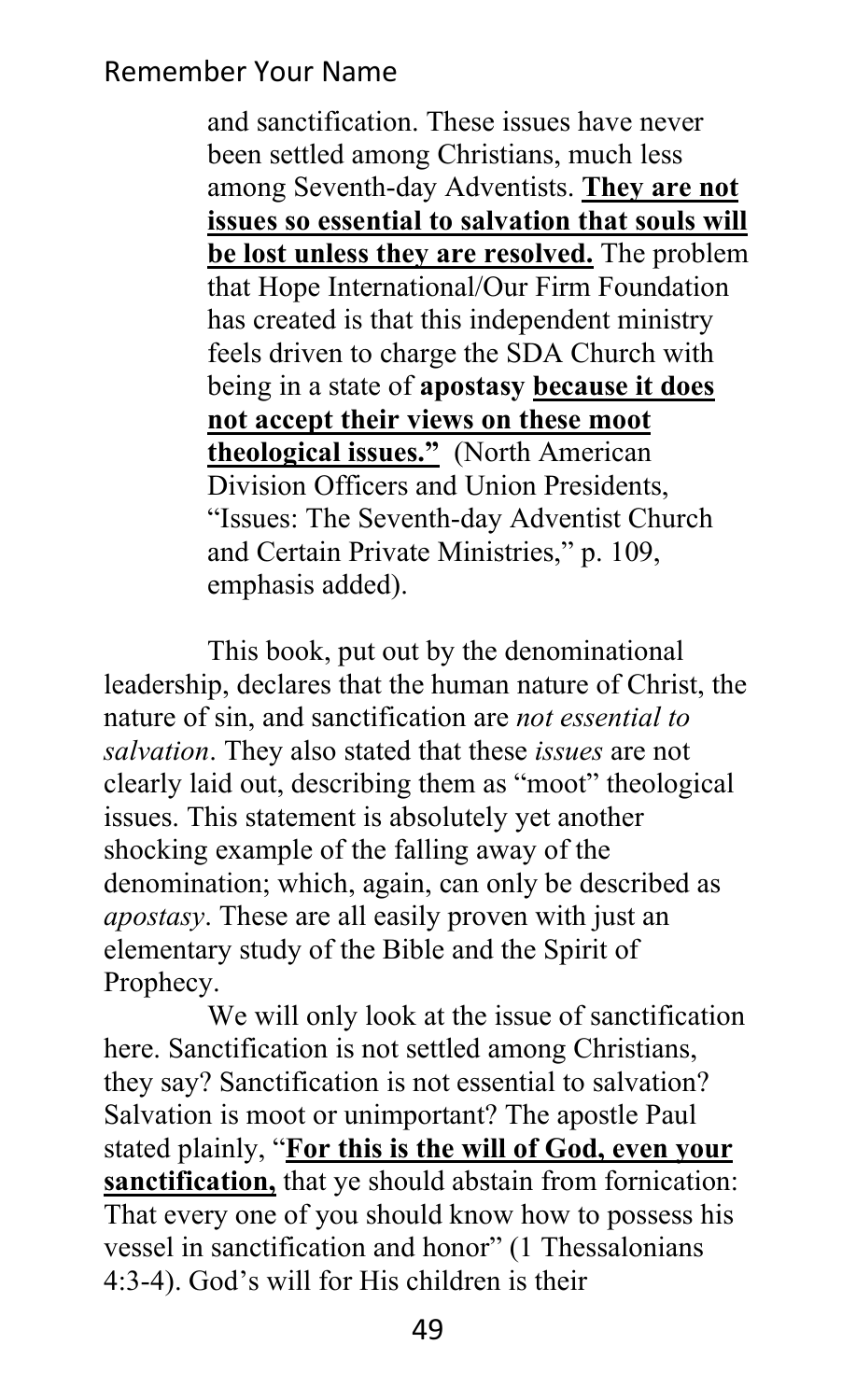## A Moot Theological Issue

*sanctification*. The Lord knows that without this experience, no one will see God or be in heaven. Notice,

> Says the prophet: "Who may abide the day of His coming? and who shall stand when He appeareth? for He is like a refiner's fire, and like fullers' soap: and He shall sit as a refiner and purifier of silver: and He shall purify the sons of Levi, and purge them as gold and silver, that they may offer unto the Lord an offering in righteousness." Malachi 3:2, 3. **Those who are living upon the earth when the intercession of Christ shall cease in the sanctuary above are to stand in the sight of a holy God without a mediator. Their robes must be spotless, their characters must be purified from sin by the blood of sprinkling**. Through the grace of God and their own diligent effort **they must be conquerors in the battle with evil.** While the investigative judgment is going forward in heaven, while the sins of penitent believers are being removed from the sanctuary, **there is to be a special work of purification, of putting away of sin, among God's people upon earth.** This work is more clearly presented in the messages of Revelation 14." (Ellen White, The Great Controversy, p. 425, emphasis added).

> **Not one of us will ever receive the seal of God while our characters have one spot or stain upon them**. It is left with us to remedy the defects in our characters, **to cleanse the soul temple of every defilement. Then the latter rain will fall upon us as the early rain**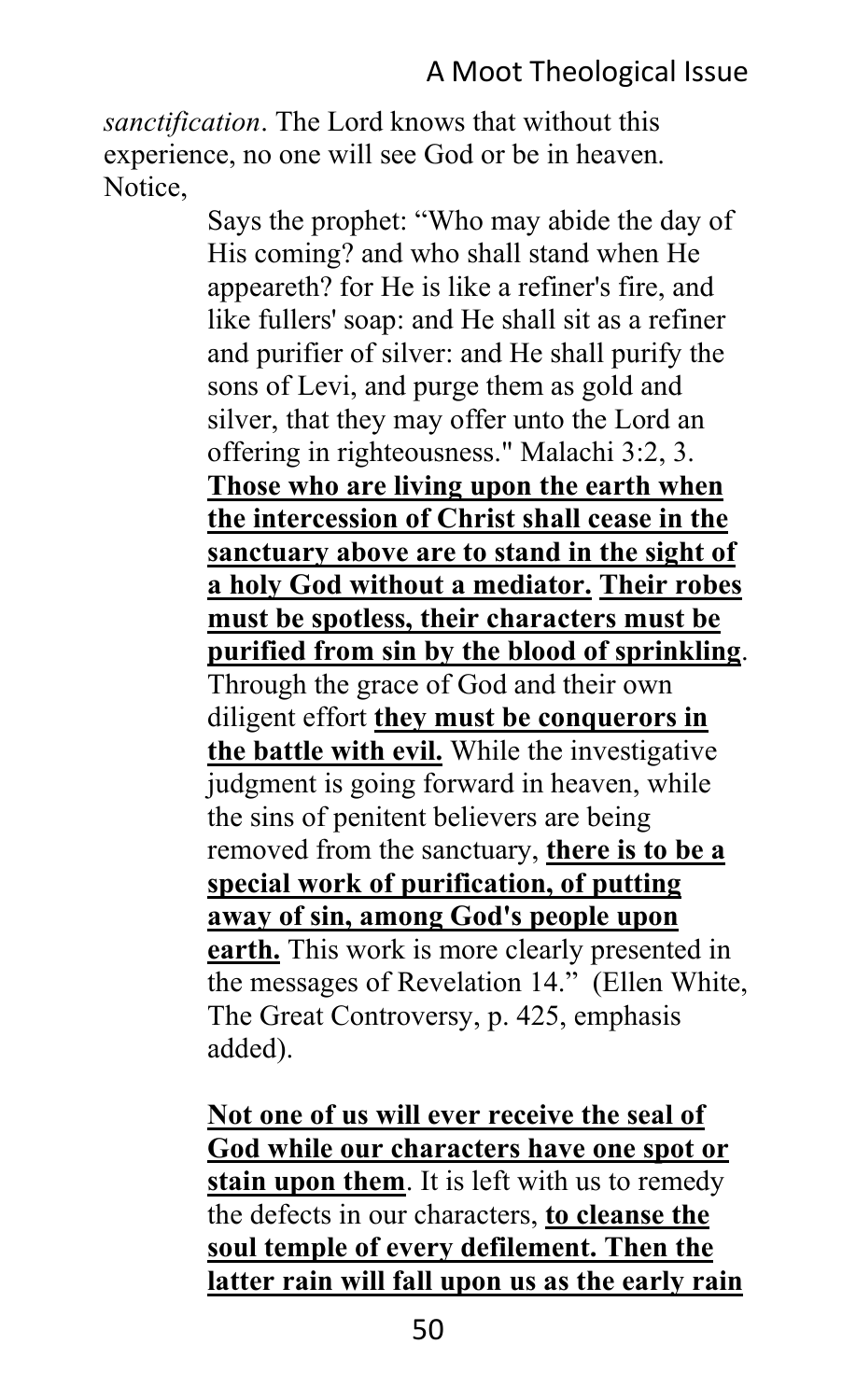**fell upon the disciples on the Day of Pentecost**. . . . **The seal of God will never be placed upon the forehead of an impure man or woman. It will never be placed upon the forehead of the ambitious, world-loving man or woman. It will never be placed upon the forehead of men or women of false tongues or deceitful hearts**. All who receive the seal **must be without spot before God** candidates for heaven. (Ellen White, Testimonies For the Church Volume 5, p. 214, 216, emphasis added).

Till we all come in the unity of the faith, and of the knowledge of the Son of God, **unto a perfect man**, **unto the measure of the stature of the fulness of Christ**: that we henceforth be no more children, tossed to and fro, and carried about with every wind of doctrine, by the sleight of men, and cunning craftiness, whereby they lie in wait to deceive; but speaking the truth in love, may grow up into him in all things, which is the head, even Christ: from whom the whole body fitly joined together and compacted by that which every joint supplieth, according to the effectual working in the measure of every part, maketh increase of the body unto the edifying of itself in love. (Ephesians 4:13–16, emphasis added).

As anyone can see, the doctrine of sanctification is absolutely clear in the Bible and Spirit of Prophecy; and it is clearly salvational. By the statement in the book *Issues*, written nearly 30 years ago today, the *very heart* of Seventh-day Adventist teaching was destroyed. The heart of Adventism was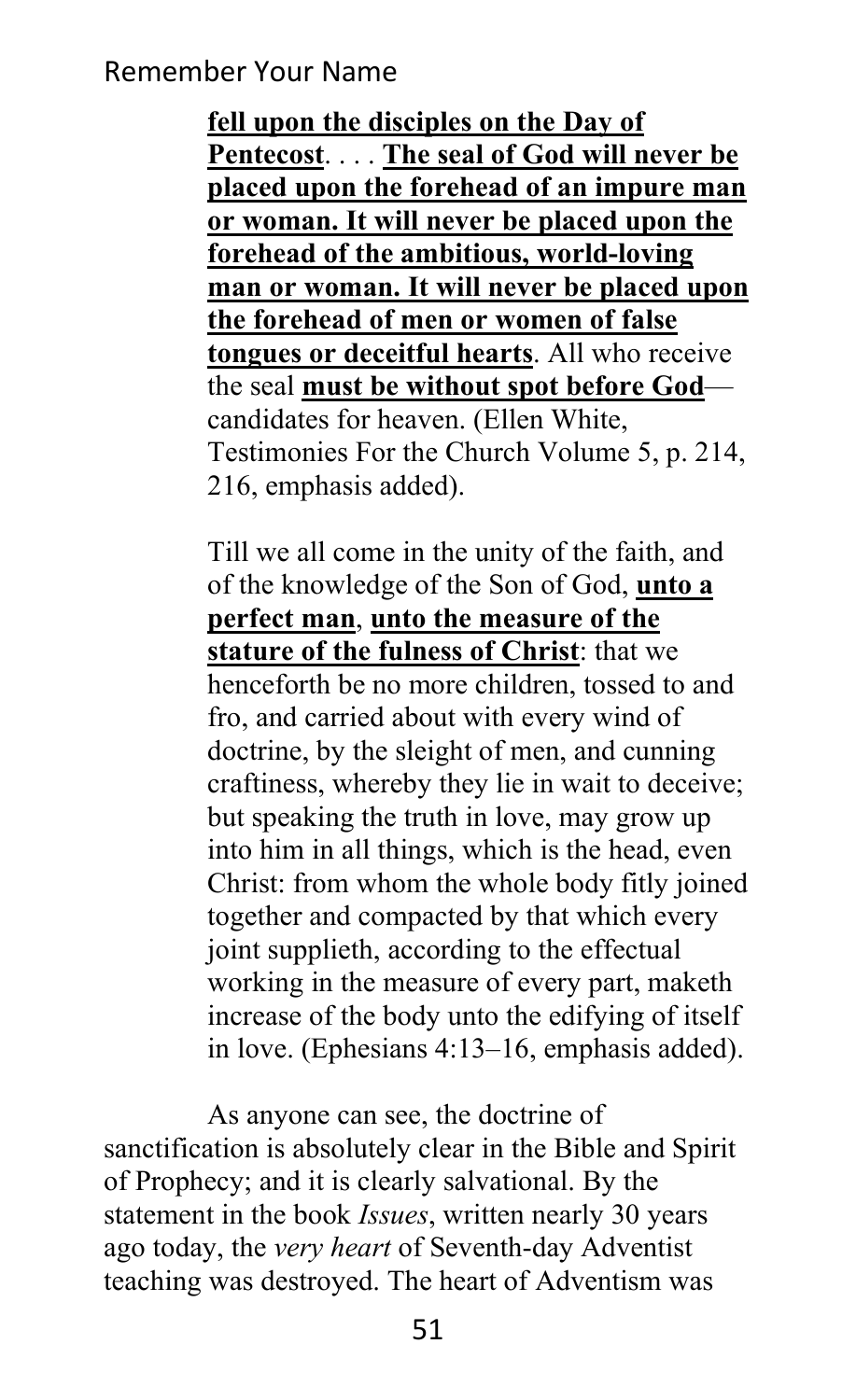## A Moot Theological Issue

cut out and now only straw remains. The essence of every major teaching of Seventh-day Adventism (and of Christianity in general), centers around the experience of sanctification. The following teachings in the Bible have at their core the *experience of sanctification*:

## **1. The death of Christ on the Cross**:

A. "Wherefore Jesus also, that he might **sanctify** the people with His own blood, suffered without the gate" (Heb. 13:12).

B. "By the which will we are **sanctified through the offering of the body of Jesus Christ** once for all" (Heb. 10:10).

C. "Of how much sorer punishment, suppose ye, shall he be thought worthy, who hath trodden underfoot the Son of God, and **hath counted the blood of the covenant, wherewith he was sanctified**, an unholy thing . . ." (Heb. 10:29).

D. "For **by one offering he hath perfected forever them that are sanctified**." (Heb. 10:14).

25 years ago, the North American Division of SDAs put out this book, and by their insane, unbiblical, and apostate comments concerning sanctification, they threw out the greatest event in the history of the world—the death of Christ! The very rationale for Christianity was destroyed! Unbelievable! What is left when you throw out the cross of Christ?

## **2. The antitypical Day of Atonement/Judgment/Cleansing of the Sanctuary:**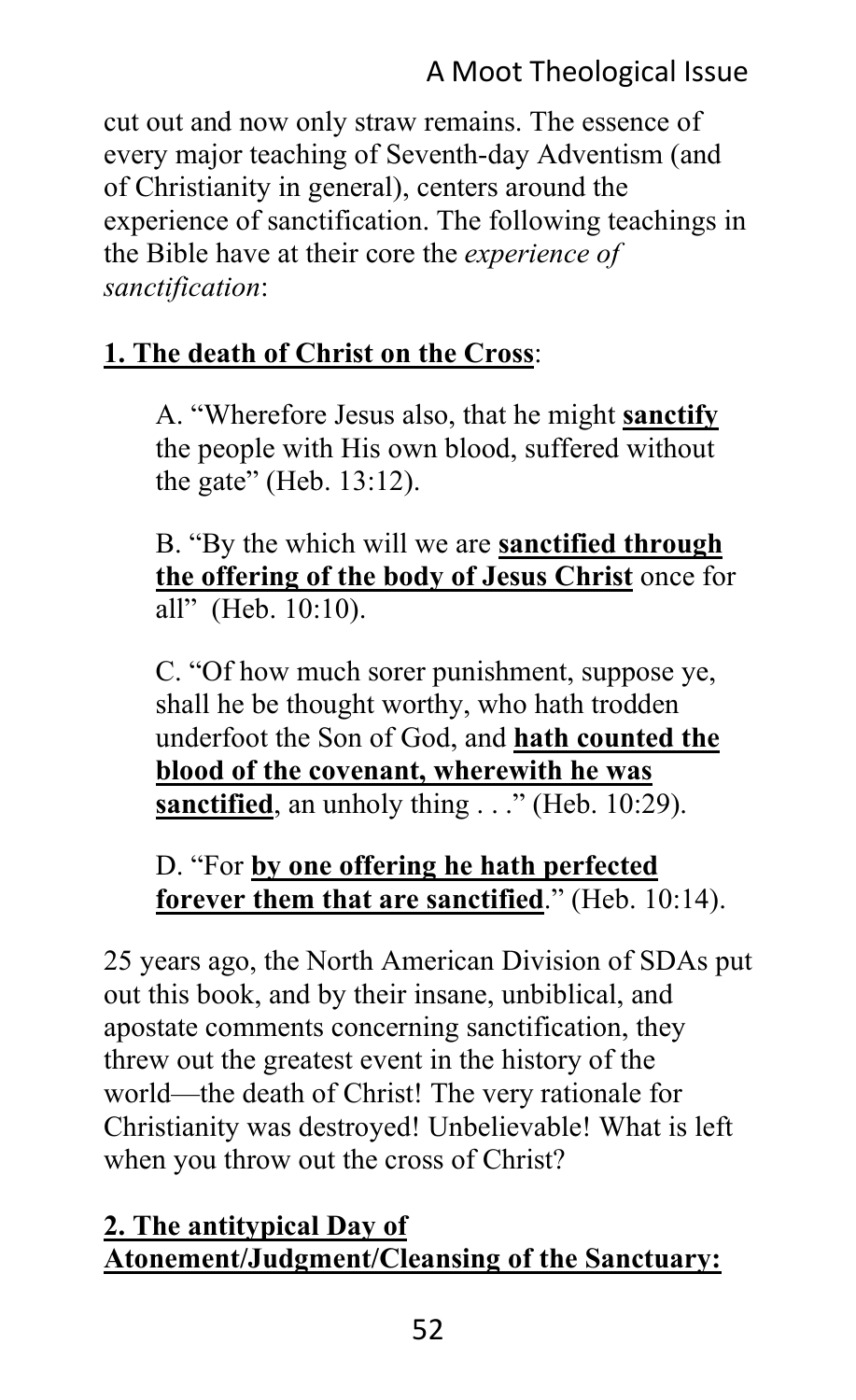A. "And this shall be a statute forever unto you: that in the seventh month, on the tenth day of the month, ye shall afflict your souls, and do no work at all, whether it be one of your own country, or a stranger that sojourneth among you: **For on that day shall the priest make an atonement for you, to cleanse you, that ye may be clean from all your sins before the LORD"** (Lev. 16:29-30).

B. "While the investigative judgment is going forward in heaven, while the sins of penitent believers are being removed from the sanctuary, **there is to be a special work of purification, of putting away of sin, among God's people upon earth**." (Ellen White, The Great Controversy, p. 425, emphasis added).

#### **3. The seventh day Sabbath/Saturday:**

A. "Speak thou also unto the children of Israel, saying, **Verily my Sabbaths ye shall keep: for it is a sign between me and you throughout your generations**; that ye may know that I am the LORD **that doth sanctify you**" (Ex. 31:13).

B. "Moreover, also **I gave them my Sabbaths, to be a sign between me and them,** that they might know that I am the LORD **that sanctify them**" (Ez. 20:12).

C. "Since He made all things, He made the Sabbath. By Him it was set apart as a memorial of the work of creation. **It points to Him as both the Creator and the Sanctifier**.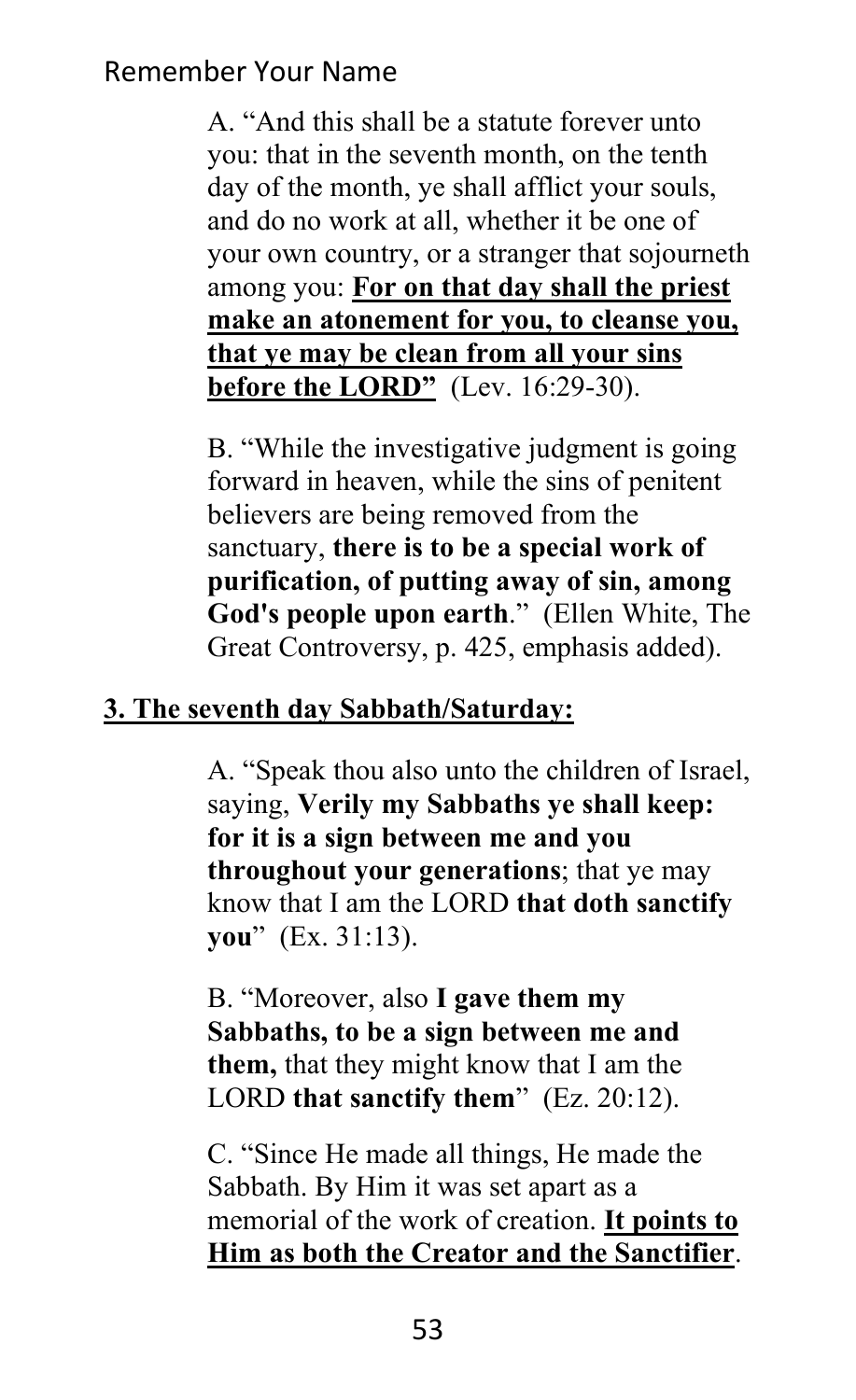## A Moot Theological Issue

It declares that He who created all things in heaven and in earth, and by whom all things hold together, is the head of the church, and that by His power we are reconciled to God. For, speaking of Israel, He said, "I gave them My Sabbaths, to be a sign between Me and them, that they might know that I am the Lord that sanctify them,"--make them holy. Ezek. 20:12. Then **the Sabbath is a sign of Christ's power to make us holy**. And it is given to all whom Christ makes holy. As **a sign of His sanctifying power**, the **Sabbath is given to all who through Christ become a part of the Israel of God**." (Ellen White, The Desire of Ages, p. 288, emphasis added).

If we accept the *Issues* doctrine on sanctification, then the *cross of Christ* and its *purpose* are gone. The *final work of Christ in the heavenly sanctuary* is gone. The *seventh day Sabbath* has been obliterated! The *Three Angel's Messages* and the *Spirit of Prophecy* are gone too. What else is left? Nothing, but an empty shell!

Oh, but wait a minute, we still have the structure of a church and we could save that. Keep paying your money to salvage an organization that is now bent on preparing the way for the image of the beast and you may find yourself on the wrong side of this controversy in the end. With all of the historic messages gone; with Christ gone; then all that is left to save is a church structure! It does not matter what you believe; it does not matter how you worship—just stay in the church and pay your money to keep it going! This, my friend, is sadly where we are as a church today!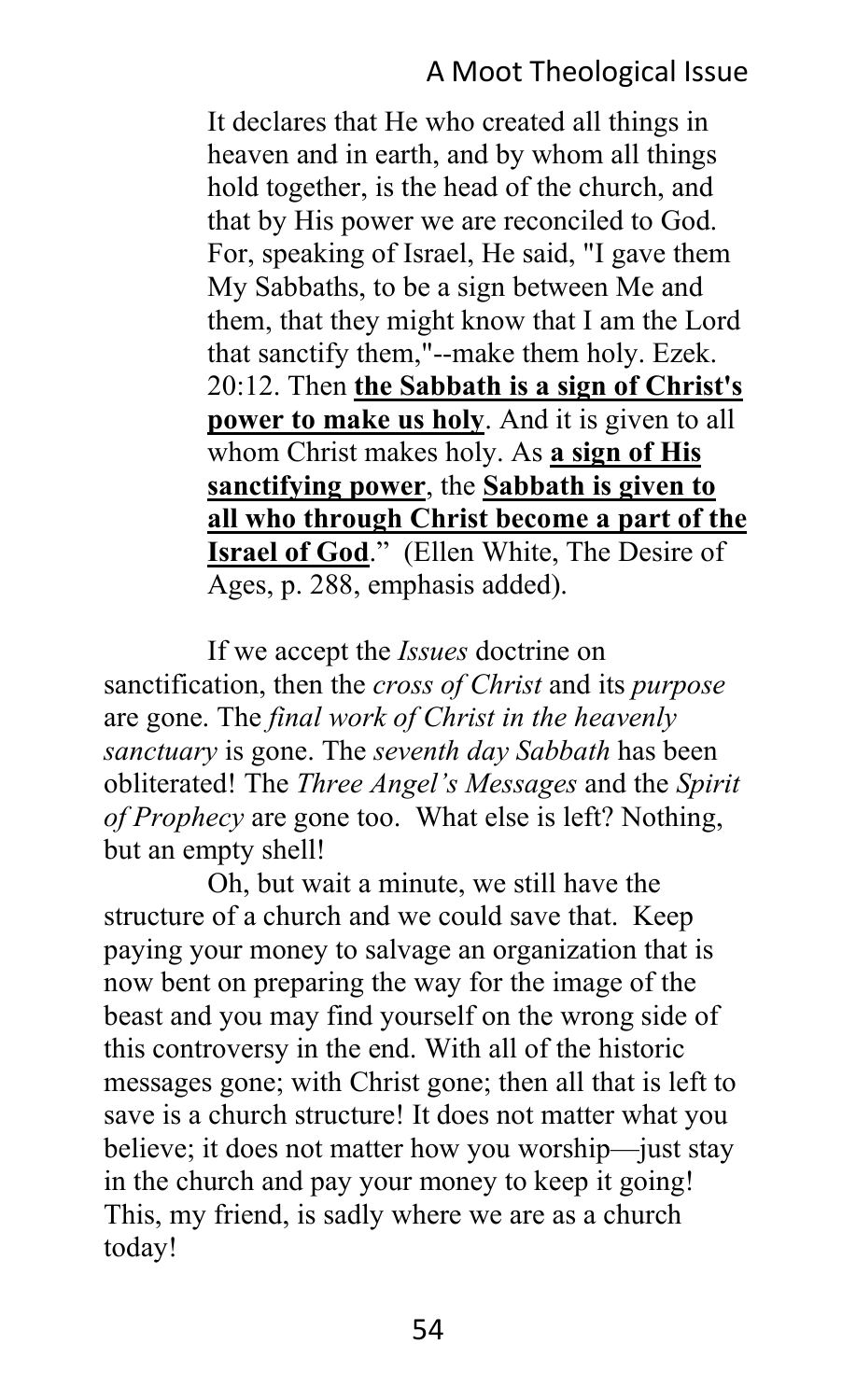Are you surprised? No need to be; the prophet foretold this long ago,

As the storm approaches, a large class who have professed faith in the third angel's message, **but have not been sanctified through obedience to the truth, abandon their position and join the ranks of the opposition**. By uniting with the world and partaking of its spirit, they have come to view matters in nearly the same light; and **when the test is brought, they are prepared to choose the easy, popular side**. **Men of talent and pleasing address, who once rejoiced in the truth, employ their powers to deceive and mislead souls. They become the most bitter enemies of their former brethren**. When Sabbath keepers are brought before the courts to answer for their faith, **these apostates are the most efficient agents of Satan to misrepresent and accuse them, and by false reports and insinuations to stir up the rulers against them**. (Ellen White, The Great Controversy, p. 608, emphasis added).

In the end, will you stand with Christ and proclaim the Three Angel's Messages, or will you become the greatest enemies of His people? The choice is yours. This decision will hinge upon our persevering effort to overcome every defect of character now, today, and everyday until Christ returns; the work of sanctification is now.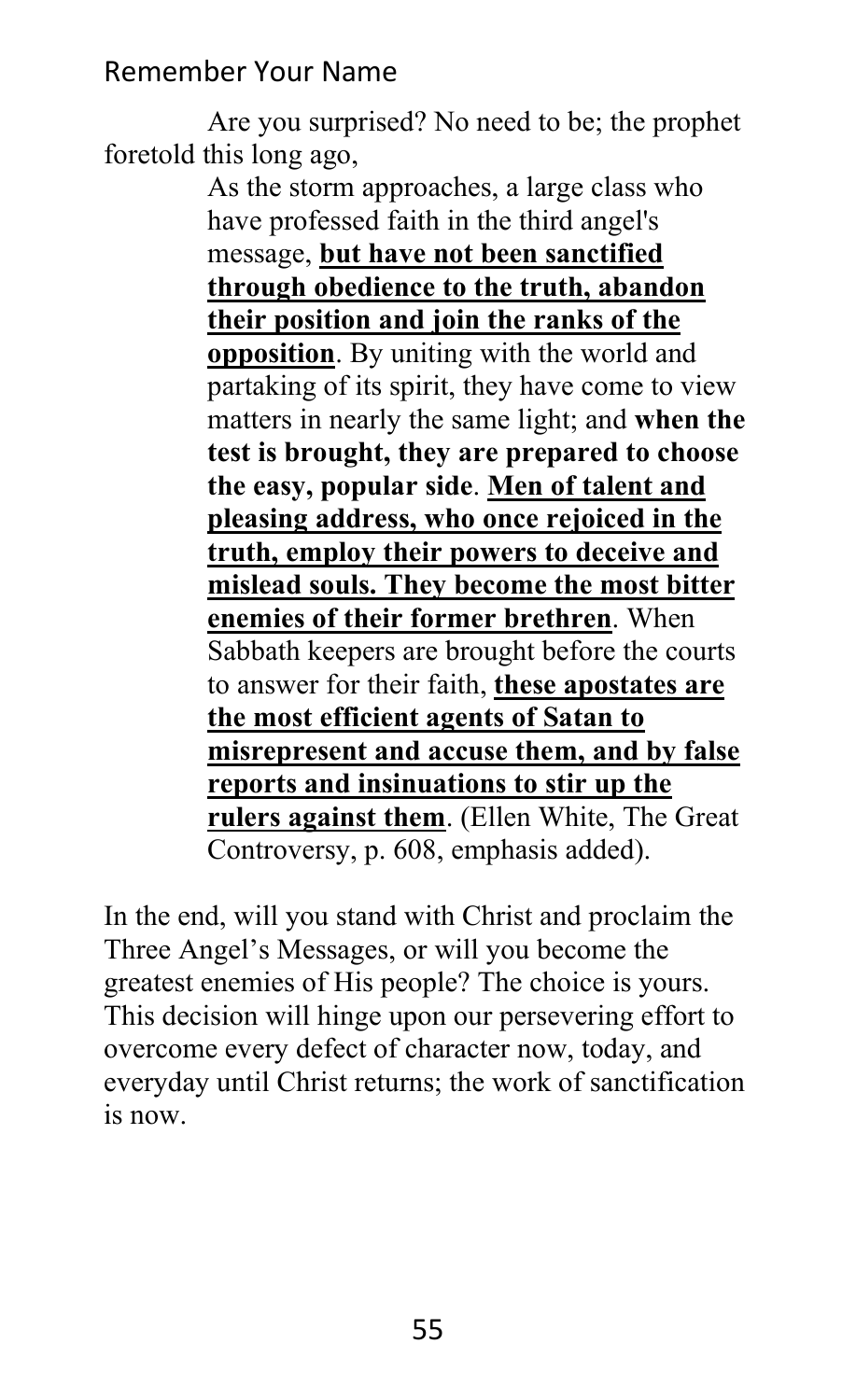## *Chapter 7: Myron Widmer and*

## *William G. Johnsson*

The *1993 World Youth Day* was held August 10–15, 1993 in Denver, Colorado. It was the first World Youth Day held in either North America or in an English-speaking nation. The World Youth Day is an event for young people organized by the Roman Catholic Church. It is celebrated every two to three years at different locations.

The event took place in the context of the then pope, John Paul II's sixtieth apostolic journey—on which, before reaching Denver, he stopped in Jamaica and Mexico. The journey lasted from August 9–16, 1993. The program included a *Stations of the Cross* among the host city's skyscrapers; the vigil and final Mass took place inside Cherry Creek State Park, near the city of Aurora, which was about fifteen miles from downtown Denver. Between a half to a million young people from one hundred nations participated in the various events that took place during the five calendar days of the event.

As stated, prior to his appearance in Denver, John Paul II had been in Jamaica and Mexico. While in Mexico, the pope had signed an agreement with all the churches there which *made it illegal to proselytize*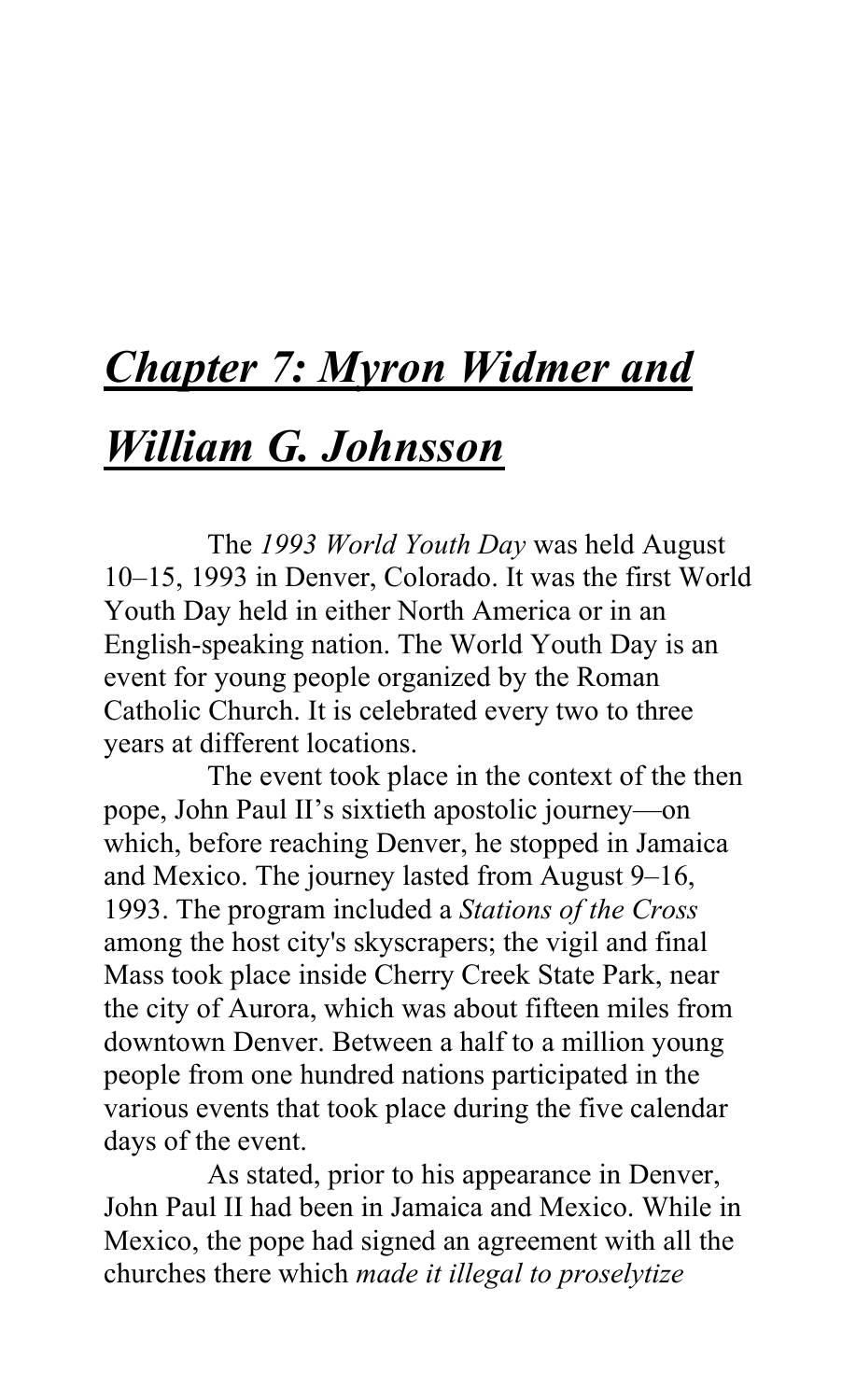*people from other churches*. This was in harmony with the BEM document that was signed in 1982 in Lima, Peru 11 years earlier, which had the goal, ". . . to encourage all churches to work for the unchurched, **but never to proselytize from other churches**." (Colin and Russel Standish, "Spiritism in the Seventh-day Adventist Church," 1995, p. 87, emphasis added). Acceptance of this agreement would lead to a total capitulation from the final message which we are commissioned by our God to give to the world. The author knows this to be true because he visited Mexico in 2016; and while there, he was informed that the preaching of the Second and Third Angel's Messages became illegal in Mexico in 1993. The SDA church stopped preaching those messages there at that time! Coincidence?

The faithful in Mexico had to go underground to present the truth. Sabbath morning while there, the author spoke on the Second and Third Angel's Messages to a large crowd! Praise God! "We ought to obey God rather than men." (Acts 5:29).

So, after thrashing religious freedom and the liberty to proclaim the Second and Third Angel's Messages in Mexico, John Paul II comes to Denver to speak to the world's youth. In his address, he declared,

> Jesus has called each one of you to Denver for a purpose: You must live these days in such a way that, when the time comes to return home, each one of you will have a clearer idea of what Christ expects of you. Each one must have the courage to go and spread the Good News among the people of the last part of the twentieth century, in particular among young people of your own age, who will take the Church and society into the next century. (Pope John Paul II, speaking Thursday, August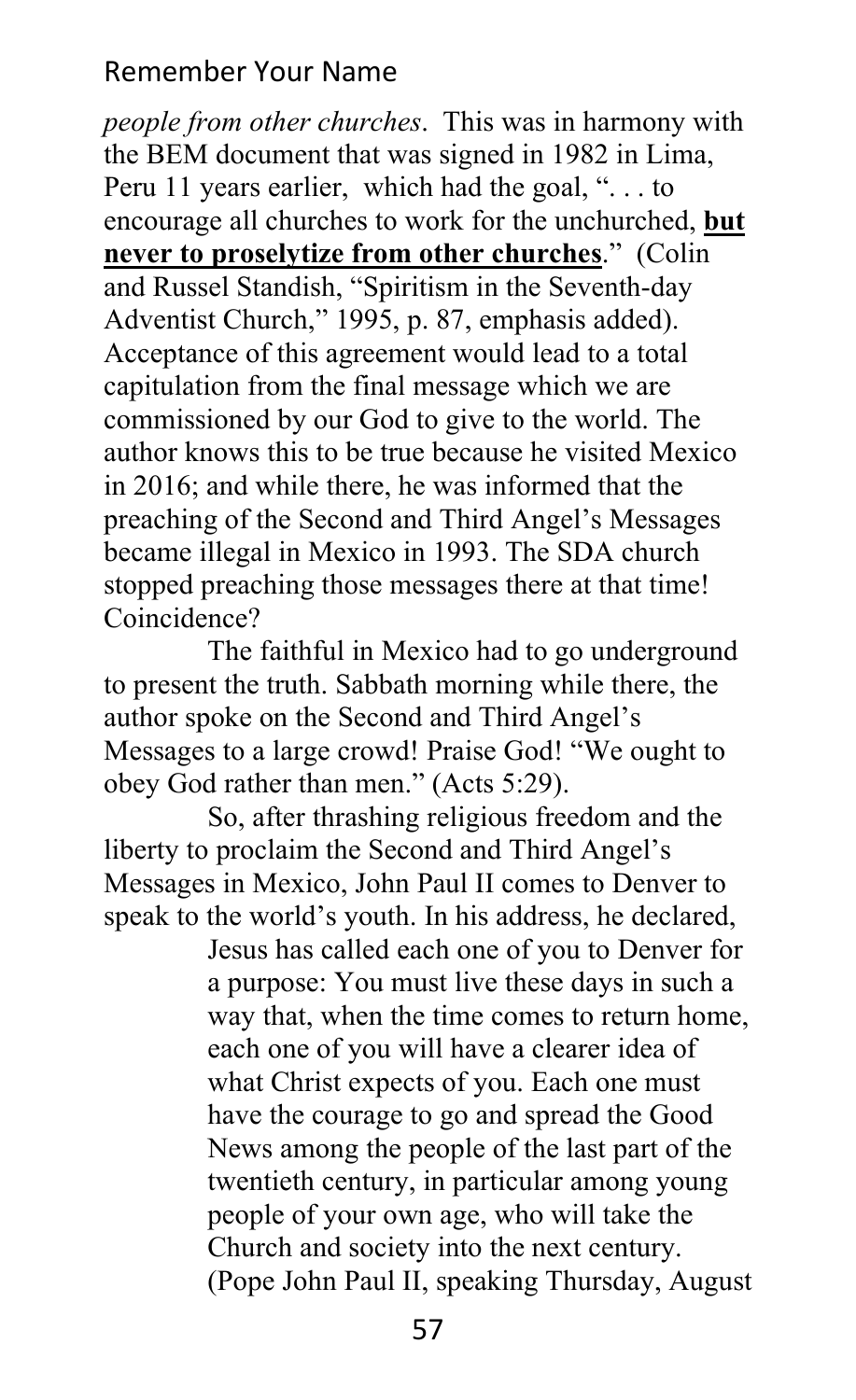## Widmer and Johnsson

12, 1993, retrieved on March 16, 2021 from http://www.vatican.va/content/john-paulii/en/speeches/1993/august/documents/hf\_jpii spe 19930812 saluto-denver-gmg.html).

Now, when he talks about Christ and spreading the good news, what exactly is he talking about? Is he talking about a Reformation and open dialogue in Christianity to remove errors within the Roman Church? No, John Paul II was encouraging the youth to *take over the world* for Rome (and the devil). How do we know? Because he had just come from Mexico, where he crushed spreading of the Second and Third Angel's Messages; which are Christ's messages. Moreover, John Paul II proposes to the youth to spread the "good news" that Rome is gaining more and more power in the world. John Paul II wanted, like all popes, every obstacle removed which would hinder Rome's rise to total world dominion.

Well, once again, the *Adventist Review* sent an associate editor to Denver. His name was *Myron Widmer*. After coming back from Denver, Widmer wrote three articles in the Review on September 9th, the 23rd, and the 30th, of 1993. For the sake of brevity, I have quoted snippets from each article which give a clear flavor as to what Widmer was saying:

> I was surprised and delighted to learn that the Bible is the sole textbook during the pope's visit and the World Youth Day activities. **What a wonderful opportunity for so many young people to hear the gospel message straight from God's Word** (Myron Widmer, Adventist Review, September 9, 1993, "When the Pope Came to Town," vol. 170, no. 36, p. 4, emphasis added).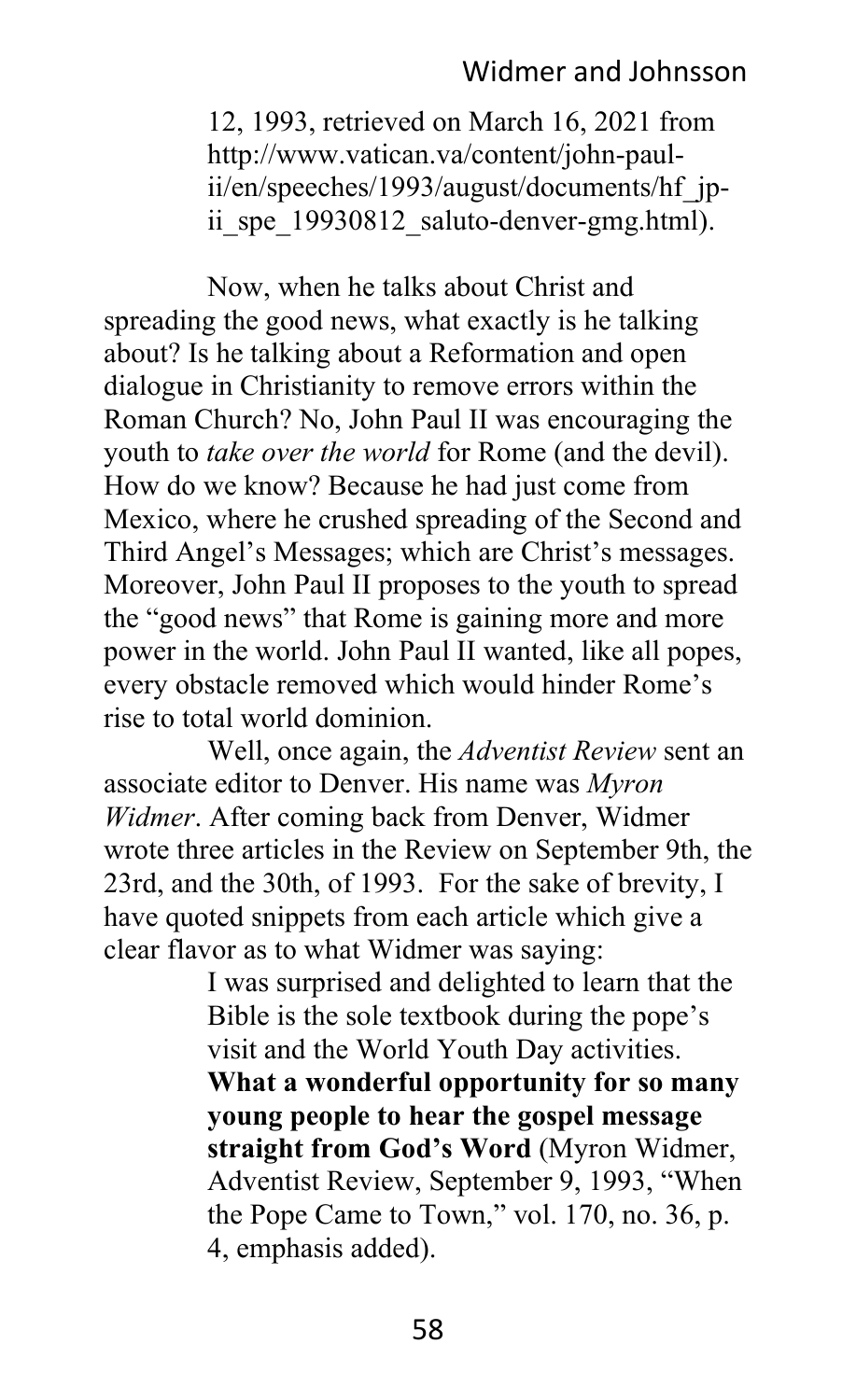Or might a better understanding be that **God is working through this pope** to open doors for Catholics to the great truths of Scripture concerning salvation by faith in Christ? (Myron Widmer, Adventist Review, September 23, 1993, "When the Pope Came to Town—2," vol. 170, no. 38, p. 5, emphasis added).

**I can only wonder if in these last days He is using some very unexpected sources to encourage many individuals** (especially Catholics) in search for truth. (Myron Widmer, Adventist Review, September 23, 1993, "When the Pope Came to Town-3," vol. 170, no. 39, p. 4, emphasis added).

Let's review what he just said. Myron Widmer is actually proposing that John Paul II was preaching the gospel to the young people in Denver; the God of heaven was using John Paul II in Denver; and John Paul II was *leading people toward the truth*. That is right, according to Widmer, God is using the Beast Power and Harlot of Babylon to preach the Gospel to the youth!

Does the word "shocking" do these statements justice? The gospel messages in the Bible for these last days are found in Revelation 14. Let us see them again:

And I saw another angel fly in the midst of heaven, having the everlasting gospel to preach unto them that dwell on the earth, and to every nation, and kindred, and tongue, and people, Saying with a loud voice, Fear God, and give glory to him; for the hour of his judgment is come: and worship him that made heaven, and earth, and the sea, and the fountains of waters. And there followed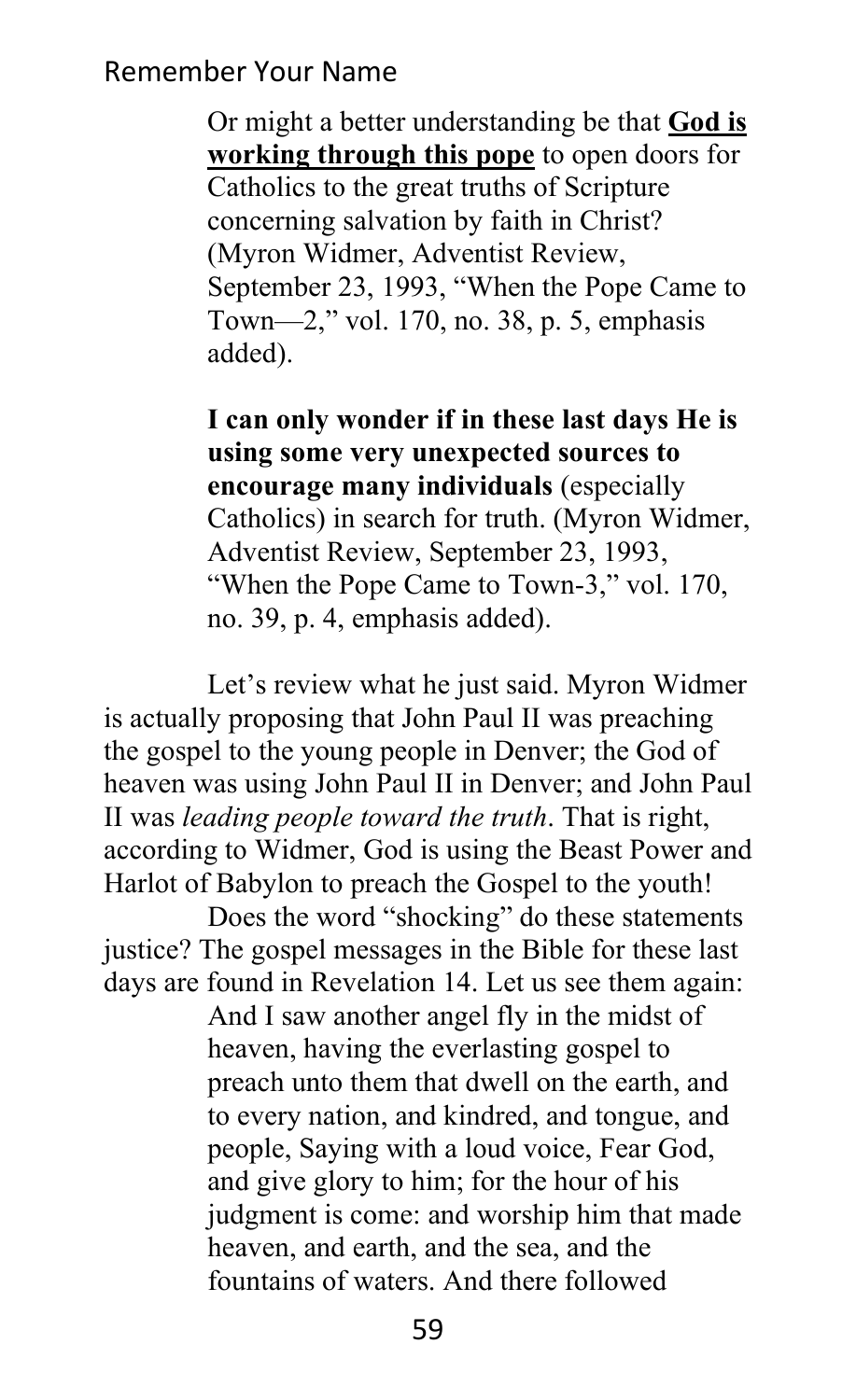## Widmer and Johnsson

another angel, saying, Babylon is fallen, is fallen, that great city, because she made all nations drink of the wine of the wrath of her fornication. And the third angel followed them, saying with a loud voice, If any man worship the beast and his image, and receive his mark in his forehead, or in his hand, The same shall drink of the wine of the wrath of God, which is poured out without mixture into the cup of his indignation; and he shall be tormented with fire and brimstone in the presence of the holy angels, and in the presence of the Lamb (Revelation 14:6-10).

Now, which part was John Paul II presenting, Myron? Was he:

- 1. Pointing people to the 10 commandments as God's standard of righteousness?
- 2. Pointing people to Christ as the only way whereby sin can be forgiven?
- 3. Calling people to repent and accept Jesus?
- 4. Calling people to follow health principles for optimum health (while he is eating a pork sandwich and drinking beer)?
- 5. Pointing people to Christ in the Heavenly sanctuary as our only High Priest?
- 6. Calling people to observe the seventh day Sabbath/Saturday that reveals Christ's power?
- 7. Calling people out of apostate Protestant and Catholic churches?

Need I go on? So let's ask Myron again: which part of the gospel was John Paul II presenting?

Widmer *soberly* and distinctly declared: "**I can only wonder if in these last days He is using some**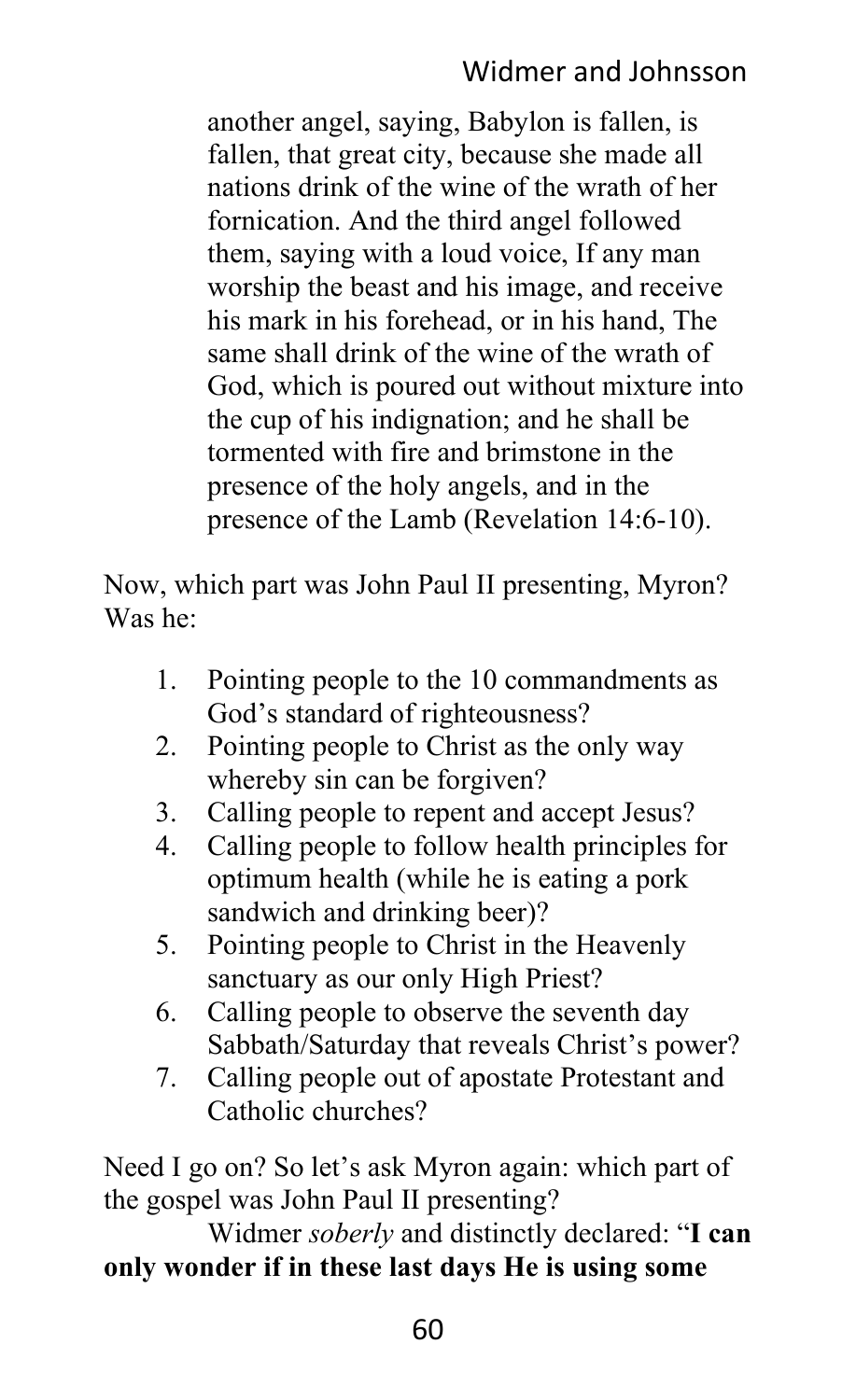**very unexpected sources to encourage many individuals (especially Catholics) in search for truth.**" (Myron Widmer, Adventist Review, September 23, 1993, "When the Pope Came to Town-3," vol. 170, no. 39, p. 4, emphasis added). But was he *spiritually sober* when he penned this? Or *wondering* after the Beast? According to Widmer, God was using John Paul II in leading people to *truth*.

Ironically, at the very time when Widmer was starstruck by delusions of papal benevolence, John Paul II was engaged in:

- 1. Making billions in *laundering* drug money through the Vatican bank.
- 2. Working with the Mafia in the international drug trade of *heroin*.
- 3. Pushing for the annihilation of opposing factions of people in *Rwanda*.
- 4. Pushing for the *destruction of liberty* in America.

According to Myron Widmer, God was using this pope and I would have to agree, but *not* the Great God of Heaven. John Paull II was being used by "the *god* of this world" (2 Cor. 4:4), the devil—that was the god using John Paul II!

For Myron Widmer to spew such insanity and blatant apostasy is one thing; but he then was elevated to teach others at Pacific Union College—that is beyond reason. For the editor of the Review to allow Widmer to write such things is unbelievable. This never would have happened—unless, the editor of the Review believed the same perhaps? At that time the editor of the Adventist Review was William G. Johnsson—and he was worse than Widmer.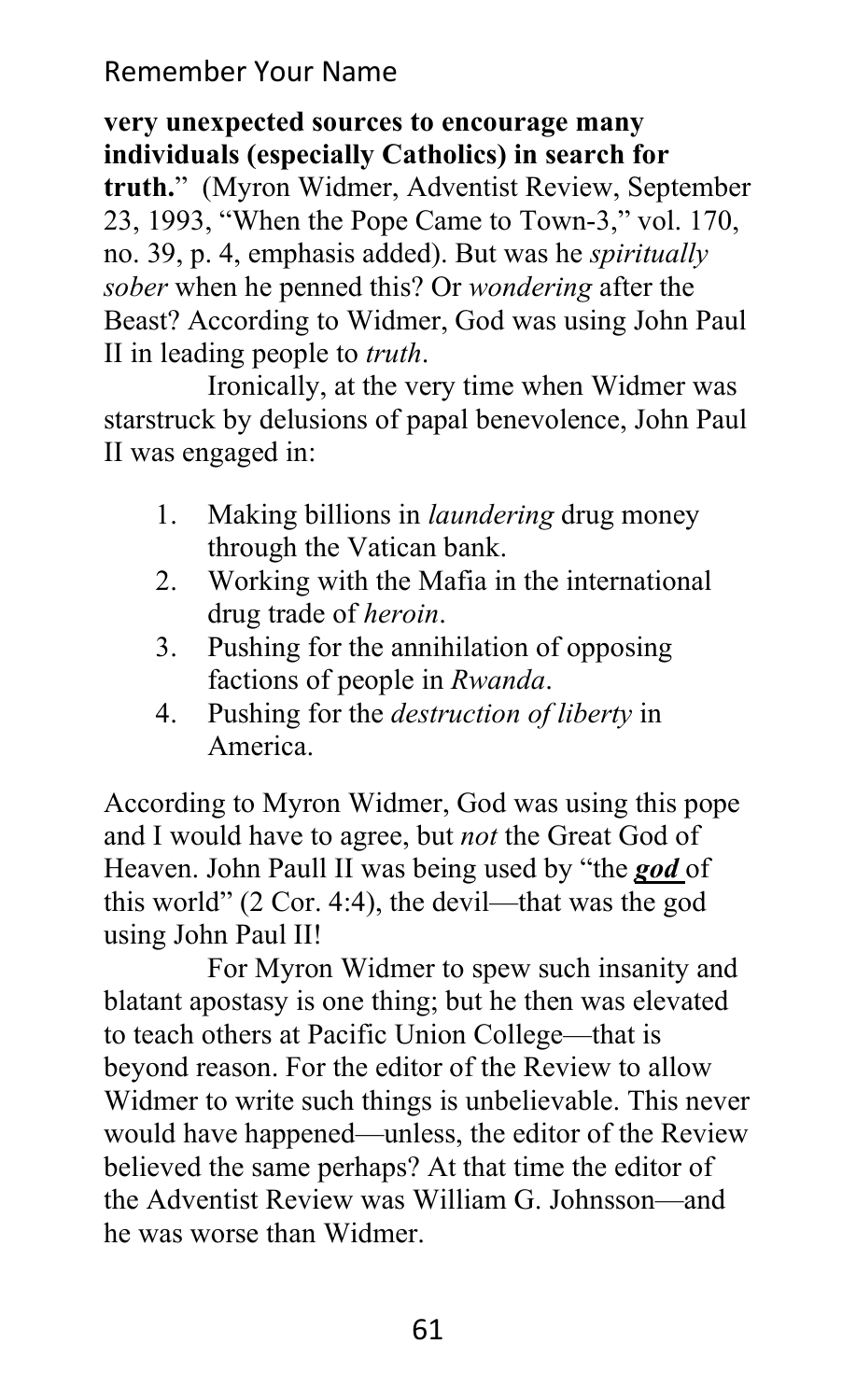In 1994, William Johnsson came out with an insert in the Review called *Saints' Victory at the Endtime*. This insert looked at the book of Revelation, especially chapters 12-14. In commenting on the first beast in Revelation 13, which Seventh-day Adventists *have always* believed to be the Papacy, Johnson wrote,

> **To interpret the sea monster of Revelation 13 as the papacy seems somewhat out of keeping with the spirit of the times***.* In an age when Christianity in general faces the onslaughts of secularism and when among Christians ecumenism has become popular, **the interpretation smacks of narrowness and bigotry."** (From *Supplement to the Adventist Review: Revelation 12-14* entitled: "Saints Victory at the End-times" p. 8-9, emphasis added; found in Adventist Review, November 3, 1994, vol. 177, no. 44, insert).

Wow! So, let's get this straight: If anyone interprets the Papacy as the first beast of Revelation 13:1-10, then that person is a "narrow-minded bigot!" In going to the Ellen White CD-ROM and search archive, and typing in the *First beast of Revelation 13*, one finds **over 70 entries**. Every single entry declares that the first beast of Revelation 13 is . . . the Papacy! William G. Johnsson, however, does not believe that the Papacy is the first beast of Revelation 13—even though his view directly contradicts God's prophet. Furthermore, William Johnsson believes that anyone who understands Revelation 13 to be fulfilled by the Papacy—and thus in agreement with the prophet—is a narrow-minded bigot. Since Ellen White believed that way . . . Therefore, if we follow Johnsson's ideas to its logical conclusion, Ellen White must be a narrowminded bigot as well! Since the Holy Spirt—the Third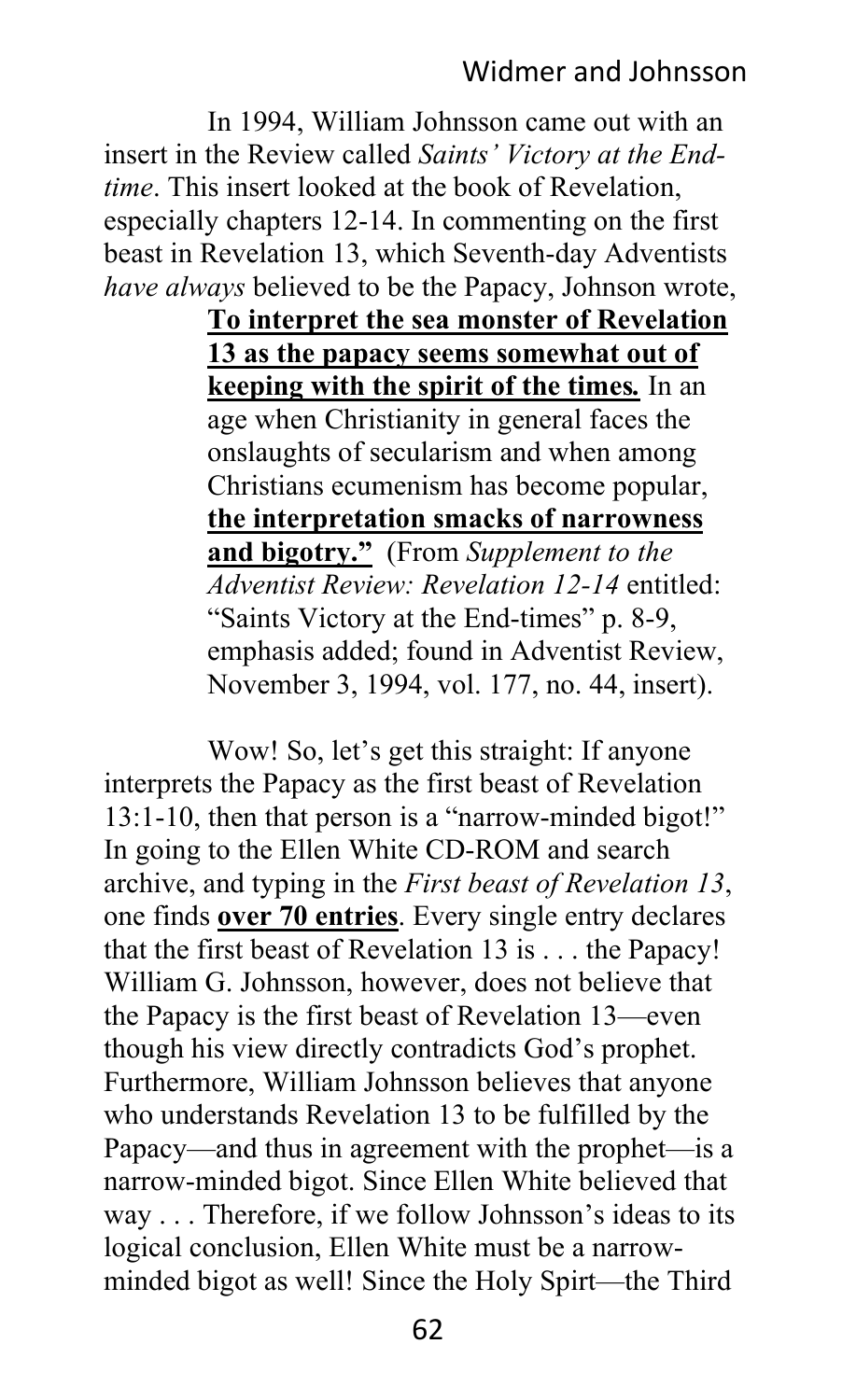Person of the Godhead—inspired her to write those "bigoted" prophetic interpretations, then the Holy Spirit is a "narrow-minded bigot" too!

Keep in mind that Myron Widmer AND William G. Johnsson held on to their jobs. Widmer went on to teach at PUC in the Napa foothills. Clearly, the denomination was in a spiritual free fall, chucking the fundamental teachings of Seventh-day Adventism wherever possible and plunging headlong into the ecumenical arms of Romanism and Apostate Protestantism. Will we compromise too?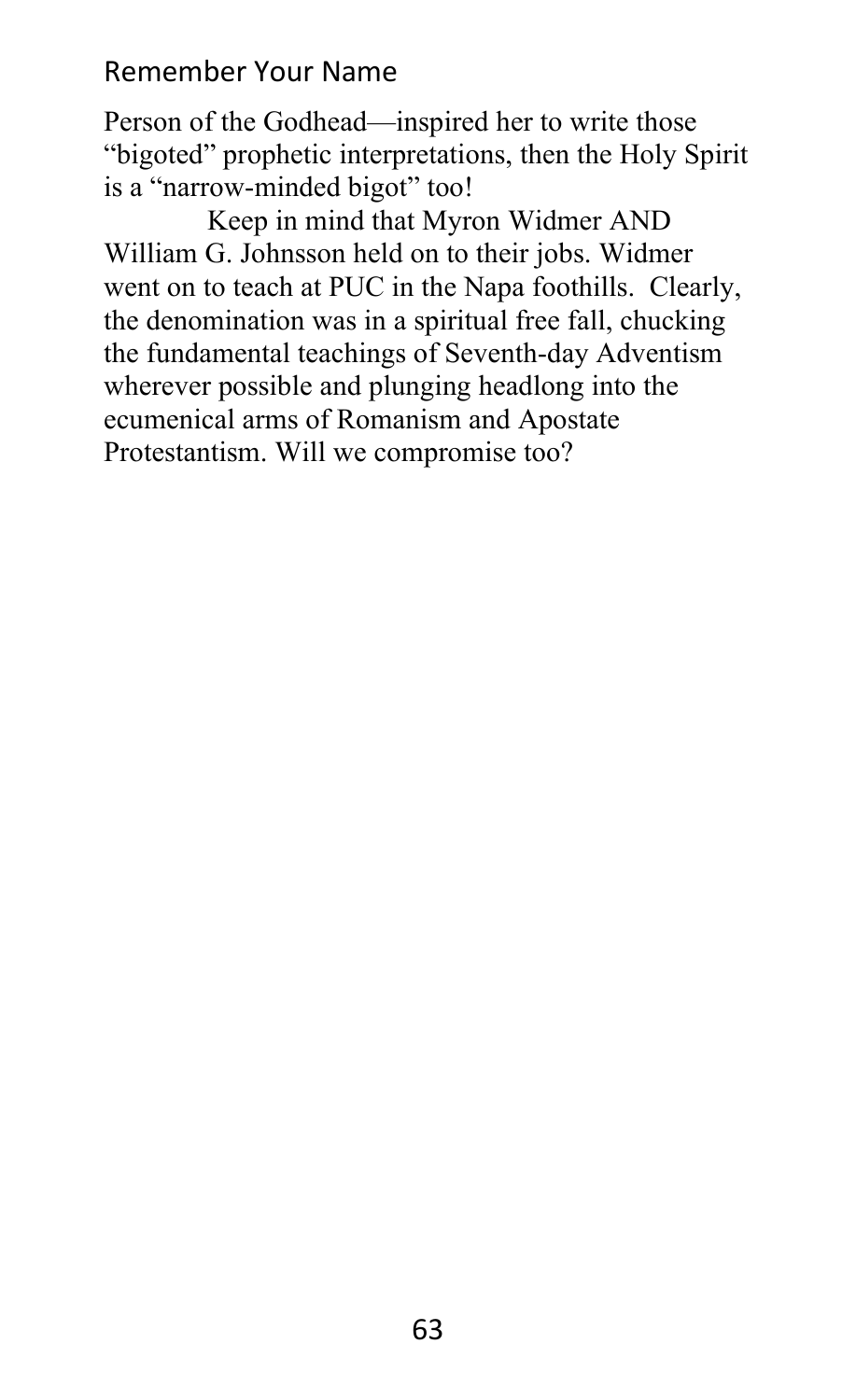## *Chapter 8: Spiritual Formation*

Ignatius Loyola, one of the world's most evil men, created an order of monks in Catholicism back in the 1530s. The intent of the new order was to combat and destroy the Protestant Reformation. As the great author Ellen White declared,

> Throughout Christendom, Protestantism was menaced by formidable foes. The first triumphs of the Reformation past, **Rome summoned new forces, hoping to accomplish its destruction**. At this time **the order of the Jesuits was created**, the most cruel, unscrupulous, and powerful of all the champions of popery. Cut off from earthly ties and human interests, dead to the claims of natural affection, reason and conscience wholly silenced, they knew no rule, no tie, but that of their order, and no duty but to extend its power. The gospel of Christ had enabled its adherents to meet danger and endure suffering, undismayed by cold, hunger, toil, and poverty, to uphold the banner of truth in face of the rack, the dungeon, and the stake. To combat these forces, Jesuitism inspired its followers with a fanaticism that enabled them to endure like dangers, and to oppose to the power of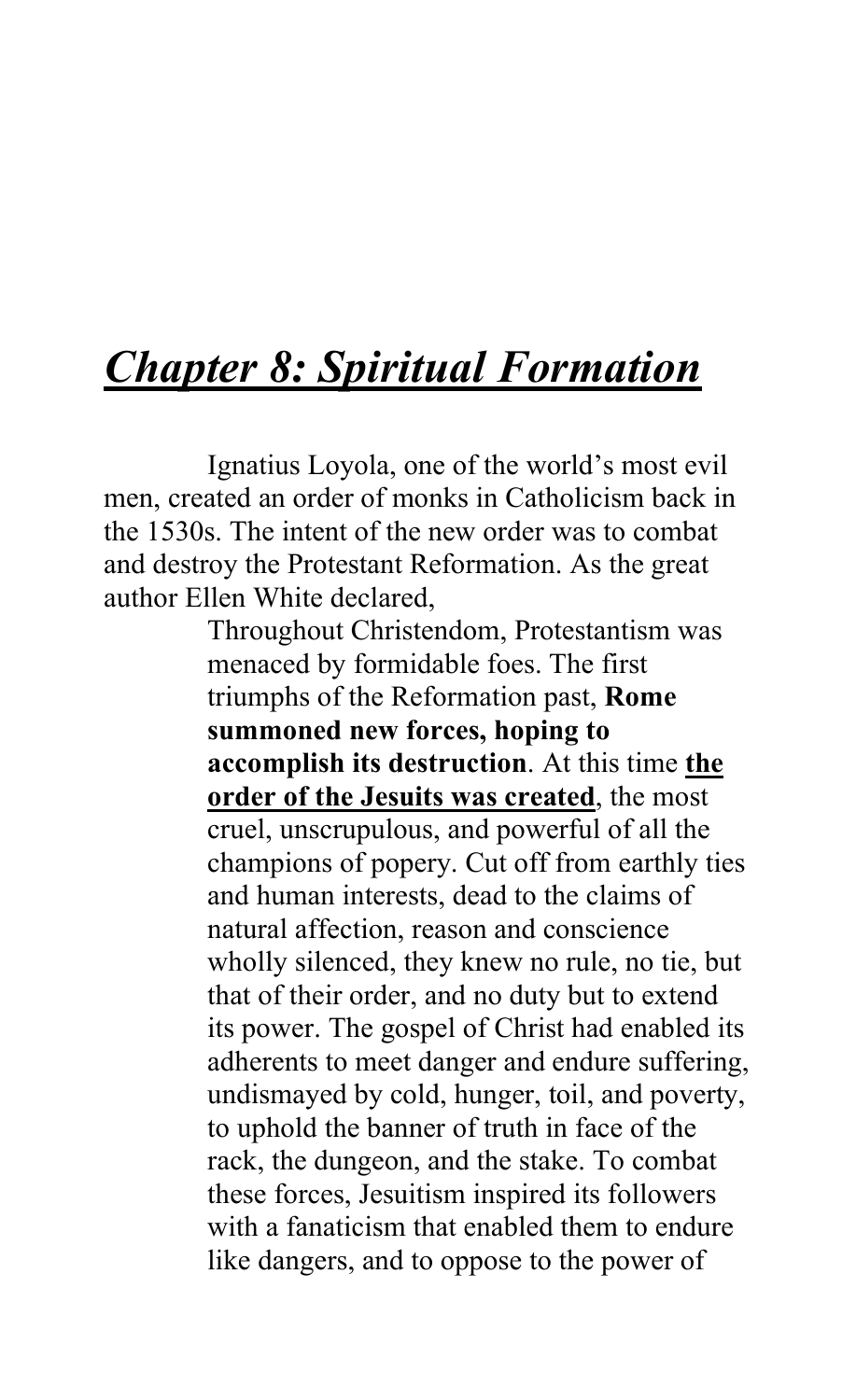truth all the weapons of deception. There was no crime too great for them to commit, no deception too base for them to practice, no disguise too difficult for them to assume. **Vowed to perpetual poverty and humility, it was their studied aim to secure wealth and power, to be devoted to the overthrow of Protestantism, and the re-establishment of the papal supremacy."** (Ellen White, The Great Controversy, p. 234, emphasis added).

Loyola's life and work were devoted to the overthrow of Protestantism and the elevation of the papacy. In the mid-1500s, this was known openly as *the Counter-Reformation*.

Through the arch wicked one of darkness, Loyola devised a mystical form of *mind control* called *the Spiritual Exercises*.

> The concept of God as revealed to Loyola in these mystical experiences reveal a God who is pantheistic in nature-His person existing in the things of His creation. Loyola developed what is called today his 'Spiritual Exercises', **which contain all the teachings from which modern spiritual formation was constructed**. From these spiritual exercises comes the most important practice of the 'examen', a daily practice of prayer and **meditation essential to spiritual formation**. (Rick Howard, The Omega Rebellion, p. 26- 27, emphasis added).

Clearly, Howard reveals that one of the derivatives of the *Spiritual Exercises of Loyola* was something called *Spiritual Formation*. The end-state, or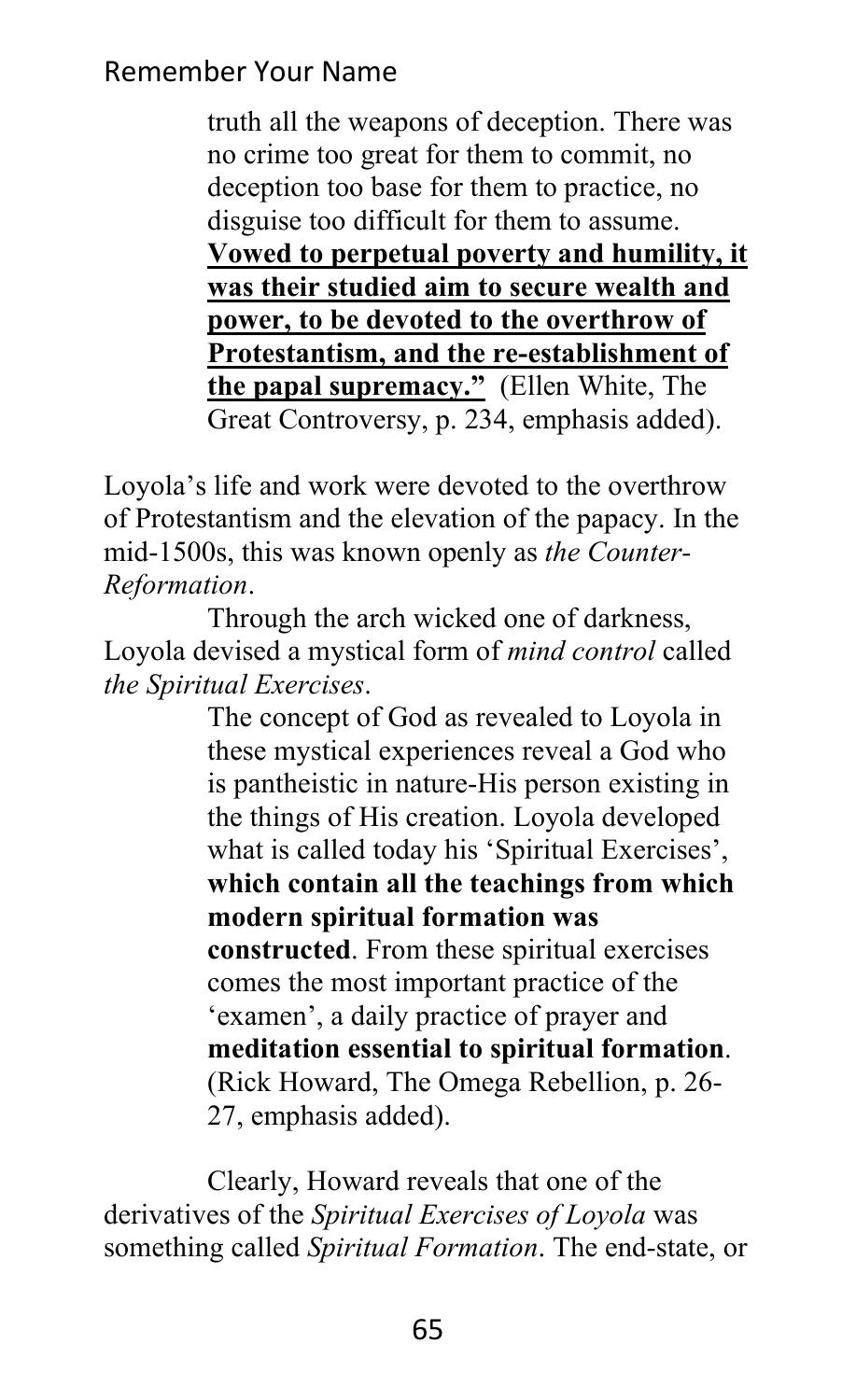## Spiritual Formation

whole point of these exercises, (and therefore spiritual formation) is:

> Loyola's whole religious life centered around his meditation. He is said to have believed that he had revelations from God everyday. . . . He authored a volume that is still in print, entitled "The Spiritual Exercises of Ignatius Loyola," a series of meditations by which one is supposed to purge the soul and find oneness with God. . . . He spends hours in mystical meditation, under the control of a director, and within a month his mind has begun to accept the concept of absolute submission. (Ibid., 27).

Submission to whom?

Malachi Martin says that after going through the rigors of the Spiritual Exercises, "**Each man emerged from that week's long regimen as a spiritual fighter completely won over to warfare…an entirely obedient servant of the pope**." (Malachi Martin quoted in: Lewis Walton, Omega II, p. 150, 151).

If someone were to immerse themselves in these exercises, or those of modern *spiritual formation*, **they would become obedient slaves of the pope**! Shocking but true according to Vatican insider Malachi Martin.

Surely, no Protestant, let alone Seventh-day Adventist would become entangled in this web of deceit and destruction? Fasten your seatbelt!

The Adventist world church created the International Board of Ministerial and Theological Education (IBMTE) in September 2001, **designed to provide overall guidance and standards to the professional training of pastors, evangelists, theologians,** 

66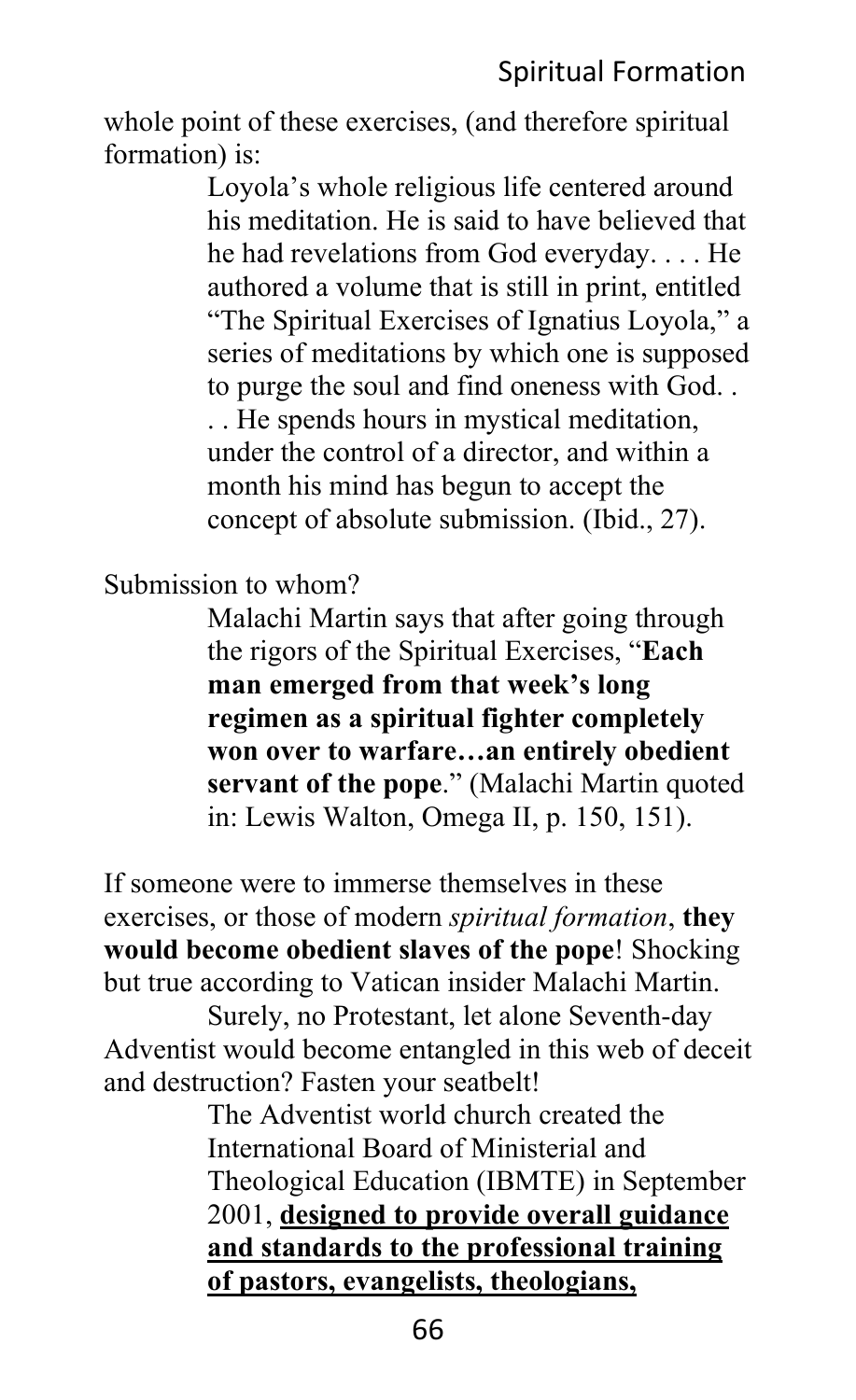**teachers, chaplains, and other denominational employees involved in ministerial and religious formation, or spiritual formation, in each of the church's 13 regions around the world.** (Jane Thayer, Adventist News Network, February 2, 2004, "ANN Feature: Church, Congregations Increase Focus on 'Spiritual Formation'", retrieved on March 16, 2021 from https://adventist.news/en/news/ann-featurechurch-congregations-increase-focus-onspiritual-formation; quoted in Rick Howard, The Omega Rebellion, p. 136).

While everyone in the world was dealing with the shock of the airplanes that flew into the World Trade Centers in 2001, the Adventist denomination was determined that ALL denominational leaders, pastors, teachers, and employees would be trained in SPIRITUAL FORMATION! Through this "education" (indoctrination), those leaders would become obedient slaves of the pope! But, you say, they would still be giving the Three Angel's Messages? Sorry friend! Who in the world would even think of bringing a Catholic teaching into connection with God's people—nevermind one that can be traced back to the Jesuit Counter-Reformation leader Ignatius Loyola?

Among those on this board who implemented the teaching of spiritual formation to Adventist leaders worldwide was . . . Ted Wilson! At that time, Wilson was a vice president of the General Conference and a member of the board that voted to put this insanity in motion throughout Adventism! Don't believe me? That information can be obtained from the *Handbook of Seventh-day Adventist Ministerial and Theological Training*, Appendix B.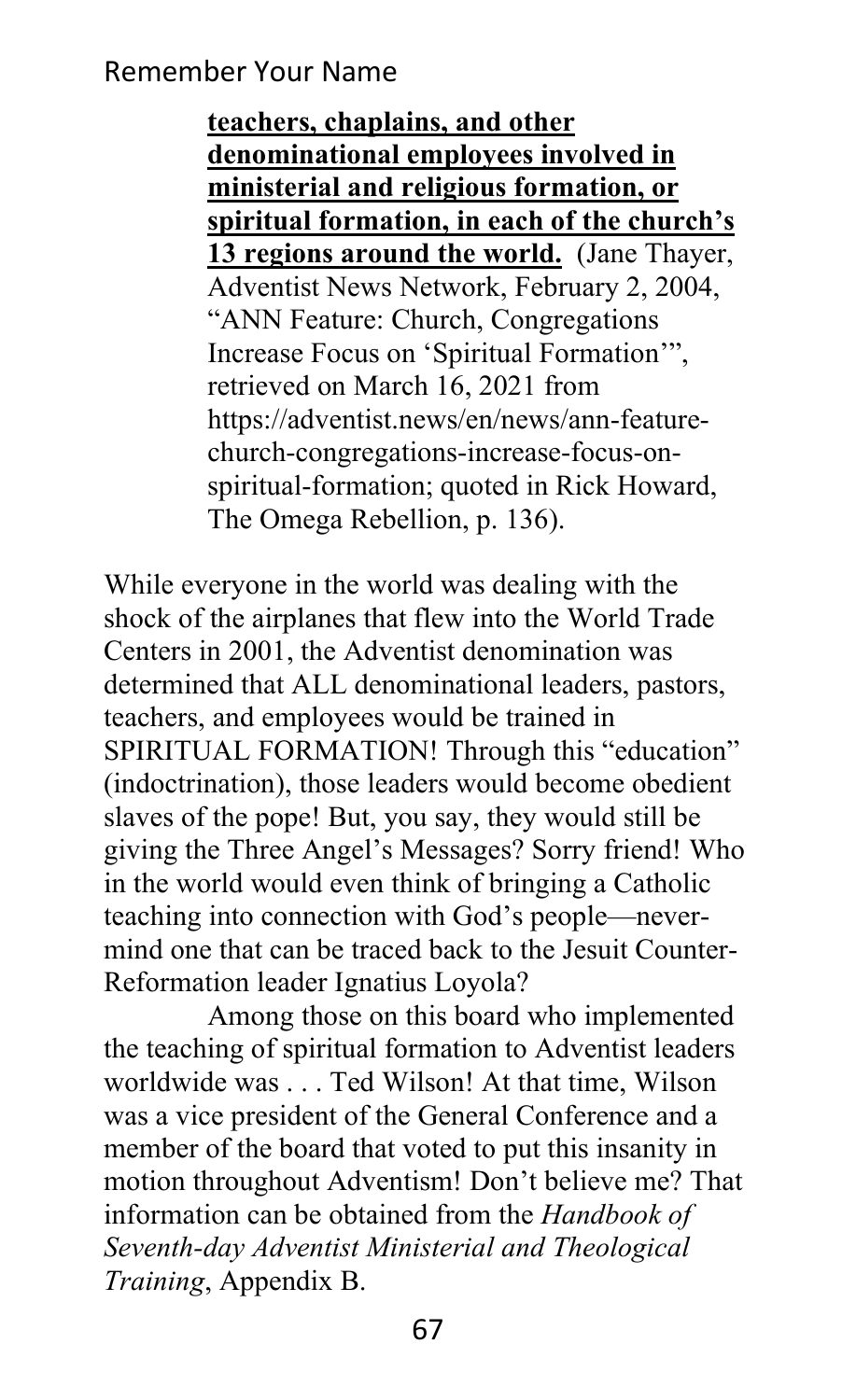## Spiritual Formation

This could never happen? Sadly, it is happening friend, right now, and it is happening in earnest. Notice these stated goals of some 13 years ago: In 2007, Lighthouse Trails posted an article titled Church, Congregations Increase Focus on "Spiritual Formation." The article, released by Adventist News Network, showed how the emphasis of contemplative/spiritual formation was moving into the Seventh-day Adventist organization. The article stated that "this subject [spiritual formation] is receiving serious emphasis in Adventist institutions, as well as in local congregations." The following Lighthouse Trails research reveals that Seventh-day Adventist Theological Seminary at Andrews University in Berrien Springs, Michigan is promoting contemplative spirituality (i.e., spiritual formation) through a new concentration in their Doctor of Ministry degree program. An October 2009 Andrews newsletter, put out by Kenley D. Hall (Andrews DMin Project Coach) explains that "Discipleship & Spiritual Formation" and" Youth and Young Adult Ministry" will begin in February 2010. (Lighthouse Trails Editors, "Seventh-day Adventist Theological Seminary Integrating Contemplative/Emerging Spirituality into Degree Program, December 31, 2009 retrieved on April 8, 2021 from https://www.lighthousetrailsresearch.com/blog  $/?p=2136$ ).

By 2010, less than 10 years after voting it as policy in Adventism, Spiritual Formation was being taught in earnest at Andrews and other Adventist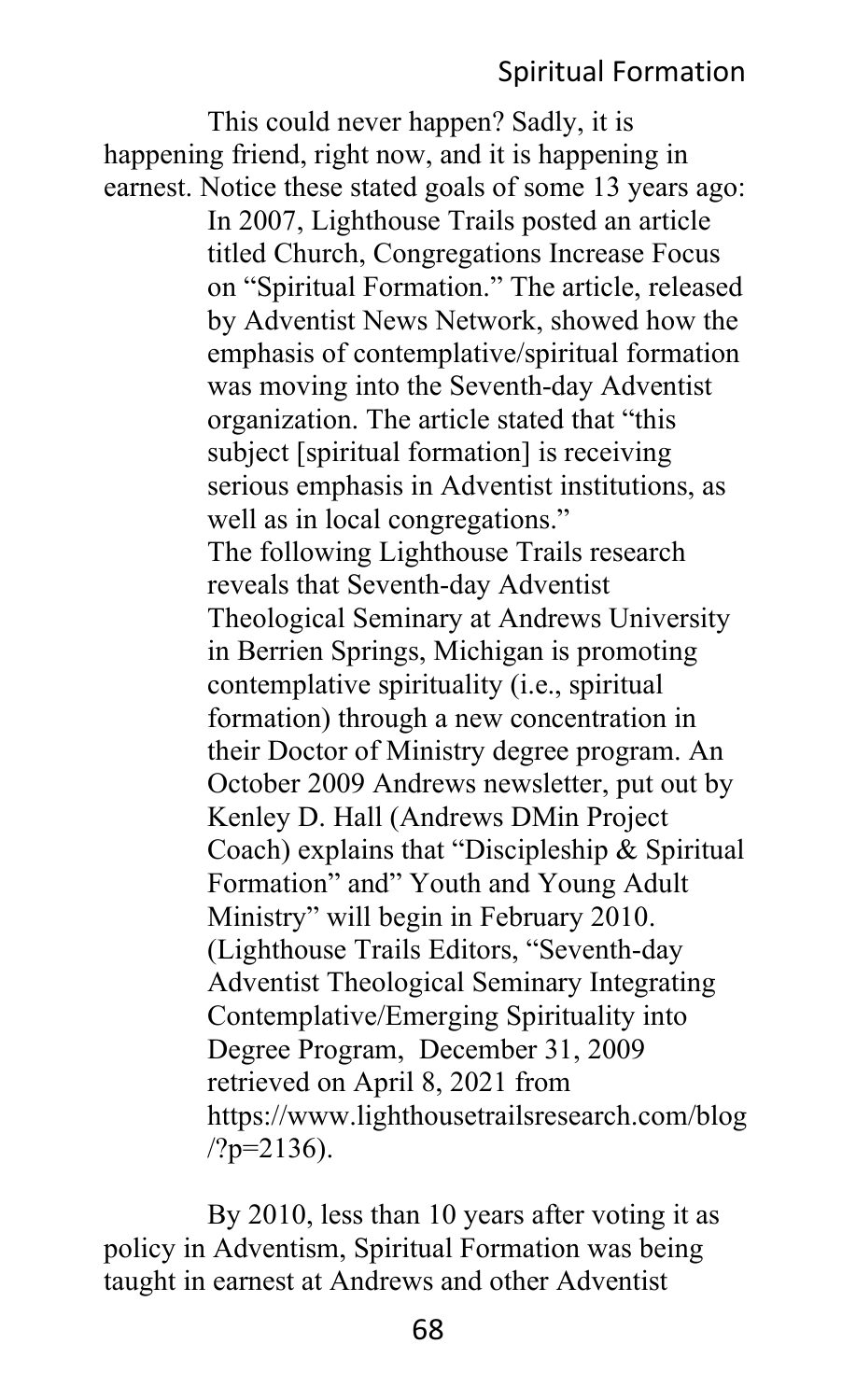universities. From leaders and pastors who have been hypnotized by this stuff, it is being passed on to unknowing church members in local congregations, making them obedient slaves of the pope!

But how could one associate Ted Wilson with this corruption!? He is such a nice man after all. Do your own research, friend. Even when Wilson made his remarks at the 2010 General Conference session in Atlanta *against spiritual formation*, his actions proved that he had already embraced it. Knowing what you now know, listen again,

> Stay away from non-Biblical spiritual disciplines or methods of spiritual formation that are rooted in mysticism such as contemplating prayer, centering prayer, and the emerging church movement in which they are promoted. Look within the Seventh-day Adventist Church. (Ted Wilson, Sermon at General Conference, July 2010).

Wilson portrayed this spiritual formation movement as being outside Adventism and his council was to look within the SDA Church! And what would one find "within" the SDA church? Ted Wilson knew that "looking within" the Adventist Church would lead straight to spiritual formation, since he himself voted it to be implemented starting in 2001.

Would it be safe to listen to the indoctrinated leaders, pastors, and conference officials who were already trained in spiritual formation? Would it be safe to let those indoctrinated leaders train you? That is like telling the chickens they are safe when there are foxes in the henhouse disguised as chickens! This advice was deadly, and Wilson knew it. He sounded so conservative, but in reality. . . .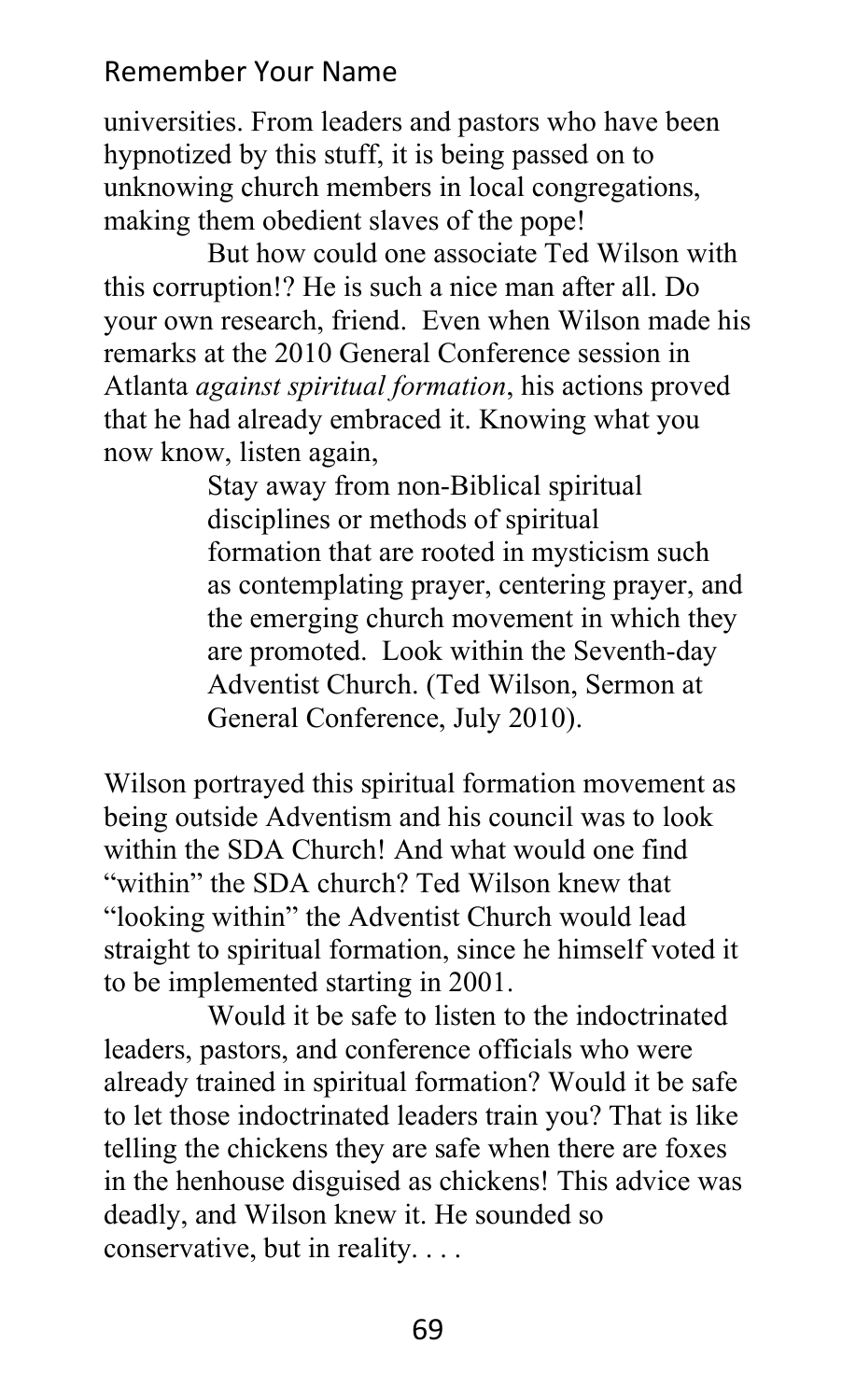# *Chapter 9: Ted Wilson: Saint or*

## *Snake?*

I have never met Ted Wilson. I have been told that he is a nice man and that could very well be so. This chapter is not about his personality. This chapter is about truth and the proclamation of the Three Angel's Messages. Jesus said, "by their fruits ye shall know them" (Matthew 7:20), and that is what we intend to do—*judge* the fruits and *know* the man.

Ted Wilson, in his opening sermon at the General Conference session, when he became president of the General Conference of Seventh-day Adventists, highlighted so many things that faithful SDA's could appreciate. In this speech he focused on many things:

1. the righteousness of Christ.

2. the foundation of the Bible/SOP.

3. the sanctuary, the Sabbath, and the 10 commandments.

4. the final triumph of the great Advent message. All of these things sounded so good that letters, emails, and texts came in from all over the world asking if maybe Ted Wilson was a modern-day *Josiah*, sent by God to lead His people to revival and reformation. Well

. . .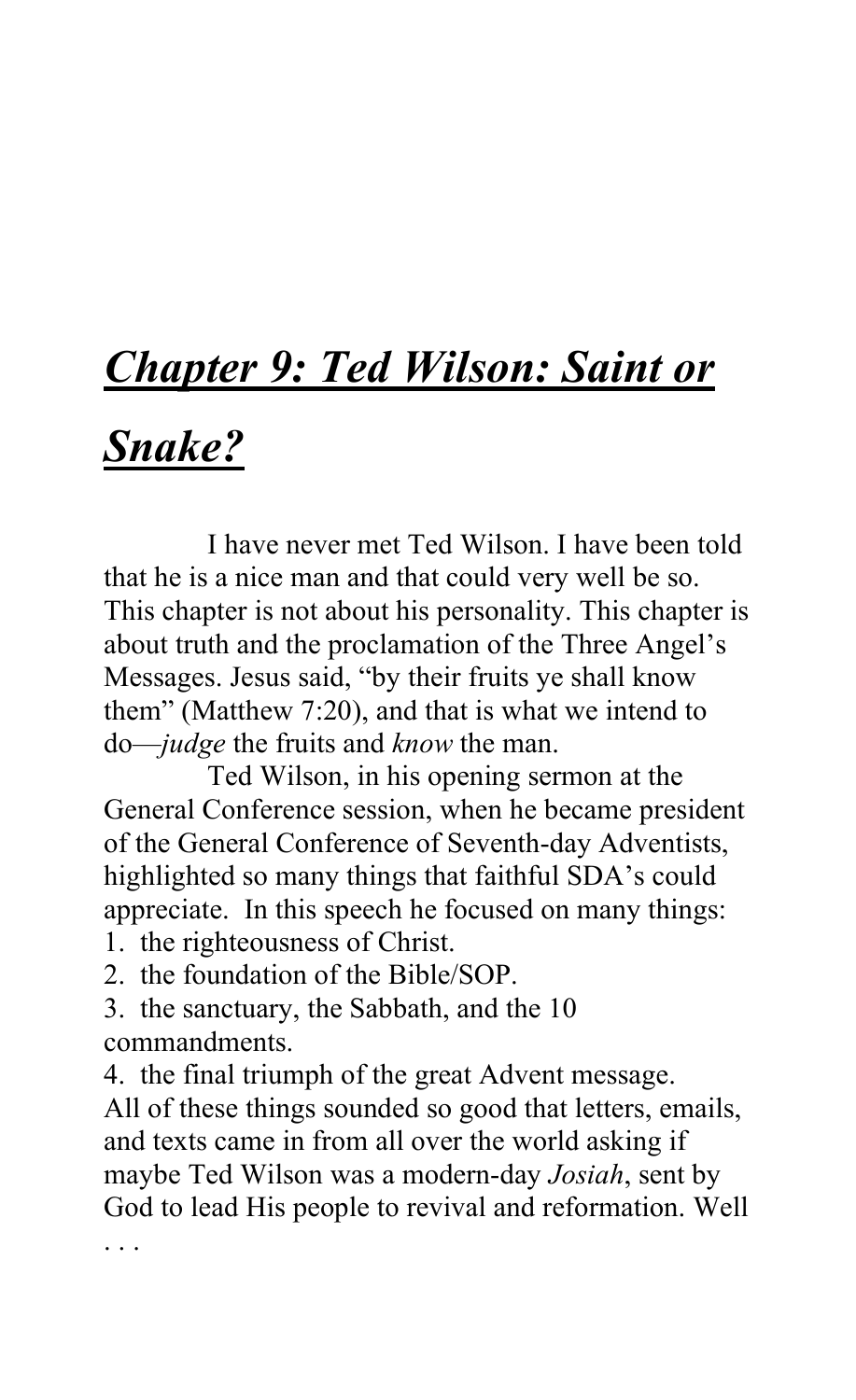What was said was very good; very doctrinal. He says all the Adventist buzzwords which make SDAs feel comfortable. The concern is not over what Ted Wilson says, but what he does not say. Moreover, this is about what he continues to refuse to say over the last 10 years. In fact, Wilson's silence is almost deafening. He loves to tell Adventists that we need to preach the Three Angel's Messages, yet he only preaches ONE OF THEM!

Ted Wilson's messages almost always center around the First Angel's Message, while he was strangely silent on the Second and Third Angel's Message. When have you heard Ted Wilson preach about the fallen state of Apostate Protestantism? Or that the Roman Catholic Church is going to force the world to receive the Mark of the Beast/Sunday Worship? Answer: Never, and this silence has continued for the last 10 years.

Why does Wilson act and say that he believes strongly in the proclamation of the Three Angel's Messages, and simultaneously refuse to preach them? He will say the phrase "Three Angel's Messages," but he will not present the controversial aspects of these last day messages. Is he trying to deceive conservative Adventism that he is something that he is not?

Shortly after becoming President in 2010, he gave a sermon at the autumn council meeting entitled *Remember Your Name*. He encouraged various groups around Adventism to *reunite with the organized church*. One such group that was addressed were selfsupporting Adventist ministries. He said,

> **To independent groups or ministries** who have found themselves somewhat distant from official church connection and have accepted tithe for support. Contact your local church and local conference and return to a warm and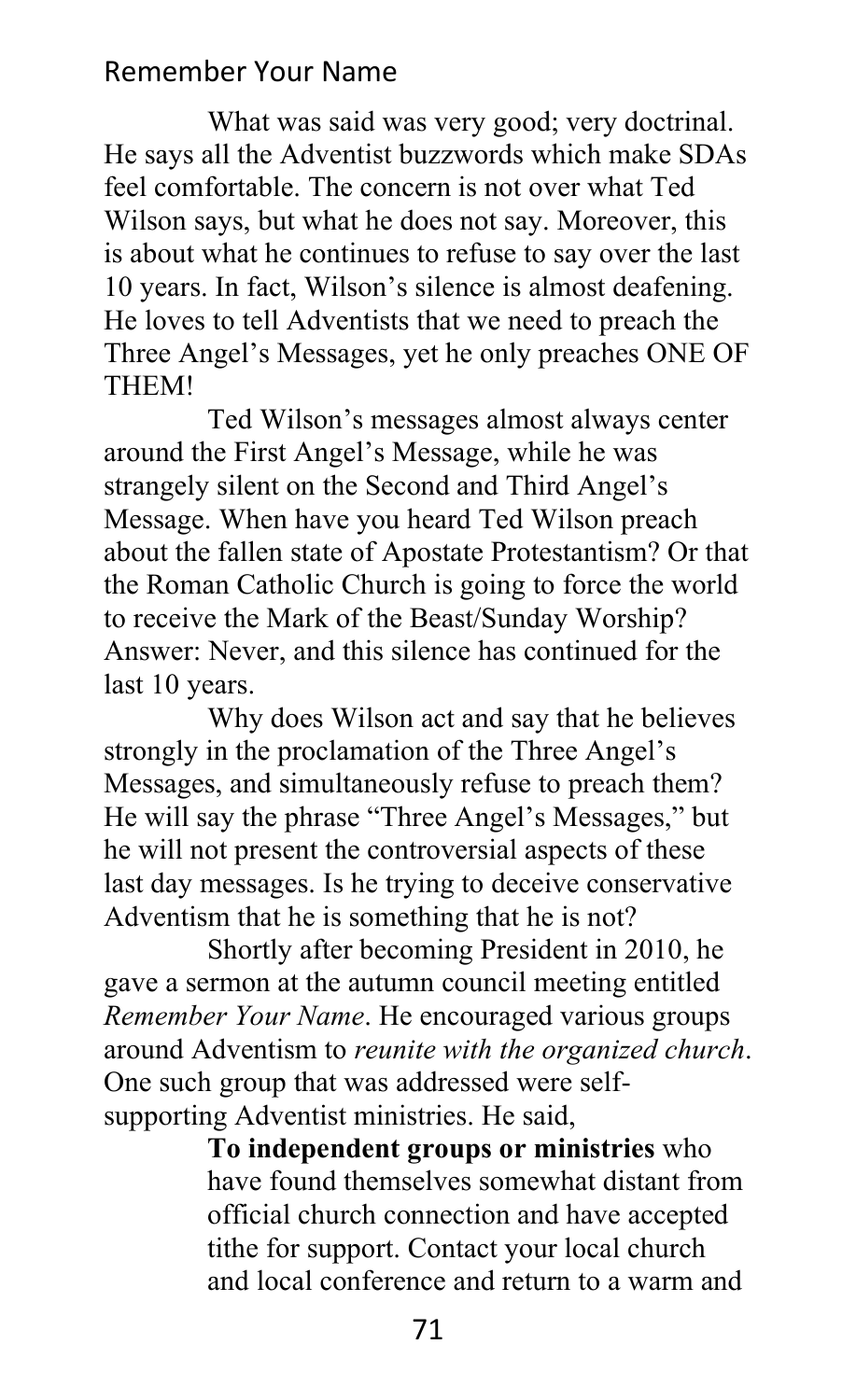## Ted Wilson: Saint or Snake?

appropriate relationship **refusing to accept tithe and encouraging members to return their tithe through the storehouse of the local church**. Remember your name! (Ted Wilson, Sabbath Sermon, October 9, 2010, 2010 Annual Council, Silver Spring, Maryland, emphasis added).

It is possible that some groups and ministries who are "somewhat distant from the official church" have departed from the faith and have forgotten the meaning of the name Seventh-day Adventist. But what Ted Wilson fails to consider, or at least acknowledge, is that many lay groups, organizations, and ministries are deeply committed Seventh-day Adventists whose fundamental motivation is deeply rooted in a sincere zeal for the historic faith which has been watered-down by modern Adventist apostasy. Some of these selfsupporting ministries are working on the principle of spreading the Three Angel's Messages, with a willingness to leave all on the altar in the effort to preserve and "contend for the faith once delivered unto the saints" (Jude 3).

Ted Wilson fails to realize that it is he and apostate Adventism that are the ones who must *Remember Their Name*. They must come back to the teachings of the Three Angel's Messages and the Great Controversy. They must stop the wasting of millions of dollars on these ecumenical councils that suck Adventism deeper into the Roman pit of destruction. Ted Wilson, *Remember your Name*!

Speaking of the Great Controversy, Ted Wilson promised and urged Adventists to get behind *the Great Controversy Project*. This project was to put Great Controversy books into the hands of millions. Listen to Ted Wilson's spokesperson Delbert Baker,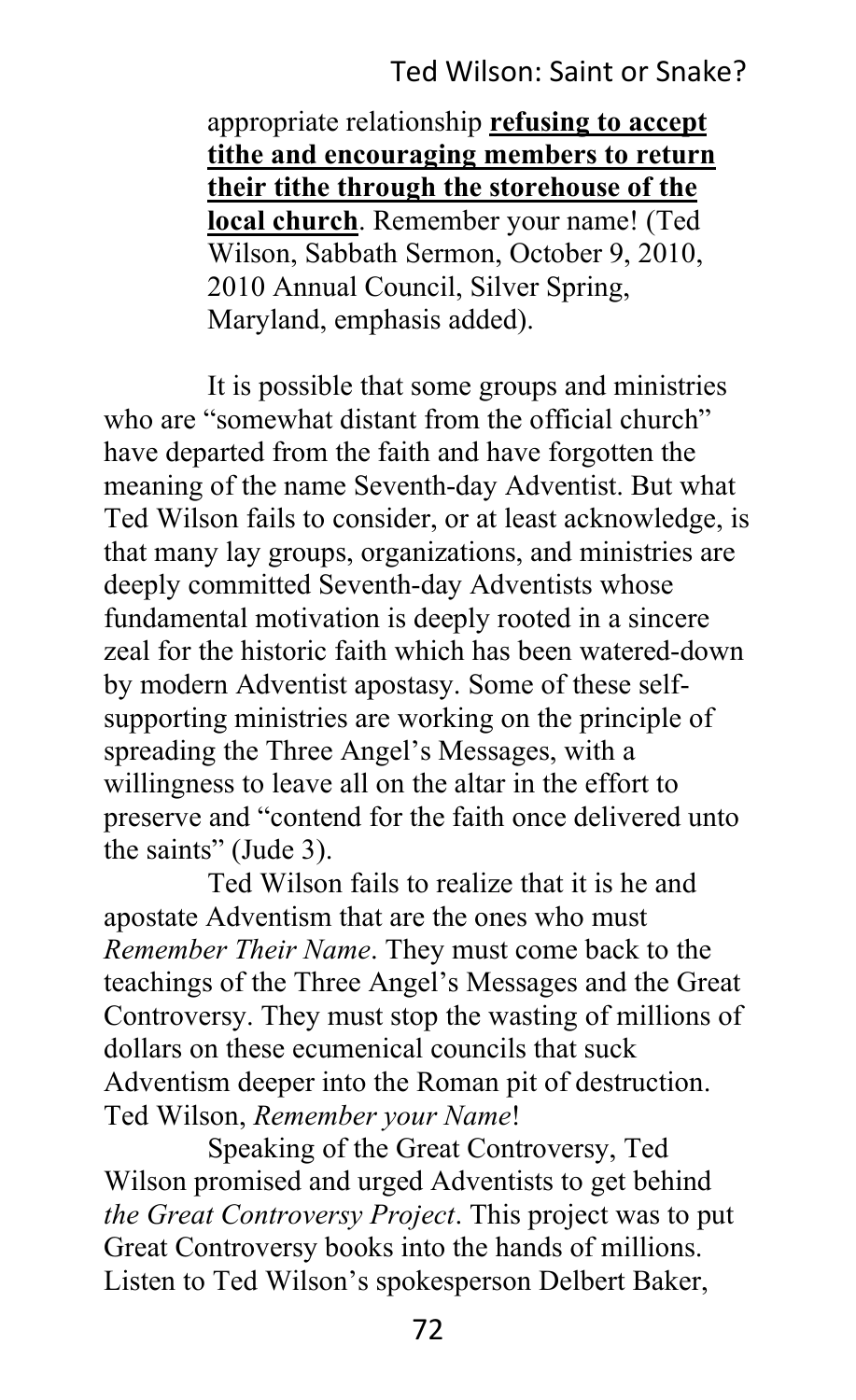That's what our General Conference president, Pastor Ted Wilson, was referring to when he preached his first message in Atlanta—do something big and bold for God! Under God, we need to do something bold and get our message out in a very powerful and distinct way. We must tell the world about the message God has given us. **By sending millions of copies of The Great Controversy around the globe, we think that can be accomplished** . . ." (Willie E. Hucks II, Ministry Magazine, June 2011, "The Great Controversy Project: An interview with Delbert W. Baker", p. 9).

Sounds great right? Well, what was the result of this project? This was the final product: we got the *Great Hope*, which this author calls the "Great Hoax"—a 92 page devotional of selections from the Great Controversy that looked at the conversion of Luther, and other reformers. Tragically, the Great Hope guts the message of the true Great Controversy. It leaves out the chapters that deal with the early Christian era, the Dark Ages, Huss, Wycliffe, the Reformation, and the early rise of Adventism. It never discloses the working of the Papal anti-Christian system. In reality, it is a shameful deconstruction of Mrs. White's greatest writing. This in no way can be considered putting "Great Controversy" books into the hands of millions.

One might call the Great Hope a boldface lie—a deception—because it is NOT the Great Controversy we know. It leaves out the distinctive truths that makes the Great Controversy the book that it is! This is another example of apostasy. Much like modern Adventism, the Great Hoax is water-down, vague, cowardly inoffensive, containing nothing which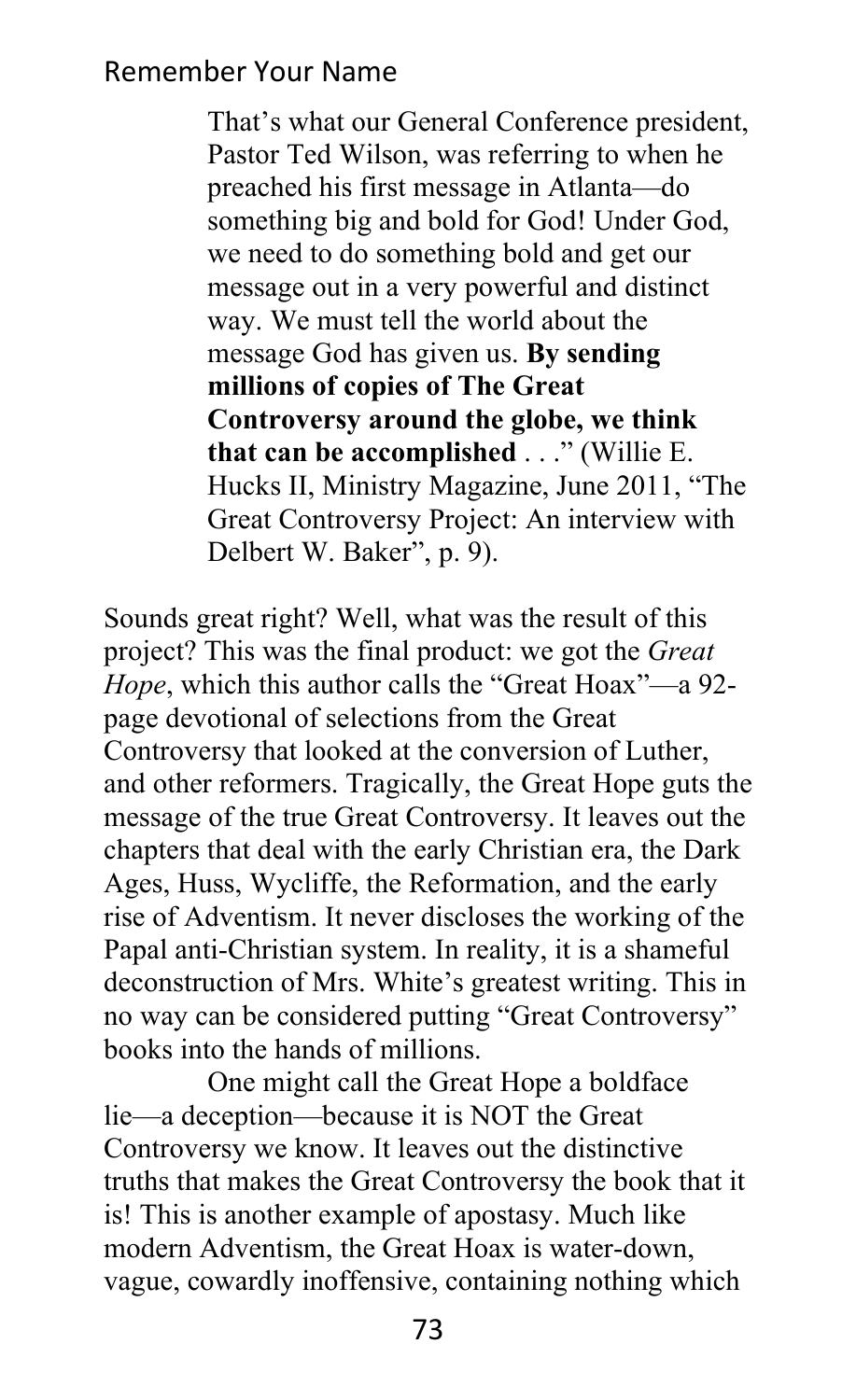could not have been written by any other modern denomination. There's nothing distinctively Adventist about the content; nothing which would lead to a serious discussion of Adventist doctrines.

And to make the deception of the Great Hoax perfectly clear, here is a quote from Ellen White. Notice which book she says is to be spread far and wide:

> **The Great Controversy should be very widely circulated**. It contains the story of the past, the present, and future . . . I am more anxious to see a wide circulation for this book than for any others I have written; for in The Great Controversy, the **last message of warning to the world is given more distinctly than in any of my other books**. (Ellen White, Letter 281, 1905, emphasis added).

## *Remember Your Name*, Ted Wilson, *Remember Your Name*!

In August of 2014, there was an ASI (Adventist-laymen Services and Industries) meeting held in Grand Rapids, Michigan. It was broadcast to many corners of the earth by 3ABN. There was a panel discussion in the afternoon on the Sabbath. The ad for the discussion read,

> It is urgent! Make the Three Angels' Message a reality in your personal life, and be encouraged to share your experience with others. Join us to hear participants in this panel discussion share personal testimonies and perspectives on "Living and Sharing the Three Angels' Message." Panel Members: Don Mackintosh (moderator), Ted Wilson, Mark Finley, Gerard Damsteegt, James Rafferty, Lyndi Schwartz, and Ed Zinke. (ad can be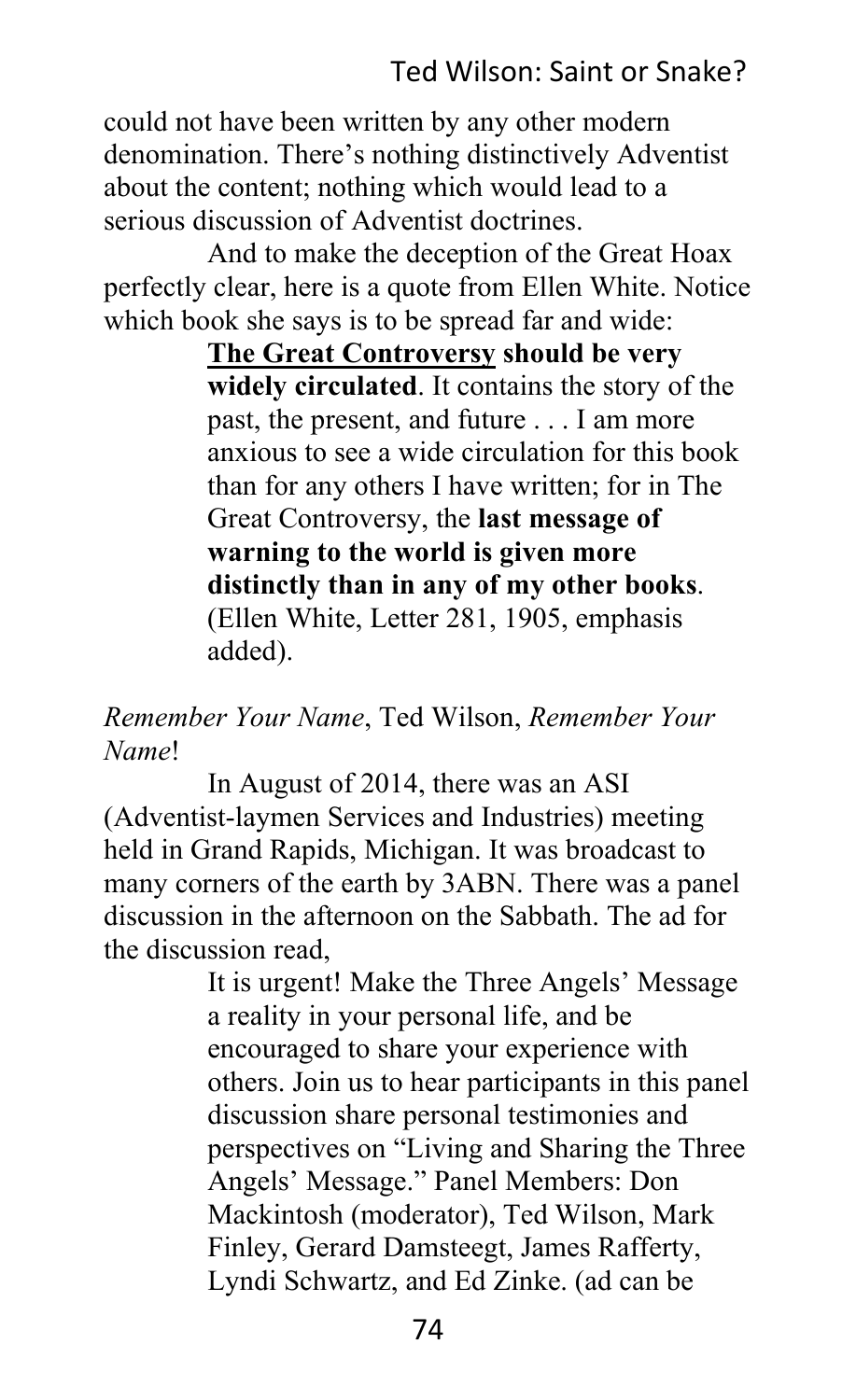found at: https://www.audioverse.org/english/sermons/r ecordings/6366/living-and-sharing-the-threeangels-message.html).

During the panel discussion, Elder Ted Wilson declared that **the mark of the beast is any other day of the week other than the Seventh-day Sabbath**. Since Sunday and Friday are the other two major days of worship, then either of them could be the mark right? Or any other day for that matter—at least according to Ted Wilson! This changes the beast power as well. The beast could now be *Islam* as well as *Rome*! Unbelievable! What is Wilson doing?

While Ted Wilson is making a fool out of himself, the other panel members, like Mark Finley, James Rafferty, and the like, say NOTHING! No one said anything! Since that meeting, I have been told that Ted Wilson privately remarked that his answer that day was a mistake—wait a minute, he tells the world his folly and then privately apologizes to a few people? Sorry, but that does not cut it. Why not correct such an important error publicly, in the same manner that the error was declared? On 3ABN, before the world, Ted Wilson needs to apologize for that flagrant denial of truth! *Remember Your Name*, Ted Wilson!

Ted Wilson has continued the bold denial of the Second and Third Angel's Messages throughout his tenure as president. Like the Maxwells, Vandeman, Adams, Widmer, Johnsson and the like, he refuses to take a decided stand for truth. Instead, Ted Wilson chooses to take Adventism deeper into the ecumenical web of destruction; even meeting with Catholic representatives, as he did in the 500th Anniversary of the Reformation ecumenical meeting in Moscow, 2017. His Great Hoax continues to be a sad proverb among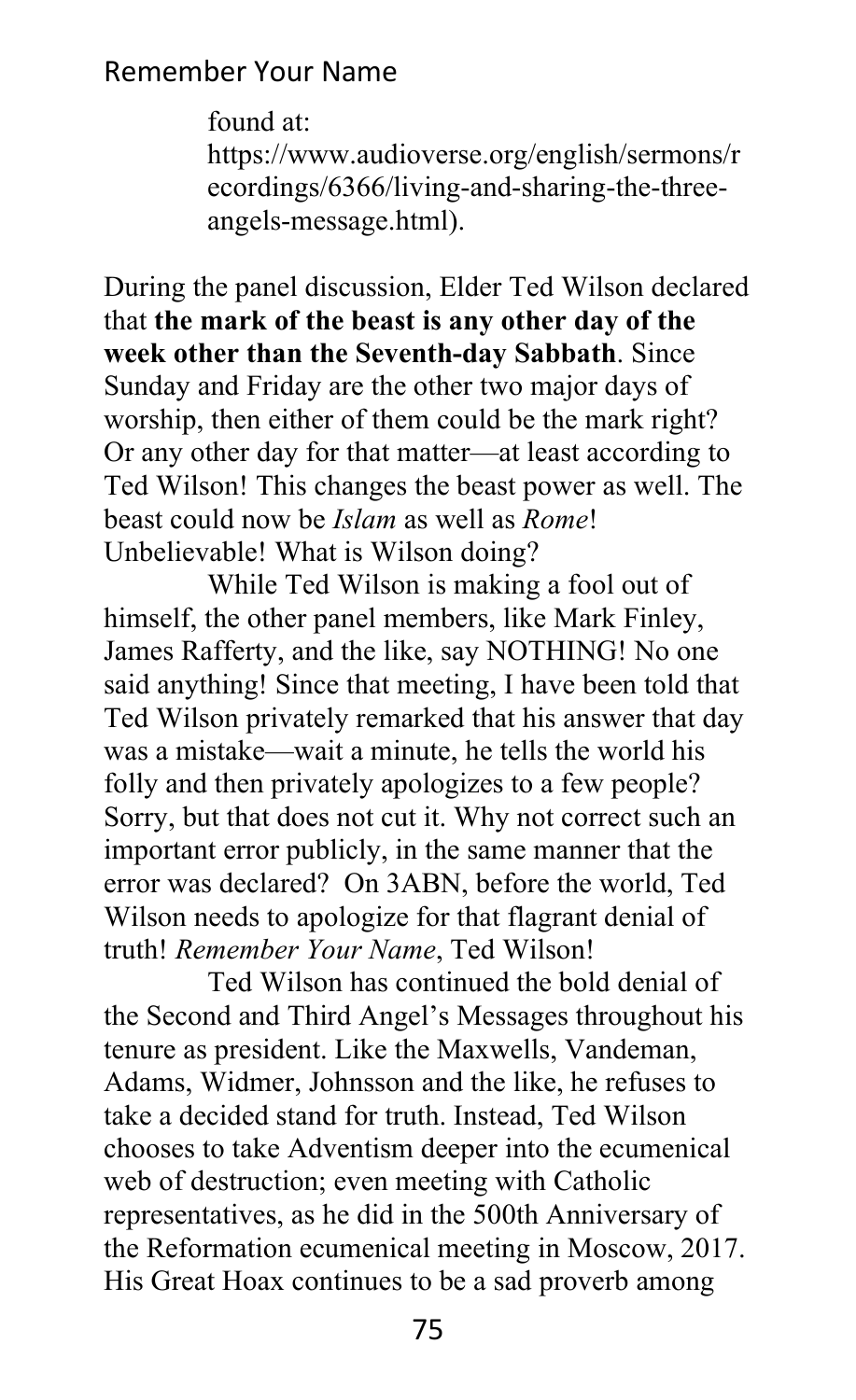## Ted Wilson: Saint or Snake?

Adventists who still care about the truth! The author still holds to the conclusion drawn years ago: Is he a *saint* or a *snake*? The evidence is conclusive! SNAKE! *Remember Your Name*, Ted Wilson, *Remember Your Name*!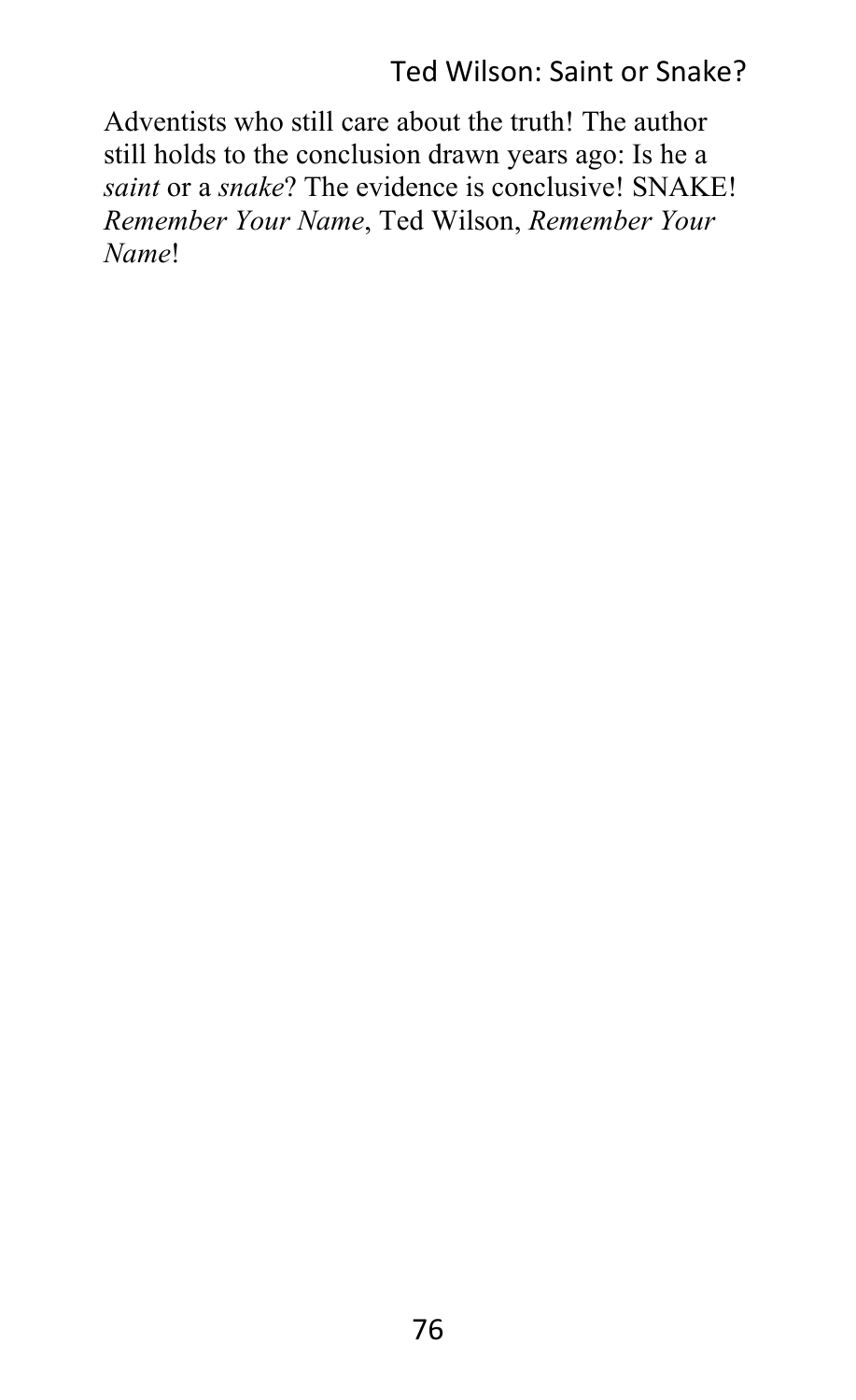## *Chapter 10: Adventist?*

## *Conspiracist? Or Both?*

Journey Magazine is the official "divisionwide" publication of the North American Division. Journey Magazine, together with Adventist World (a General Conference magazine), is sent to every member of the Seventh-day Adventist Church within the North American Division. The December 2020 issue of Journey Magazine contained an article on page eight entitled "I'm an Adventist, Not a Conspiracy Theorist." The way this title is written, it sounds like the two are at odds with one another! But are they?

If I'm an Adventist, can I believe in a conspiracy? or no? It does not take a *rocket scientist* to recognize that anyone who takes the book of Revelation seriously and especially Revelation 17, *must* to be a conspiracist! The portrayal of this conspiracy is seen clearly in the light of the *Loud Cry*. Adventists have been proclaiming that there is a worldwide conspiracy for over a century—since its founding—and these aspects of the message (a worldwide conspiracy) were not particularly controversial to mainstream Protestant churches historically. At least, not in comparison to the controversies surrounding the Sanctuary message, the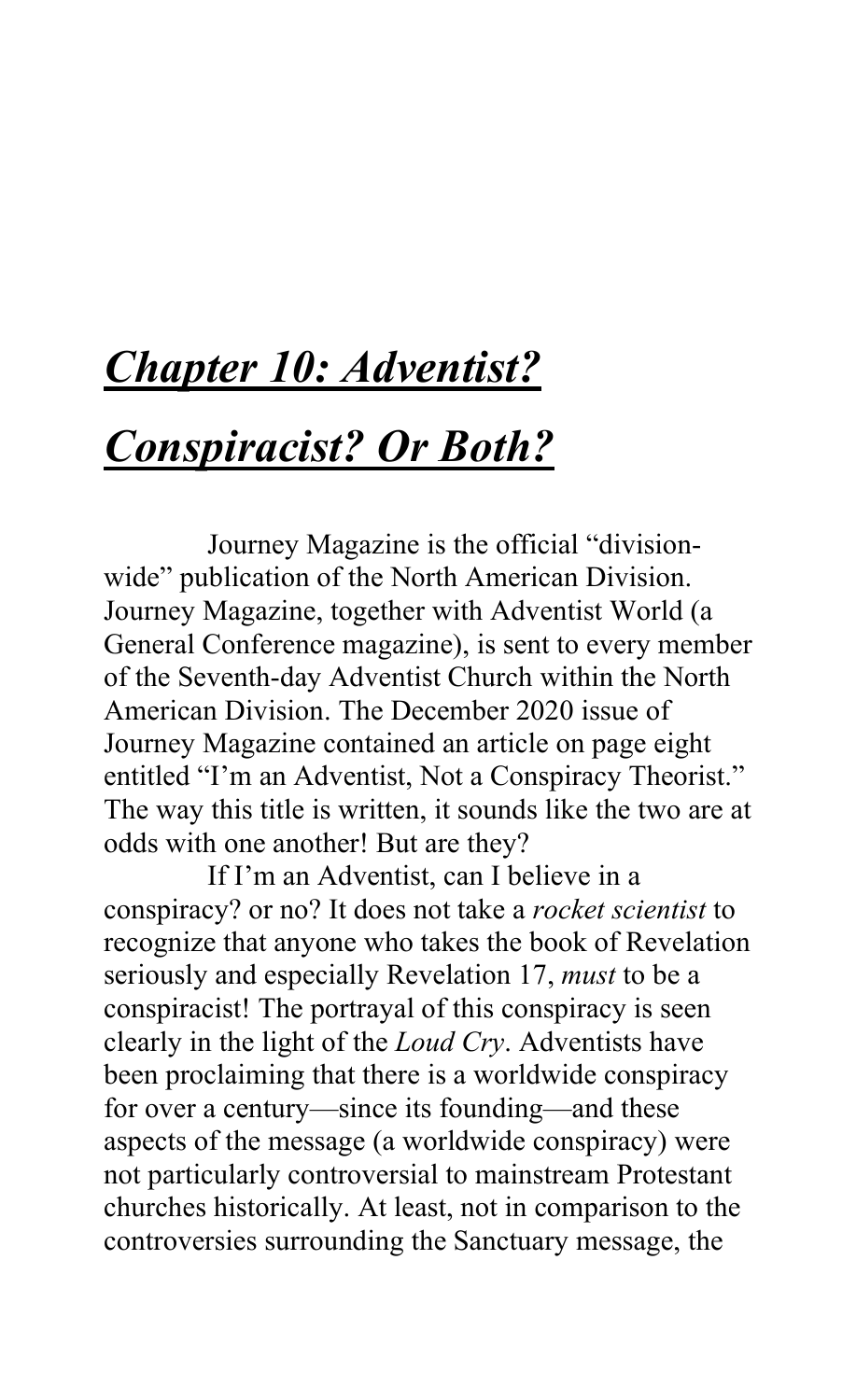Atonement not finished at the cross, state of the Dead, the Sabbath, Righteousness by Faith, etc.

How could an Adventist not see this conspiracy when it is so obvious? Why would an Adventist be so ready to deny its existence? The Dictionary defines a conspiracy *very* clearly:

> 1. An agreement to perform together an illegal, wrongful, or subversive act.

2. A group of conspirators.

3. *Law* An agreement between two or more persons to commit a crime or accomplish a legal purpose through illegal action.

4. A joining or acting together, as if by sinister design:

1. a secret plan to carry out an illegal or harmful act

2. the act of making such plans. (The Free Dictionary, "Conspiracy," retrieved on April 8, 2021 from

https://www.thefreedictionary.com/conspiracy ).

A conspiracy is what Adventists believe the Roman Catholic Church and her allies have been doing since the Dark Ages—**"a secret agreement between two or more people to perform an unlawful act."** (Ibid., emphasis added). The Bible identifies, from Revelation 17 and 18, that there are **four groups** united together at the end of time to bring about a one-world church. Notice, Revelation 17 and 18:

And there came one of the seven angels which had the seven vials, and talked with me, saying unto me, come hither; I will shew unto thee the judgment of the **great whore (1)** that sitteth upon many waters: With whom **the kings (2)**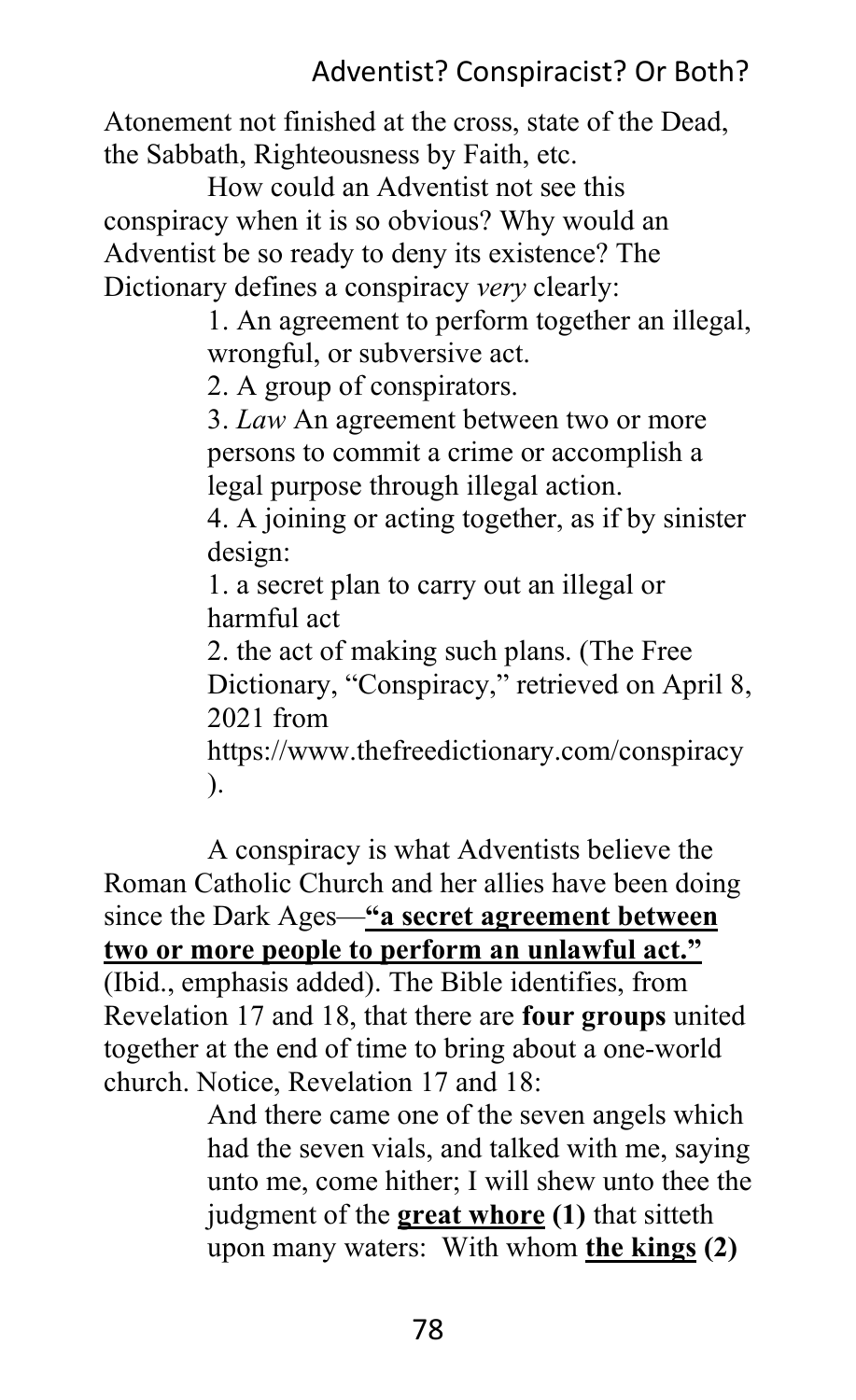of the earth have committed fornication (Revelation 17:1-2).

And on her forehead was a name written, 'Mystery, Babylon the Great, the Mother **of harlots (3)** and abominations of the earth. (Revelation 17:5).

And the **merchants of the earth** shall weep and mourn over her; for no man buyeth their merchandise any more: The merchandise of gold, and silver, and precious stones, and of pearls, and fine linen, and purple, and silk, and scarlet, and all thine wood, and all manner vessels of ivory, and all manner vessels of most precious wood, and of brass, and iron, and marble, And cinnamon, and odors, and ointments, and frankincense, and wine, and oil, and fine flour, and wheat, and beasts, and sheep, and horses, and chariots, and slaves, and souls of men . . . **The merchants of these things, which were made rich by her (4)**, shall stand afar off for the fear of her torment, weeping and wailing . . . (Revelation 18:11- 15).

According to the definition of a conspiracy, and what we are told in Revelation's prophecies there are four major groups in agreement to an unlawful act (which is to control the consciences of men):

- 1. The Great Whore: the Papacy
- 2. The kings/political powers of earth.
- 3. The *harlot daughters* of Rome, which are the fallen apostate churches that unite with Rome in ecumenical union.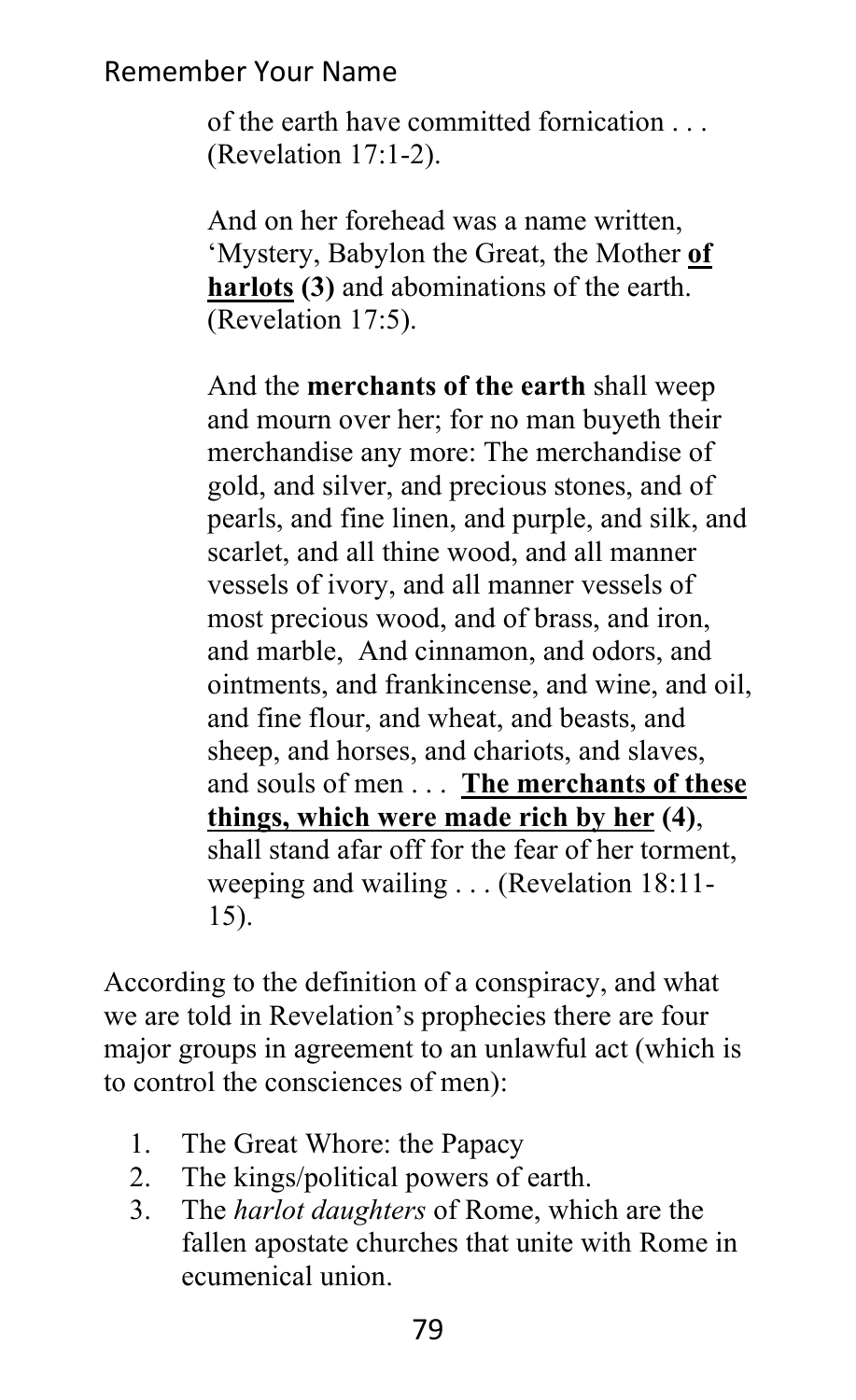4. The merchants of the earth, who are the world's extremely wealthy businessmen.

Again, according to the definition, the union above is a conspiracy. And to think that we have professing Seventh-day Adventists that are actually proposing the idea that Adventists do not believe in a conspiracy? Are you kidding? When something is so ridiculously plain, why would the Adventist leadership try to shut it away from the people?

Listen to the recent article in the Journey Magazine,

The time is right for Adventists to take courage in sharing Jesus as the hope for humanity and to place emphasis on end of times prophecy, but we need to do so in a new, more relevant way. **We Adventists to obsess over political events and concoct elaborate conspiracy theories. But this does us few favors in a contemporary, educated society. . . . In place of conspiracy theories and fearmongering about the "End of the World," I suggest we insert the good news of Jesus Christ in the context of objective facts about what's happening to our planet. . . .** (Adam Fenner, "I'm an Adventist, Not a Conspiracy Theorist," August 25, 2020 retrieved on April 8, 2021 from https://www.nadadventist.org/news/imadventist-not-conspiracy-theorist).

Yet another perfect example of the word *apostasy* is here presented. Of course we should exalt Christ as mankind's only hope for today and eternity. However, does that mean that while exalting Christ, we censor the clear-cut *conspiracy* in Revelation 17 and 18? How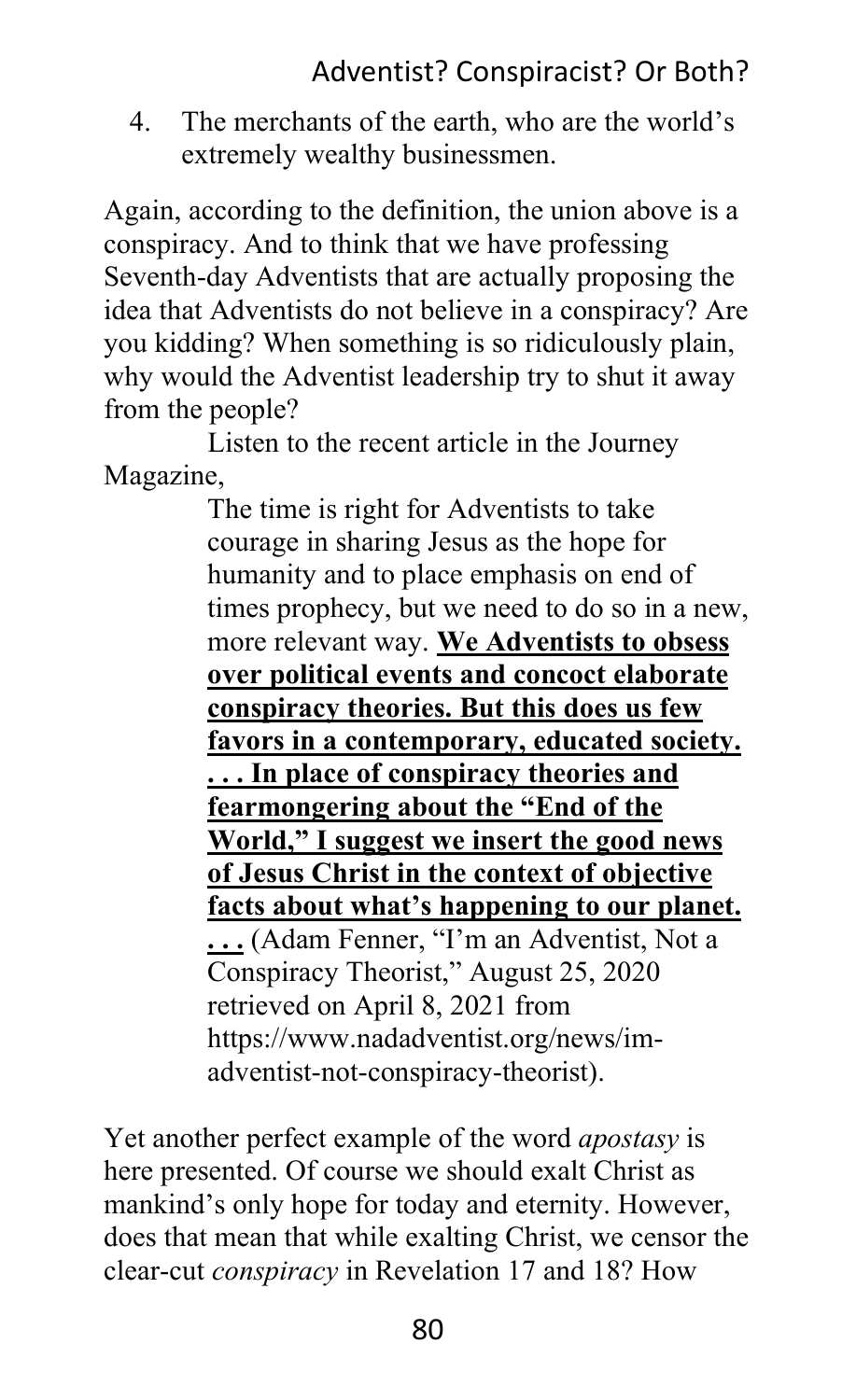absurd! Why did John—through the direct command of Jesus—in the context of our day, lay out so clear a *conspiracy*? Why is this conspiracy written there? Fearmongering? Is this not a warning for those living at the end of time, that the Papacy, politicians, churches, and merchants will unite together? Revelation is warning the world about the deep-rooted evil of this global union. We have a *sure word of prophecy* designed to keep us safe; not to breed fear.

Now, because **the Bible says there is a conspiracy at the end of time**, then the conspiracy is **not a theory**; it is a fact! Why is it that the Adventist *Journey Magazine* is trying to portray conspiracy as a theory, when the Bible reveals that it is not a theory? Does that make any sense? Is this man inside of Inspiration or outside of it? The answer should be obvious.

Would it surprise you to know that the four actors in Revelation 17 and 18 have used their voices to destroy freedom and the middle class during the COVID-19 *Plannedemic*? Let's look at a few of these players. Anthony Fauci grew up Catholic, attended Regis High School (a Jesuit High School) in Manhattan's Upper East Side, where he captained the school's basketball team and graduated in 1958. He then went to the College of the Holy Cross (a Jesuit University), graduating in 1962 with a Bachelor of Arts in Classics.

Andrew Cuomo was born in Queens, New York City. Cuomo is a graduate of Fordham University (a Jesuit University) and Albany Law School of Union University, New York. He began his career working as the campaign manager for his father, then as an assistant district attorney in New York City before entering private law practice. Fordham University is a private research university in New York City.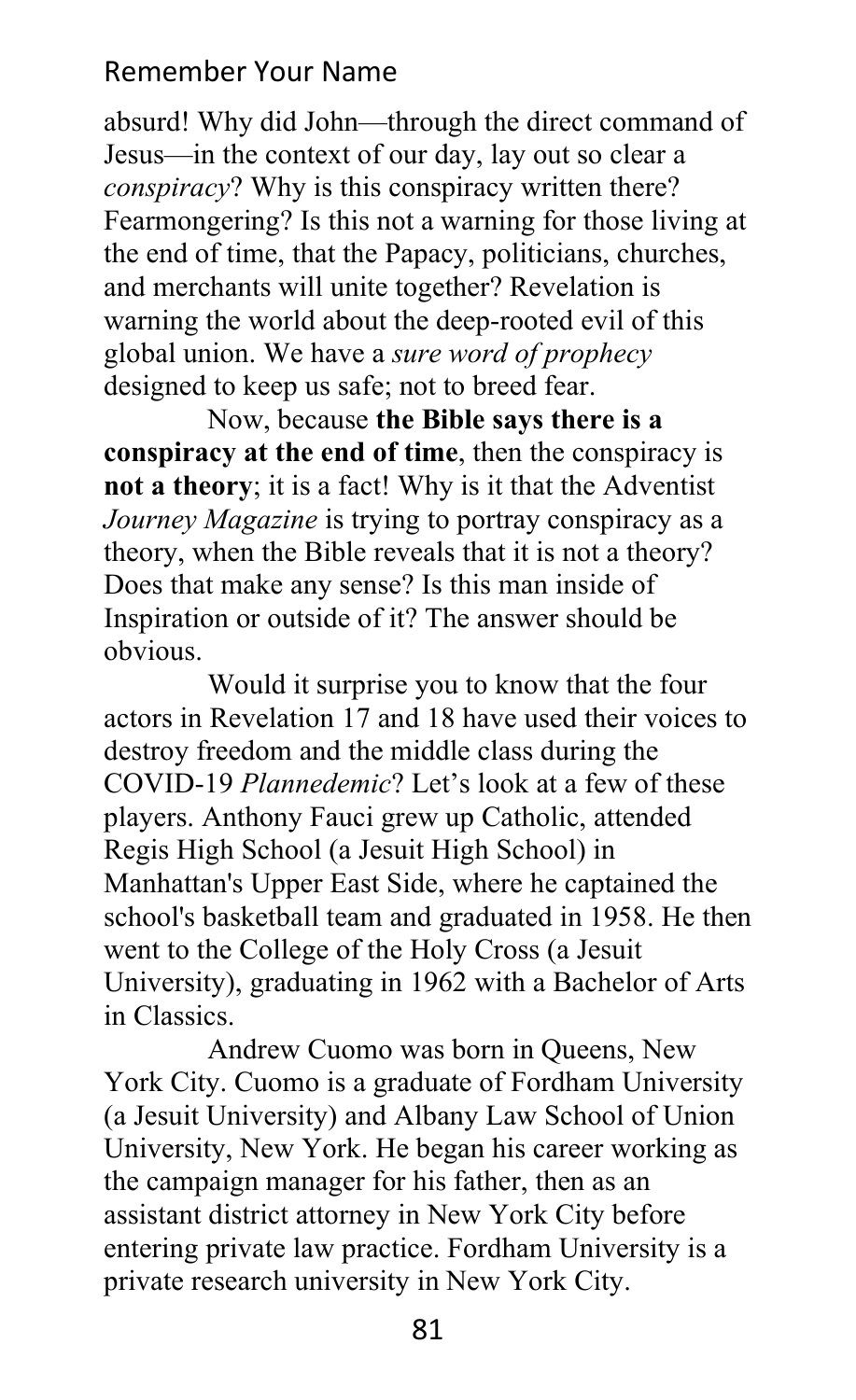### Adventist? Conspiracist? Or Both?

Established in 1841 and named for the Fordham neighborhood of the Bronx in which its original campus is located, Fordham is the oldest Catholic and Jesuit university in the northeastern United States, and the third-oldest university in New York State.

Gavin Newsom, governor of California, attended Redwood High School and graduated from Santa Clara University (a Jesuit University). After graduation, he founded the PlumpJack wine store with family friend Gordon Getty as an investor. The PlumpJack Group grew to manage 23 businesses, including wineries, restaurants and hotels. Santa Clara University is a private Jesuit university in Santa Clara, California. Established in 1851, Santa Clara University is the oldest operating institution of higher learning in California and has remained in its original location for 169 years. The university's campus surrounds the historic Mission Santa Clara de Asís which traces its founding to 1776.

Nancy Pelosi is Roman Catholic, as is Joe Biden; Trump attended, but did not finish school at Fordham—but he did appoint three Roman Catholic Supreme Court Justices Neil Gorsuch, Brett Kavanaugh, and Ami Coney Barret (of which two are Jesuit-trained: Gorsuch and Kavanaugh attended Georgetown Prepatory School—a Jesuit high school). Those are just a few of your Roman Catholic, and/or Jesuit-trained political leaders throughout the COVID-19 controversy. What has been the result? In a word: tyranny.

And what is the great new moral obligation? To get the vaccine. Who is one of the loudest vaccine voices? None other but merchant Bill Gates. Within this recent fiasco where millions of people have tragically died, the major voices have been Jesuits, politicians and merchants. They all of have been focusing the masses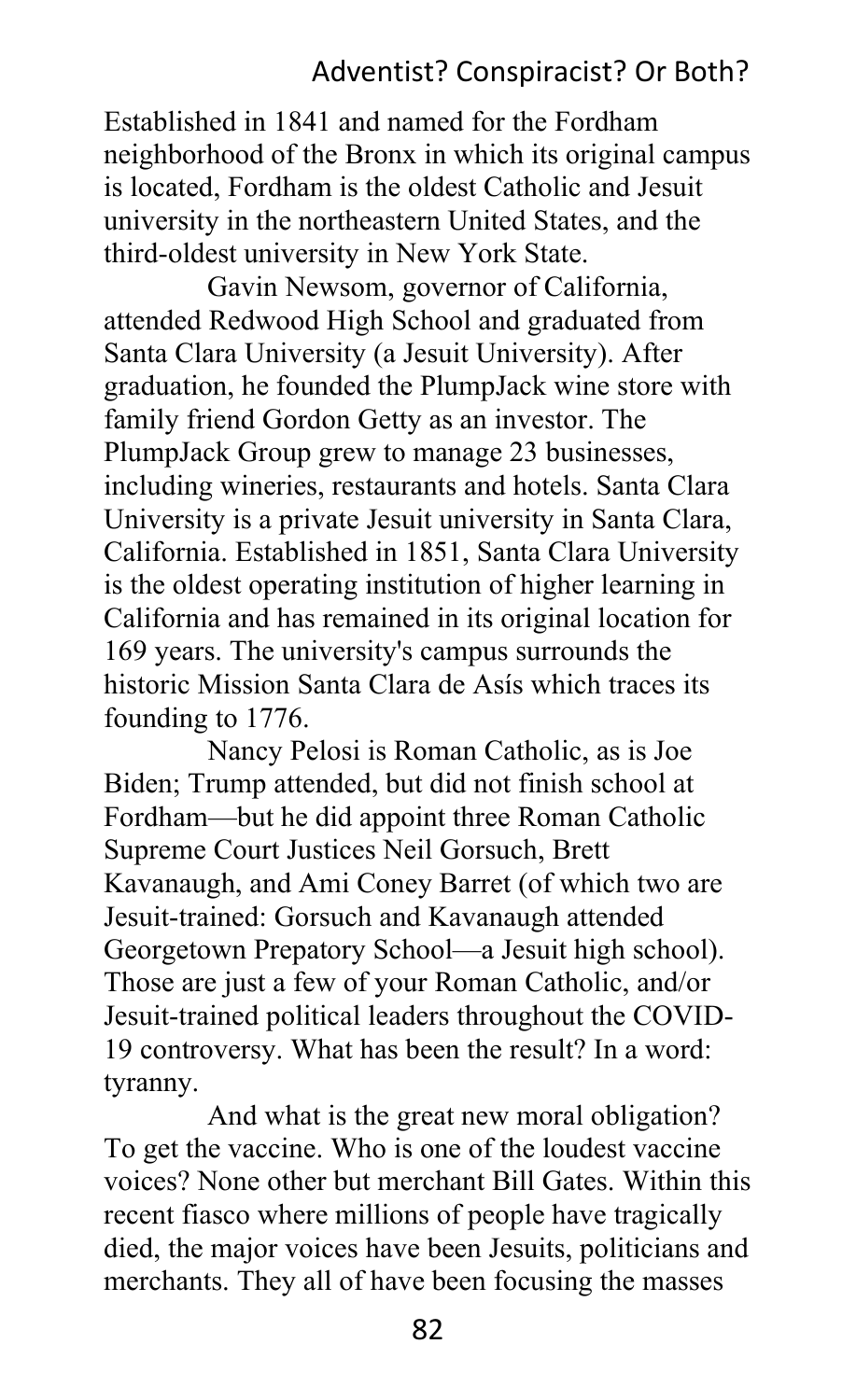on the virus; creating a culture of fear, hate; liberty is disappearing from the earth AND the churches are growing closer and closer together. That spells conspiracy! Perhaps the Bible is correct after all?

With conspiracy as plain as the nose on your face, why then are Adventists, with lightning speed, running away from telling this truth? Many years ago, out church mass mailed the book "*Enemy Unmasked"*  (by Bill Hughes) to the town of Silverton, Oregon. This book identifies the worldwide conspiracy between Rome and politicians, bankers, secret societies, etc. The local Adventist pastor responded to the book in the local newspaper with these words (See if you can understand why he does not like conspiracy):

> I recently received in the mail a book entitled "Enemy Unmasked". At first, I thought it was mailed to a select few, but then I came to realize that it had a larger circulation. . . . As pastor, I feel it my duty to tell the residents of Silverton that our church was not responsible in any way in the production or mailing of this material. Further, we do not approve of the contents of this volume. "The Enemy Unmasked", however, goes far beyond that to link **many groups and individuals into a world-wide conspiracy that we do not believe is correct, and in fact, is very inflammatory and damaging to the efforts of Christian brotherhood and goodwill**. I enjoy very much my fellowship with all Christian pastors and believers in my community, and I deeply regret that this book was printed and distributed anywhere. I believe it is harmful to the cause of Christ. (see Truth Triumphant Newsletter, February 2021,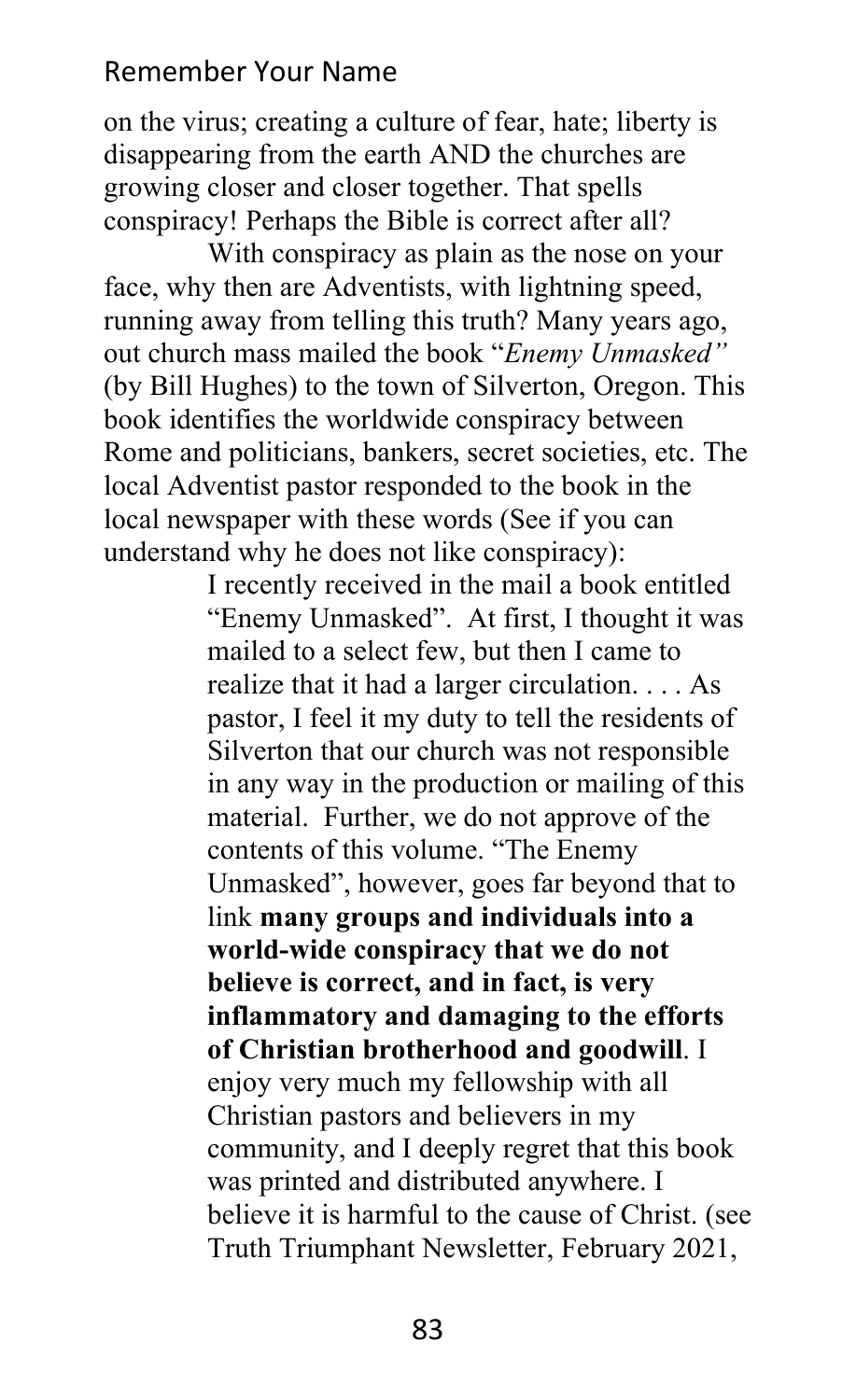#### Adventist? Conspiracist? Or Both?

for Bill Hughes' full recollection of this event).

Did you hear him, friend? To believe in conspiracy, one would have to throw away the ecumenical ties that bind all churches together. He was not willing to do that for truth's sake; for true Adventism's sake: for Jesus' sake. This pastor, in order to maintain friendships with worldly, fallen churches would crucify and reject the plainest truths of Revelation. Is that the straight testimony? Is that giving the trumpet a certain sound? Or is that folding into the lap of Babylon's plans as described in Revelation?

What is your response? Will you cast off the Truth of God too in order to have friendships with worldly, apostate churches? Who will love these fallen churches and their people enough to proclaim the truth in its fullness? Pontius Pilate sacrificed Truth in order gain the benefits of worldly approbation; Pilate saved his friendship with Herod (Luke 23:12). It was simple, all Pilate had to do was crucify the Truth to gain the favor of apostates—it cost him dearly. Earthly friendships fell apart; he lost his job, and eventually, he took his own life. Friend, **it is very costly to cast off Christ in order to save worldly associations**. I pray we learn a thing or two about that Event on that Friday morning long ago, before the noose is wrapped so tight, it destroys us!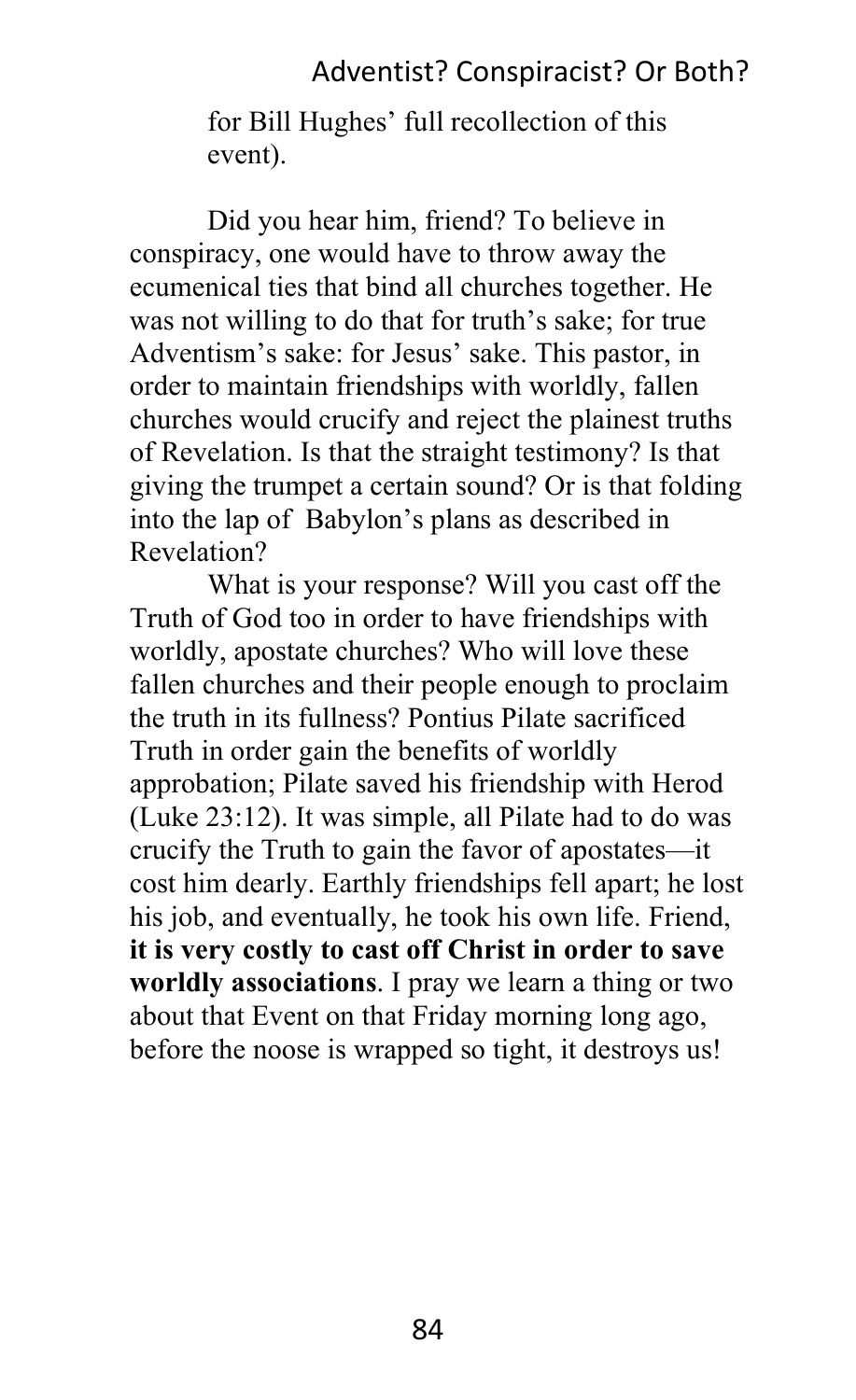## *Chapter 10: Ganoune's*

## *Ecumenical Onslaught*

The catastrophic ecumenical landslide within Seventh-day Adventism is reaping horrific results. While this has been going on for decades; the *ringleader* in the modern ecumenical insanity is *Ganoune Diop*. Here is what the adventistliberty.org website had to say about Diop:

> Dr. Ganoune Diop is the Director of Public Affairs and Religious Liberty for the worldwide Seventh-day Adventist Church. Before his election in July 2015 at the 60th General Conference Session in San Antonio, Texas, he served as the church's liaison to the United Nations in New York and Geneva, and as its representative within the international community of civic and political leaders. Dr. Diop's passion for God has led him to extensive theological, philosophical, and literary studies. Dr. Diop has a Masters in Exégèses and Theology from Collonges, France, a Master's degree in Philology from the University of Paris, and a PhD in Old Testament Studies from Andrews University. (Public Affairs and Religious Liberty, website,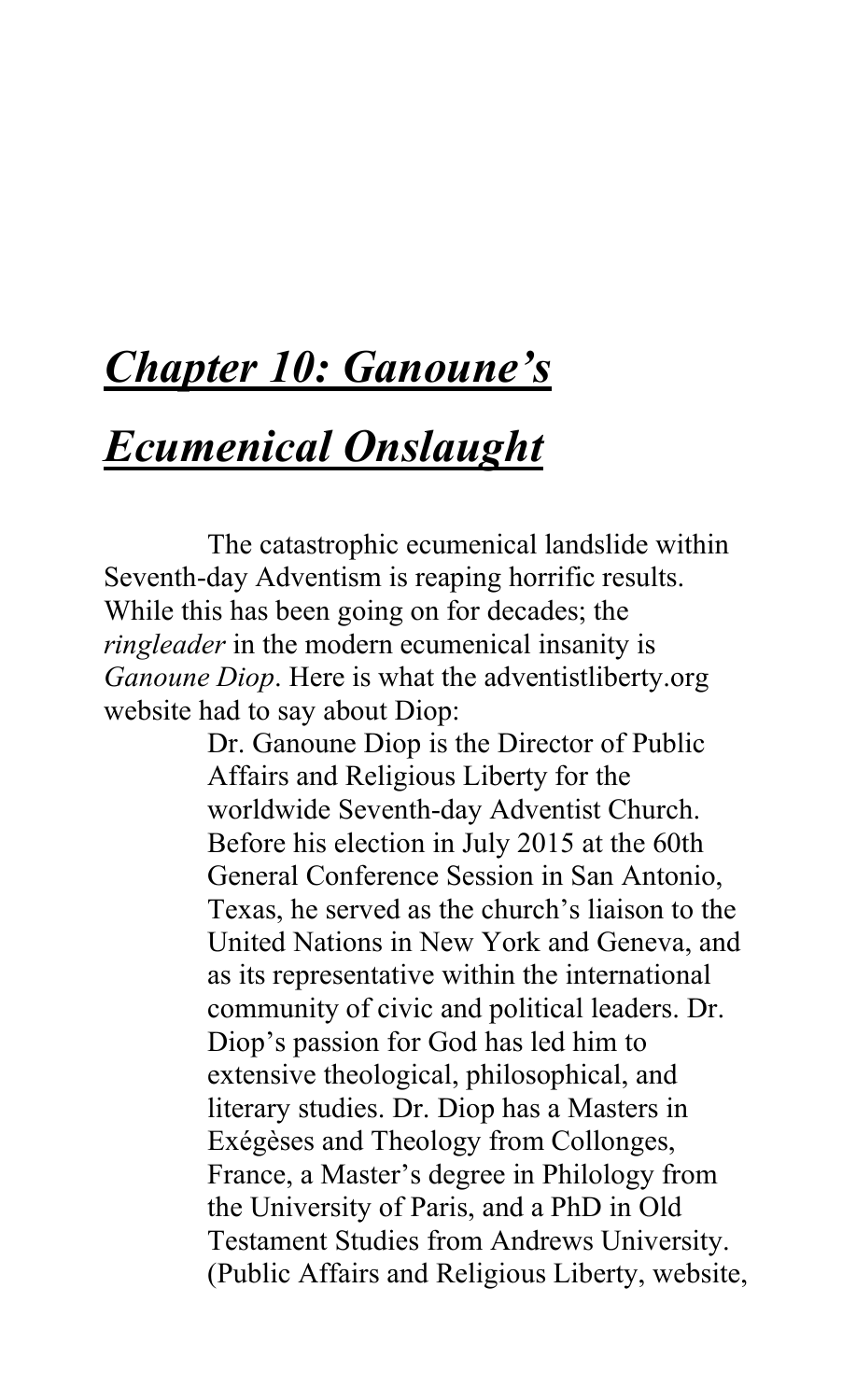## Ganoune's Ecumenical Onslaught

Ganoune Diop, retrieved on March 22, 2021 from https://www.adventistliberty.org/dr. ganoune-diop).

Amazingly, one of the master's degrees came from *the University of Paris*. This school is known as the *Sorbonne*; the university is tied to the *University of Notre Dame in Paris*. These are Catholic institutions. It was the Sorbonne in history that did all it could to destroy the Reformation! In the 1500s, the Sorbonne took an active role in the suppression of the truth being taught by the Protestants, and even condemned them to the flames:

> From 1523 onwards the Protestants, considered as heretics, were penalised. **The Sorbonne**, the ecclesial authorities and Parliament imposed fines, sent them to prison, and monks and priests in particular were given **a life sentence in prison or condemned to death at the stake**. (Musee Protestant, website, "The Rise of Protestantism in France," retrieved on March 22, 2021 from https://museeprotestant.org/en/notice/the-riseof-protestantism-in-france-1520-1562/, emphasis added).

The Sorbonne representatives during that time even wrote sermons praising the atrocities committed against Protestant martyrs:

The river of blood which flowed in Southern France did not satiate the desire elsewhere for vengeance upon the heretic. The very next year occurred the breaking-up of a congregation in Meaux, and **the burning of fourteen of its members**. **A representative of the Sorbonne preached a sermon in connection with the tragedy, in which he**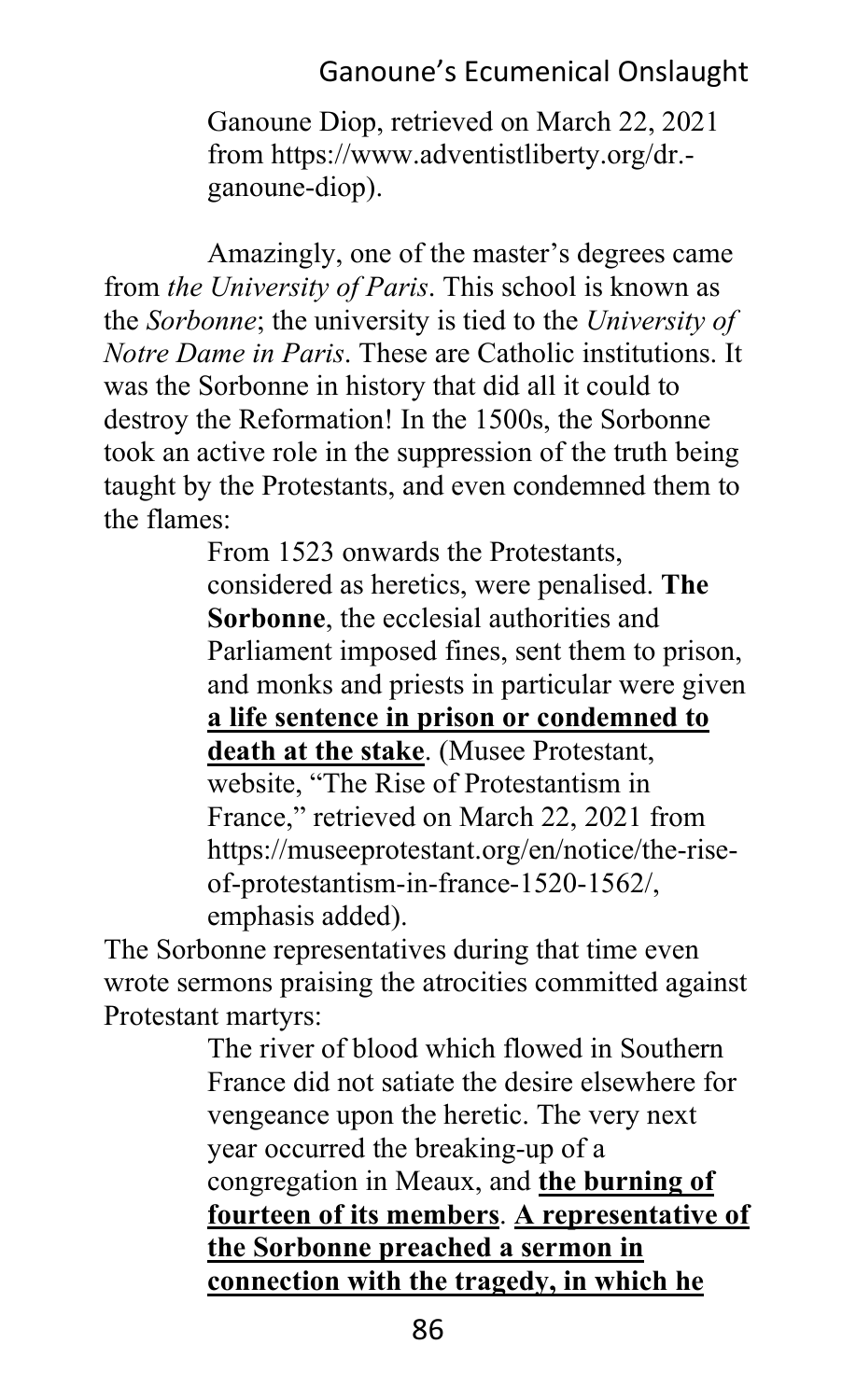**declared that God would not be God if he did not consign the fourteen heretics to eternal damnation.** (Henry Clay Sheldon, "History of the Christian Church," vol. 3, p. 178).

Ganoune, what are you doing at the Sorbonne? What is a Seventh-day Adventist doing in an institution who is the historical enemy of all-things-Protestant?

Under the guise of "solidarity," Ganoune Diop has recurringly been involved with the Antichrist power—the pope—directly. Notice his travels (and judge the fruit):

**1**. On October 12, 2016, Diop attended a meeting at the Vatican to meet the Pope. The discussion at that meeting centered on seeking *unity*, *ecumenism* and *full communion between religions*.

Perhaps Dr. Diop has never read 2 Corinthians 6:14- 17:

> **Be ye not unequally yoked together with unbelievers**: for what fellowship hath righteousness with unrighteousness? and what communion **hath light with darkness**? And **what concord hath Christ with Belial**? or what part **hath he that believeth with an infidel**? And what agreement hath **the temple of God with idols**? for ye are the temple of the living God; as God hath said, I will dwell in them, and walk in them; and I will be their God, and they shall be my people. **Wherefore come out from among them, and be ye separate, saith the Lord, and touch not the unclean thing; and I will receive you.** (emphasis added).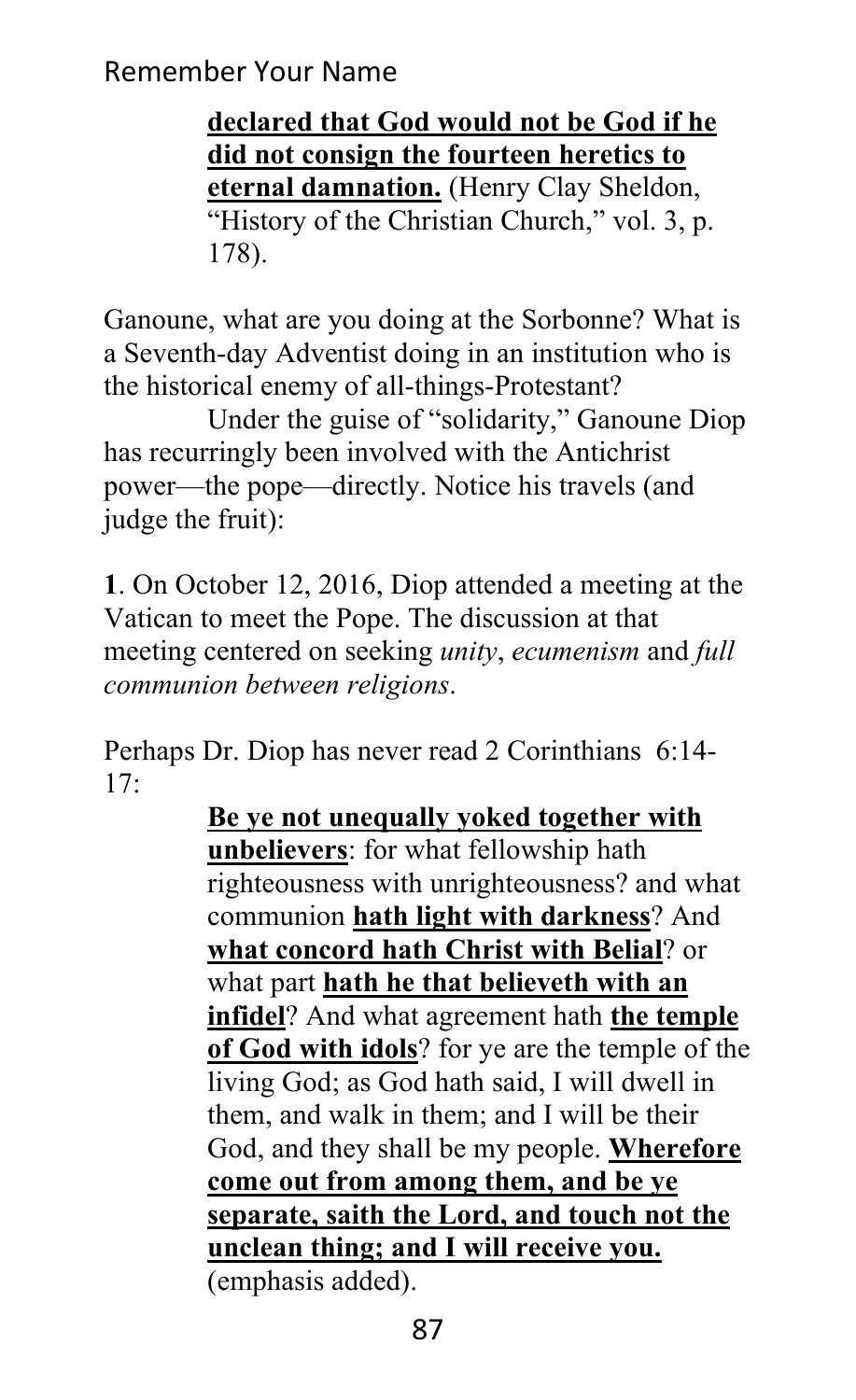**2.** On April 25-27, 2018 Dr. Diop attended a meeting where a call for the end to proselytizing took place. This, new, strange, anti-Adventist message was given by *Roman Catholic Bishop Brian Farrell*. In this meeting, an address from the pope was read, which again called for unity. "**Representing the Seventh-day Adventist Church, Diop posed for a picture with attendees**." (Website Article: "Ecumenism, A Trojan Horse Within Adventism," retrieved on March 22, 2021 from https://thegreatcontroversy.info/ecumenism-atrojan-horse.html). In January of 2019, Catholicnews.com reported, from Bishop Ferrell, "that nearly all of Christianity is advancing towards understanding and solidarity" (Catholic News Service, Cindy Wooden, January 25, 2019, "Search for Christian unity is making progress, Vatican official says," retrieved on March 22, 2021 from https://www.catholicnews.com/search-for-christianunity-is-making-progress-vatican-official-says/).

**3.** Diop is not just attending these meetings; he's an active organizer, such as the January 29, 2019 meeting at the United Nations Building. This happened again in an online meeting with the *Conference of the Secretaries of Christian World Communions* (CS/CWC) in October 20-22, 2020, where Dr. Diop was the acting secretary of the meeting, which praised Pope Francis I's latest encyclical *Fratelli Tutti*. "Due to the easy access of information over the internet, these activities of Diop have come under scrutiny by faithful Seventh-day Adventists around the world. Many people are legitimately concerned about this man's activities." (Website Article: "Ecumenism, A Trojan Horse Within Adventism," retrieved on March 22, 2021 from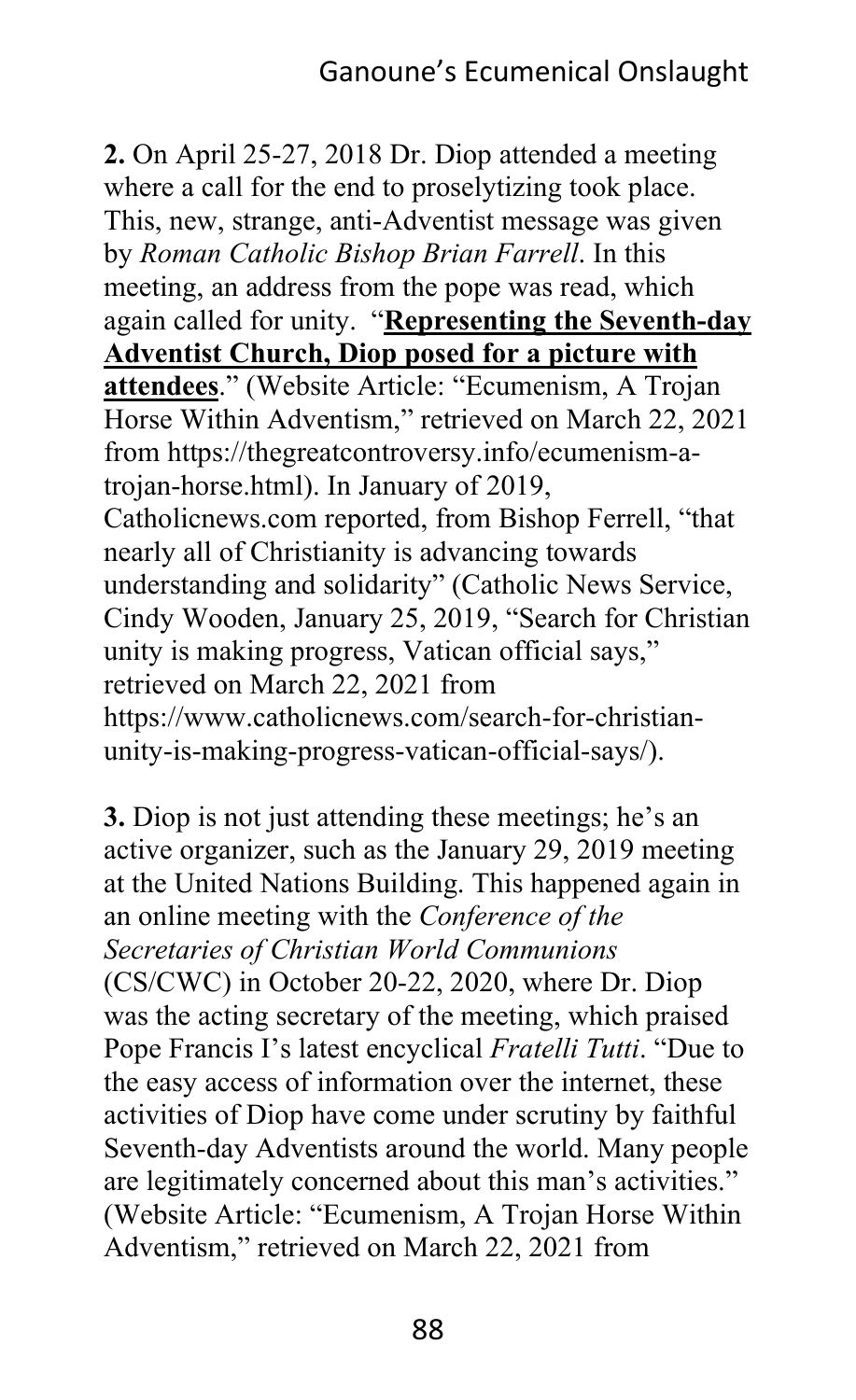https://thegreatcontroversy.info/ecumenism-a-trojanhorse.html).

**4.** "These concerns motivated Diop to defend his ecumenical actions in the pages of the Adventist Review in 2015, 2018, 2019, on stage at Annual Council 2019, and most recently the December 19, 2019 online Review." (Ibid.).

Dr. Diop's audacity in a 2019 Adventist Review article is disgusting. See for yourself:

### First, a clarification. **Inter-church and interfaith relations do not mean ecumenism in the sense of union with other churches, doctrinal alliances, obliteration of differences, or the loss of distinctive emphasis on biblical truths.** A

misunderstanding of this basic fact has prompted a few at the fringes of the church to accuse Adventist leaders of betraying the church's position, which they assume demands there be no interaction **with other Christians at all.** This radical rejection of mingling with others is, at times, expressed through violent and angry rhetoric. Both in the Bible and in the writings of Ellen White, we have a clear picture that **antagonism and hostility toward other Christians should have no place in a heart in-dwelt by the Holy Spirit."** (Ganoune Diop, Adventist Review, December 19, 2019, "The Truth about Inter-Chruch/Interfaith Relations," retrieved on March 22, 2021 from https://www.adventistreview.org/the-truthabout-inter-church/interfaith-relations).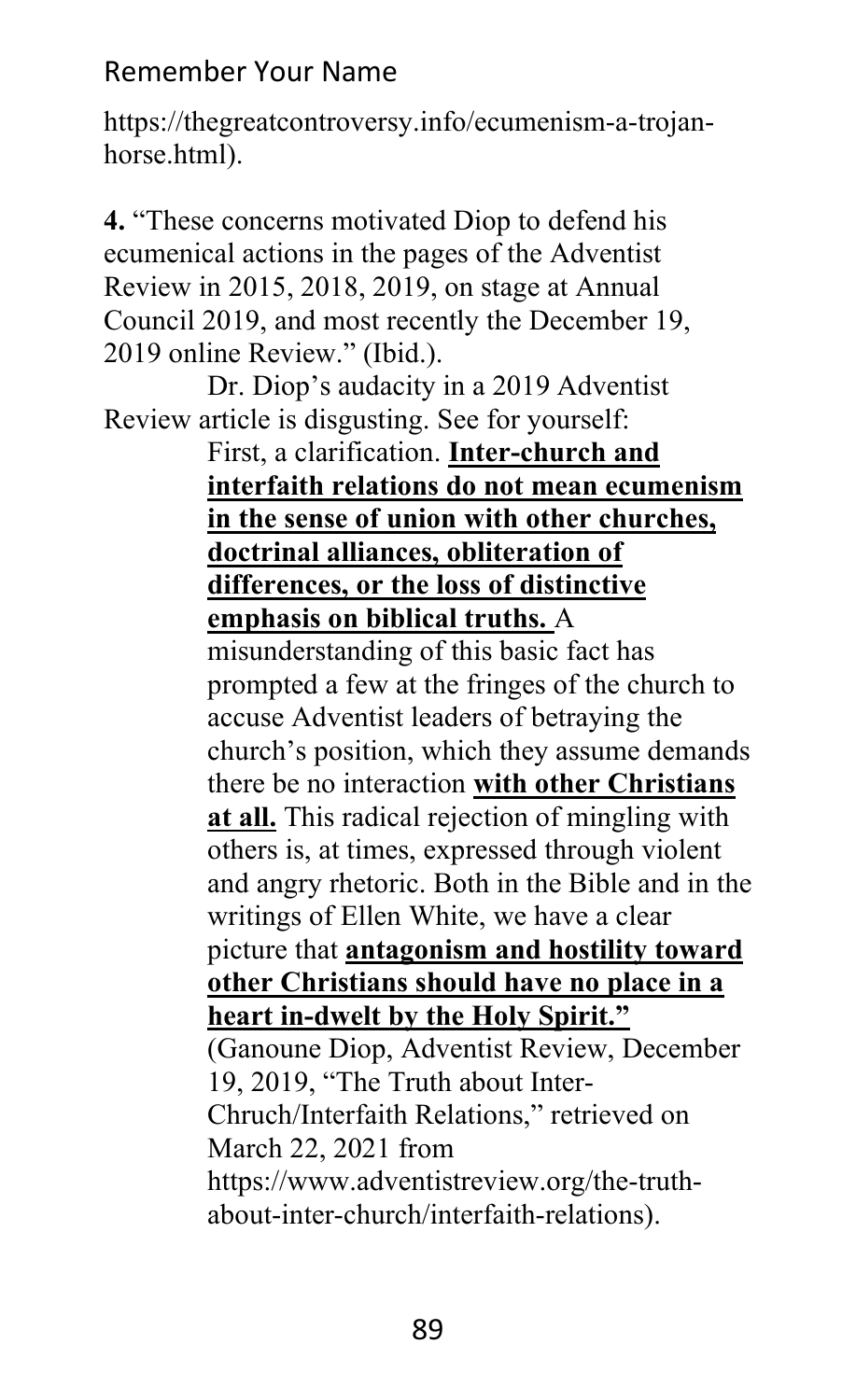## Ganoune's Ecumenical Onslaught

As we already noted in chapter 4 with the *BEM document*, these "inter-church" gatherings have meant one thing: *we have agreed with the other churches on baptism and the eucharist*. Moreover, we have *agreed not to proselytize.* Roy Adams even went as far to say that the Eucharist is part of the Three Angel's Messages! From the BEM document, Adventism sacrificed the Second and Third Angel's Messages; effectively chucked them right out the window. Ganoune Diop, Ted Wilson, *Remember Your Name*! And now, Diop says these ecumenical meetings are in no way surrendering of our differences, or compromise—when that is exactly what it means! Should we be capitulating with the Beast power in any way? The answer should be obvious.

Diop continues, like the Maxwells, Vandeman, and others, to call Papal and Apostate Protestant churches "Christian." While most of God's people are still in those churches (Apostate Protestant and Catholic), we must nevertheless, admit, proclaim and recognize that these organizations are in a fallen condition and must repent or perish under God's retributive judgments! Who will warn them? Diop? No, but will you?

> It is true that there are real Christians in the Roman Catholic communion. **Thousands in that church are serving God according to the best light they have**. They are not allowed access to His word, and therefore they do not discern the truth. They have never seen the contrast between a living heart service and a round of mere forms and ceremonies. **God looks with pitying tenderness upon these souls**, educated as they are **in a faith that is delusive and unsatisfying**. He will cause rays of light to penetrate the dense darkness that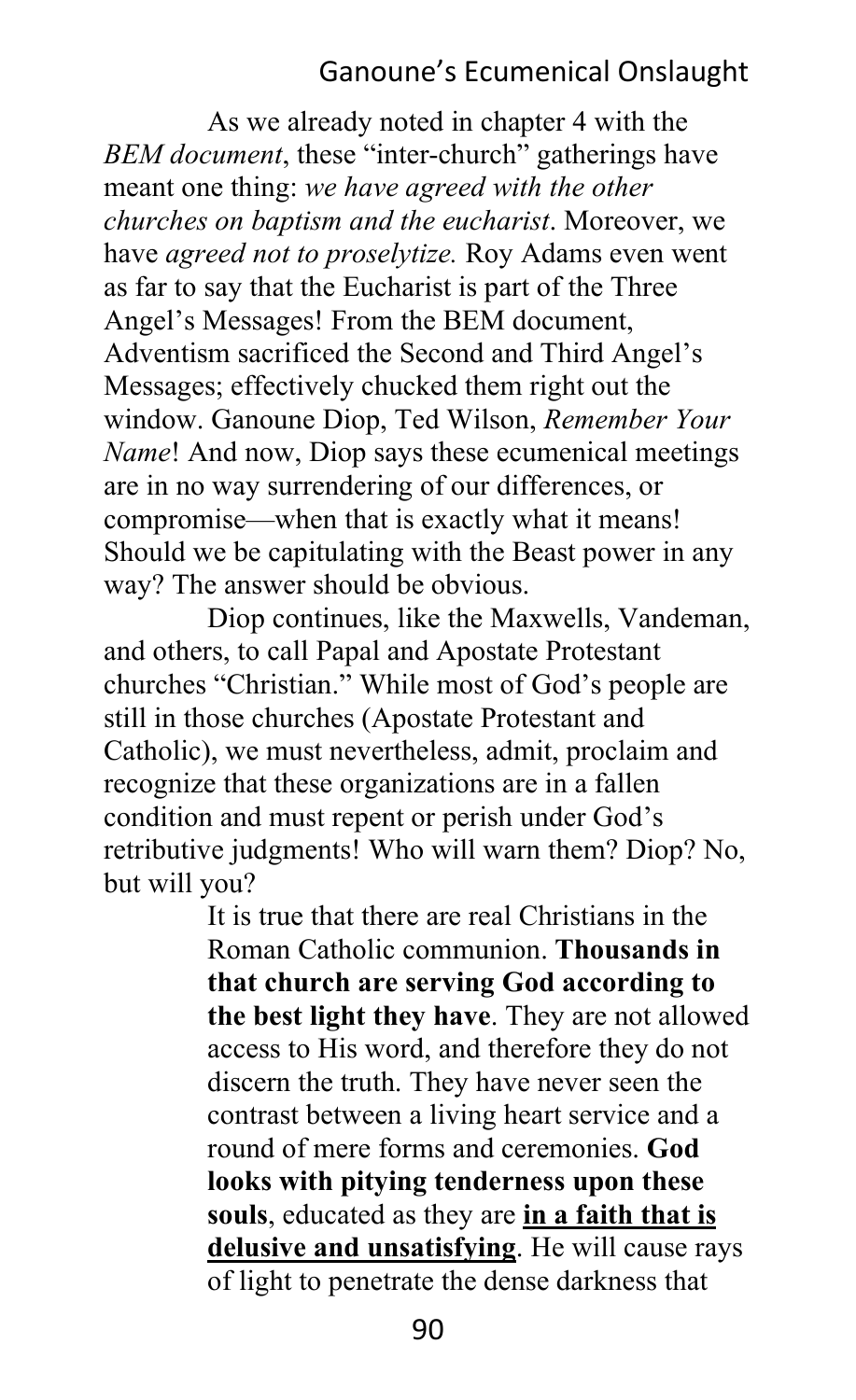surrounds them. He will reveal to them the truth as it is in Jesus, and many will yet take their position with His people. (Ellen White, The Great Controversy, p. 565, emphasis added).

To connect Romanism (the Antichrist power) to Christianity is nuts. **Rome is the avowed enemy of Christianity and has been her nemesis for the last 1,500 years**. She has sought to destroy the 10 commandments by changing the day of worship from Sabbath to Sunday; she has usurped Christ's role as man's great High Priest in the Heavenly Sanctuary; she has violently persecuted God's people for over 1,000 years. And, now, according to Diop, she is Christian? The Bible describes this power with no uncertain terms: "MYSTERY, BABYLON THE GREAT, **THE MOTHER OF HARLOTS AND ABOMINATIONS OF THE EARTH**" (Revelation 17:5, emphasis added). Who do you agree with? Diop's or God's analysis of this power?

Dr. Diop also mocks true Seventh-day Adventists who dare to rebuke this anti-Christian behavior in his article,

What, then, is driving these attitudes of hostility toward inter-church and interfaith relations and **these unfounded fears that Adventist leaders have engaged in ecumenism, which is understood as a union of churches and loss of Seventh-day Adventist distinctives?** (Ganoune Diop, Adventist Review, December 19, 2019, "The Truth about Inter-Chruch/Interfaith Relations," retrieved on March 22, 2021 from https://www.adventistreview.org/the-truthabout-inter-church/interfaith-relations).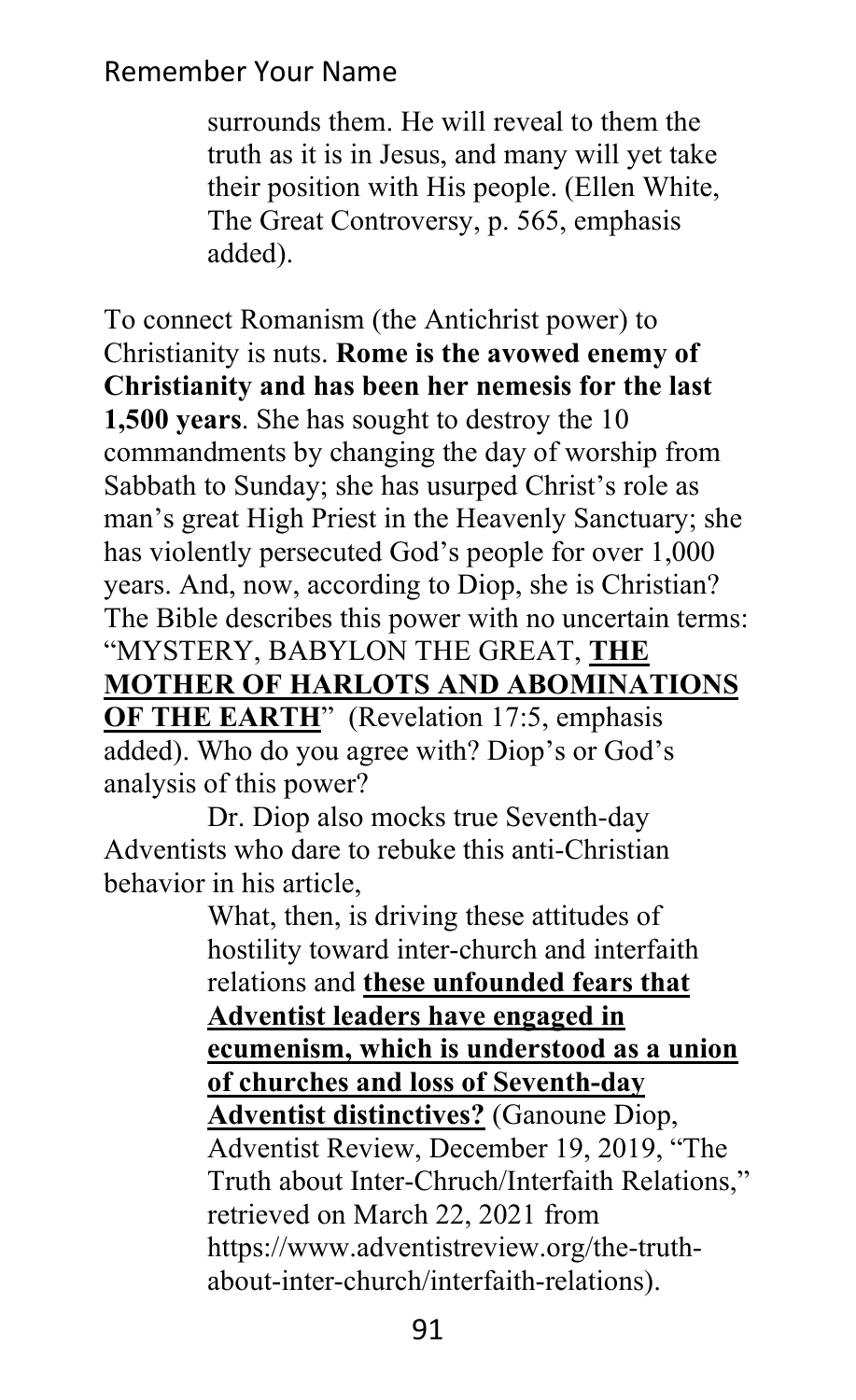History tells us that Adventism has relinquished the Second and Third Angel's Messages, and continues to *run away from* any literature or message that exposes Rome for who she is. It should be blatantly obvious that Seventh-day Adventist *distinctiveness* is gone with the wind. Adventist laypeople who have fears of this **are totally justified**. Diop will likely be one of the first leaders to urge Adventists to keep the first day of the week (see next chapter).

Ted Wilson's sermon "*Remember Your Name*" missed one group of people entirely: the Adventist leadership. To folk like Ganoune Diop, who have danced with Romanism and Apostate Protestantism for so long that the distinctive truths of Adventism are a relic of another era: *REMEMBER YOUR NAME*! And to you, Ted Wilson, who has done NOTHING but encourage this onslaught of ecumenism that is destroying Adventism's unique message: *REMEMBER YOUR NAME*!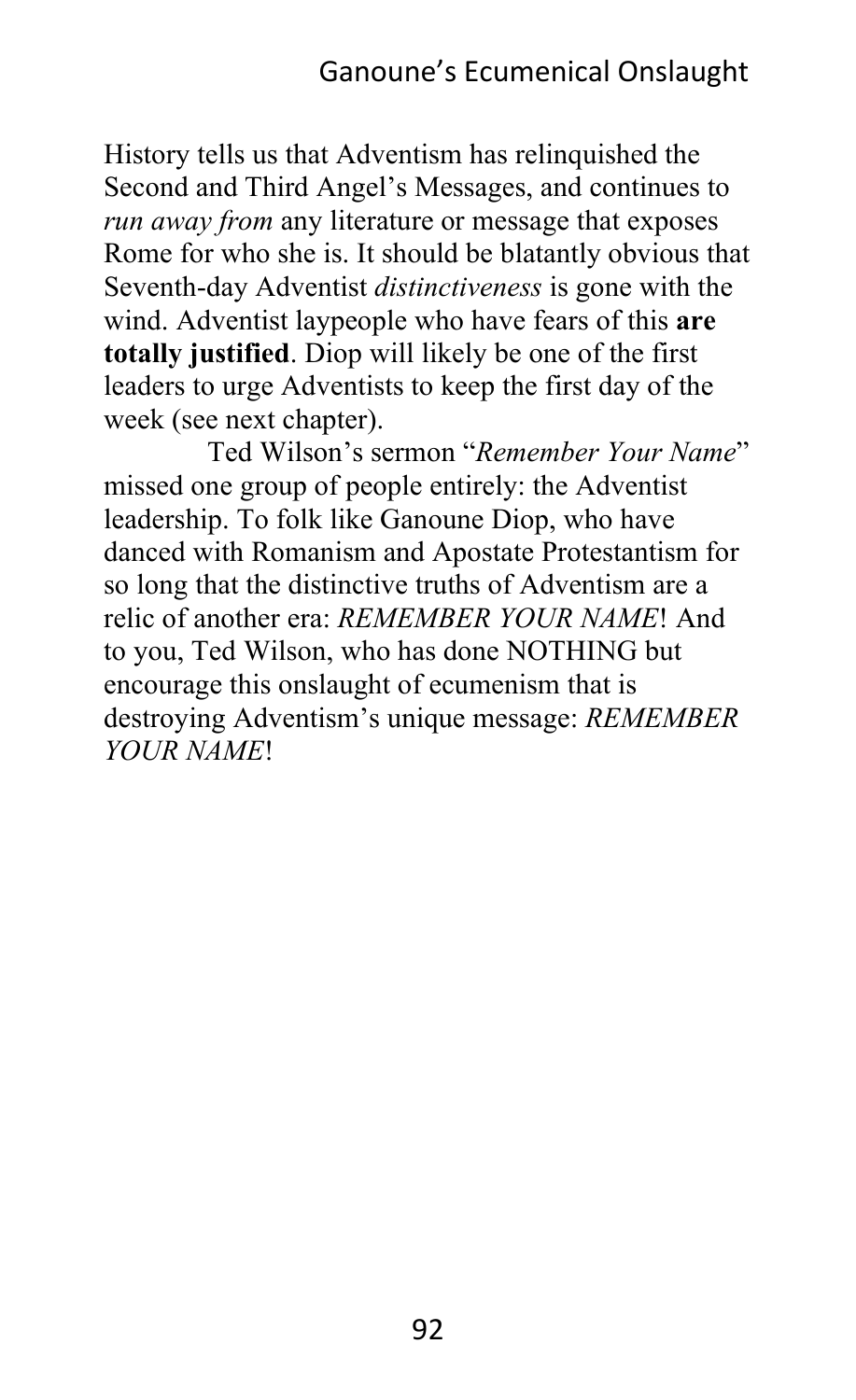## *Chapter 11: Where is the*

## *Apostasy Going?*

The Three Angel's Messages of Revelation 14 will triumph gloriously. The people that submit to the grand truth of "Christ in you, the hope of glory" Colossians 1:27, will triumph with the mighty messages of Revelation 14! But, what about the grand apostasy that continuously rears its ecumenical head and proclaims, "Why the *church is going through* and I'm part of the church; therefore, I'm going to swing, sing, and celebrate because I'm going to heaven. It doesn't matter what I do; what I eat; I'm unified with the antichrist and we are all going to the kingdom!"

Brothers and Sisters, we are not saved by our allegiance to an organization. The Spirit of Prophecy lays out very clearly what will happen to apostate Adventism:

> As the storm approaches, a large class who have professed faith in the third angel's message, but have not been sanctified through obedience to the truth, **abandon their position and join the ranks of the opposition**. **By uniting with the world and partaking of its spirit, they have come to view matters in nearly the same light**; and **when the test is**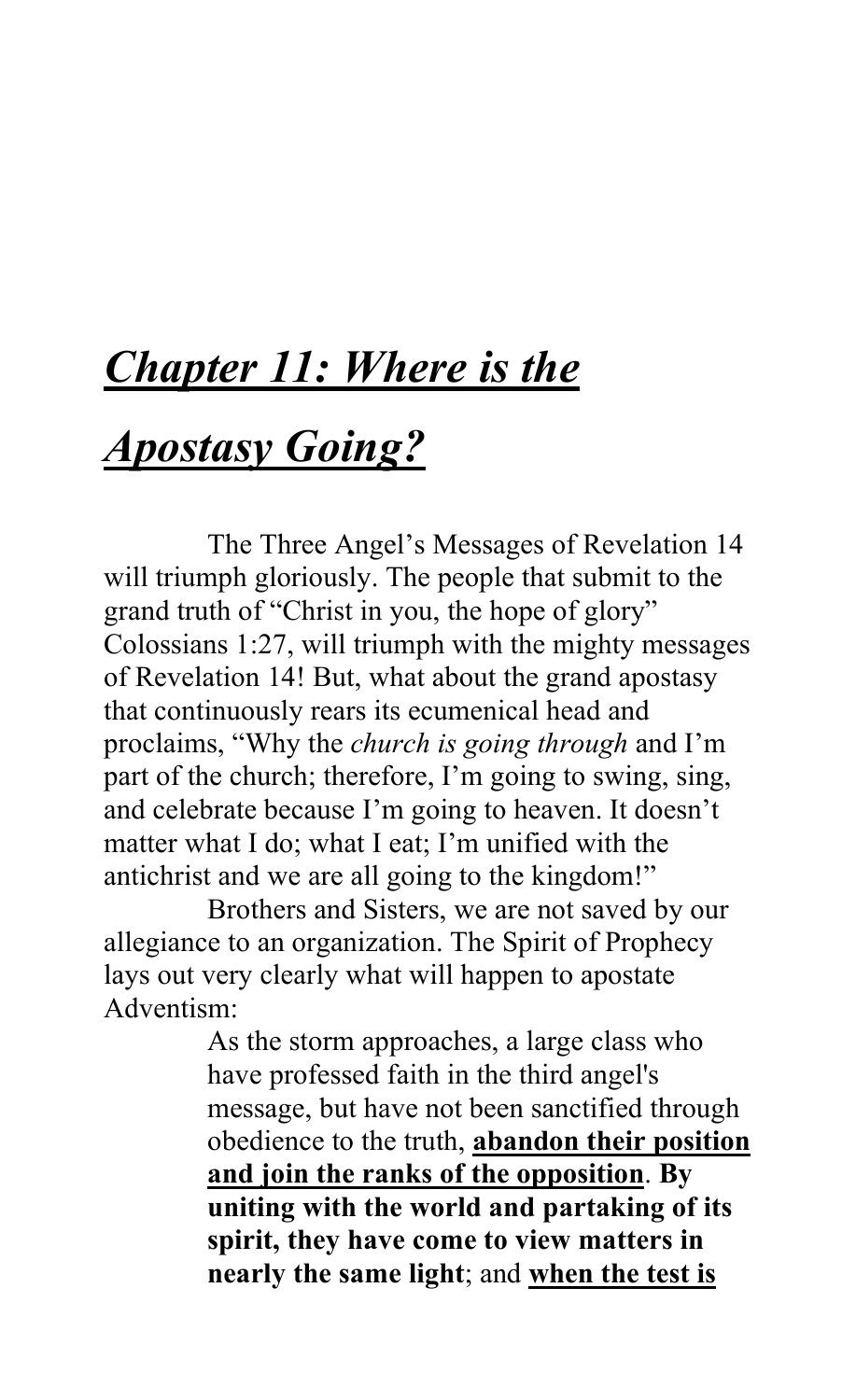## Where is the Apostasy Going?

**brought, they are prepared to choose the easy, popular side**. **Men of talent and pleasing address, who once rejoiced in the truth, employ their powers to deceive and mislead souls**. **They become the most bitter enemies of their former brethren**. When Sabbath keepers are brought before the courts to answer for their faith, **these apostates are the most efficient agents of Satan to misrepresent and accuse them**, and by false reports and insinuations to stir up the rulers against them. (Ellen White, The Great Controversy, p. 608, emphasis added).

This Spirit of Prophecy statement is very clear; the Seventh-day Adventists, even though remaining in the organized church, yet have never experienced sanctification, end up joining Apostate Protestant and Catholic Churches in receiving the *Mark of the Beast*. They turn away from the messages that make them Seventh-day Adventists, *but stay in the church* believing the church can save them. Through this ecumenical union, they have come to view things in the same way as the world and other apostate churches: careless and indifferent. When the Sunday test comes, these apostate-yet-church-going Adventists will embrace the Mark of the Beast; they will not fight against it. "They are prepared to choose the easy, popular side" (Ibid., 608). Popular leaders and speakers, who have relinquished their belief in the Three Angel's Messages, will stand up in courts of law and speak evil against the true and faithful. In so doing, they serve as agents of the devil. This is where the road of compromise leads!

Having fully united with Romanism and Apostate Protestantism, then embracing the Mark of the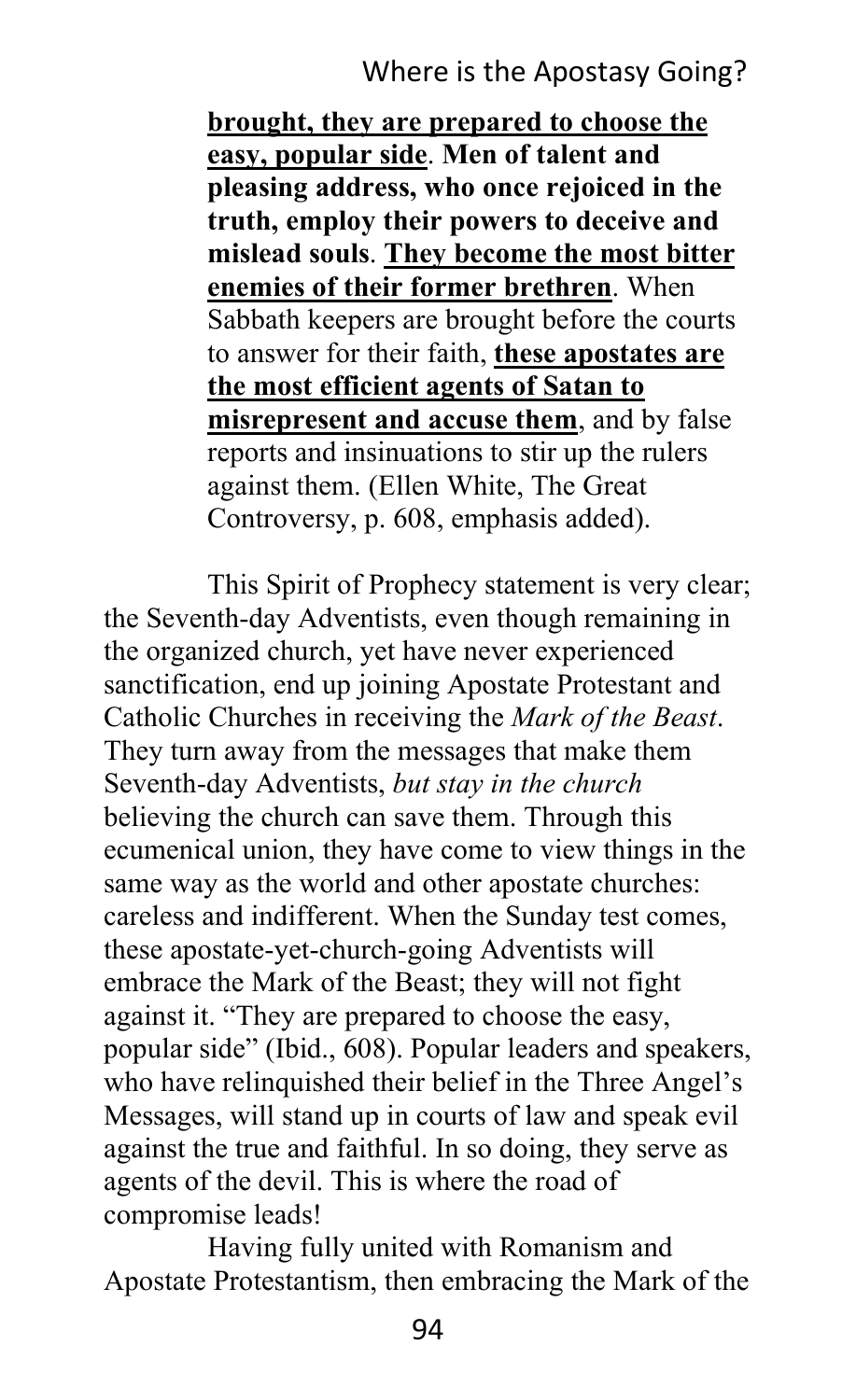Beast, they will receive the same reward as these two apostate powers.

> **And the beast was taken, and with him the false prophet that wrought miracles before him**, with which he deceived them that had received the mark of the beast, and them that worshipped his image. **These both were cast alive into a lake of fire burning with brimstone."** (Revelation 19:20, emphasis added).

Apostasy and compromise never goes through to glory. Apostasy is destroyed without hope.

In the days of Daniel and his friends, the truth was lived out by the young men and others. This truth triumphed mightily and spread throughout the world. The truth went forward, BUT apostasy among *ancient Adventists* was consumed in the fires that consumed the Temple and sacked Jerusalem. The Adventists of Daniel's day were told that the church would save them, even though they had cast off the great truths that made them God's peculiar people.

> Then said he unto me, Son of man, these are the men that devise mischief, and give wicked counsel in this city: **Which say, It is not near; let us build houses: his city is the caldron,**  and we be the flesh. . . . Therefore, thus saith the Lord GOD; Your slain whom ye have laid in the midst of it, they are the flesh, and this city is the caldron: but I will bring you forth out of the midst of it. Ye have feared the sword; and I will bring a sword upon you, saith the Lord GOD. And I will bring you out of the midst thereof, and deliver you into the hands of strangers, and **will execute judgments among you. Ye shall fall by the**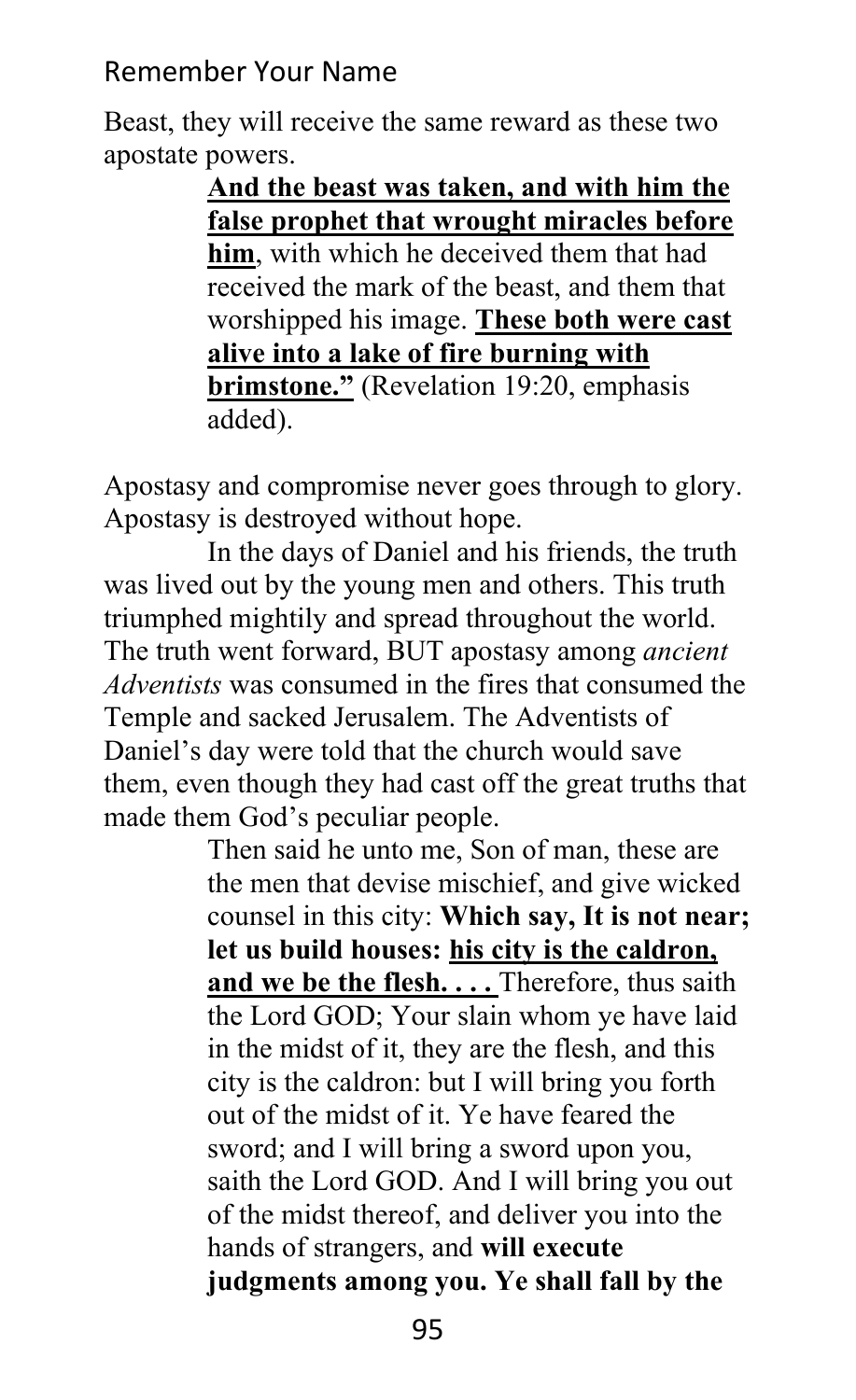**sword; I will judge you in the border of Israel; and ye shall know that I am the LORD**. This city shall not be your caldron, neither shall ye be the flesh in the midst thereof; but I will judge you in the border of Israel: And ye shall know that I am the LORD: **for ye have not walked in my statutes, neither executed my judgments, but have done after the manners of the heathen that are round about you**. (Ezekiel 11:2-3, 7-12, emphasis added).

The wicked leaders that devised mischief declared that the people were protected as long as they stayed within the city walls—the meat is safe inside the caldron; nothing can harm it. Apostate Israel, asleep in their sins, refused the endless calls of God to repentance. Instead, feeling safe within the city walls (or safe inside the organized church), knew not the time of their visitation! "Oh, that my head were waters, and mine eyes a fountain of tears, that I might weep day and night for the slain of the daughter of my people!" (Jeremiah 9:1). It was the same in the days of apostate Adventism in the first century.

> The Jews [like Adventists today] stood forth distinct from all other nations, professing allegiance to God. They had been specially favored by Him, and they laid claim to righteousness above every other people. **But they were corrupted by the love of the world and the greed of gain**. They boasted of their knowledge, but they were ignorant of the requirements of God, and were full of hypocrisy. **Like the barren tree, they spread their pretentious branches aloft, luxuriant in appearance, and beautiful to the eye, but**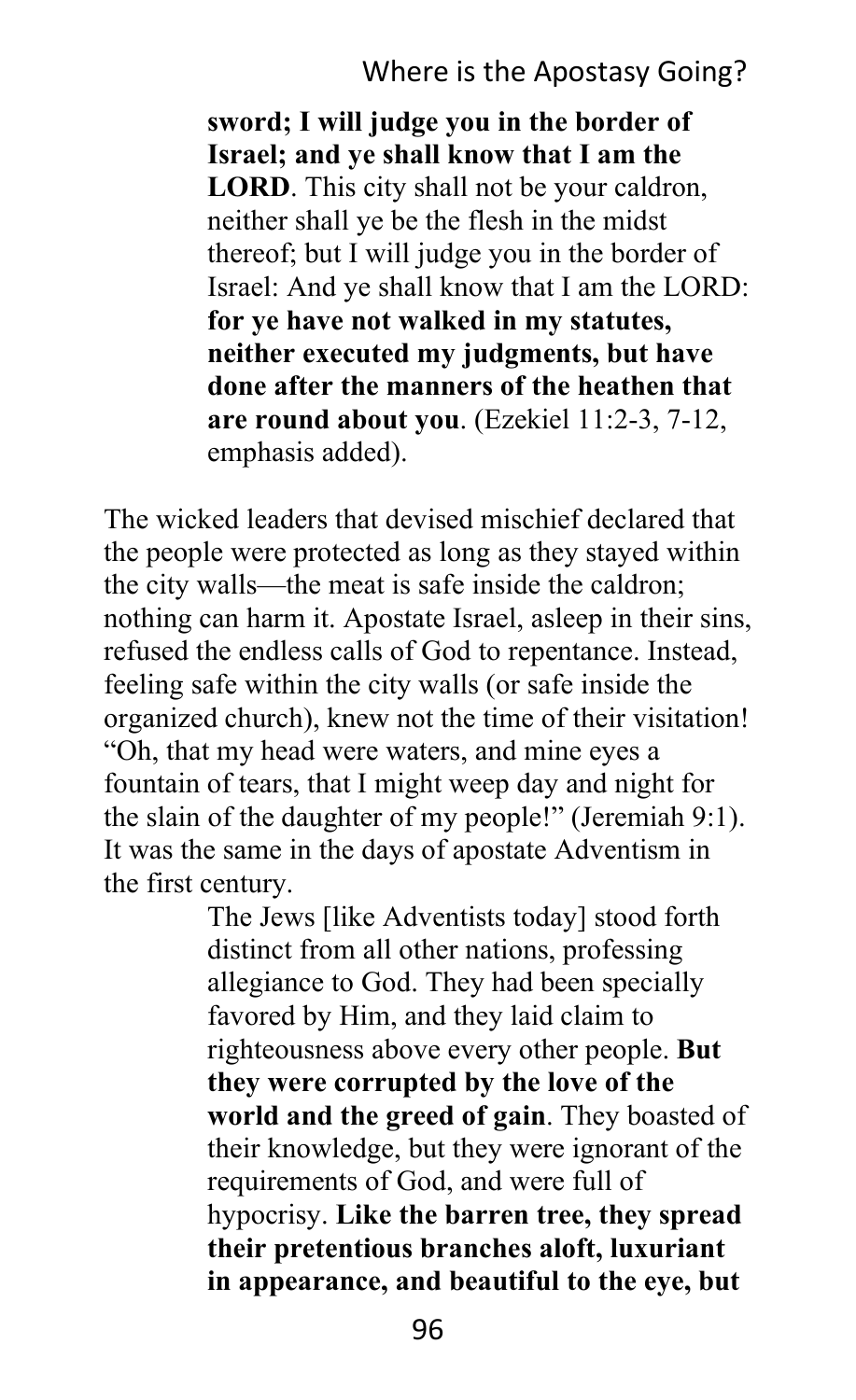**they yielded "nothing but leaves."** The Jewish religion, with its magnificent temple, its sacred altars, its mitered priests and impressive ceremonies, was indeed fair in outward appearance, but humility, love, and benevolence were lacking. (Ellen White, The Desire of Ages, p. 582-583, emphasis added).

There was no free ticket. Because they had forsaken the truths of God for their time, they sought to fill the void by church attendance and a false security, thinking that God would never forsake His people. But can we break His covenant and walk away from our calling and expect His blessing?

Ancient Israel, by their continuation in sin, had ceased to be His people and were inviting His judgments. Jesus shuddered as He cried these words,

> And when he was come near, he beheld the city, **and wept over it**, Saying, if thou hadst known, even thou, at least in this thy day, the things which belong unto thy peace! but now they are hid from thine eyes. For the days shall come upon thee, that thine enemies shall cast a trench about thee, and compass thee round, and keep thee in on every side, and shall lay thee even with the ground, and thy children within thee; and they shall not leave in thee one stone upon another; **because thou knewest not the time of thy visitation**. (Luke 19:41-44, emphasis added).

Ellen White saw that this would happen again. She warns what would happen if Seventh-day Adventism forsook their divine commission and embraced new theories. She laid it out clear,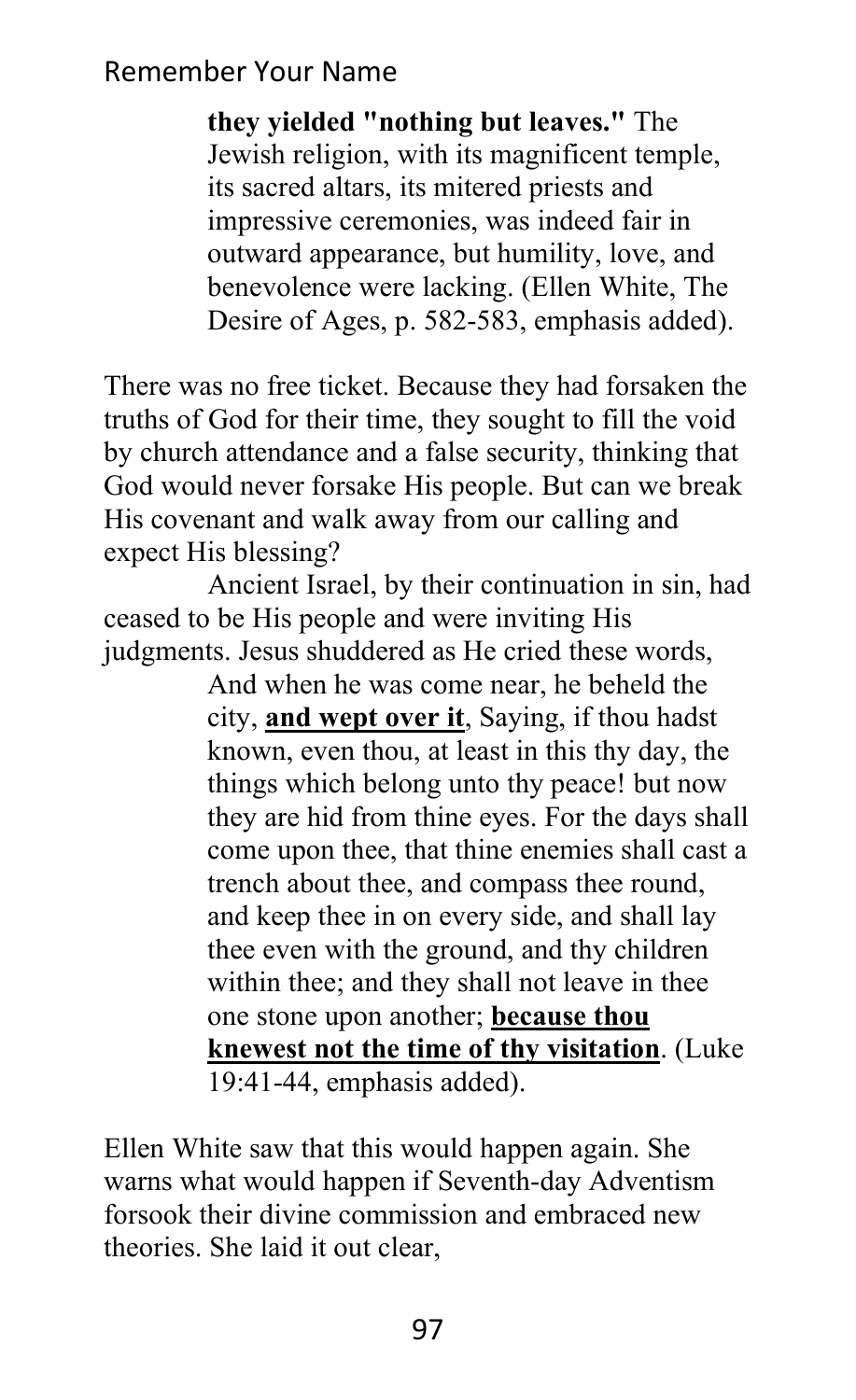## Where is the Apostasy Going?

**The enemy of souls has sought to bring in the supposition that a great reformation was to take place among Seventh-day Adventists**, and that this reformation would consist **in giving up the doctrines which stand as the pillars of our faith**, and engaging in a process of reorganization. **Were this reformation to take place, what would result? The principles of truth that God in His wisdom has given to the remnant church, would be discarded**. **Our religion would be changed. The fundamental principles that have sustained the work for the last fifty years would be accounted as error**. A new organization would be established. **Books of a new order would be written** [The Great Hope]. A system of intellectual philosophy would be introduced. The founders of this system would go into the cities, and do a wonderful work. **The Sabbath of course, would be lightly regarded**, **as also the God who created it**. Nothing would be allowed to stand in the way of the new movement. The leaders would teach that virtue is better than vice, but God being removed, they would place their dependence on human power, which, without God, is worthless. **Their foundation would be built on the sand, and storm and tempest would sweep away the structure**. (Ellen White, 1 Selected Messages, p. 204, 205).

The Lord Jesus calls yet again to apostate Adventism. He cries at the door of Adventism's heart and asks for entrance.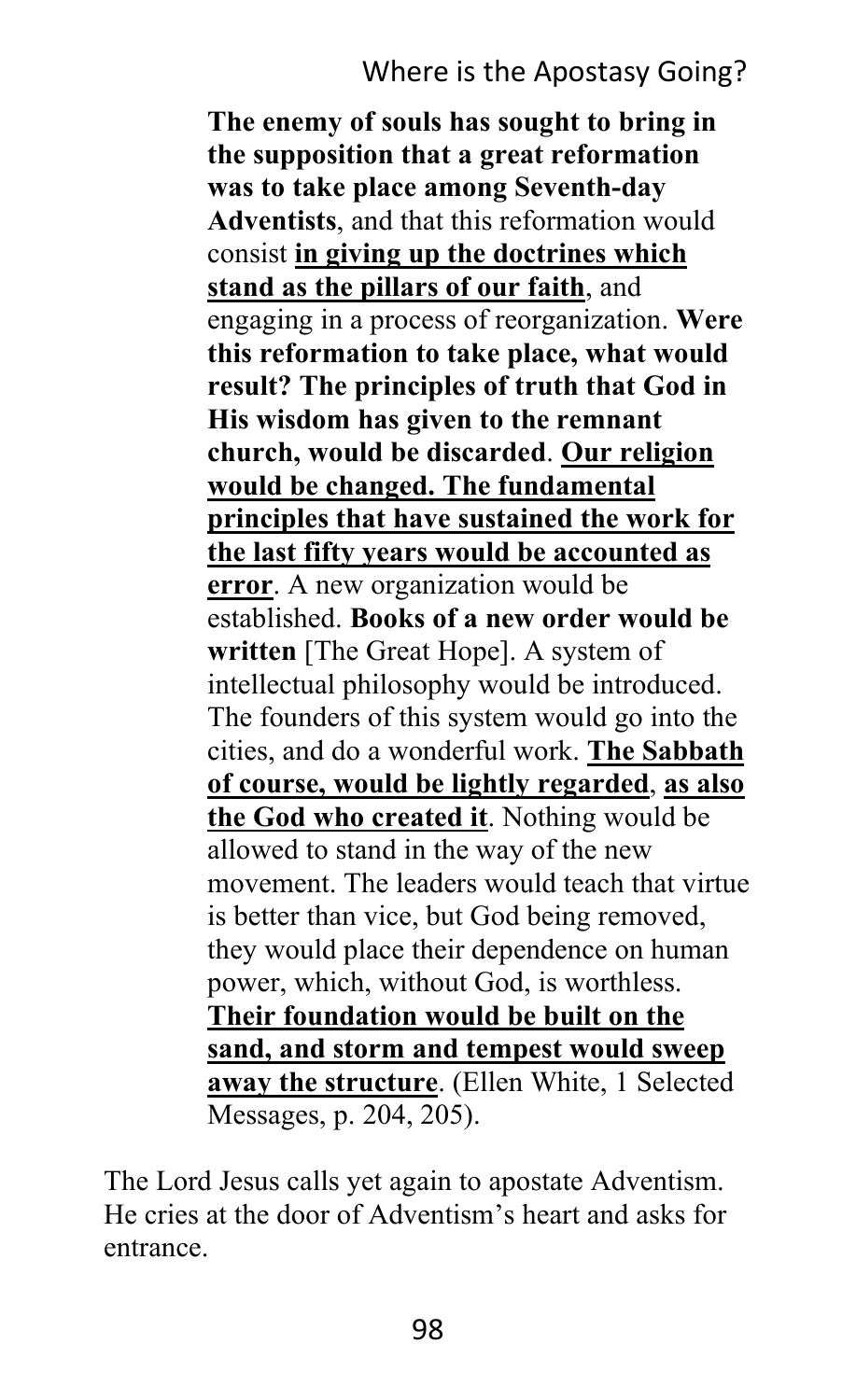**As many as I love, I rebuke and chasten**: be zealous therefore, and **repent**. Behold, **I stand at the door, and knock: if any man hears my voice, and open the door, I will come in to him, and will sup with him, and he with me**. (Revelation 3:19-20, emphasis added).

If the arrogance of Adventism will remain obdurate as she continues to race headlong into ecumenical union with Rome and Apostate Protestantism, there will be consequences. Where will this ecumenism, apostasy, and compromise lead? We are not without a clear statement from the *pen of Inspiration*. Adventist pastors and leaders who follow the current apostate course will blindly and insanely encourage Seventh-day Adventists to honor the mark of the beast—Sunday worship! These bold and wicked leaders will urge Adventist laity to keep the first day of the week.

> The Lord **has a controversy with his professed people** [Seventh-day Adventists] in these last days. In this controversy men in responsible positions will take a course **directly opposite to that pursued by Nehemiah**. They will not only ignore and despise the Sabbath themselves, but they will try to keep it from others by burying it beneath the rubbish of custom and tradition. **In churches and in large gatherings in the open air, ministers will urge upon the people the necessity of keeping the first day of the week.** There are calamities on sea and land: and these calamities will increase, one disaster following close upon another; and the little band of conscientious Sabbath-keepers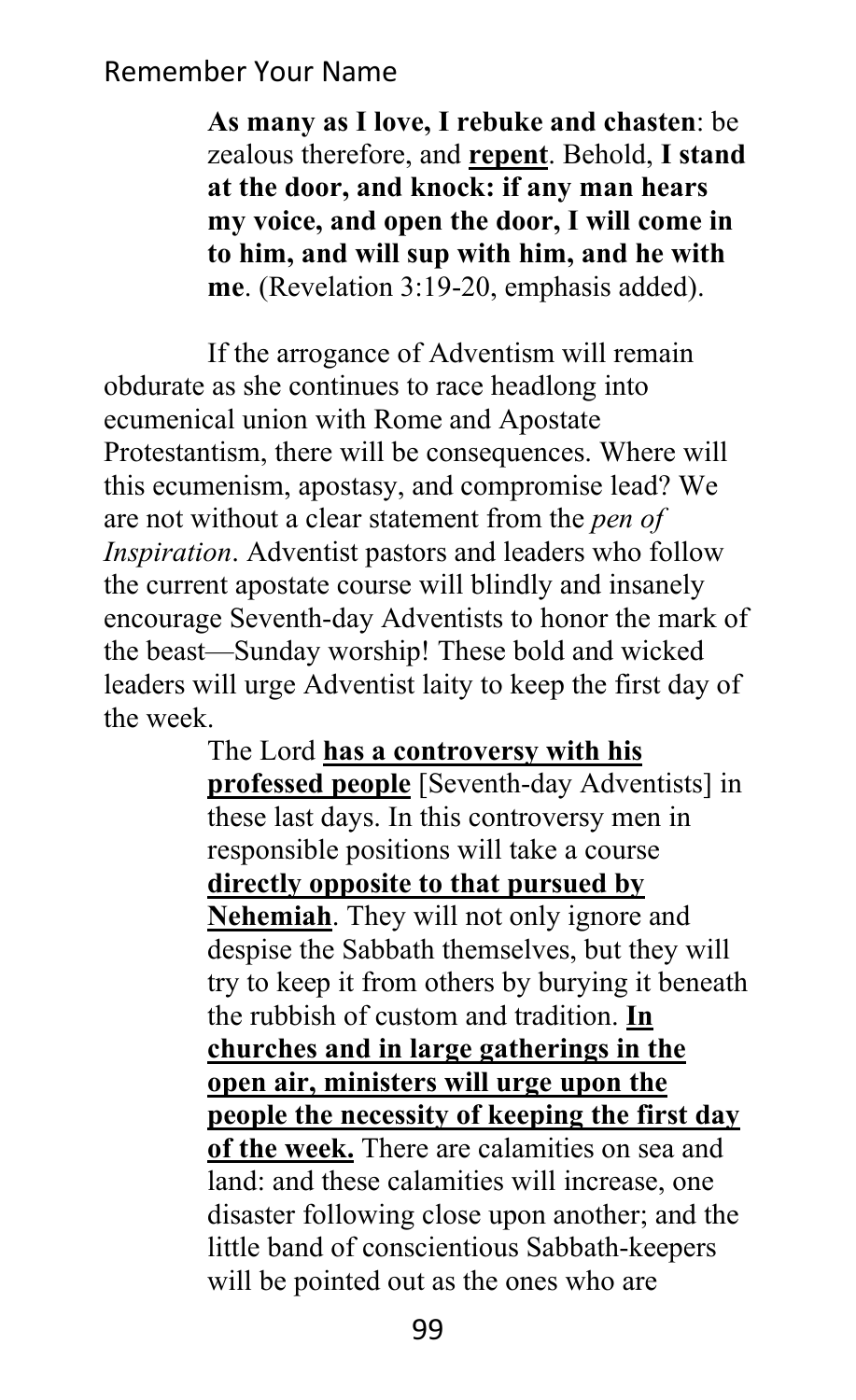## Where is the Apostasy Going?

bringing the wrath of God upon the world by their disregard of Sunday. (Ellen White, Review & Herald, March 18, 1884, emphasis added).

A *bearded man*, long ago, instructed Ancient Adventism, in the simplest of terms, its only possible hope. And, it is with these words that we conclude this chapter and this book. He said it all one day by the Jordan river, "In those days came John the Baptist, preaching in the wilderness of Judaea, and saying, **Repent ye: for the kingdom of heaven is at hand**." (Matthew 3:1,2, emphasis added).

More by author/Pastor Bill Hughes:

**The Secret Terrorists:** This book covers hallmarks and watershed moments of American history, giving insights to the role of the Jesuits in their plans to overthrow the principles of the United States and Protestantism for the past few hundred years! The information will shock you!

**The Enemy Unmasked:** This book, an unofficaial part 2 to *The Secret Terrorists* covers more American history, world events, secret societies, and conspiracies, giving you the inside scoop of the ultimate plans of the Jesuit Order and the Roman Catholic Church! The information will reveal the true "enemy" in the world today!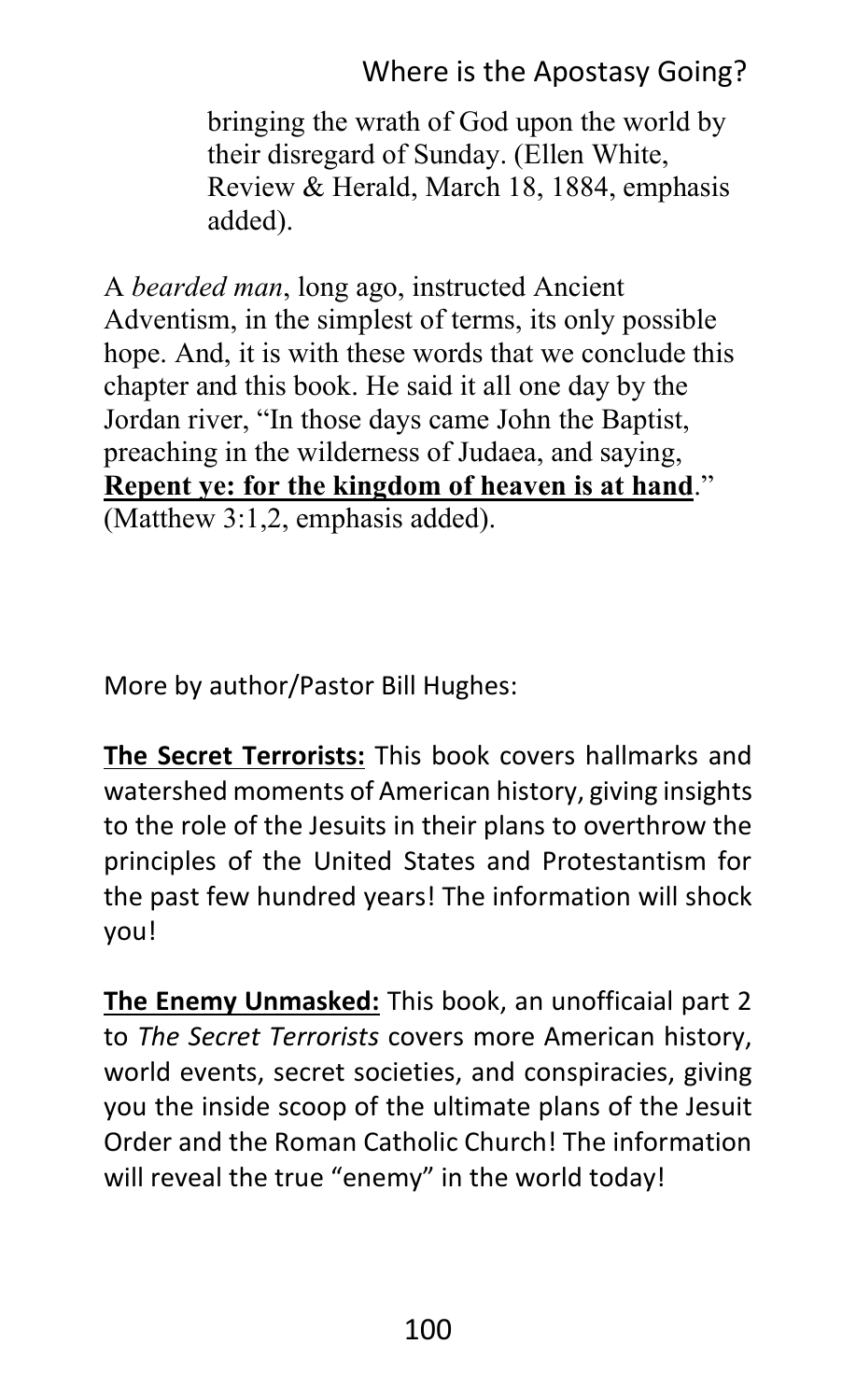**Three Angels Over Africa:** Over the years, Truth Triumphant has aided the spreading of the last-day message in Africa. As a result, Bill Hughes has received countless AMAZING testimonies to the power of this message! Find out the sacrifices others have made in recent years to get this message out; the successes, the failures, the conversions, and the response of authorities, Catholic priests, African Muslims, and the remnant soldiers of God in Africa—their fight is not forgotten! The information will astonish, edify, and convince you of the amazing love of God and His work in Africa in recent years.

#### **COVID-19: The Rest of the Story:**

This work covers the true end-state of the globalists throughout the onslaught of the COVID-19 pandemic. As we have seen civil liberties destroyed, draconian leadership and tyranny, one must ask: Where is this all leading? Find out exactly where the rulers intend to take this pandemic.

If this book has sparked an interest in getting to know Jesus and His last day warnings for the world, please contact us with your questions, concerns. We can provide books on Daniel, Revelation, and last-day events, or you can signup for our FREE Bible Studies by sending your full name and **physical mailing address** to:

truthtriumphantheadquarters@gmail.com

or by mail at: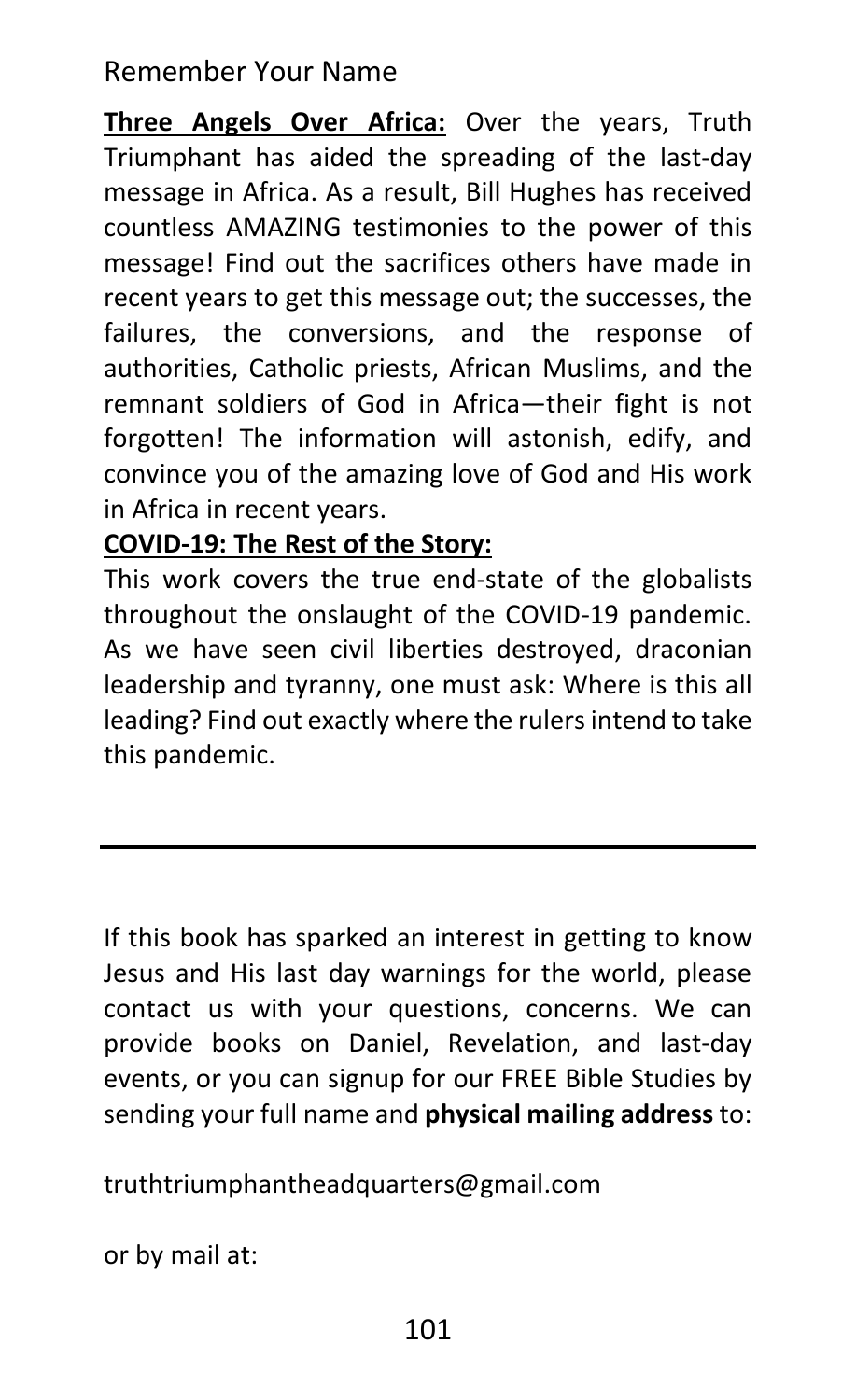Truth Triumphant Ministries PO Box 1417 Eustis, FL 32727

Or by phone by contacting Kody Morey at:

## (941) 421-2661

Also, please check out our **YouTube Channel "Truth Triumphant Ministries"** for over 800+ video sermons, lesson, and lectures on various topics covering history, the Jesuits, prophecy, theology and doctrine, current events, and much much more! Please also subscribe to our **"Truth Triumphant Radio" show on Apple, Google, Spotify, Anchor, and other platforms** where we discuss various topics in brief 30-minute episodes! Moreover come visit us online at:

www.truthtriumphantministries.org

On our website you will find information on Truth Triumphant Ministries in general as well as access to Bill Hughes archives of newsletters, tracts, powerpoint presentations, and much more—all FREE to peruse, download, print, share, etc. at your discretion! There is a temporary section on COVID-19 tab which has a video which was taken down by YouTube for more information. Please also visit our Truth Triumphant Radio section to hear the radio podcast programs where we discuss various topics! You can also visit our "Store" under the "Store" tab to see what other books in various quantities and DVD series we offer for sale.